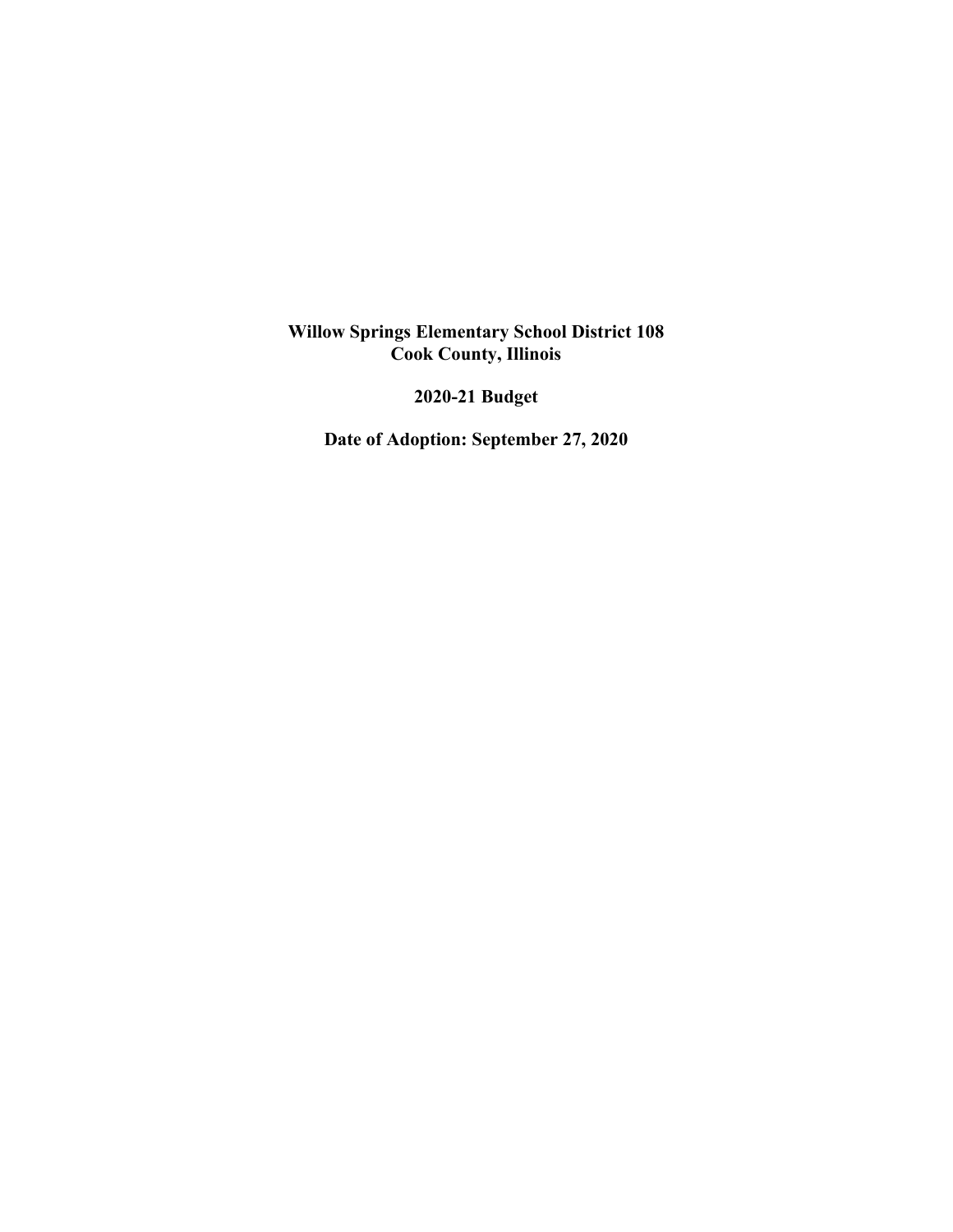**For use at 6:30 p.m., CST Tuesday September 27, 2020**



Board of Education of Willow Springs School District 108 Cook County, Illinois

# Fiscal Year 2020-21 Final Budget

September 27, 2020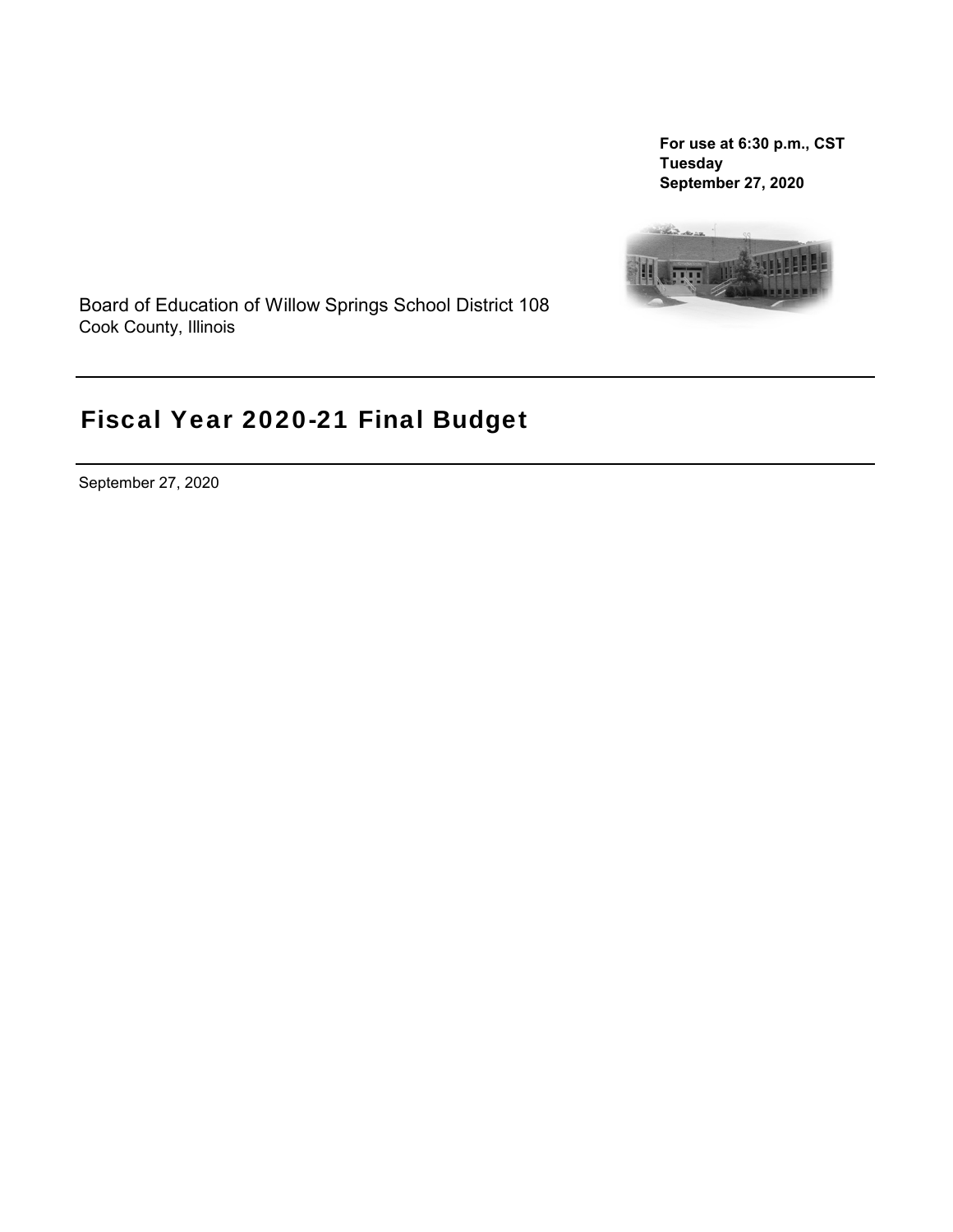#### WILLOW SPRINGS ELEMENTARY DISTRICT 108 Cook County, Illinois

# Fiscal Year 2020-2021 Budget Summary

Expenditures by Object

Salaries41.4%

|                                                    | Educational     | Operations &<br>Maintenance | Debt<br>Service    | Transportation | Municipal<br>Retirement/<br>Social Security | Capital<br>Working Cash<br>Projects |            | Judgments             | Tort Immunity Fire Prevention<br>& Safety | <b>TOTALS</b> |
|----------------------------------------------------|-----------------|-----------------------------|--------------------|----------------|---------------------------------------------|-------------------------------------|------------|-----------------------|-------------------------------------------|---------------|
|                                                    |                 |                             |                    |                |                                             |                                     |            |                       |                                           |               |
| <b>BUDGETARY REVENUES</b>                          |                 |                             |                    |                |                                             |                                     |            |                       |                                           |               |
|                                                    | 3,550,735<br>\$ | 338,216<br>l \$             | $596,413$ \$<br>\$ | 97,663         | $106, 130$   \$<br>- \$                     |                                     | 5.946<br>£ | $56,798$ \ \$<br>- \$ |                                           | 4,751,901     |
|                                                    | 1,452,618       | 150,000                     |                    | 260,000        |                                             |                                     |            |                       |                                           | 1,862,618     |
|                                                    | 420,422         | 8,050                       |                    |                |                                             |                                     |            |                       |                                           | 428.472       |
| ~Total, Budgetary Revenues                         | 5,423,775       | 496,266                     | 596,413            | 357,663        | 106,130                                     |                                     | 5,946      | 56,798                |                                           | 7,042,991     |
|                                                    |                 |                             |                    |                |                                             |                                     |            |                       |                                           |               |
| <b>BUDGETARY EXPENDITURES</b>                      |                 |                             |                    |                |                                             |                                     |            |                       |                                           |               |
|                                                    | 2,802,929       | 207,416                     |                    | 7,871          |                                             |                                     |            |                       |                                           | 3,018,216     |
|                                                    | 661,149         | 26.858                      |                    | 2.389          | 172,637                                     |                                     |            |                       |                                           | 863.033       |
|                                                    | 528,744         | 158,500                     | 750                | 395,220        |                                             |                                     |            | 55,000                |                                           | 1,138,214     |
|                                                    | 240,044         | 134,250                     |                    |                |                                             |                                     |            |                       |                                           | 374,294       |
|                                                    | 5,000           | 43,000                      |                    |                |                                             | 212,700                             |            |                       |                                           | 260,700       |
| Other Objects/Tuition/Debt Service                 | 1,001,247       | 250                         | 566,943            |                |                                             |                                     |            |                       |                                           | 1,568,440     |
|                                                    | 61,800          |                             |                    |                |                                             |                                     |            |                       |                                           | 61,800        |
| ~Total, Budgetary Expenditures                     | 5,300,913       | 570,274                     | 567,693            | 405,480        | 172,637                                     | 212,700                             |            | 55,000                |                                           | 7,284,697     |
| ~Budgetary Surplus/(Shortfall)                     | 122,862         | (74,008)                    | 28,720             | (47, 817)      | (66, 507)                                   | (212,700)                           | 5,946      | 1,798                 |                                           | (241, 706)    |
| <b>ITRANSFERS/DEBT ISSUANCE PROCEEDS</b>           |                 |                             |                    |                |                                             |                                     |            |                       |                                           |               |
|                                                    | 18,000          |                             |                    |                |                                             |                                     |            |                       |                                           | 18,000        |
|                                                    |                 | (5,000)                     | (5,000)            | (3,000)        |                                             |                                     | (5,000)    |                       |                                           | (18,000)      |
|                                                    |                 |                             |                    |                |                                             |                                     |            |                       |                                           |               |
| <b>Estimated Beginning Fund Reserves, 7-1-2020</b> | 3,643,478       | 302,940                     | 604,799            | 489.205        | 233,057                                     | 394,652                             | 533,315    | 78,299                | 4                                         | 6,279,749     |
| Estimated Ending Fund Reserves, 6-30-2021          | 3,784,340       | 223,932                     | 628,519            | 438,388        | 166,550                                     | 181,952                             | 534,261    | 80,097                | 4                                         | 6,038,043     |

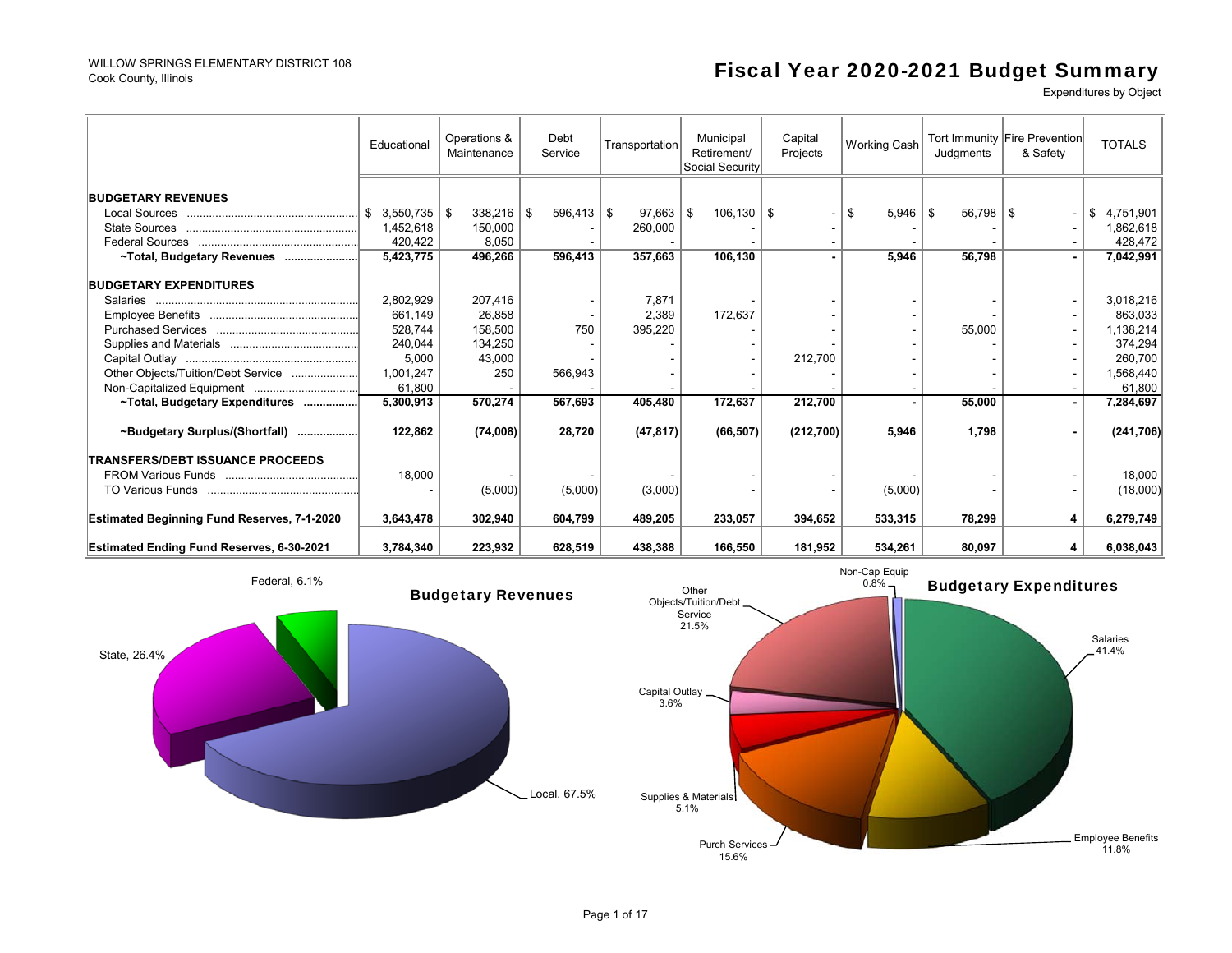#### WILLOW SPRINGS ELEMENTARY DISTRICT 108 Cook County, Illinois

# Fiscal Year 2020-2021 Budget Summary

Expenditures by Function

|                                                    | Educational     | Operations &<br>Maintenance | Debt<br>Service    | Transportation | Municipal<br>Retirement/<br>Social Security | Capital<br>Projects | Working Cash |                       | Tort Immunity Fire Prevention<br>& Safety | <b>TOTALS</b> |
|----------------------------------------------------|-----------------|-----------------------------|--------------------|----------------|---------------------------------------------|---------------------|--------------|-----------------------|-------------------------------------------|---------------|
|                                                    |                 |                             |                    |                |                                             |                     |              |                       |                                           |               |
| <b>BUDGETARY REVENUES</b>                          |                 |                             |                    |                |                                             |                     |              |                       |                                           |               |
|                                                    | $3,550,735$ \\$ | 338,216                     | $596,413$ \$<br>\$ | 97,663         | $106.130$   \$<br>∣\$.                      |                     | 5,946<br>\$  | $56,798$ \ \$<br>- \$ |                                           | 4,751,901     |
|                                                    | 1,452,618       | 150.000                     |                    | 260,000        |                                             |                     |              |                       |                                           | 1,862,618     |
|                                                    | 420,422         | 8,050                       |                    |                |                                             |                     |              |                       |                                           | 428,472       |
| ~Total, Budgetary Revenues                         | 5,423,775       | 496,266                     | 596,413            | 357.663        | 106,130                                     |                     | 5,946        | 56,798                |                                           | 7,042,991     |
| <b>BUDGETARY EXPENDITURES</b>                      |                 |                             |                    |                |                                             |                     |              |                       |                                           |               |
|                                                    | 2,778,852       |                             |                    |                | 71,826                                      |                     |              |                       |                                           | 2,850,678     |
|                                                    | 1,304,914       | 570,274                     |                    | 405,480        | 100,811                                     | 212,700             |              | 55,000                |                                           | 2,649,179     |
|                                                    |                 |                             |                    |                |                                             |                     |              |                       |                                           |               |
| Payments to other Districts & Govt. Units          | 1,217,147       |                             |                    |                |                                             |                     |              |                       |                                           | 1,217,147     |
|                                                    |                 |                             | 567,693            |                |                                             |                     |              |                       |                                           | 567,693       |
|                                                    |                 |                             |                    |                |                                             |                     |              |                       |                                           |               |
| ~Total, Budgetary Expenditures                     | 5,300,913       | 570,274                     | 567,693            | 405,480        | 172,637                                     | 212,700             |              | 55,000                |                                           | 7,284,697     |
|                                                    |                 |                             |                    |                |                                             |                     |              |                       |                                           |               |
| ~Budgetary Surplus/(Shortfall)                     | 122,862         | (74,008)                    | 28,720             | (47, 817)      | (66, 507)                                   | (212,700)           | 5,946        | 1,798                 |                                           | (241,706)     |
| <b>TRANSFERS/DEBT ISSUANCE PROCEEDS</b>            |                 |                             |                    |                |                                             |                     |              |                       |                                           |               |
|                                                    |                 |                             |                    |                |                                             |                     |              |                       |                                           |               |
|                                                    | 18,000          |                             |                    |                |                                             |                     |              |                       |                                           | 18,000        |
|                                                    |                 | (5,000)                     | (5,000)            | (3,000)        |                                             |                     | (5,000)      |                       |                                           | (18,000)      |
|                                                    |                 |                             |                    |                |                                             |                     |              |                       |                                           |               |
| <b>Estimated Beginning Fund Reserves, 7-1-2020</b> | 3,643,478       | 302,940                     | 604,799            | 489.205        | 233,057                                     | 394.652             | 533,315      | 78,299                | 4                                         | 6,279,749     |
| <b>Estimated Ending Fund Reserves, 6-30-2021</b>   | 3,784,340       | 223,932                     | 628,519            | 438.388        | 166,550                                     | 181,952             | 534,261      | 80,097                | 4                                         | 6,038,043     |



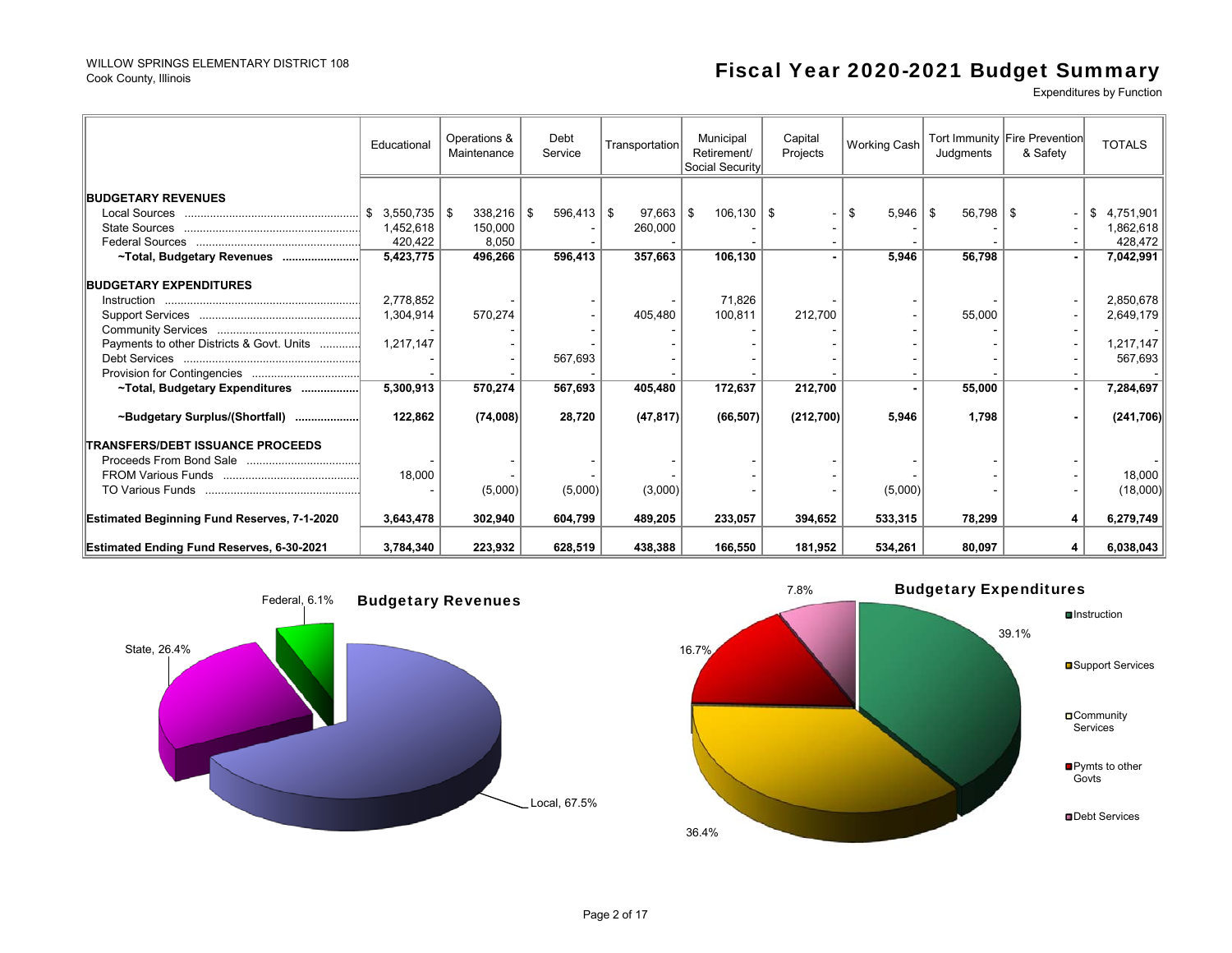|                                                    |                                                        | 2020-2021       | 2019-2020     |                    | FY 2021 Budget<br>2019-2020 Inc / (Dec) From | % Change From<br>FY 2021 Budget |
|----------------------------------------------------|--------------------------------------------------------|-----------------|---------------|--------------------|----------------------------------------------|---------------------------------|
| <b>Infinite Visions Account</b>                    | <b>Description</b>                                     | <b>Budget</b>   | <b>Budget</b> | Actual             | FY 2020 Actual                               | & FY 2020 Actual                |
| <b>Revenues</b>                                    |                                                        |                 |               |                    |                                              |                                 |
|                                                    | Taxes - Educational Fund Levy:                         |                 |               |                    |                                              |                                 |
| 10.4.1110.0000.000.0000                            | <b>Current Year Levy Collections</b>                   | 3,044,590<br>\$ | \$3,044,590   | \$<br>2,901,325 \$ | 143,265                                      | 4.94%                           |
| 10.4.1110.0000.000.0000                            | Prior Year Levy Collections                            |                 |               |                    |                                              | 0.00%                           |
| 10.4.1110.0000.000.0000                            | All Other Prior Year Levy Collections                  |                 |               |                    |                                              | 0.00%                           |
|                                                    | <b>Taxes - Special Education:</b>                      |                 |               |                    |                                              |                                 |
| 10.4.1140.0000.000.0000                            | <b>Current Year Levy Collections</b>                   | 240,445         | 240,445       | 232,021            | 8,424                                        | 3.63%                           |
| 10.4.1140.0000.000.0000                            | Prior Year Levy Collections                            |                 |               |                    |                                              | 0.00%                           |
| 10.4.1140.0000.000.0000                            | All Other Prior Year Levy Collections                  |                 |               |                    |                                              | 0.00%                           |
|                                                    | <b>Other Local Sources:</b>                            |                 |               |                    |                                              |                                 |
| 10.4.1230.0000.000.0000                            | Corporate Personal Property Replacement Tax            | 44,000          | 50,000        | 60,979             | (16, 979)                                    | $-27.84%$                       |
| 10.4.1510.0000.000.0000                            | Interest on Investments                                | 35,000          | 35,000        | 79,215<br>729      | (44, 215)                                    | $-55.82%$                       |
| 10.4.1515.0000.000.0000<br>10.4.1611.0000.000.0000 | Interest on Tax Collections<br>Sales to Pupils Lunches | 500<br>13,000   | 500<br>13,000 | 11,065             | (229)<br>1,935                               | $-31.44%$<br>17.49%             |
| 10.4.1612.0000.000.0000                            | Sales to Pupils Breakfast                              | 200             | 200           | 130                | 70                                           | 53.85%                          |
| 10.4.1620.0000.000.0000                            | Sales to Adults                                        | 1,500           | 1,500         | 850                | 650                                          | 76.46%                          |
| 10.4.1790.0000.000.0000                            | <b>Music Recorders</b>                                 |                 | 500           | 450                | (450)                                        | $-100.00\%$                     |
| 10.4.1811.0000.000.0000                            | <b>Textbook Rentals</b>                                | 10,000          | 10,000        | 10,384             | (384)                                        | $-3.69%$                        |
| 10.4.1890.0000.000.0000                            | <b>Book Fines</b>                                      |                 |               |                    |                                              | 0.00%                           |
| 10.4.1910.0000.000.0000                            | <b>Building Rental</b>                                 | 10,000          | 500           | 15,000             | (5,000)                                      | $-33.33%$                       |
| 10.4.1950.0000.000.0000                            | AERO rebate - Extra Ordinary                           |                 |               |                    |                                              | 0.00%                           |
| 10.4.1960.0000.000.0000                            | <b>TIF Revenue</b>                                     | 150,000         | 180,000       | 144,272            | 5,728                                        | 3.97%                           |
| 10.4.1999.0000.000.0000                            | Other Revenue from Local Sources                       | 1,500           | 1,500         | 40                 | 1,460                                        | 3650.00%                        |
|                                                    | <b>Revenue from State Sources:</b>                     |                 |               |                    |                                              |                                 |
| 10.4.3001.0000.000.0000                            | Evidence Based Funding (formerly Gen St Aid)           | 1,446,718       | 1,596,718     | 1,596,576          | (149, 858)                                   | $-9.39%$                        |
| 10.4.3100.0000.000.0000                            | Sp. Ed.- Private Facility Tuition                      | 4,000           |               | 4,838              | (838)                                        | $-17.32%$                       |
| 10.4.3105.0000.000.0000                            | <b>Special Education Extra</b>                         |                 |               |                    |                                              | 0.00%                           |
| 10.4.3110.0000.000.0000                            | Special Education (Personnel Reimbursement)            |                 |               |                    |                                              | 0.00%                           |
| 10.4.3145.0000.000.0000                            | Sp. Ed. Summer School                                  |                 |               |                    |                                              | 0.00%                           |
| 10.4.3225.0000.000.0000                            | Morraine Valley Grant                                  | 400             | 400           | 362                | 38                                           | 10.50%                          |
| 10.4.3360.0000.000.0000                            | <b>State Free Lunch</b>                                | 1,500           | 1,500         | 1.560              | (60)                                         | $-3.85%$                        |
|                                                    | <b>Revenue from Federal Sources:</b>                   |                 |               |                    |                                              |                                 |
| 10.4.4210.0000.000.0000                            | National School Lunch Program                          | 70,000          | 90.000        | 75,537             | (5,537)                                      | $-7.33%$                        |
| 10.4.4220.0000.000.0000                            | School Breakfast                                       | 20,000          | 28,000        | 24,601             | (4,601)                                      | $-18.70%$                       |
| 10.4.4300.0000.000.0000                            | Title I - Low Income                                   | 131,517         | 147,679       | 156,833            | (25, 316)                                    | $-16.14%$                       |
| 10.4.4620.0000.000.0000                            | <b>IDEA Flow Through</b>                               | 89,997          | 50,037        | 73,475             | 16,522                                       | 22.49%                          |
| 10.4.4625.0000.000.0000                            | <b>IDEA ROOM AND BOARD</b>                             |                 |               | 2,366              | (2,366)                                      | $-100.00\%$                     |
| 10.4.4991.0000.000.0000                            | Medicaid Reimbursement - Outreach                      | 5,000           | 5,000         | 4,170              | 830                                          | 19.89%                          |
| 10.4.4932.0000.000.0000                            | Title IIA                                              | 6,374           | 3,000         | 4,613              | 1,761                                        | 38.17%                          |
| 10.4.4998.0000.000.0000                            | Cares Act - ESSER                                      | 97,534          |               |                    | 97,534                                       | 0.00%                           |
|                                                    | <b>Other Financing Sources (Transfers):</b>            |                 |               |                    |                                              |                                 |
| 10.5.7110.6600.000.0000                            | Abatement from Working Cash Fund                       |                 |               |                    |                                              | 0.00%                           |
| 10.5.7120.6600.000.0000                            | Perm. Tran. of Interest from W/C                       | 5,000           | 5,000         |                    | 5,000                                        | 0.00%                           |
| 10.6.7130.0000.000.0000                            | Perm. Transfer from Transportation Fund                |                 |               |                    |                                              | 0.00%                           |
| 10.6.7140.0000.000.0000                            | Perm. Trans. of Interest from Other Funds              | 13,000          | 13,000        | 41,126             | (28, 126)                                    | $-68.39%$                       |
|                                                    |                                                        |                 |               |                    |                                              |                                 |
|                                                    | <b>TOTAL EDUCATIONAL FUND REVENUES</b>                 | 5,441,775       | 5,518,069     | 5,442,516          | (741)                                        | $-0.01%$                        |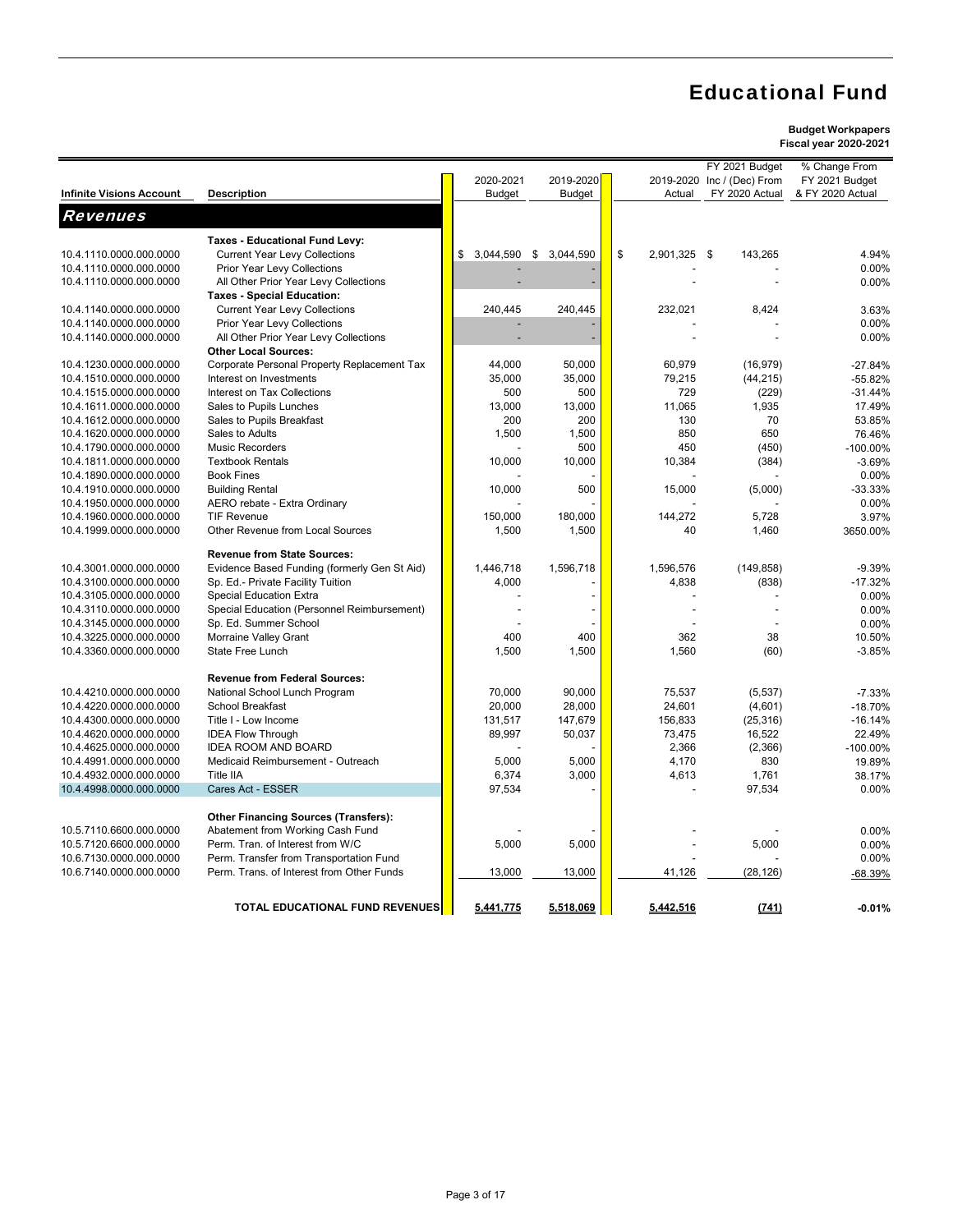## **Budget Workpapers**

|                                 |                                       |                 |                 |                 | FY 2021 Budget             | % Change From    |
|---------------------------------|---------------------------------------|-----------------|-----------------|-----------------|----------------------------|------------------|
|                                 |                                       | 2020-2021       | 2019-2020       |                 | 2019-2020 Inc / (Dec) From | FY 2021 Budget   |
| <b>Infinite Visions Account</b> | <b>Description</b>                    | <b>Budget</b>   | <b>Budget</b>   | Actual          | FY 2020 Actual             | & FY 2020 Actual |
|                                 |                                       |                 |                 |                 |                            |                  |
|                                 |                                       |                 |                 |                 |                            |                  |
| <b>Expenditures</b>             |                                       |                 |                 |                 |                            |                  |
|                                 |                                       |                 |                 |                 |                            |                  |
|                                 | <b>Regular Programs:</b>              |                 |                 |                 |                            |                  |
| 10.5.1100.1001.000.0000         | <b>Regular Salaries</b>               | 1,403,898<br>\$ | \$<br>1,428,263 | \$<br>1,393,136 | 10,762                     | 0.77%            |
| 10.5.1100.1002.000.0000         | <b>Teachers Aides</b>                 | 31,758          | 30,518          | 46,514          | (14, 756)                  | $-31.72%$        |
| 10.5.1100.1003.000.0000         | <b>Substitute Teachers</b>            | 45,000          |                 |                 |                            | -28.98%          |
|                                 |                                       |                 | 46,836          | 63,359          | (18, 359)                  |                  |
| 10.5.1100.1004.000.0000         | Stipended compensation                | 25,000          | 22,000          | 44,921          | (19, 921)                  | -44.35%          |
| 10.5.1100.1004.000.4998         | Stipended compensation (CARES ACT)    | 23,400          |                 |                 | 23,400                     | 0.00%            |
| 10.5.1100.1005.000.0000         | Stipend/Overtime Salaries             | 20,000          | 20,000          | 16,448          | 3,552                      | 21.60%           |
| 10.5.1100.1005.000.4998         | Stipend/Overtime Salaries (CARES ACT) | 11,775          |                 |                 | 11,775                     | 0.00%            |
| 10.5.1100.1006.000.0000         | Summer School                         |                 | 10,000          | 8,737           | (8,737)                    | -100.00%         |
| 10.5.1100.2110.000.0000         | <b>TRS</b>                            | 158,821         | 161,780         | 165,324         | (6, 503)                   | $-3.93%$         |
| 10.5.1100.2210.000.0000         | Life                                  | 5,500           | 5,700           | 5,235           | 265                        | 5.06%            |
| 10.5.1100.2220.000.0000         | Medical                               | 171,013         | 172,707         | 168,043         | 2,970                      | 1.77%            |
| 10.5.1100.2230.000.0000         | Dental                                | 13,038          | 14,215          | 13,492          | (454)                      | $-3.36%$         |
| 10.5.1100.2300.000.0000         | <b>Tuition Reimbursement</b>          | 10,500          | 10,500          | 14,110          | (3,610)                    | $-25.58%$        |
| 10.5.1100.3320.000.0000         | Travel                                | 500             | 500             | 37              | 463                        | 1246.98%         |
| 10.5.1100.4100.000.0000         | Supplies                              | 30,000          | 30,000          | 29,810          | 190                        | 0.64%            |
| 10.5.1100.4104.000.0000         | Art                                   |                 | 2,500           | 2,704           |                            |                  |
|                                 |                                       | 2,500           |                 |                 | (204)                      | $-7.56%$         |
| 10.5.1100.4105.000.0000         | Music                                 | 2,500           | 2,500           | 2,620           | (120)                      | $-4.60%$         |
| 10.5.1100.4200.000.0000         | Textbooks (Adoptions)                 | 30,000          | 30,000          | 20,496          | 9,504                      | 46.37%           |
| 10.5.1100.4400.000.0000         | Subscriptions                         |                 |                 | 119             | (119)                      | -100.00%         |
| 10.5.1100.4900.000.0000         | <b>Career Development</b>             |                 |                 |                 |                            | 0.00%            |
| 10.5.1100.5500.000.0000         | Capital Outlay                        | 1,500           | 1,500           | 615             | 885                        | 143.90%          |
| 10.5.1100.6900.000.0000         | Misc. Objects                         | 500             | 500             |                 | 500                        | 0.00%            |
|                                 | <b>Sub-total Regular Programs</b>     | 1,987,203       | 1,990,019       | 1,995,720       | (8, 517)                   | $-0.43%$         |
|                                 |                                       |                 |                 |                 |                            |                  |
|                                 | <b>Special Programs:</b>              |                 |                 |                 |                            |                  |
| 10.5.1200.1002.000.0000         | <b>Teachers Aides</b>                 |                 |                 |                 |                            | 0.00%            |
| 10.5.1200.1003.000.4620         | <b>Substitute Teachers</b>            |                 |                 |                 |                            | 0.00%            |
| 10.5.1200.1005.000.0000         | <b>Additional Compensation</b>        |                 |                 |                 |                            | 0.00%            |
|                                 | <b>TRS</b>                            |                 |                 |                 |                            |                  |
| 10.5.1200.2110.000.0000         |                                       |                 |                 |                 |                            | 0.00%            |
| 10.5.1200.2110.000.4620         | TRS - IDEA Grant                      |                 |                 |                 |                            | 0.00%            |
| 10.5.1200.2210.000.0000         | Life                                  |                 |                 |                 |                            | 0.00%            |
| 10.5.1200.2220.000.0000         | Medical                               |                 |                 |                 |                            | 0.00%            |
| 10.5.1200.4100.000.0000         | Supplies                              |                 |                 |                 |                            | 0.00%            |
|                                 | <b>Sub-total Special Programs</b>     |                 |                 |                 |                            | 0.00%            |
|                                 |                                       |                 |                 |                 |                            |                  |
|                                 | LDR:                                  |                 |                 |                 |                            |                  |
| 10.5.1205.1001.000.0000         | Salaries                              | 99,123          | 99,315          | 96,470          | 2,653                      | 2.75%            |
| 10.5.1205.2110.000.0000         | <b>TRS</b>                            | 11,497          | 11,519          | 11,131          | 366                        | 3.29%            |
| 10.5.1205.2210.000.0000         | Life                                  | 400             | 400             | 353             | 47                         |                  |
|                                 |                                       |                 |                 |                 |                            | 13.30%           |
| 10.5.1205.2220.000.0000         | Medical                               | 10,809          | 10,265          | 9,368           | 1,441                      | 15.38%           |
| 10.5.1205.2230.000.0000         | Dental                                | 1,099           | 1,187           | 709             | 390                        | 54.98%           |
|                                 | Sub-total LDR                         | 122,928         | 122,686         | 118,031         | 4,897                      | 4.15%            |
|                                 |                                       |                 |                 |                 |                            |                  |
|                                 | Cross-Categorical:                    |                 |                 |                 |                            |                  |
| 10.5.1220.1001.000.0000         | Salaries                              | 241,065         | 231,882         | 225,677         | 15,388                     | 6.82%            |
| 10.5.1220.1002.000.0000         | Aides Salary                          | 72,818          | 47,802          | 48,541          | 24,277                     | 50.01%           |
| 10.5.1220.2110.000.0000         | <b>TRS</b>                            | 27,961          | 26,896          | 26,989          | 972                        | 3.60%            |
| 10.5.1220.2210.000.0000         | Life                                  | 1,700           | 1,700           | 1,450           | 250                        | 17.25%           |
| 10.5.1220.2220.000.0000         | Medical                               | 46,733          | 45,155          |                 |                            |                  |
| 10.5.1220.2230.000.0000         | Dental                                |                 | 2,451           | 53,362          | (6,629)                    | $-12.42%$        |
|                                 |                                       | 2,451           |                 | 2,751           | (300)                      | $-10.91%$        |
| 10.5.1220.3140.000.0000         | <b>Professional Service</b>           |                 |                 |                 |                            | 0.00%            |
|                                 | Sub-total Cross-Categorical           | 392,728         | 355,886         | 358,770         | 33,958                     | 9.47%            |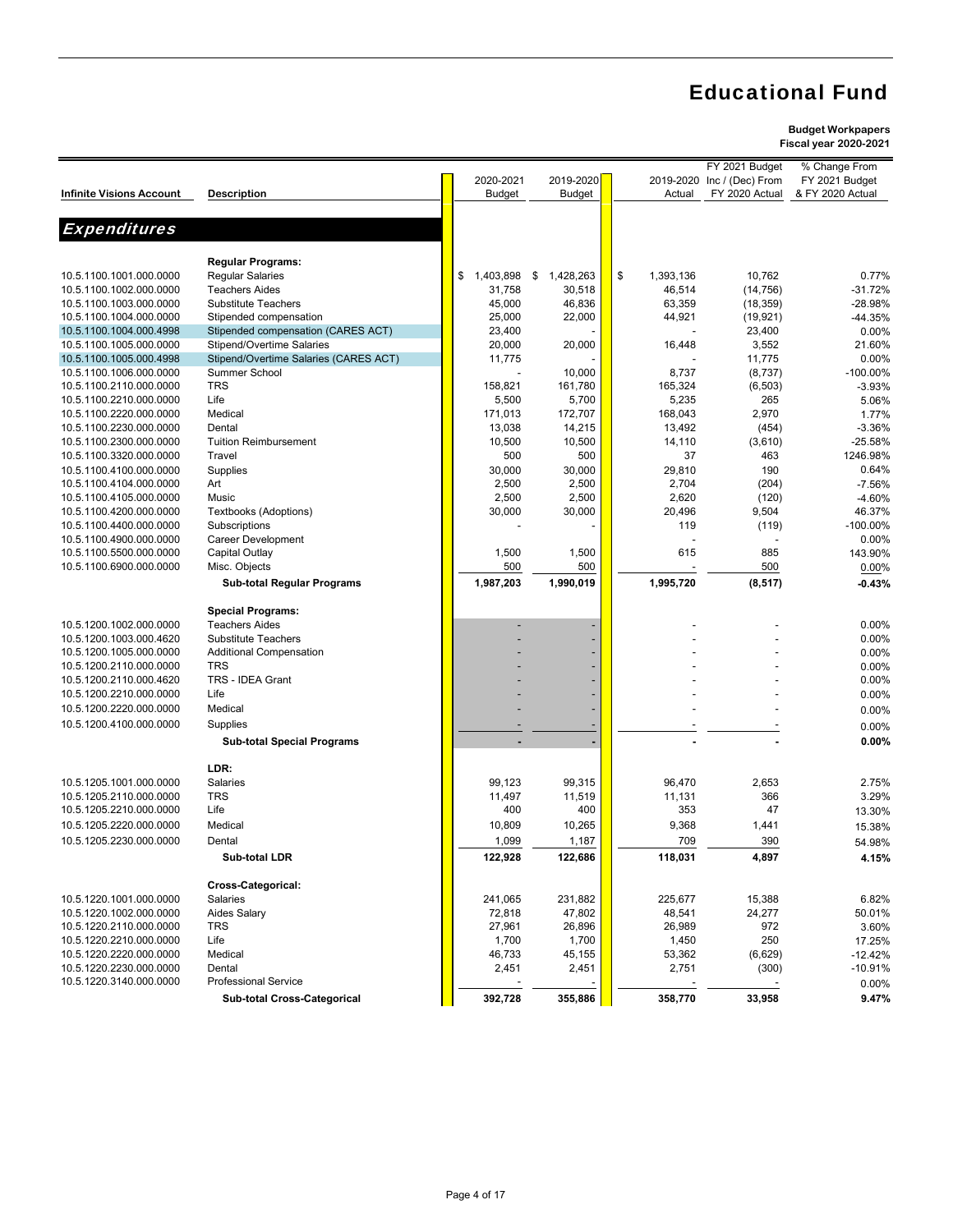### **Budget Workpapers**

**Fiscal year 2020-2021**

|                                                    |                                                                              |                 |                 |                 | FY 2021 Budget   | % Change From      |
|----------------------------------------------------|------------------------------------------------------------------------------|-----------------|-----------------|-----------------|------------------|--------------------|
|                                                    |                                                                              | 2020-2021       | 2019-2020       | 2019-2020       | Inc / (Dec) From | FY 2021 Budget     |
| <b>Infinite Visions Account</b>                    | <b>Description</b>                                                           | <b>Budget</b>   | <b>Budget</b>   | Actual          | FY 2020 Actual   | & FY 2020 Actual   |
|                                                    | <b>IDEA Grant:</b>                                                           |                 |                 |                 |                  |                    |
| 10.5.1230.1001.000.4620                            | Salary                                                                       |                 |                 |                 |                  | 0.00%              |
| 10.5.1230.1002.000.4620                            | <b>Aides Salaries</b>                                                        | 65,165          | 62,830          | 62,830          | 2,335            | 3.72%              |
| 10.5.1230.1003.000.4620                            | Substitutes                                                                  |                 | 5,000           | 6,450           | (6, 450)         | $-100.00\%$        |
| 10.5.1230.2110.000.4620                            | <b>TRS</b>                                                                   |                 | 50              | 78              | (78)             | $-100.00\%$        |
| 10.5.1230.2210.000.4620                            | Life                                                                         |                 | 500             | 414             | (414)            | $-100.00\%$        |
| 10.5.1230.2220.000.4620                            | Medical                                                                      | 16,936          | 16,084          | 15,615          | 1,321            | 8.46%              |
| 10.5.1230.2230.000.4620                            | Dental                                                                       | 1,383           | 1,383           | 1,343           | 40               | 2.99%              |
| 10.5.1230.3120.000.4620                            | Speakers                                                                     |                 | 500             |                 |                  | 0.00%              |
| 10.5.1230.3140.000.4620<br>10.5.1230.3190.000.4620 | Prof. Service<br>Tech. Support                                               |                 | 8,000           |                 |                  | 0.00%<br>0.00%     |
| 10.5.1230.3800.000.4620                            | Workman's Comp Ins                                                           |                 |                 |                 |                  | 0.00%              |
| 10.5.1230.4100.000.4620                            | Supplies                                                                     |                 |                 |                 |                  | 0.00%              |
| 10.5.1230.5500.000.4620                            | Capital Outlay                                                               |                 |                 |                 |                  | 0.00%              |
|                                                    | <b>Sub-total IDEA Grant</b>                                                  | 83,484          | 94,347          | 86,730          | (3, 246)         | $-3.74%$           |
|                                                    |                                                                              |                 |                 |                 |                  |                    |
|                                                    | Title I:                                                                     |                 |                 |                 |                  |                    |
| 10.5.1250.1001.000.0000                            | Salary                                                                       | 66,006          | 66,957          | 60,261          | 5,745            | 9.53%              |
| 10.5.1250.1002.000.4300                            | <b>Teacher Aide</b>                                                          | 28,763          | 25,953          | 27,364          | 1,399            | 5.11%              |
| 10.5.1250.1005.000.0000                            | <b>Additional Compensation</b>                                               | 2,550           | 2,500           | 2,550           | 1                | 0.02%              |
| 10.5.1250.1009.000.4300<br>10.5.1250.1001.000.4300 | Supt.<br>Salary - Title I Grant                                              | 4,723<br>15,267 | 4,630<br>15,807 | 4,630<br>18,652 | 93               | 2.01%<br>$-18.15%$ |
| 10.5.1250.1003.000.4300                            | <b>TITLE I SUBSTITUTES</b>                                                   |                 |                 |                 | (3, 385)         | 0.00%              |
| 10.5.1250.2110.000.0000                            | <b>TRS</b>                                                                   | 7,656           | 7,766           | 13,384          | (5, 728)         | -42.80%            |
| 10.5.1250.2110.000.4300                            | TRS. Includes Additional Federal Contribution                                | 2,319           | 2,370           | 4,333           | (2,014)          | -46.49%            |
| 10.5.1250.2210.000.0000                            | Life                                                                         | 150             | 175             | 147             | 3                | 2.26%              |
| 10.5.1250.2210.000.4300                            | Life                                                                         | 300             | 300             | 285             | 15               | 5.31%              |
| 10.5.1250.2220.000.0000                            | Medical                                                                      | 5,956           | 5,656           | 4,911           | 1,045            | 21.28%             |
| 10.5.1250.2220.000.4300                            | Medical                                                                      | 18,825          | 17,918          | 18,007          | 818              | 4.54%              |
| 10.5.1250.2230.000.0000                            | Dental                                                                       | 1,036           | 1,036           | 899             | 137              | 15.18%             |
| 10.5.1250.2230.000.4300                            | Dental                                                                       | 1,011           | 923             | 1,340           | (329)            | $-24.53%$          |
| 10.5.1250.3100.000.0000<br>10.5.1250.3100.000.4300 | <b>Testing Services - Test Score</b><br><b>Testing Services - Test Score</b> | 6,172           | 1,100           | 7,483           | (1, 311)         | 0.00%<br>$-17.51%$ |
| 10.5.1250.3140.000.4300                            | <b>Purchase Service</b>                                                      | 225             | 400             | 225             |                  | 0.00%              |
| 10.5.1250.4100.000.4300                            | Supplies                                                                     | 2,500           | 5,500           | 428             | 2,072            | 484.13%            |
| 10.5.1250.5500.000.4300                            | Capital Outlay                                                               |                 |                 |                 |                  | 0.00%              |
|                                                    | Sub-total Title I                                                            | 163,459         | 158,991         | 164,899         | (8, 584)         | $-5.21%$           |
|                                                    |                                                                              |                 |                 |                 |                  |                    |
|                                                    | <b>Athletic Programs:</b>                                                    |                 |                 |                 |                  |                    |
| 10.5.1500.1005.000.0000                            | Stipend/Overtime Salaries                                                    | 18,000          | 38,000          | 37,076          | (19,076)         | $-51.45%$          |
| 10.5.1500.1004.000.0000                            | Scorers, Etc.                                                                | 1,000           | 8,500           | 2,340           | (1,340)          | $-57.26%$          |
| 10.5.1500.2110.000.0000                            | <b>TRS</b><br><b>IMRF</b>                                                    | 2,500           | 300             | 5,234           | (2,734)          | $-52.24%$<br>0.00% |
| 10.5.1500.2120.000.0000<br>10.5.1500.2230.000.0000 | Dental                                                                       |                 |                 | 2               | (2)              | -100.00%           |
| 10.5.1500.3190.000.0000                            | Officials, Etc.                                                              | 1,500           | 5,000           | 2,622           | (1, 122)         | -42.79%            |
| 10.5.1500.3320.000.0000                            | Travel                                                                       | 250             | 250             | 247             | 3                | 1.09%              |
| 10.5.1500.4100.000.0000                            | Supplies                                                                     | 5,800           | 5,800           | 5,131           | 669              | 13.04%             |
| 10.5.1500.6900.000.0000                            | Other                                                                        |                 |                 |                 |                  | 0.00%              |
|                                                    | <b>Sub-total Athletic Programs</b>                                           | 29,050          | 57,850          | 52,652          | (23, 602)        | -44.83%            |
|                                                    | <b>Social Work Services:</b>                                                 |                 |                 |                 |                  |                    |
| 10.5.2110.1001.000.0000                            | <b>Salaries</b>                                                              | 53,987          | 52,542          | 52,542          | 1,445            | 2.75%              |
| 10.5.2110.2110.000.0000                            | <b>TRS</b>                                                                   | 6,262           | 6,094           | 6,062           | 200              | 3.29%              |
| 10.5.2110.2210.000.0000                            | Life                                                                         | 250             | 250             | 207             | 43               | 20.70%             |
| 10.5.2110.2220.000.0000                            | Medical                                                                      |                 |                 |                 |                  | 0.00%              |
| 10.5.2110.2230.000.0000                            | Dental                                                                       | 1,036           | 347             | 1,006           | 30               | 3.01%              |
|                                                    | <b>Sub-total Social Work Services</b>                                        | 61,535          | 59,233          | 59,817          | 1,645            | 2.75%              |
|                                                    | <b>Health Services:</b>                                                      |                 |                 |                 |                  |                    |
| 10.5.2130.1001.000.0000                            | <b>Salaries</b>                                                              | 56,124          | 52,896          | 54,621          | 1,503            | 2.75%              |
| 10.5.2130.2110.000.0000                            | <b>Teachers Retirement</b>                                                   | 6,500           |                 | 6,302           | 198              |                    |
| 10.5.2130.2210.000.0000                            | Life                                                                         | 210             |                 | 207             | 3                | 1.39%              |
| 10.5.2130.2220.000.0000                            | Medical                                                                      | 5,956           | 5,656           | 5,492           | 464              | 8.46%              |
| 10.5.2130.2230.000.0000                            | Dental                                                                       | 347             | 350             | 337             | 10               | 2.94%              |
| 10.5.2130.4100.000.0000                            | Supplies                                                                     | 1,300           | 1,300           | 1,990           | (690)            | $-34.67%$          |
| 10.5.2130.5500.000.0000                            | Capital Outlay                                                               | 500             | 500             |                 | 500              | 0.00%              |
|                                                    | <b>Sub-total Health Services</b>                                             | 70,937          | 60,702          | 68,949          | 1,988            | 2.88%              |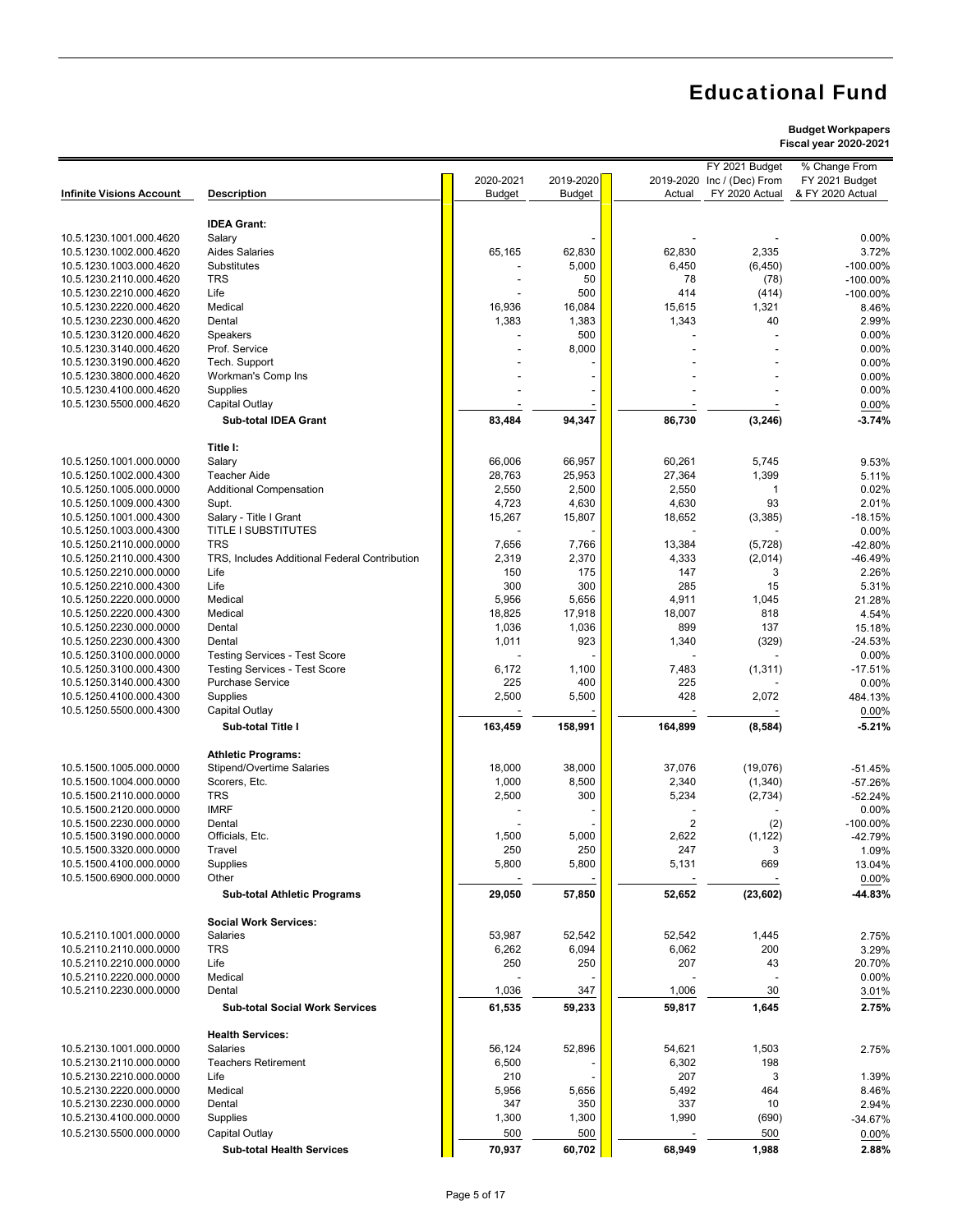|                                                    |                                                  |               |               |              | FY 2021 Budget   | % Change From    |
|----------------------------------------------------|--------------------------------------------------|---------------|---------------|--------------|------------------|------------------|
|                                                    |                                                  | 2020-2021     | 2019-2020     | 2019-2020    | Inc / (Dec) From | FY 2021 Budget   |
| <b>Infinite Visions Account</b>                    | <b>Description</b>                               | <b>Budget</b> | <b>Budget</b> | Actual       | FY 2020 Actual   | & FY 2020 Actual |
|                                                    |                                                  |               |               |              |                  |                  |
|                                                    | <b>Psychological Services:</b>                   |               |               |              |                  |                  |
| 10.5.2140.3190.000.4620                            | Prch. Srvc. - Psycho Srvcs. - IDEA Grant         |               |               |              |                  | 0.00%            |
| 10.5.2140.3190.000.0000                            | Prch. Srvc. - Psycho Srvcs.                      | 26,000        | 26,000        | 23,009       | 2,991            | 13.00%           |
|                                                    | <b>Sub-total Psychological Services</b>          | 26,000        | 26,000        | 23,009       | 2,991            | 13.00%           |
|                                                    |                                                  |               |               |              |                  |                  |
|                                                    | <b>Speech Services:</b>                          |               |               |              |                  |                  |
| 10.5.2150.1001.000.0000                            | Salaries                                         | 63,232        | 61,540        | 61,540       | 1,692            | 2.75%            |
| 10.5.2150.2110.000.0000                            | <b>TRS</b>                                       | 7,334         | 7,138         | 7,101        | 233              | 3.29%            |
| 10.5.2150.2210.000.0000                            | Life                                             | 250           | 250           | 207          | 43               | 20.70%           |
| 10.5.2150.4100.000.0000                            | Supplies                                         |               | 1,250         |              |                  |                  |
|                                                    |                                                  |               |               |              |                  | 0.00%            |
|                                                    | <b>Sub-Total Speech Services</b>                 | 70,816        | 70,178        | 68,848       | 1,968            | 2.86%            |
|                                                    |                                                  |               |               |              |                  |                  |
|                                                    |                                                  |               |               |              |                  |                  |
|                                                    | In-Service:                                      |               |               |              |                  |                  |
| 10.5.2210.1005.000.4932                            | Title II - Overtime                              | 1,200         |               |              | 1,200            | 0.00%            |
| 10.5.2210.1005.000.4998                            | <b>CARES ACT - Professional Development</b>      | 10,890        |               |              | 10,890           | 0.00%            |
| 10.5.2210.2110.000.4300                            | <b>Teachers Retirement</b>                       |               | 80            |              |                  |                  |
| 10.5.2210.2300.000.4932                            | Title II - Tuition Reimbursement                 |               |               |              |                  | 0.00%            |
| 10.5.2210.3900.000.4932                            | Title II - Conferences/Speakers                  |               | 5,000         | 3,043        | 757              |                  |
|                                                    |                                                  | 3,800         |               |              |                  | 24.88%           |
| 10.5.2210.3900.000.4620                            | IDEA - Conferences/Speakers                      | 2,502         | 3,100         | 1,097        | 1,405            | 128.08%          |
| 10.5.2210.3900.000.4300                            | Title I - Conferences/Speakers                   | 6,645         | 8,500         | 6,181        | 464              | 7.51%            |
| 10.5.2210.1005.000.0000                            | Stipends                                         |               |               |              |                  | 0.00%            |
| 10.5.2210.2110.000.0000                            | <b>TRS</b>                                       |               |               |              |                  | 0.00%            |
| 10.5.2210.3120.000.0000                            | Purchased Service - Speakers                     |               |               |              |                  | 0.00%            |
|                                                    | <b>Sub-total In-Service</b>                      | 25,037        | 16,680        | 10,321       | 14,716           | 142.58%          |
|                                                    |                                                  |               |               |              |                  |                  |
|                                                    | <b>Educational Media Services:</b>               |               |               |              |                  |                  |
| 10.5.2220.4100.000.0000                            | <b>General Supplies</b>                          |               |               |              |                  | 0.00%            |
|                                                    | <b>Sub-total Educational Media Services</b>      |               |               |              |                  | 0.00%            |
|                                                    |                                                  |               |               |              |                  |                  |
|                                                    | <b>Library Service:</b>                          |               |               |              |                  |                  |
| 10.5.2222.1001.000.0000                            | Salary                                           | 33,000        | 26,641        | 24,641       | 8,359            | 33.92%           |
|                                                    | TRS                                              | 3,828         | 2,858         | 2,843        | 985              |                  |
| 10.5.2222.2110.000.0000                            | Life                                             |               |               |              |                  | 34.63%           |
| 10.5.2222.2210.000.0000                            | Medical                                          |               |               | 124          |                  |                  |
| 10.5.2222.2220.000.0000                            |                                                  |               | 3,394<br>207  | 3,295<br>202 | (3,295)          | $-100.00\%$      |
| 10.5.2222.2230.000.0000<br>10.5.2222.4100.000.0000 | Dental                                           |               |               |              | (202)            | $-100.00\%$      |
|                                                    | Supplies                                         | 1,300         | 1,300         | (1,444)      | 2,744            | $-190.05%$       |
| 10.5.2222.4300.000.0000                            | Textbooks                                        | 5,000         | 5,000         | 4,280        | 720              | 16.83%           |
| 10.5.2222.4400.000.0000                            | Subscriptions                                    | 1,000         | 1,000         | 2,099        | (1,099)          | $-52.36%$        |
| 10.5.2222.6900.000.0000                            | Other                                            |               | 500           |              |                  | $0.00\%$         |
|                                                    | <b>Sub-total Library Service</b>                 | 44,128        | 40,900        | 36,041       | 8,211            | 22.78%           |
|                                                    |                                                  |               |               |              |                  |                  |
|                                                    | Technology:                                      |               |               |              |                  |                  |
| 10.5.2225.3160.000.0000                            | Repairs & Maintenance / IT Support               | 50,000        | 50,000        | 45,756       | 4,244            | 9.28%            |
| 10.5.2225.3161.000.0000                            | Repairs & Maintenance - Applied Tech Lab         | 1,300         | 1,300         | 330          | 970              | 294.02%          |
| 10.5.2225.3251.000.0000                            | <b>Annual Licenses</b>                           | 25,000        | 15,000        | 20,913       | 4,087            | 19.54%           |
| 10.5.2225.4100.000.0000                            | Supplies                                         | 15,000        | 15,000        | 14,019       | 981              | 6.99%            |
| 10.5.2225.5500.000.0000                            | Capital Outlay (Equipment over \$500 per capita) | 3,000         | 25,000        | 26,679       | (23, 679)        | -88.76%          |
| 10.5.2225.7000.000.0000                            | Non-Capitalized Equipment (Chromebooks)          | 25,000        | 25,000        |              | 25,000           | 0.00%            |
| 10.5.2225.7000.000.4998                            | Non-Capitalized Equipment (CARES ACT)            | 36,800        |               |              | 36,800           | 0.00%            |
| 10.5.2225.4700.000.4998                            | Software (CARES ACT)                             | 9,994         |               |              | 9,994            | 0.00%            |
| 10.5.2225.4700.000.0000                            | Software                                         | 7,500         | 7,500         |              | 7,500            | 0.00%            |
|                                                    | <b>Sub-total Technology</b>                      | 173,594       | 138,800       | 107,697      | 65,897           | 61.19%           |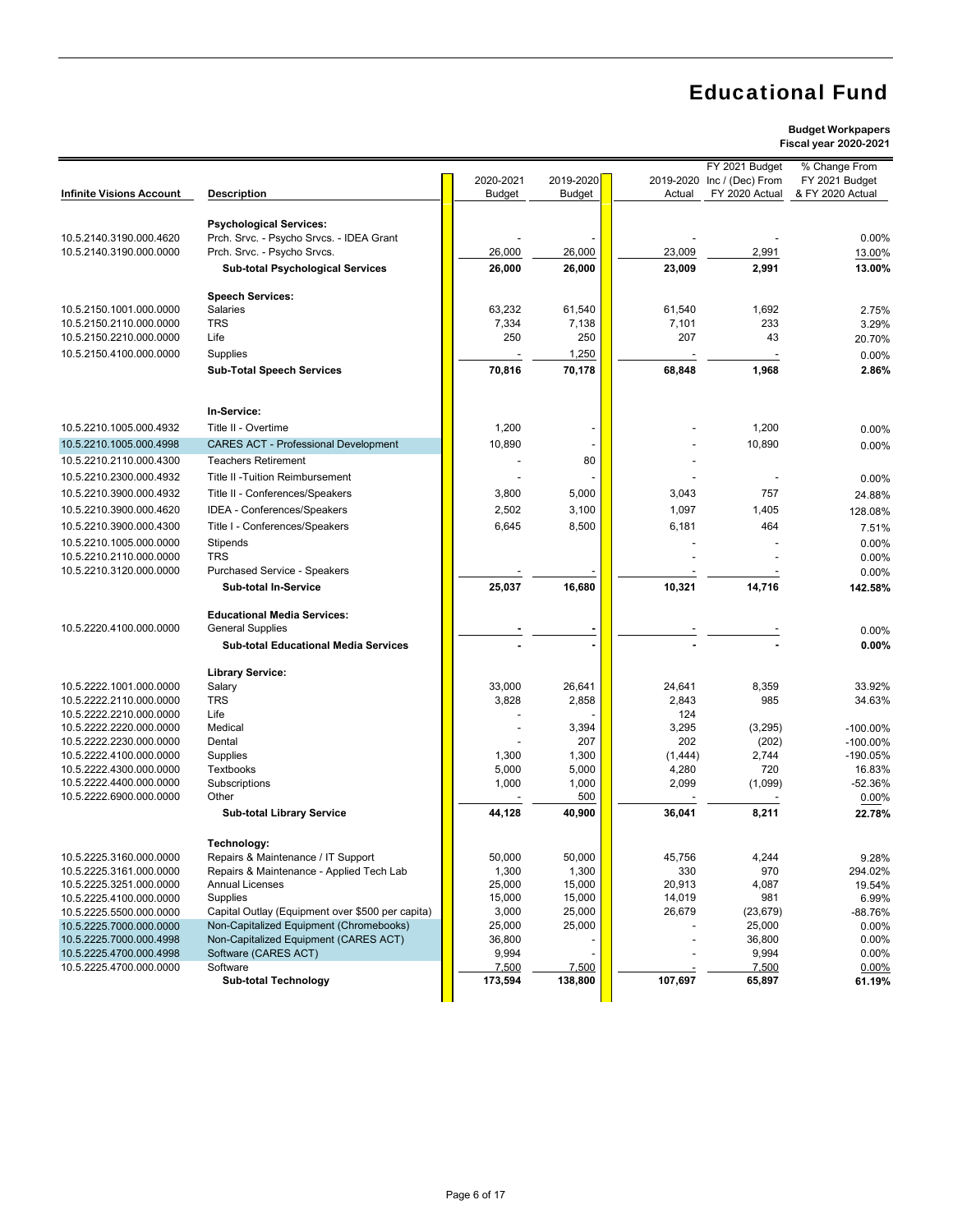#### **Budget Workpapers Fiscal year 2020-2021**

|                                                    |                                                          |                |                |              |                   | riscai year zuzu-zuz i |
|----------------------------------------------------|----------------------------------------------------------|----------------|----------------|--------------|-------------------|------------------------|
|                                                    |                                                          |                |                |              | FY 2021 Budget    | % Change From          |
|                                                    |                                                          | 2020-2021      | 2019-2020      | 2019-2020    | Inc / (Dec) From  | FY 2021 Budget         |
| <b>Infinite Visions Account</b>                    | <b>Description</b>                                       | <b>Budget</b>  | <b>Budget</b>  | Actual       | FY 2020 Actual    | & FY 2020 Actual       |
|                                                    | <b>Board of Education Services:</b>                      |                |                |              |                   |                        |
| 10.5.2310.1001.000.0000                            | <b>Salaries</b>                                          | 200            | 200            | 260          | (60)              | $-23.08%$              |
| 10.5.2310.1004.000.0000                            | <b>Stipended Compensation</b>                            | 1,000          | 1,000          | 900          | 100               | 11.11%                 |
| 10.5.2310.2230.000.0000                            | Dental                                                   |                |                |              |                   | 0.00%                  |
| 10.5.2310.3170.000.0000                            | Audit / Accounting Services                              | 60,000         | 57,000         | 56,900       | 3,100             | 5.45%                  |
| 10.5.2310.3180.000.0000                            | Legal                                                    | 25,000         | 18,000         | 20,695       | 4,305             | 20.80%                 |
| 10.5.2310.3250.000.0000                            | Rentals                                                  | 10,000         | 10,000         | 9,600        | 400<br>752        | 4.17%                  |
| 10.5.2310.3252.000.0000                            | <b>Equipment Maintenance Agreement</b>                   | 8,000          | 8,000          | 7,248        |                   | 10.37%<br>$-67.61%$    |
| 10.5.2310.3320.000.0000<br>10.5.2310.3500.000.0000 | Conference Fees, Dues, Travel<br>Pubs., Reports, Advert. | 1,500<br>4,000 | 7,200<br>4,000 | 4,631<br>274 | (3, 131)<br>3,726 | 1358.52%               |
| 10.5.2310.3800.000.0000                            | Misc. Insurance                                          | 6,000          | 6,000          | 6,046        | (46)              | $-0.76%$               |
| 10.5.2310.4100.000.0000                            | Supplies                                                 | 500            | 500            | 599          | (99)              | $-16.50%$              |
| 10.5.2310.4400.000.0000                            | Publications                                             | 2,500          | 2,500          | 3,375        | (875)             | -25.92%                |
| 10.5.2310.6900.000.0000                            | Other                                                    | 3,000          | 5,000          | 2,827        | 173               | 6.13%                  |
| 10.5.2310.3400.000.0000                            | Telephone                                                | 2,500          | 2,500          | 2,730        | (230)             | $-8.41%$               |
| 10.5.2310.6901.000.0000                            | Criminal Background Investigation                        | 750            | 750            | 240          | 510               | 212.50%                |
|                                                    |                                                          |                |                |              |                   |                        |
|                                                    | <b>Sub-total Board of Education Services</b>             | 124,950        | 122,650        | 116,324      | 8,626             | 7.42%                  |
|                                                    | <b>Executive Administrative Services:</b>                |                |                |              |                   |                        |
| 10.5.2320.1001.000.0000                            | <b>Superintendent Salary</b>                             | 125,938        | 123,468        | 123,468      | 2,470             | 2.00%                  |
| 10.5.2320.1002.000.0000                            | Secretary Salary                                         | 48,538         | 47,239         | 47,239       | 1,299             | 2.75%                  |
| 10.5.2320.2110.000.0000                            | TRS                                                      | 14,607         | 14,321         | 15,929       | (1, 322)          | $-8.30%$               |
| 10.5.2320.2210.000.0000                            | Life                                                     | 650            | 650            | 649          | 1                 | 0.20%                  |
| 10.5.2320.2220.000.0000                            | Medical                                                  | 27,554         | 27,254         | 26,816       | 738               | 2.75%                  |
| 10.5.2320.2230.000.0000                            | Dental                                                   | 1,359          | 1,359          | 1,329        | 30                | 2.28%                  |
| 10.5.2320.3140.000.0000                            | Conference                                               | 250            | 250            |              | 250               | 0.00%                  |
| 10.5.2320.3320.000.0000                            | Travel                                                   | 1,000          | 1,000          | 532          | 468               | 87.81%                 |
| 10.5.2320.4100.000.0000                            | Supplies                                                 |                |                |              |                   | 0.00%                  |
| 10.5.2320.4400.000.0000                            | Subscriptions                                            | 100            | 100            |              | 100               | 0.00%                  |
| 10.5.2320.5500.000.0000                            | Capital Outlay                                           |                |                |              |                   | 0.00%                  |
| 10.5.2320.6400.000.0000                            | Dues/Assn. Fees                                          | 1,200          | 1,200          | 1,080        | 120               | 11.11%                 |
| 10.5.2320.6900.000.0000                            | Other                                                    | 100            | 100            |              | 100               | 0.00%                  |
|                                                    | <b>Sub-total Executive Admin. Services</b>               | 221,296        | 216,941        | 217,944      | 3,352             | 1.54%                  |
|                                                    | <b>Tort Immunity Services:</b>                           |                |                |              |                   |                        |
| 10.5.2360.3990.000.0000                            | School Resource Officer - Purchased Services             | 25,000         | 50,000         | 5,175        | 19,825            | 383.09%                |
|                                                    | Office of the Principal Services:                        |                |                |              |                   |                        |
| 10.5.2410.1001.000.0000                            | Salaries                                                 | 88,272         | 83,276         | 83,276       | 4,996             | 6.00%                  |
| 10.5.2410.1002.000.0000                            | Secretary                                                | 36,947         | 34,530         | 34,530       | 2,417             | 7.00%                  |
| 10.5.2410.1005.000.0000                            | <b>Additional Compensation</b>                           |                |                |              |                   | 0.00%                  |
| 10.5.2410.2110.000.0000                            | <b>TRS</b>                                               | 10,239         | 9,659          | 10,744       | (505)             | $-4.70%$               |
| 10.5.2410.2210.000.0000                            | Life                                                     | 450            | 450            | 435          | 15                | 3.48%                  |
| 10.5.2410.2220.000.0000                            | Medical                                                  | 33,253         | 32,700         | 32,115       | 1,138             | 3.54%                  |
| 10.5.2410.2230.000.0000                            | Dental                                                   | 2,080          | 2,080          | 2,028        | 52                | 2.55%                  |
| 10.5.2410.3140.000.0000                            | Conference                                               | 400            | 400            | 969          | (569)             | $-58.72%$              |
| 10.5.2410.3320.000.0000                            | Travel                                                   | 700            | 700            | 480          | 220               | 45.83%                 |
| 10.5.2410.4100.000.0000                            | Supplies                                                 | 50             | 50             |              | 50                | 0.00%                  |
| 10.5.2410.4400.000.0000                            | Subscriptions                                            |                |                |              |                   | 0.00%                  |
| 10.5.2410.5500.000.0000                            | Capital Outlay                                           |                |                |              |                   | 0.00%                  |
| 10.5.2410.6400.000.0000                            | Dues/Assn. Fees                                          | 500            | 500            | 399          | 101               | 25.31%                 |
| 10.5.2410.6900.000.0000                            | Other                                                    | 3,000          | 3,000          | 4,502        | (1, 502)          | -33.36%                |
|                                                    | Sub-total Office of the Principal                        | 175,891        | 167,345        | 169,477      | 6,414             | 3.78%                  |
|                                                    | Bookkeeper:                                              |                |                |              |                   |                        |
| 10.5.2520.1000.000.0000                            | Bookkeeper                                               | 52,209         | 50,812         | 50,812       | 1,397             | 2.75%                  |
| 10.5.2520.2210.000.0000                            | Life                                                     | 207            | 250            | 207          | (0)               | $-0.06%$               |
| 10.5.2520.2220.000.0000                            | Medical                                                  | 10,980         | 10,427         | 10,124       | 856               | 8.46%                  |
| 10.5.2520.2230.000.0000                            | Dental                                                   | 1,036          | 1,036          | 1,006        | 30                | 3.01%                  |
| 10.5.2520.3140.000.0000                            | Conference                                               |                |                |              |                   | 0.00%                  |
| 10.5.2520.3320.000.0000                            | Travel                                                   | 500            | 500            | 392          | 108               | 27.66%                 |
| 10.5.2520.6400.000.0000                            | Dues and Fees                                            | 50             | 50             | 150          | (100)             | -66.65%                |
| 10.5.2520.6900.000.0000                            | Other                                                    |                |                |              |                   | 0.00%                  |

 **Sub-total Bookkeeper 64,982 63,075 62,690 2,292 3.66%**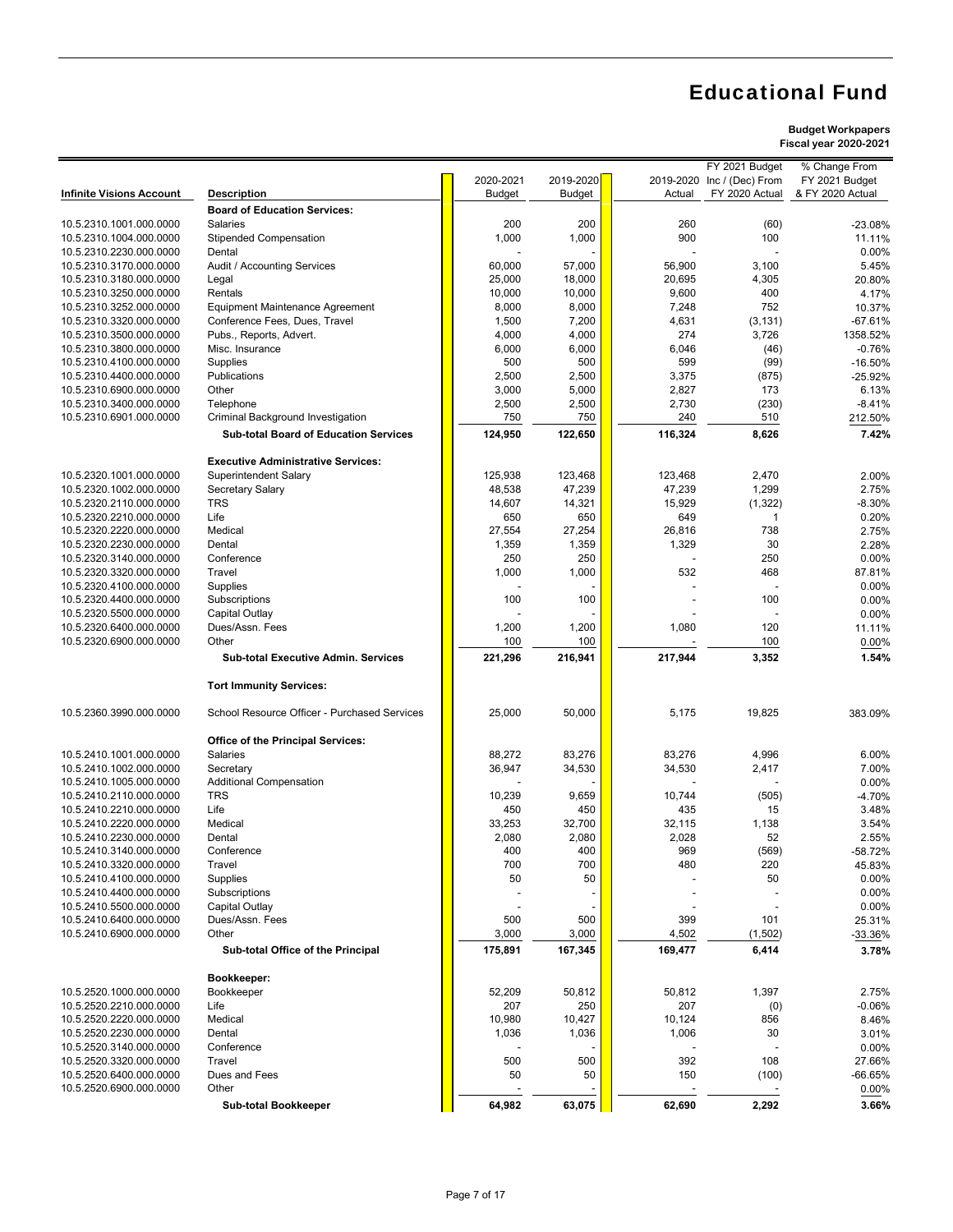|                                 |                                                    |               |               |           | FY 2021 Budget   | % Change From    |
|---------------------------------|----------------------------------------------------|---------------|---------------|-----------|------------------|------------------|
|                                 |                                                    | 2020-2021     | 2019-2020     | 2019-2020 | Inc / (Dec) From | FY 2021 Budget   |
| <b>Infinite Visions Account</b> | <b>Description</b>                                 | <b>Budget</b> | <b>Budget</b> | Actual    | FY 2020 Actual   | & FY 2020 Actual |
|                                 |                                                    |               |               |           |                  |                  |
|                                 | <b>Fiscal Services:</b>                            |               |               |           |                  |                  |
| 10.5.2523.3110.000.0000         | <b>Township Treasurer</b>                          | 35,000        | 35,000        | 55,339    | (20, 339)        | $-36.75%$        |
|                                 | <b>Sub-total Fiscal Services</b>                   | 35,000        | 35,000        | 55,339    | (20, 339)        | $-36.75%$        |
|                                 | Custodians:                                        |               |               |           |                  |                  |
| 10.5.2540.1000.000.0000         | <b>Custodian Salaries for Building Maintenance</b> |               |               |           |                  | 0.00%            |
| 10.5.2540.1008.000.0000         | Part Time                                          |               |               |           |                  | 0.00%            |
| 10.5.2540.1005.000.0000         | Overtime                                           |               |               |           |                  | 0.00%            |
| 10.5.2540.2210.000.0000         | Life                                               |               |               |           |                  | 0.00%            |
| 10.5.2540.2220.000.0000         | Medical                                            |               |               |           |                  | 0.00%            |
| 10.5.2540.2230.000.0000         | Dental                                             |               |               |           |                  | 0.00%            |
| 10.5.2540.3200.000.0000         | <b>Custodial Service</b>                           |               |               |           |                  | 0.00%            |
| 10.5.2540.6900.000.0000         | Other                                              |               |               |           |                  | 0.00%            |
|                                 | <b>Sub-total Custodians</b>                        |               |               |           |                  | 0.00%            |
|                                 | <b>Food Services:</b>                              |               |               |           |                  |                  |
| 10.5.2560.1000.000.0000         | <b>Reg Salaries</b>                                | 56,081        | 60.000        | 51.124    | 4.957            | 9.70%            |
| 10.5.2560.2110.000.0000         | <b>TRS</b>                                         | 2.172         | 2.049         | 2.279     | (107)            | $-4.69%$         |
| 10.5.2560.2210.000.0000         | Life                                               | 50            | 50            | 48        | 2                | 3.65%            |
| 10.5.2560.2220.000.0000         | Medical                                            | 4,724         | 4,724         | 14,631    | (9,907)          | $-67.71%$        |
| 10.5.2560.2230.000.0000         | Dental                                             | 221           | 221           | 971       | (750)            | $-77.25%$        |
| 10.5.2560.4100.000.0000         | Purchased Food - Lunch/Milk                        | 105,000       | 105,000       | 76,784    | 28,216           | 36.75%           |
| 10.5.2560.4101.000.0000         | <b>Breakfast</b>                                   | 17,500        | 17.500        | 21,747    | (4, 247)         | $-19.53%$        |
|                                 | <b>Sub-total Food Services</b>                     | 185,748       | 189,544       | 167,583   | 18,165           | 10.84%           |
|                                 |                                                    |               |               |           |                  |                  |
| 10.5.4120.3140.000.0000         | Payments to Other Districts (Purch. Services)      | 225.000       | 240,000       | 183,264   | 41.736           | 22.77%           |
| 10.5.4220.6700.000.4620         | Payments to Other Districts (Tuition) - IDEA       | 42,147        |               |           | 42,147           | 0.00%            |
| 10.5.4220.6700.000.0000         | Payments to Other Districts (Tuition)              | 950,000       | 1,078,000     | 716,536   | 233,464          | 32.58%           |
|                                 | <b>Sub-total Payments to Other</b>                 |               |               |           |                  |                  |
|                                 | <b>Governmental Units</b>                          | 1,217,147     | 1,318,000     | 899,800   | 317,347          |                  |
|                                 |                                                    |               |               |           |                  | 35.27%           |
|                                 | <b>Other Financing Uses (Transfers):</b>           |               |               |           |                  |                  |
| 10.5.8130.6600.000.0000         | Transfer of Fund Balance to O&M Fund               |               |               |           |                  | 0.00%            |
|                                 |                                                    |               |               |           |                  |                  |
|                                 | <b>TOTAL ED FUND EXPENDITURES</b>                  | 5,300,913     | 5,354,827     | 4,845,817 | 448.003          | 9.25%            |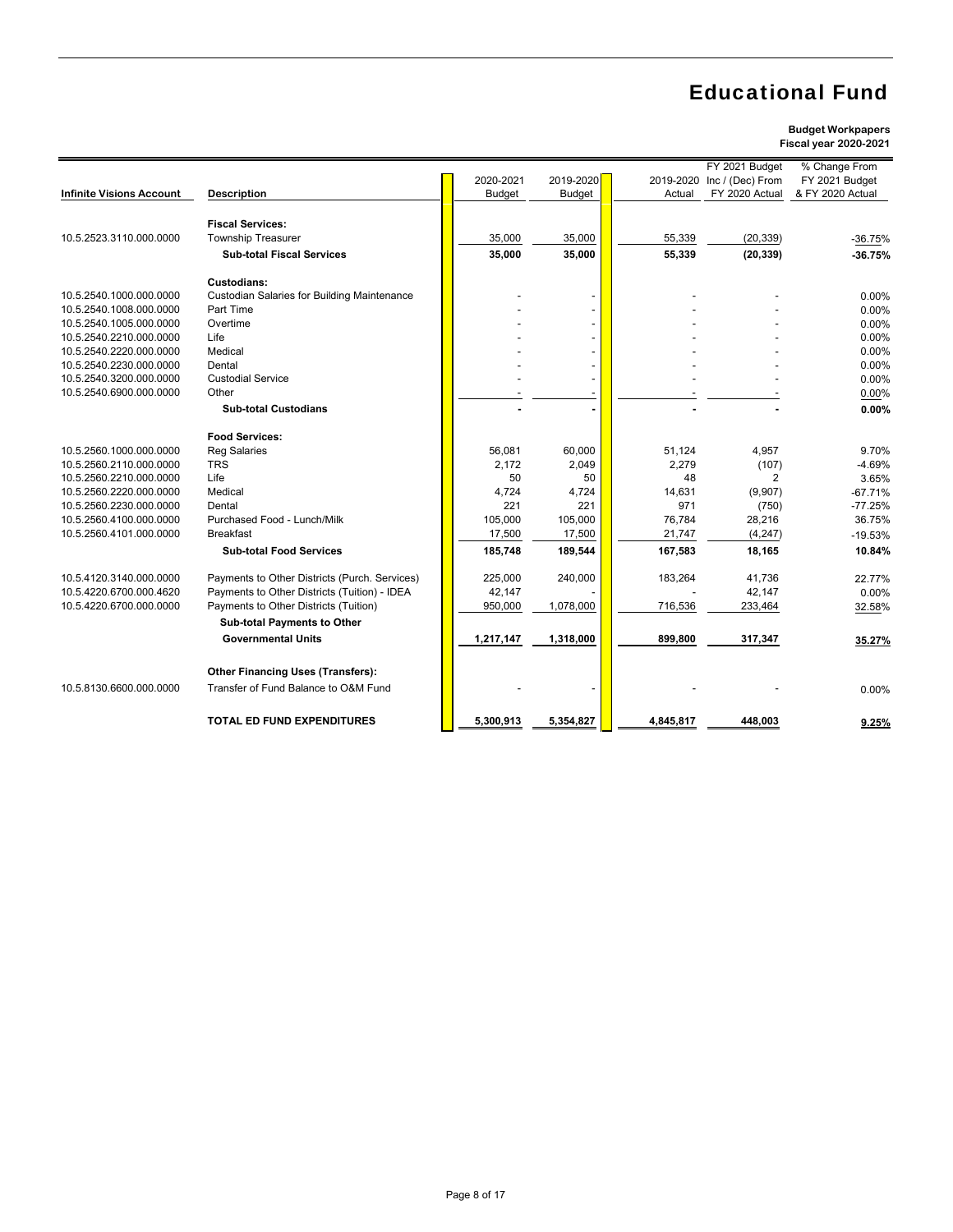# Operations & Maintenance Fund

|                                      |                                                      |                  |               |                 | FY 2021 Budget             | % Change From    |
|--------------------------------------|------------------------------------------------------|------------------|---------------|-----------------|----------------------------|------------------|
|                                      |                                                      | 2020-2021        | 2019-2020     |                 | 2019-2020 Inc / (Dec) From | FY 2021 Budget   |
| <b>Infinite Visions Account</b>      | <b>Description</b>                                   | <b>Budget</b>    | <b>Budget</b> | Actual          | FY 2020 Actual             | & FY 2020 Actual |
|                                      |                                                      |                  |               |                 |                            |                  |
| <b>Revenues</b>                      |                                                      |                  |               |                 |                            |                  |
|                                      |                                                      |                  |               |                 |                            |                  |
|                                      | <b>Taxes - Operations &amp; Maintenance Fund</b>     |                  |               |                 |                            |                  |
|                                      |                                                      |                  |               | \$              |                            |                  |
| 20.4.1111.0000.000.0000              | <b>Current Year Levy Collections</b>                 | \$<br>333,216 \$ | 333,216       | 321,423 \$      | 11,793                     | 3.67%            |
| 20.4.1111.0000.000.0000              | Prior Year Levy Collections                          |                  |               |                 |                            | 0.00%            |
| 20.4.1111.0000.000.0000              | All Other Prior Year Levy Collections                |                  |               |                 |                            | 0.00%            |
| 20.4.1510.0000.000.0000              | Interest                                             | 5,000            | 5,000         | 8,387           | (3, 387)                   | -40.38%          |
|                                      |                                                      |                  |               |                 |                            |                  |
|                                      | <b>Revenue from State Sources:</b>                   |                  |               |                 |                            |                  |
|                                      |                                                      |                  |               |                 |                            |                  |
| 20.4.3001.0000.000.0000              | Evidence Based Funding (formerly Gen St Aid)         | 150,000          |               |                 | 150,000                    | 0.00%            |
|                                      |                                                      |                  |               |                 |                            |                  |
| <b>Revenue from Federal Sources:</b> |                                                      |                  |               |                 |                            |                  |
| 20.4.4998.0000.000.0000              | Cares Act - ESSER                                    | 8,050            |               |                 | 8,050                      |                  |
|                                      |                                                      |                  |               |                 |                            | 0.00%            |
|                                      | <b>Other Financing Sources (Transfers):</b>          |                  |               |                 |                            |                  |
|                                      |                                                      |                  |               |                 |                            |                  |
| 20.6.7130.0000.000.0000              | Transfer from Other Funds (Transportation and Tort)  |                  |               |                 |                            | 0.00%            |
|                                      |                                                      |                  |               |                 |                            |                  |
|                                      | <b>TOTAL OPERATIONS AND MAINTENANCE</b>              |                  |               |                 |                            |                  |
|                                      | <b>FUND REVENUES</b>                                 | 496,266          | 338,216       | 329,810         | 166,456                    | 50.47%           |
|                                      |                                                      |                  |               |                 |                            |                  |
|                                      |                                                      |                  |               |                 |                            |                  |
| <b>Expenditures</b>                  |                                                      |                  |               |                 |                            |                  |
|                                      |                                                      |                  |               |                 |                            |                  |
|                                      |                                                      |                  |               |                 |                            |                  |
|                                      | <b>Operation &amp; Maintenance of Plant Services</b> |                  |               |                 |                            |                  |
| 20.5.2540.1007.000.0000              | <b>Custodial Supervision Supt. Salary</b>            | \$<br>18,891 \$  | 18,520        | \$<br>18,520 \$ | 371                        | 2.00%            |
| 20.5.2540.1000.000.0000              | Custodian Salaries for Building Maintenance          | 133,475          | 128,176       | 126,263         | 7,212                      | 5.71%            |
| 20.5.2540.1008.000.0000              | Part Time                                            | 40,000           | 27,000        | 30,845          | 9,155                      | 29.68%           |
| 20.5.2540.1008.000.4998              | Part Time - Cares Act                                | 8,050            |               |                 | 8,050                      | 0.00%            |
| 20.5.2540.1005.000.0000              | Overtime                                             | 7,000            | 7,000         | 4,582           | 2,418                      | 52.76%           |
| 20.5.2540.2110.000.0000              | <b>TRS</b>                                           | 2,191            | 2,148         | 2,389           | (198)                      | $-8.30%$         |
| 20.5.2540.2210.000.0000              | Life                                                 | 700              | 500           | 662             | 38                         | 5.79%            |
| 20.5.2540.2220.000.0000              | Medical                                              | 22,682           | 24,037        | 19,673          | 3,009                      | 15.29%           |
| 20.5.2540.2230.000.0000              | Dental                                               | 1,285            | 937           | 1,158           | 127                        | 10.93%           |
| 20.5.2540.3190.000.0000              | Repairs and Maintenance Services                     | 80,000           | 80,000        | 71,942          | 8,058                      | 11.20%           |
| 20.5.2540.3250.000.0000              | Purch. Srvc. - Alarm Monitoring Fees                 | 6,500            |               | 10,593          | (4,093)                    | $-38.64%$        |
| 20.5.2540.3210.000.0000              | Rubbish                                              | 16,500           | 16,500        | 18,854          | (2, 354)                   | $-12.49%$        |
| 20.5.2540.3220.000.0000              | Dry Cleaning                                         | 5,000            | 5,000         | 2,941           | 2,059                      |                  |
|                                      |                                                      |                  |               |                 |                            | 70.02%           |
| 20.5.2540.3230.000.0000              | Repairs and Maintenance Services                     |                  | 250           |                 |                            | 0.00%            |
| 20.5.2540.3291.000.0000              | <b>Pest Control Services</b>                         | 1,000            | 1,000         | 936             | 64                         | 6.84%            |
| 20.5.2540.3290.000.0000              | Snow Removal                                         | 10,000           | 10,000        | 5,406           | 4,594                      | 84.98%           |
| 20.5.2540.3320.000.0000              | Travel                                               | 500              | 500           | 310             | 190                        | 61.30%           |
| 20.5.2540.3400.000.0000              | Telephone                                            | 23,000           | 23,000        | 21,253          | 1,747                      | 8.22%            |
| 20.5.2540.3700.000.0000              | <b>Water and Sewer Services</b>                      | 5,000            | 5,000         | 4,500           | 500                        | 11.10%           |
| 20.5.2540.4100.000.0000              | Supplies                                             | 40,000           | 30,000        | 38,783          | 1,217                      | 3.14%            |
| 20.5.2540.4110.000.0000              | Seal Coat Parking Lot                                | 3,000            | 3,000         | 2,723           | 277                        | 10.17%           |
| 20.5.2540.4640.000.0000              | Gasoline                                             | 250              | 500           | 44              | 206                        | 474.32%          |
| 20.5.2540.4650.000.0000              | Gas - Heating                                        | 16,000           | 16,000        | 12,889          | 3,111                      | 24.14%           |
| 20.5.2540.4660.000.0000              | Electricity                                          | 75,000           | 75,000        | 67,782          | 7,218                      | 10.65%           |
| 20.5.2540.3200.000.0000              | Lawn Service                                         | 11,000           | 9,500         | 10,593          | 407                        | 3.85%            |
| 20.5.2540.5500.000.0000              | Purchase of Equipment - Capital Outlay               | 35,000           | 5,000         |                 | 35,000                     | 0.00%            |
| 20.5.2540.6900.000.0000              | Miscellaneous Objects                                | 250              | 250           |                 | 250                        | 0.00%            |
|                                      |                                                      |                  |               |                 |                            |                  |
| 20.5.2540.5300.000.0000              | Capital Outlay                                       | 8,000            | 8,000         |                 | 8,000                      | 0.00%            |
|                                      |                                                      |                  |               |                 |                            |                  |
|                                      | <b>Other Financing Uses (Transfers):</b>             |                  |               |                 |                            |                  |
| 20.7.8140.6600.000.0000              | Transfer of Int. to Education Fund                   | 5,000            | 5,000         | 8,387           | (3, 387)                   | -40.38%          |
| 20.7.8130.0000.000.0000              | Fund Balance Transfer to Cap. Proj. Fund             |                  |               |                 |                            | $0.00\%$         |
|                                      |                                                      |                  |               |                 |                            |                  |
|                                      | TOTAL OPERATIONS AND MAINTENANCE                     |                  |               |                 |                            |                  |
|                                      | <b>FUND EXPENDITURES</b>                             | 575,274          | 501,818       | 482,028         | 93,246                     | <u>19.34%</u>    |
|                                      |                                                      |                  |               |                 |                            |                  |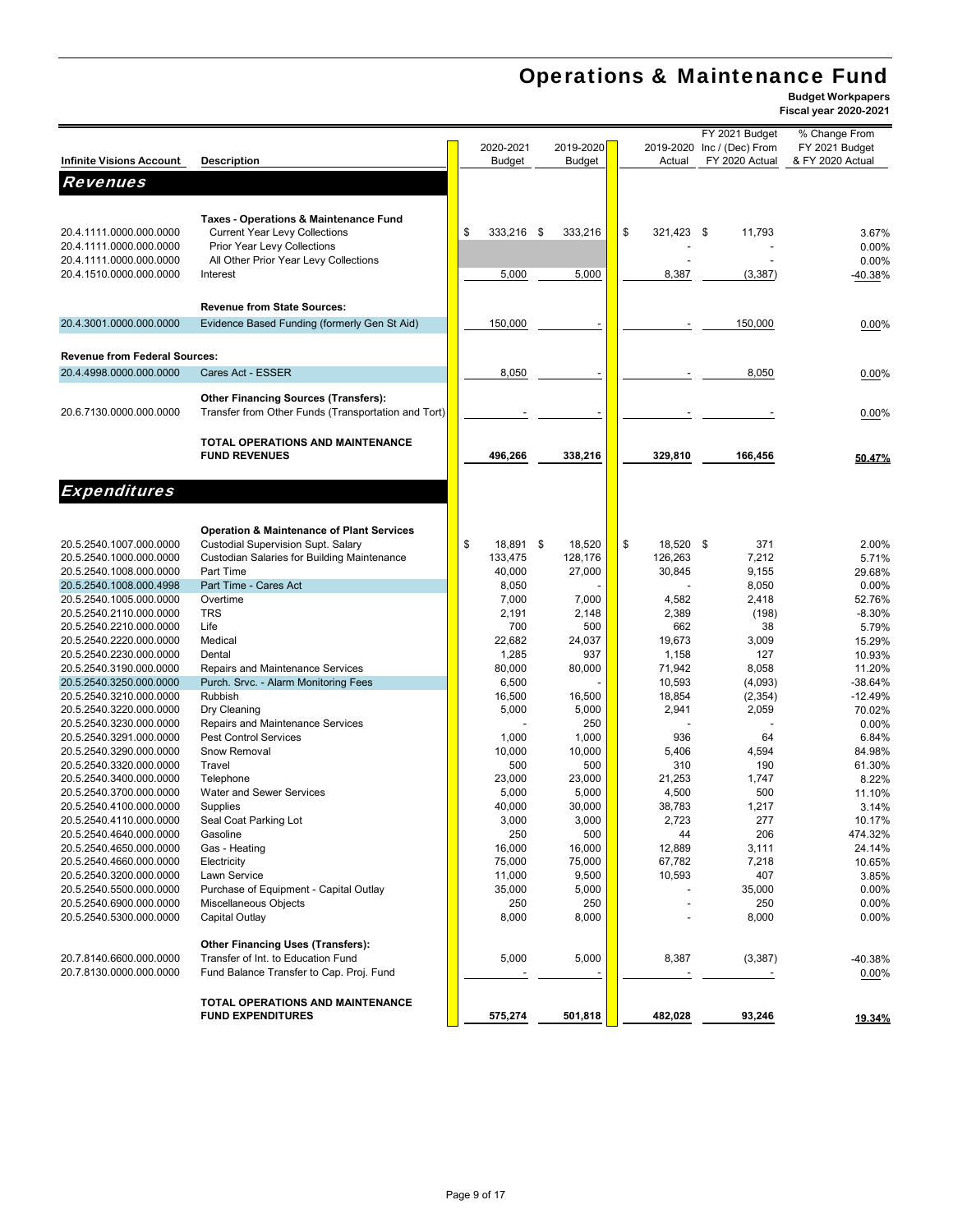# Debt Service Fund

**Budget Workpapers Fiscal year 2020-2021**

۰

|                                                                               |                                                                                                                                                     |                  |                |                  |                     | FY 2021 Budget % Change From    |
|-------------------------------------------------------------------------------|-----------------------------------------------------------------------------------------------------------------------------------------------------|------------------|----------------|------------------|---------------------|---------------------------------|
|                                                                               |                                                                                                                                                     | 2020-2021        | 2019-2020      | 2019-2020        |                     | Inc / (Dec) From FY 2021 Budget |
| <b>Infinite Visions Account</b>                                               | <b>Description</b>                                                                                                                                  | Budget           | Budget         | Actual           |                     | FY 2020 Actual & FY 2020 Actual |
| <b>Revenues</b>                                                               |                                                                                                                                                     |                  |                |                  |                     |                                 |
| 30.4.1112.0000.000.0000<br>30.4.1112.0000.000.0000<br>30.4.1112.0000.000.0000 | Taxes - Bond and Interest Fund Levy<br><b>Current Year Levy Collections</b><br>Prior Year Levy Collections<br>All Other Prior Year Levy Collections | \$<br>591,413 \$ | 591,413        | \$<br>568,345 \$ | 23,068              | 4.06%<br>0.00%<br>$0.00\%$      |
| 30.4.1510.0000.000.0000                                                       | Interest on Investments                                                                                                                             | 5,000            | 5,000          | 12,358           | (7, 358)            | -59.54%                         |
|                                                                               | <b>TOTAL BOND AND INTEREST</b><br><b>FUND REVENUES</b>                                                                                              | 596,413          | 596,413        | 580,703          | 15,710              | 2.71%                           |
| <b>Expenditures</b>                                                           |                                                                                                                                                     |                  |                |                  |                     |                                 |
| 30.5.5200.6200.000.0000<br>30.5.5300.6100.000.0000                            | Interest on Bonds                                                                                                                                   | 76.943           | 93,144         | 93.144           | (16, 201)<br>20.000 | $-17.39%$                       |
| 30.5.5400.3190.000.0000                                                       | <b>Principal Retired</b><br>Debt Services - Other                                                                                                   | 490,000<br>750   | 470,000<br>750 | 470.000<br>500   | 250                 | 4.26%<br>50.00%                 |
| 30.7.8130.0000.000.0000                                                       | Permanent Transfer of Interest                                                                                                                      |                  |                |                  |                     | $0.00\%$                        |
| 30.7.8140.6600.000.0000                                                       | Transfer to Educational Fund                                                                                                                        | 5,000            | 5,000          | 12,358           | (7, 358)            | $-59.54%$                       |
|                                                                               | <b>TOTAL BOND AND INTEREST</b>                                                                                                                      |                  |                |                  |                     |                                 |
|                                                                               | <b>FUND EXPENSES</b>                                                                                                                                | 572,693          | 568,894        | 576,002          | (3, 309)            | $-0.57%$                        |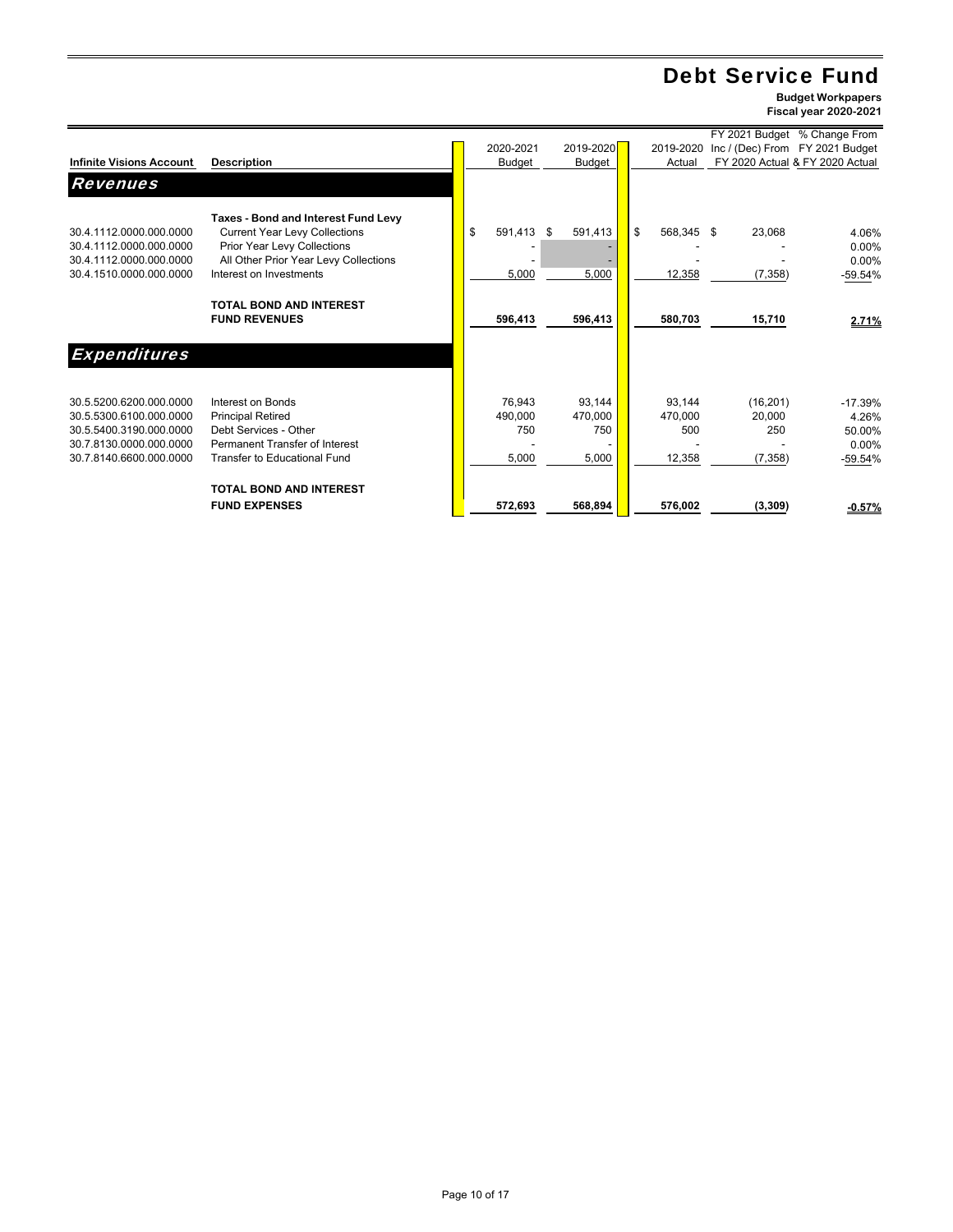# Transportation Fund

|                                 |                                       |               |               |                 | FY 2021 Budget   | % Change From    |
|---------------------------------|---------------------------------------|---------------|---------------|-----------------|------------------|------------------|
|                                 |                                       | 2020-2021     | 2019-2020     | 2019-2020       | Inc / (Dec) From | FY 2021 Budget   |
| <b>Infinite Visions Account</b> | <b>Description</b>                    | <b>Budget</b> | <b>Budget</b> | Actual          | FY 2020 Actual   | & FY 2020 Actual |
| Revenues                        |                                       |               |               |                 |                  |                  |
|                                 | Taxes - Transportation Fund Levy:     |               |               |                 |                  |                  |
| 40.4.1113.0000.000.0000         | <b>Current Year Levy Collections</b>  | \$<br>94,663  | \$<br>94,663  | \$<br>91,531 \$ | 3,132            | 3.42%            |
| 40.4.1113.0000.000.0000         | Prior Year Levy Collections           |               |               |                 |                  | 0.00%            |
| 40.4.1113.0000.000.0000         | All Other Prior Year Levy Collections |               |               |                 |                  | 0.00%            |
| 40.4.1510.0000.000.0000         | Interest on Investments               | 3.000         | 3,000         | 9,478           | (6, 478)         | $-68.35%$        |
|                                 | <b>Revenue from State Sources:</b>    |               |               |                 |                  |                  |
| 40.4.3500.0000.000.0000         | Transportation Aid - Regular          | 75,000        | 75,000        | 69,921          | 5,079            | 7.26%            |
| 40.4.3510.0000.000.0000         | <b>Transportation Aid - Special</b>   | 185,000       | 185,000       | 171,832         | 13,168           | 7.66%            |
|                                 | <b>TOTAL TRANSPORTATION</b>           |               |               |                 |                  |                  |
|                                 | <b>FUND REVENUES</b>                  | 357,663       | 357,663       | 342,762         | 14,901           | 4.35%            |
|                                 |                                       |               |               |                 |                  |                  |
| <b>Expenditures</b>             |                                       |               |               |                 |                  |                  |
| 40.5.2550.1000.000.0000         | <b>Salaries</b>                       | 7.871         | 7,717         | 12,217          | (4,346)          | $-35.57%$        |
| 40.5.2550.2110.000.0000         | <b>TRS</b>                            | 913           | 895           | 1,128           | (215)            | $-19.08%$        |
| 40.5.2550.2210.000.0000         | Life                                  | 63            |               | 28              | 35               | 128.26%          |
| 40.5.2550.2220.000.0000         | Medical                               | 1,350         | 1,350         | 1,333           | 17               | 1.30%            |
| 40.5.2550.2230.000.0000         | Dental                                | 63            | 63            | 62              | $\overline{1}$   | 1.74%            |
| 40.5.2550.3310.000.0000         | Pupil Transportation - Regular        | 140.600       | 140.600       | 119.416         | 21,184           | 17.74%           |
| 40.5.2550.3330.000.0000         | Pupil Transportation - Special        | 250,000       | 318,200       | 159,448         | 90,552           | 56.79%           |
| 40.5.2550.3340.000.0000         | <b>Athletic Trips</b>                 | 4,620         | 7,700         | 5,926           | (1, 306)         | $-22.03%$        |
| 40.5.2550.3350.000.0000         | <b>Field Trips</b>                    |               | 5,200         | 1,616           | (1,616)          | $-100.00\%$      |
| 40.7.8130.0000.000.0000         | Transfer to Other Funds               |               |               |                 |                  | 0.00%            |
| 40.7.8140.6600.000.0000         | Transfer Interest to Education Fund   | 3,000         | 3,000         | 9,478           | (6, 478)         | $-68.35%$        |
|                                 | <b>TOTAL TRANSPORTATION</b>           |               |               |                 |                  |                  |
|                                 | <b>FUND EXPENDITURES</b>              | 408,480       | 484,725       | 310,651         | 97,828           | 31.49%           |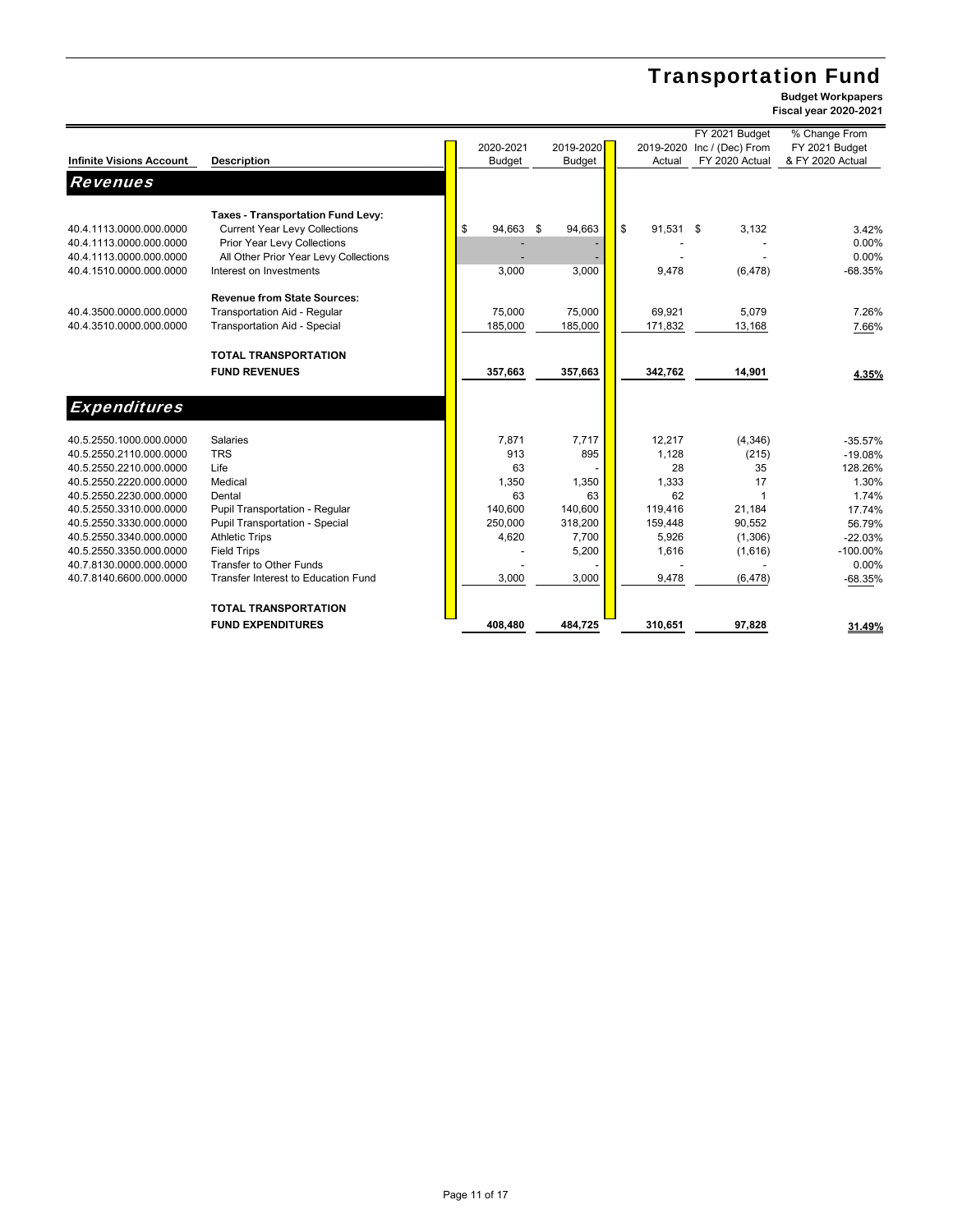**WILLOW SPRINGS<br>ELEMENTARY SCHOOL DISTRICT 108**<br>Cook County, Illinois **ELEMENTARY SCHOOL DISTRICT 108 Budget Workpapers Cook County, Illinois Fiscal year 2020-2021**

## Municipal Retirement Fund

|                                  |                                 |                                         |                 |               |                 | FY 2021 Budget             | % Change From    |
|----------------------------------|---------------------------------|-----------------------------------------|-----------------|---------------|-----------------|----------------------------|------------------|
|                                  |                                 |                                         | 2020-2021       | 2019-2020     |                 | 2019-2020 Inc / (Dec) From | FY 2021 Budget   |
|                                  | <b>Infinite Visions Account</b> | <b>Description</b>                      | <b>Budget</b>   | <b>Budget</b> | Actual          | FY 2020 Actual             | & FY 2020 Actual |
|                                  | Revenues                        |                                         |                 |               |                 |                            |                  |
|                                  |                                 |                                         |                 |               |                 |                            |                  |
| <b>FUNCTION OBJECT</b>           |                                 | Taxes - Municipal Retirement Fund Levy: |                 |               |                 |                            |                  |
|                                  | 50.4.1114.0000.000.0000         | <b>Current Year Levy Collections</b>    | \$<br>44,797 \$ | 44,797        | \$<br>50,236 \$ | (5, 439)                   | $-10.83%$        |
| 1                                | 50.4.1114.0000.000.0000         | Prior Year Levy Collections             |                 |               |                 |                            | 0.00%            |
| -1                               | 50.4.1114.0000.000.0000         | All Other Prior Year Levy Collections   |                 |               |                 |                            | 0.00%            |
| #VALUE!                          |                                 | Taxes - Social Security Levy:           |                 |               |                 |                            |                  |
|                                  | 51.4.1114.0000.000.0000         | <b>Current Year Levy Collections</b>    | 45,133          | 45,133        | 36,612          | 8,521                      | 23.27%           |
| 1                                | 51.4.1114.0000.000.0000         | Prior Year Levy Collections             |                 |               |                 |                            | 0.00%            |
|                                  | 51.4.1114.0000.000.0000         | All Other Prior Year Levy Collections   |                 |               |                 |                            | 0.00%            |
| 1                                | 50.4.1230.0000.000.0000         | Corporate Personal Property             | 7,000           | 6,000         | 9,640           | (2,640)                    | $-27.38%$        |
| $\mathbf{1}$                     | 51.4.1230.0000.000.0000         | Corporate Personal Property             | 7,000           | 6,000         |                 | 7,000                      | 0.00%            |
| 1                                | 50.4.1510.0000.000.0000         | Interest on Investments                 | 2,000           | 2,000         | 5,663           | (3,663)                    | $-64.68%$        |
| $\mathbf{1}$                     | 51.4.1510.0000.000.0000         | Interest on Investments                 | 200             | 200           | 11              | 189                        | 1719.84%         |
|                                  |                                 |                                         |                 |               |                 |                            |                  |
|                                  |                                 | TOTAL MUNICIPAL RETIREMENT              |                 |               |                 |                            |                  |
|                                  |                                 | <b>FUND REVENUES</b>                    | 106,130         | 104,130       | 102,161         | 3,969                      | 3.89%            |
|                                  |                                 |                                         |                 |               |                 |                            |                  |
|                                  |                                 |                                         |                 |               |                 |                            |                  |
|                                  | <b>Expenditures</b>             |                                         |                 |               |                 |                            |                  |
| $\overline{2}$<br>$\mathbf{1}$   | 50.5.1100.2120.000.0000         | Inst. - IMRF                            | \$<br>5,657 \$  | 4,867         | \$<br>8,566 \$  | (2,909)                    | -33.96%          |
| $\overline{2}$<br>1              | 51.5.1100.2130.000.0000         | Inst. - FICA                            | 4,115           | 3,968         | 5,395           | (1, 280)                   | $-23.72%$        |
| $\overline{2}$<br>1              | 51.5.1100.2140.000.0000         | Inst. - Medicare                        | 20,817          | 21,152        | 21,906          | (1,089)                    | $-4.97%$         |
| $\overline{2}$<br>$\mathbf{1}$   | 51.5.1205.2140.000.0000         | Resource - Medicare                     | 1,437           | 1,440         | 1,356           | 81                         | 5.98%            |
| $\overline{2}$<br>1              | 51.5.1200.2120.000.0000         | Special Ed - IMRF                       |                 |               |                 |                            | 0.00%            |
| $\overline{2}$<br>$\mathbf{1}$   | 51.5.1200.2130.000.0000         | Special Ed - FICA                       |                 |               |                 |                            | 0.00%            |
| $\overline{2}$<br>-1             | 51.5.1200.2140.000.0000         | Special Ed - Medicare                   |                 |               |                 |                            | 0.00%            |
| $\overline{2}$<br>$\mathbf{1}$   |                                 |                                         |                 |               |                 |                            |                  |
|                                  | 51.5.1200.2140.000.4620         | Special Ed - IMRF - IDEA Grant          |                 |               |                 |                            | 0.00%            |
| $\overline{2}$<br>1              | 50.5.1200.2120.000.0000         | Resource - IMRF                         |                 |               |                 |                            | 0.00%            |
| $\overline{2}$<br>-1             | 50.5.1220.2120.000.0000         | Cross. Cat. - IMRF                      | 9,739           | 5,736         | 6,349           | 3,390                      | 53.39%           |
| $\overline{2}$<br>1              | 51.5.1220.2130.000.0000         | Cross. Cat. - FICA                      | 4,515           | 2,964         | 2,478           | 2,037                      | 82.17%           |
| $\overline{2}$<br>1              | 51.5.1220.2140.000.0000         | Cross. Cat. - Medicare                  | 4,551           | 4,055         | 3,735           | 816                        | 21.86%           |
| $\overline{2}$<br>1              | 50.5.1230.2120.000.4620         | Idea Grant - IMRF                       | 8,716           | 7,540         | 8,218           | 498                        | 6.06%            |
| $\overline{2}$                   | 51.5.1250.2130.000.4300         | Title I Grant - FICA                    | 1,783           | 1,609         | 1,427           | 356                        | 24.93%           |
| $\overline{2}$<br>-1             | 51.5.1230.2130.000.4620         | Idea Grant - FICA                       | 4,040           | 3,895         | 3,575           | 465                        | 12.99%           |
| $\overline{2}$<br>$\mathbf{1}$   | 51.5.1230.2140.000.4620         | Idea Grant - Medicare                   | 945             | 911           | 930             | 15                         | 1.63%            |
| $\overline{2}$<br>1              | 50.5.1250.2120.000.0000         | Chapter I - IMRF                        |                 |               | 354             | (354)                      | $-100.00%$       |
| $\overline{2}$<br>1              | 50.5.1250.2120.000.4300         | Title I Grant - IMRF                    | 3,847           | 3,114         | 3,579           | 268                        | 7.48%            |
| $\overline{2}$<br>$\mathbf{1}$   | 51.5.1250.2130.000.0000         | Chapter I - FICA                        |                 |               | 151             | (151)                      | $-100.00%$       |
| $\overline{2}$                   | 51.5.1250.2140.000.0000         | Chapter I - Medicare                    | 957             | 971           | 887             | 70                         | 7.85%            |
| $\overline{2}$<br>-1             | 51.5.1250.2140.000.4300         | Medicare Only                           |                 |               |                 |                            |                  |
| $\overline{2}$<br>$\mathbf{1}$   | 51.5.1250.2140.000.4300         | Title I Grant - Medicare                | 707             | 673           | 653             | 54                         | 8.32%            |
| $\overline{2}$<br>1              | 50.5.1500.2120.000.0000         | Athletics - IMRF                        |                 |               | 296             | (296)                      | -100.00%         |
| $\overline{2}$<br>$\mathbf{1}$   | 51.5.1500.2130.000.0000         | Athletics - FICA                        |                 |               | 141             | (141)                      | -100.00%         |
| $\overline{2}$<br>$\mathbf{1}$   | 51.5.1500.2140.000.0000         | Athletics - Medicare                    |                 |               | 557             | (557)                      | $-100.00%$       |
| $\overline{2}$<br>$\overline{2}$ | 51.5.2110.2140.000.0000         | Social Worker - Medicare                | 783             | 762           | 759             | 24                         | 3.19%            |
| $\overline{2}$<br>$\overline{2}$ | 50.5.2130.2120.000.0000         | Med. - IMRF                             | 7,507           | 6,348         |                 | 7,507                      | 0.00%            |
| $\overline{2}$<br>$\overline{2}$ | 51.5.2130.2130.000.0000         | Med. - FICA                             | 3,480           | 3,280         |                 | 3,480                      | 0.00%            |
| $\overline{2}$<br>$\overline{2}$ | 51.5.2130.2140.000.0000         | Med. - Medicare                         | 814             | 767           | 776             | 38                         | 4.93%            |
| $\overline{2}$<br>$\overline{2}$ | 51.5.2150.2140.000.0000         | Speech. - Medicare                      | 917             | 892           | 893             | 24                         | 2.71%            |
| $\overline{2}$<br>$\overline{2}$ | 50.5.2222.2120.000.0000         | Technology - IMRF                       |                 |               |                 |                            | 0.00%            |
| $\overline{2}$<br>$\overline{2}$ | 51.5.2222.2130.000.0000         | Technology - FICA                       |                 |               |                 |                            | 0.00%            |
| $\overline{2}$<br>$\overline{2}$ | 51.5.2210.2140.000.0000         | In-Service - Medicare                   |                 |               |                 |                            | 0.00%            |
| $\overline{2}$<br>2              | 51.5.2210.2130.000.4300         | FICA (Social Security)                  |                 |               |                 |                            | 0.00%            |
| $\overline{2}$<br>$\overline{2}$ | 51.5.2210.2140.000.4300         | Medicare Only                           |                 |               |                 |                            | 0.00%            |
| $\overline{2}$<br>2              | 51.5.2222.2140.000.0000         | Technology - Medicare                   | 479             | 357           | 349             | 130                        | 37.35%           |
|                                  |                                 |                                         |                 |               |                 |                            | $-100.00%$       |
| $\overline{2}$<br>$\overline{2}$ | 50.5.2310.2120.000.0000         | Sec/Bd - IMRF                           |                 |               | 127             | (127)                      |                  |
| $\overline{2}$<br>$\overline{2}$ | 51.5.2310.2120.000.0000         | Sec/Bd - IMRF                           |                 |               |                 |                            | 0.00%            |
| 2<br>2                           | 51.5.2310.2130.000.0000         | Sec/Bd - FICA                           |                 |               | 55              | (55)                       | $-100.00%$       |
| $\overline{2}$<br>$\overline{2}$ | 51.5.2310.2140.000.0000         | Sec/Bd - Medicare                       |                 |               | 13              | (13)                       | $-100.00%$       |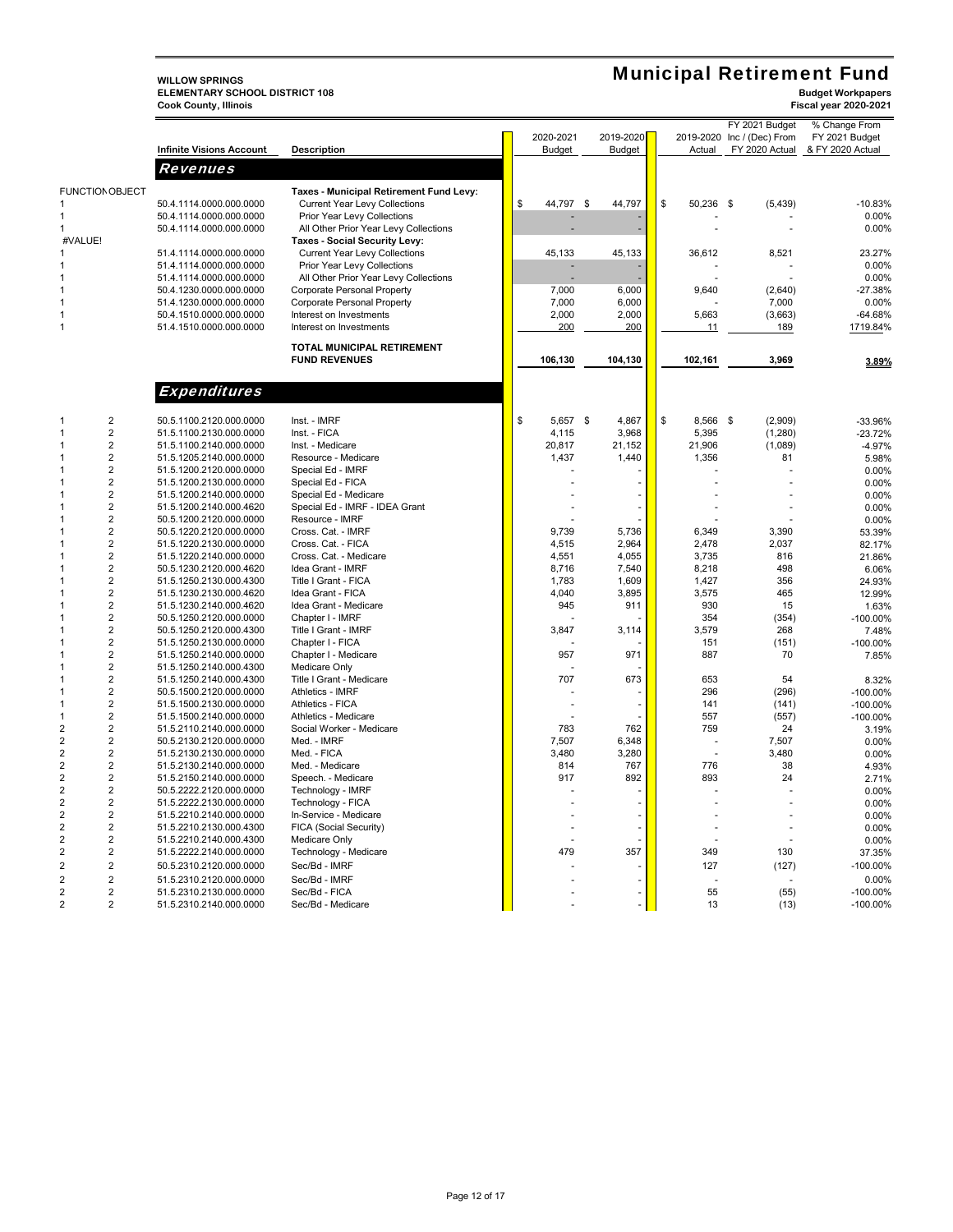## **WILLOW SPRINGS<br>ELEMENTARY SCHOOL DISTRICT 108**<br>Cook County, Illinois **ELEMENTARY SCHOOL DISTRICT 108 Budget Workpapers Cook County, Illinois Fiscal year 2020-2021**

## Municipal Retirement Fund

|                |                                 |                                   |               |               |         | FY 2021 Budget             | % Change From    |
|----------------|---------------------------------|-----------------------------------|---------------|---------------|---------|----------------------------|------------------|
|                |                                 |                                   | 2020-2021     | 2019-2020     |         | 2019-2020 Inc / (Dec) From | FY 2021 Budget   |
|                | <b>Infinite Visions Account</b> | <b>Description</b>                | <b>Budget</b> | <b>Budget</b> | Actual  | FY 2020 Actual             | & FY 2020 Actual |
| $\overline{2}$ | 50.5.2320.2120.000.0000         | Central Office - IMRF             | 6,492         | 5,669         | 6,150   | 342                        | 5.56%            |
| 2              | 51.5.2320.2130.000.0000         | Central Office - FICA             | 3,009         | 2,929         | 2,919   | 90                         | 3.10%            |
| $\overline{c}$ | 51.5.2320.2140.000.0000         | Central Office - Medicare         | 2,530         | 2,475         | 2,457   | 73                         | 2.98%            |
|                | 50.5.2410.2120.000.0000         | Clerks - IMRF                     | 4,942         | 4,144         | 4,403   | 539                        | 12.25%           |
| 2              | 51.5.2410.2130.000.0000         | Clerks - FICA                     | 2,291         | 2,141         | 1,961   | 330                        | 16.80%           |
| 2              | 51.5.2410.2140.000.0000         | Clerks - Medicare                 | 1,816         | 1,708         | 1.676   | 140                        | 8.34%            |
| 2              | 50.5.2520.2120.000.0000         | Bookkeeper - IMRF                 | 6,983         | 6,097         | 6,479   | 504                        | 7.79%            |
| 2              | 51.5.2520.2130.000.0000         | Bookkeeper - FICA                 | 3,237         | 3,150         | 2,980   | 257                        | 8.61%            |
| 2              | 51.5.2520.2140.000.0000         | Bookkeeper - Medicare             | 757           | 737           | 697     | 60                         | 8.61%            |
| 2              | 50.5.2540.2120.000.0000         | Custodian - IMRF                  | 29,792        | 24,309        | 17,323  | 12,469                     | 71.98%           |
| 2              | 51.5.2540.2130.000.0000         | Custodian - FICA                  | 13,347        | 12,560        | 9,451   | 3,896                      | 41.22%           |
| 2              | 51.5.2540.2140.000.0000         | Custodian - Medicare              | 3,395         | 3,206         | 2,555   | 840                        | 32.89%           |
| $\overline{2}$ | 51.5.2550.2140.000.0000         | Admin - Medicare                  | 114           | 112           | 170     | (56)                       | $-32.89%$        |
| $\overline{2}$ | 50.5.2550.2120.000.0000         | Admin - IMRF                      |               |               | 424     | (424)                      | -100.00%         |
| $\overline{c}$ | 51.5.2550.2130.000.0000         | Admin - FICA                      |               |               | 185     | (185)                      | $-100.00\%$      |
| $\overline{c}$ | 50.5.2560.2120.000.0000         | Food Service - IMRF               | 4,996         | 6,710         | 2,536   | 2,460                      | 96.99%           |
| 2              | 51.5.2560.2130.000.0000         | Food Service - FICA               | 2,316         | 3,467         | 1,314   | 1,002                      | 76.21%           |
| $\overline{2}$ | 51.5.2560.2140.000.0000         | Food Service - Medicare           | 814           | 1,067         | 623     | 191                        | 30.75%           |
|                |                                 | <b>TOTAL MUNICIPAL RETIREMENT</b> |               |               |         |                            |                  |
|                |                                 | <b>FUND EXPENSES</b>              | 172,637       | 155,782       | 137,827 | 34,810                     | 25.26%           |
|                |                                 |                                   |               |               |         |                            |                  |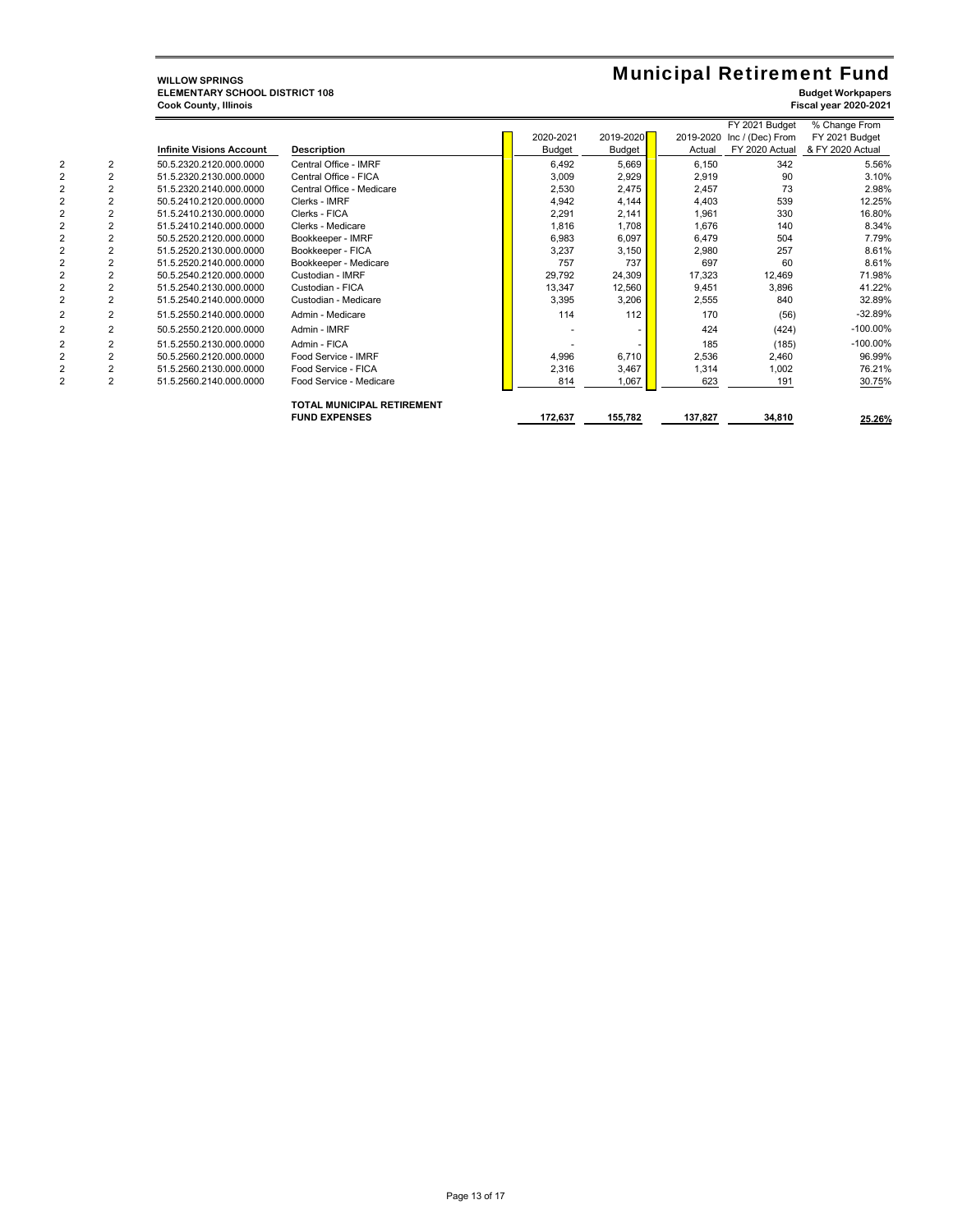# Capital Projects Fund

|                                 |                                                            |           |                                 |                          | FY 2021 Budget   | % Change From                   |
|---------------------------------|------------------------------------------------------------|-----------|---------------------------------|--------------------------|------------------|---------------------------------|
|                                 |                                                            | 2020-2021 | 2019-2020                       | 2019-2020                | Inc / (Dec) From | FY 2021 Budget                  |
| <b>Infinite Visions Account</b> | <b>Description</b>                                         | Budget    | Budget                          | Actual                   |                  | FY 2020 Actual & FY 2020 Actual |
| <b>Revenues</b>                 |                                                            |           |                                 |                          |                  |                                 |
| 60.4.1510.0000.000.0000         | Interest Earned                                            | \$        | -\$<br>$\overline{\phantom{a}}$ | \$<br>$12,010$ \$        | (12,010)         | $-100.00\%$                     |
| 60.4.3001.0000.000.0000         | General State Aid                                          |           | $\overline{\phantom{a}}$        |                          |                  |                                 |
| 60.4.3925.0000.000.0000         | State Maintenance Grant                                    |           |                                 |                          |                  | 0.00%                           |
| 60.4.7210.6000.000.0000         | Principal on Bonds Sold                                    |           |                                 |                          |                  | 0.00%                           |
| 60.6.7130.0000.000.0000         | <b>Transfer from Other Funds</b>                           |           |                                 |                          |                  | 0.00%                           |
|                                 | <b>TOTAL SITE AND CONSTRUCTION</b><br><b>FUND REVENUES</b> |           |                                 | 12,010                   | (12,010)         | $-100.00\%$                     |
| <b>Expenditures</b>             |                                                            |           |                                 |                          |                  |                                 |
| 60.5.2530.3100.000.0000         | <b>Purchased Service</b>                                   |           |                                 | $\overline{\phantom{a}}$ | -\$              | 0.00%                           |
| 60.5.2530.3250.000.0000         | <b>Rental Expense</b>                                      |           |                                 |                          |                  | 0.00%                           |
| 60.5.2530.5300.000.0000         | Capital Outlay                                             | 212,700   | 150,000                         | 217,358                  | (4,658)          | $-2.14%$                        |
| 60.5.2530.5600.000.0000         | <b>Construction in Progress</b>                            |           |                                 |                          |                  | 0.00%                           |
|                                 | TOTAL SITE AND CONSTRUCTION<br><b>FUND EXPENSES</b>        |           | 150,000                         |                          |                  |                                 |
|                                 |                                                            | 212,700   |                                 | 217,358                  | (4,658)          | $-2.14%$                        |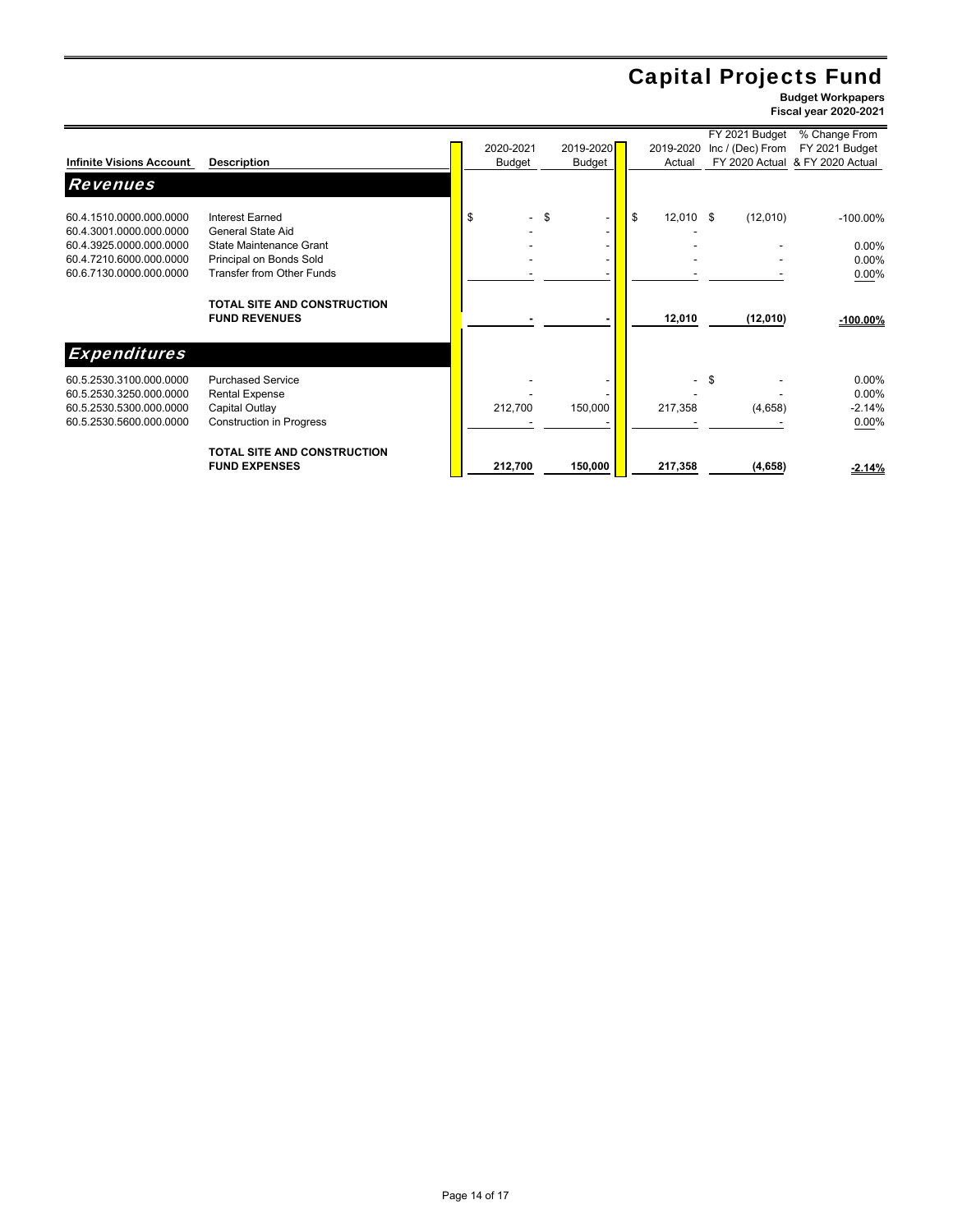# Working Cash Fund

|                                                                  |              |           |           | FY 2021 Budget   | % Change From    |
|------------------------------------------------------------------|--------------|-----------|-----------|------------------|------------------|
|                                                                  | 2020-2021    | 2019-2020 | 2019-2020 | Inc / (Dec) From | FY 2021 Budget   |
| Infinite Visions Account Description                             | Budget       | Budget    | Actual    | FY 2020 Actual   | & FY 2020 Actual |
| <b>Revenues</b>                                                  |              |           |           |                  |                  |
| Taxes - Working Cash Fund Levy:                                  |              |           |           |                  |                  |
| 70.4.1115.0000.000.0000<br><b>Current Year Levy Collections</b>  | \$<br>946 \$ | 946       | \$<br>851 | \$<br>95         | 11.11%           |
| 70.4.1115.0000.000.0000<br>Prior Year Levy Collections           |              |           |           |                  | 0.00%            |
| All Other Prior Year Levy Collections<br>70.4.1115.0000.000.0000 |              |           |           |                  | $0.00\%$         |
| 70.4.1510.0000.000.0000<br>Interest on Investments               | 5,000        | 5,000     | 10,902    | (5,902)          | $-54.14%$        |
| 70.5.7210.0000.000.0000<br>Sale of Bonds                         |              |           |           |                  | 0.00%            |
|                                                                  |              |           |           |                  |                  |
|                                                                  |              |           |           |                  |                  |
| <b>TOTAL WORKING CASH</b>                                        | 5,946        | 5,946     | 11,754    | (5,808)          | $-49.41%$        |
|                                                                  |              |           |           |                  |                  |
| <b>Expenditures</b>                                              |              |           |           |                  |                  |
|                                                                  |              |           |           |                  |                  |
| 70.5.8110.6600.000.0000 Abatement to Capital Projects Fund       |              |           |           |                  | $0.00\%$         |
| 70.7.8120.6600.000.0000 Transfer of Interest to Education Fund   | 5,000        | 5,000     | 10,902    | (5,902)          | -54.14%          |
|                                                                  |              |           |           |                  |                  |
|                                                                  |              |           |           |                  |                  |
| <b>TOTAL WORKING CASH</b>                                        |              |           |           |                  |                  |
| <b>FUND EXPENSES</b>                                             | 5,000        | 5,000     | 10,902    | (5,902)          | $-54.14%$        |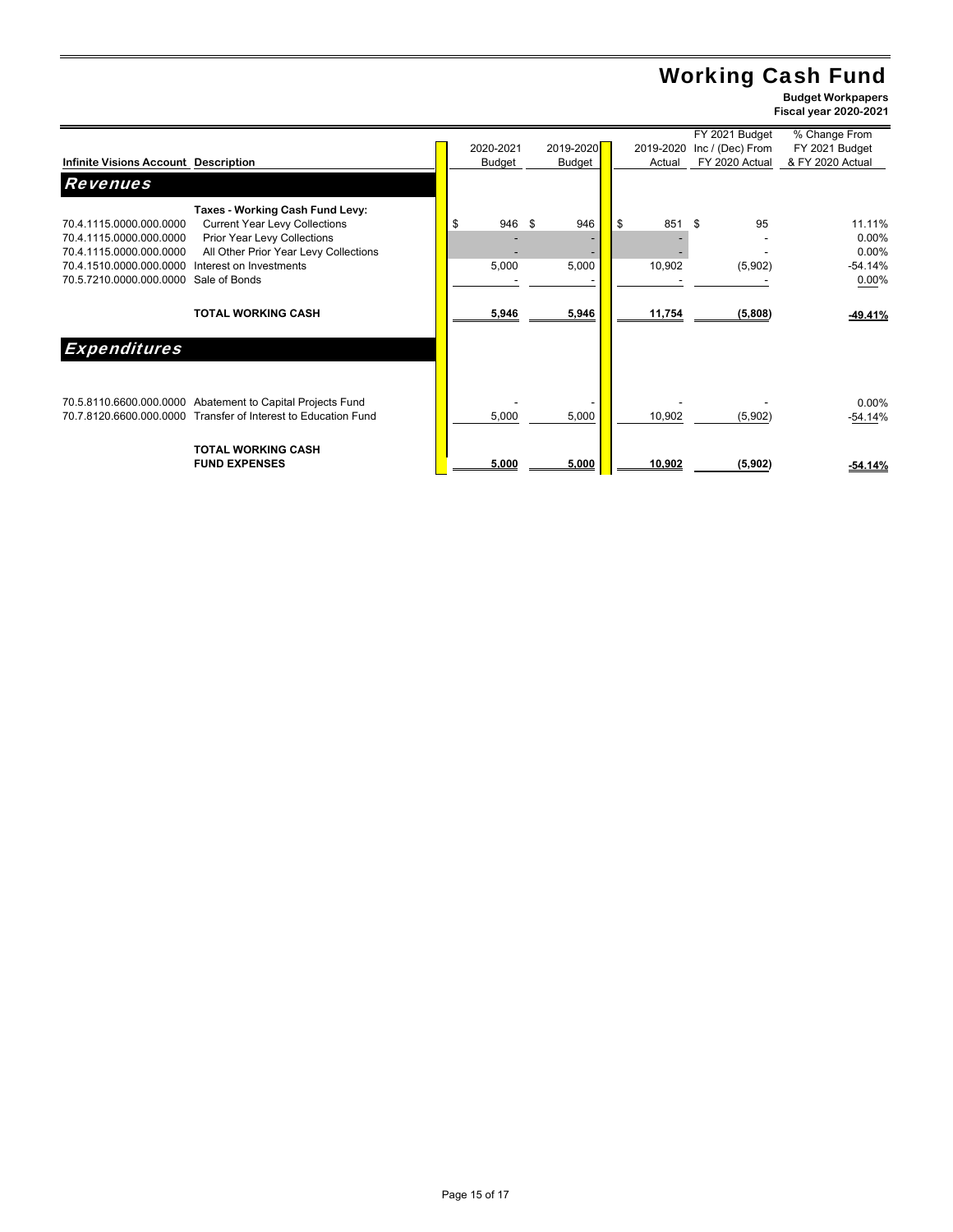# Tort Immunity/Judgments Fund

|                                 |                                                 |               |           |           | FY 2021 Budget   | % Change From    |
|---------------------------------|-------------------------------------------------|---------------|-----------|-----------|------------------|------------------|
|                                 |                                                 | 2020-2021     | 2019-2020 | 2019-2020 | Inc / (Dec) From | FY 2021 Budget   |
| <b>Infinite Visions Account</b> | <b>Description</b>                              | <b>Budget</b> | Budget    | Actual    | FY 2020 Actual   | & FY 2020 Actual |
| <b>Revenues</b>                 |                                                 |               |           |           |                  |                  |
|                                 |                                                 |               |           |           |                  |                  |
|                                 | Taxes - Tort Immunity Levy:                     |               |           |           |                  |                  |
| 80.4.1120.0000.000.0000         | <b>Current Year Levy Collections</b>            | 56,798        | 56,798    | 54,919    | 1,879            | 3.42%            |
| 80.4.1120.0000.000.0000         | Prior Year Levy Collections                     |               |           |           |                  | 0.00%            |
| 80.4.1120.0000.000.0000         | All Other Prior Year Levy Collections           |               |           |           |                  | $0.00\%$         |
| 80.4.1510.0000.000.0000         | Interest on Investments                         |               |           | 1,474     | (1, 474)         | $-100.00\%$      |
|                                 |                                                 |               |           |           |                  |                  |
|                                 | TOTAL TORT IMMUNITY/JUDGMENTS                   |               |           |           |                  |                  |
|                                 | <b>FUND REVENUES</b>                            | 56,798        | 56,798    | 56,393    | (1, 474)         | $-2.61%$         |
|                                 |                                                 |               |           |           |                  |                  |
| <b>Expenditures</b>             |                                                 |               |           |           |                  |                  |
|                                 |                                                 |               |           |           |                  |                  |
| 80.5.2365.3800.000.0000         | Worker's Comp. and Property/Liability Insurance | 55,000        | 55,000    |           | 55,000           | 0.00%            |
| 80.5.2363.3800.000.0000         | Unemployment Insurance                          |               | 7,000     |           |                  | 0.00%            |
| 80.5.2364.3800.000.0000         | Liability Corp. Insurance                       |               |           |           |                  | 0.00%            |
| 80.5.2367.3190.000.0000         | Purch. Srvc. - Alarm Monitoring Fees            |               | 9,000     | 6,029     | (6,029)          | $-100.00\%$      |
| 80.5.2367.5500.000.0000         | <b>Equipment Related to Loss Prevention</b>     |               | 25,000    | 22,027    | (22, 027)        | $-100.00\%$      |
| 80.5.2369.3800.000.0000         | <b>Legal Fees</b>                               |               |           |           |                  | 0.00%            |
| 80.7.8130.0000.000.0000         | Transfer to O&M Fund                            |               |           |           |                  | 0.00%            |
|                                 |                                                 |               |           |           |                  |                  |
|                                 |                                                 |               |           |           |                  |                  |
|                                 | TOTAL TORT IMMUNITY/JUDGMENTS                   |               |           |           |                  |                  |
|                                 | <b>FUND EXPENDITURES</b>                        | 55.000        | 96.000    | 28.056    | 26.944           | 96.04%           |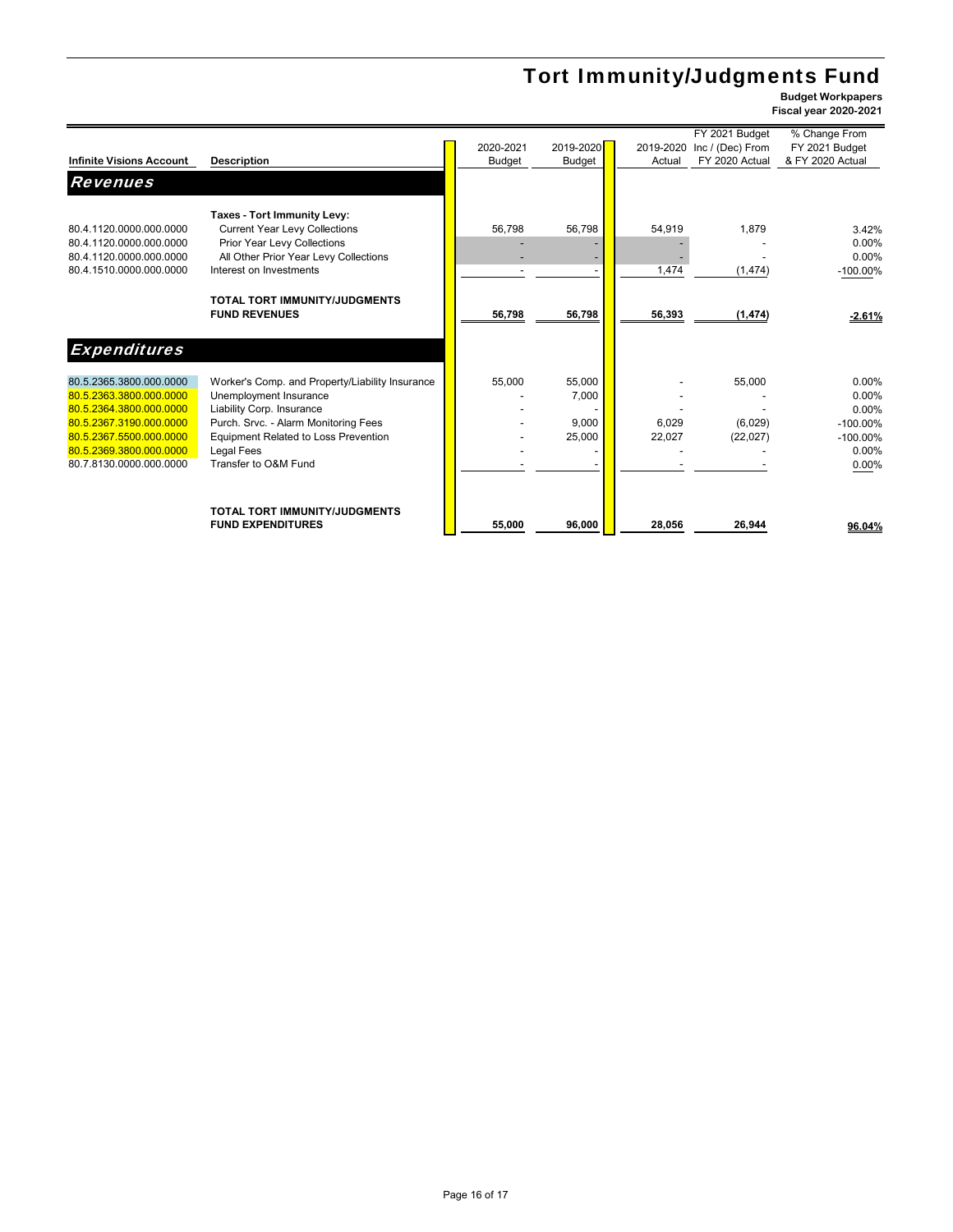# Life Safety Fund

|                                                    |                                                  |                                |                                                            |                                |                | FY 2021 Budget             | % Change From        |
|----------------------------------------------------|--------------------------------------------------|--------------------------------|------------------------------------------------------------|--------------------------------|----------------|----------------------------|----------------------|
|                                                    |                                                  | 2020-2021                      | 2019-2020                                                  |                                |                | 2019-2020 Inc / (Dec) From | FY 2021 Budget       |
| <b>Infinite Visions Account</b>                    | <b>Description</b>                               | <b>Budget</b>                  | Budget                                                     | Actual                         |                | FY 2020 Actual             | & FY 2020 Actual     |
| <b>Revenues</b>                                    |                                                  |                                |                                                            |                                |                |                            |                      |
| 90.4.1510.0000.000.0000<br>90.5.7210.6000.000.0000 | Interest on Investments<br>Sale of Bonds         | \$                             | \$<br>$\overline{\phantom{0}}$                             | \$                             | 0 <sup>5</sup> | (0)                        | $-100.00\%$<br>0.00% |
|                                                    | <b>TOTAL LIFE SAFETY</b><br><b>FUND REVENUES</b> |                                |                                                            |                                |                |                            | $0.00\%$             |
| <b>Expenditures</b>                                |                                                  |                                |                                                            |                                |                |                            |                      |
| 90.5.2530.3110.000.0000<br>90.5.2530.3100.000.0000 | <b>Purchased Service</b><br>Pro Service          | S.<br>$\overline{\phantom{a}}$ | \$<br>$\overline{\phantom{a}}$<br>$\overline{\phantom{a}}$ | \$<br>$\overline{\phantom{0}}$ | \$             |                            | 0.00%<br>0.00%       |
| 90.5.2530.5300.000.0000                            | Construction<br><b>TOTAL LIFE SAFETY</b>         |                                |                                                            |                                |                |                            | 0.00%                |
|                                                    | <b>FUND EXPENSES</b>                             |                                |                                                            |                                |                |                            | 0.00%                |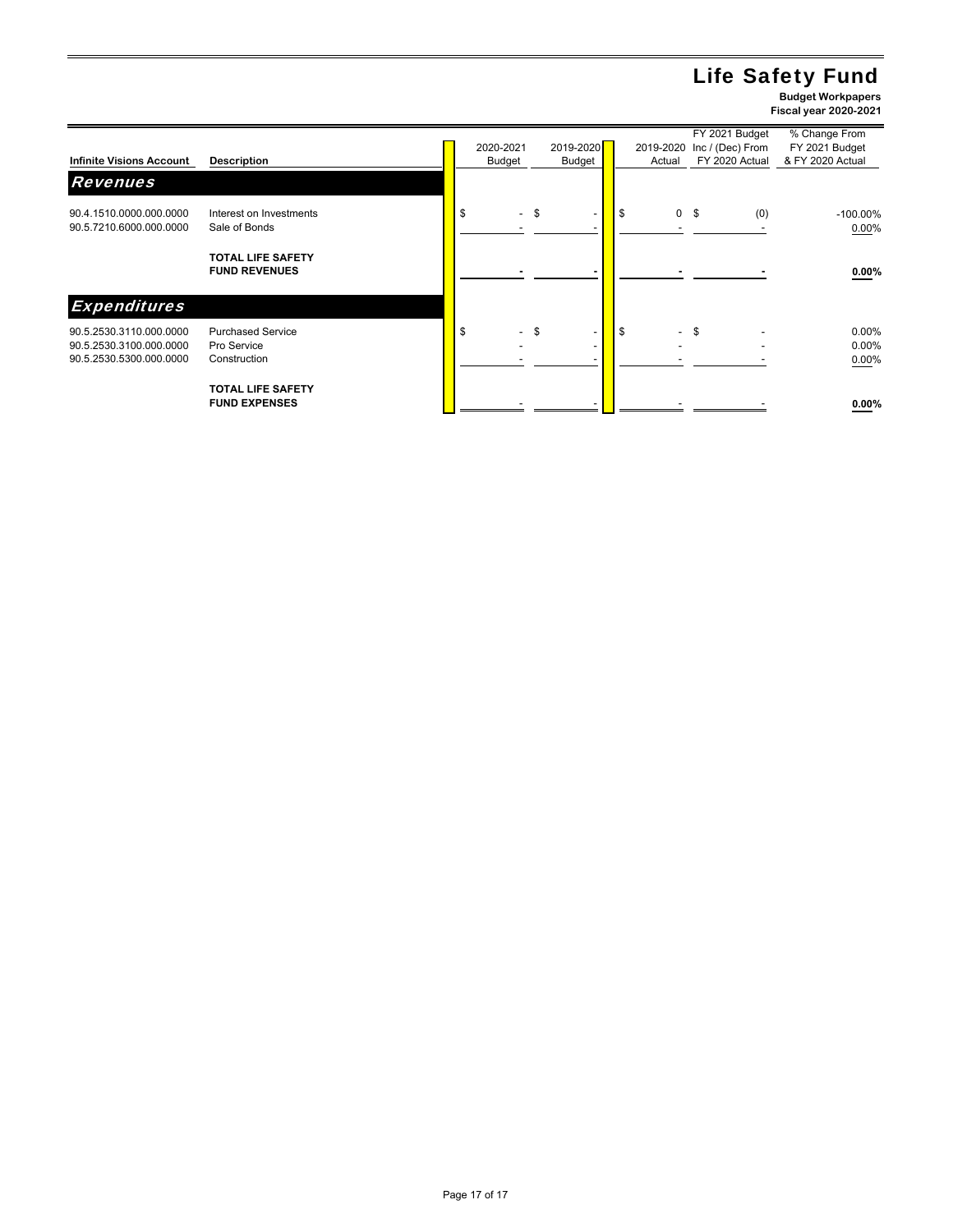| X School District                                 |                                                                | <b>ILLINOIS STATE BOARD OF EDUCATION</b>                                                                                                                                                                                                              | <b>School Business Services Division</b> |                                               |                                                                                        |                                              |
|---------------------------------------------------|----------------------------------------------------------------|-------------------------------------------------------------------------------------------------------------------------------------------------------------------------------------------------------------------------------------------------------|------------------------------------------|-----------------------------------------------|----------------------------------------------------------------------------------------|----------------------------------------------|
| <b>Accounting Basis:</b><br>Cash<br>$X$   Accrual | Joint Agreement                                                | <b>SCHOOL DISTRICT/JOINT AGREEMENT BUDGET FORM *</b>                                                                                                                                                                                                  | July 1, 2020 - June 30, 2021             |                                               |                                                                                        |                                              |
|                                                   | <b>Date of Amended Budget:</b>                                 |                                                                                                                                                                                                                                                       |                                          |                                               | plan is required.                                                                      | <b>Balanced budget, no deficit reduction</b> |
|                                                   |                                                                | (MM/DD/YY)                                                                                                                                                                                                                                            |                                          |                                               |                                                                                        |                                              |
|                                                   | <b>District Name:</b><br><b>District RCDT No:</b>              | Willow Springs Elementary School District 108                                                                                                                                                                                                         | 07-016-1080-02                           |                                               |                                                                                        |                                              |
|                                                   |                                                                | If your FY20 AFR states that you need to do a deficit reduction plan and your FY21 budget is balanced please state the measures you took<br>to have your budget become balanced. (Bckgrnd-Assumpt 25-26)                                              |                                          |                                               |                                                                                        |                                              |
| <b>Budget of</b>                                  |                                                                | Willow Springs Elementary School District 108                                                                                                                                                                                                         |                                          | , County of                                   | Cook                                                                                   |                                              |
|                                                   | State of Illinois, for the Fiscal Year beginning               | July 1, 2020                                                                                                                                                                                                                                          |                                          | and ending                                    | June 30, 2021                                                                          |                                              |
|                                                   | <b>WHEREAS the Board of Education of</b>                       |                                                                                                                                                                                                                                                       |                                          | Willow Springs Elementary School District 108 |                                                                                        |                                              |
| County of                                         | <b>LOOK</b>                                                    |                                                                                                                                                                                                                                                       |                                          |                                               | State of Illinois, caused to be prepared in tentative form a budget, and the Secretary |                                              |
|                                                   | AND WHEREAS a public hearing was held as to such budget on the | of this Board has made the same conveniently available to public inspection for at least thirty days prior to final action thereon;                                                                                                                   |                                          | 27<br>day of                                  | September<br>20                                                                        | 20                                           |
|                                                   |                                                                | notice of said hearing was given at least thirty days prior thereto as required by law, and all other legal requirements have been complied with;                                                                                                     |                                          |                                               |                                                                                        |                                              |
|                                                   |                                                                | NOW, THEREFORE, Be it resolved by the Board of Education of said district as follows:                                                                                                                                                                 |                                          |                                               |                                                                                        |                                              |
|                                                   |                                                                | Section 1: That the fiscal year of this school district be and the same hereby is fixed and declared to be                                                                                                                                            |                                          |                                               |                                                                                        |                                              |
| beginning                                         | July 1, 2020                                                   | and ending                                                                                                                                                                                                                                            | June 30, 2021                            |                                               |                                                                                        |                                              |
|                                                   |                                                                | Section 2: That the following budget containing an estimate of amounts available in each Fund, separately, and expenditures from each be<br>and the same is hereby adopted as the budget of this school district for said fiscal year.                | <b>ADOPTION OF BUDGET</b>                |                                               |                                                                                        |                                              |
|                                                   |                                                                | The budget shall be approved and signed below by members of the School Board. Adopted this                                                                                                                                                            |                                          |                                               |                                                                                        | 27                                           |
| day of                                            | September<br>20                                                | 20<br>by a roll call vote of                                                                                                                                                                                                                          |                                          | Yeas, and                                     |                                                                                        | Nays, to wit:                                |
|                                                   |                                                                | ** MEMBERS VOTING YEA:                                                                                                                                                                                                                                |                                          | ** MEMBERS VOTING NAY:                        |                                                                                        |                                              |
|                                                   |                                                                |                                                                                                                                                                                                                                                       |                                          |                                               |                                                                                        |                                              |
|                                                   |                                                                |                                                                                                                                                                                                                                                       |                                          |                                               |                                                                                        |                                              |
|                                                   |                                                                |                                                                                                                                                                                                                                                       |                                          |                                               |                                                                                        |                                              |
|                                                   |                                                                |                                                                                                                                                                                                                                                       |                                          |                                               |                                                                                        |                                              |
|                                                   |                                                                |                                                                                                                                                                                                                                                       |                                          |                                               |                                                                                        |                                              |
|                                                   |                                                                |                                                                                                                                                                                                                                                       |                                          |                                               |                                                                                        |                                              |
|                                                   |                                                                |                                                                                                                                                                                                                                                       |                                          |                                               |                                                                                        |                                              |
|                                                   |                                                                |                                                                                                                                                                                                                                                       |                                          |                                               |                                                                                        |                                              |
|                                                   |                                                                |                                                                                                                                                                                                                                                       |                                          |                                               |                                                                                        |                                              |
|                                                   |                                                                |                                                                                                                                                                                                                                                       |                                          |                                               |                                                                                        |                                              |
|                                                   |                                                                |                                                                                                                                                                                                                                                       |                                          |                                               |                                                                                        |                                              |
|                                                   |                                                                | * Based on the 23 Illinois Administrative Code-Part 100 and inconformity with Section 17-1 of the School Code.<br>** Type in the members who voted "YEA" nor "NAY". Actual school board member signatures are not required for electronic submission. |                                          |                                               |                                                                                        |                                              |
|                                                   |                                                                |                                                                                                                                                                                                                                                       |                                          |                                               |                                                                                        |                                              |
|                                                   |                                                                | (1) A certified copy of this document must be filed with the county clerk within 30 days of adoption as required<br>by Section 18-50 of the Property Tax Code (35 ILCS 200/18-50).                                                                    |                                          |                                               |                                                                                        |                                              |
|                                                   |                                                                | (2) Districts are required to submit the adopted/amended budget electronically to ISBE within 30 days of adoption or by October 30,                                                                                                                   |                                          |                                               |                                                                                        |                                              |
|                                                   |                                                                | whichever comes first. Budgets are submitted to School Finance Report (SFR):                                                                                                                                                                          |                                          |                                               | https://sec1.isbe.net/attachmgr/default.aspx                                           |                                              |
|                                                   |                                                                | The electronic version does not require member signatures, we do not accept PDF copies.                                                                                                                                                               |                                          |                                               |                                                                                        |                                              |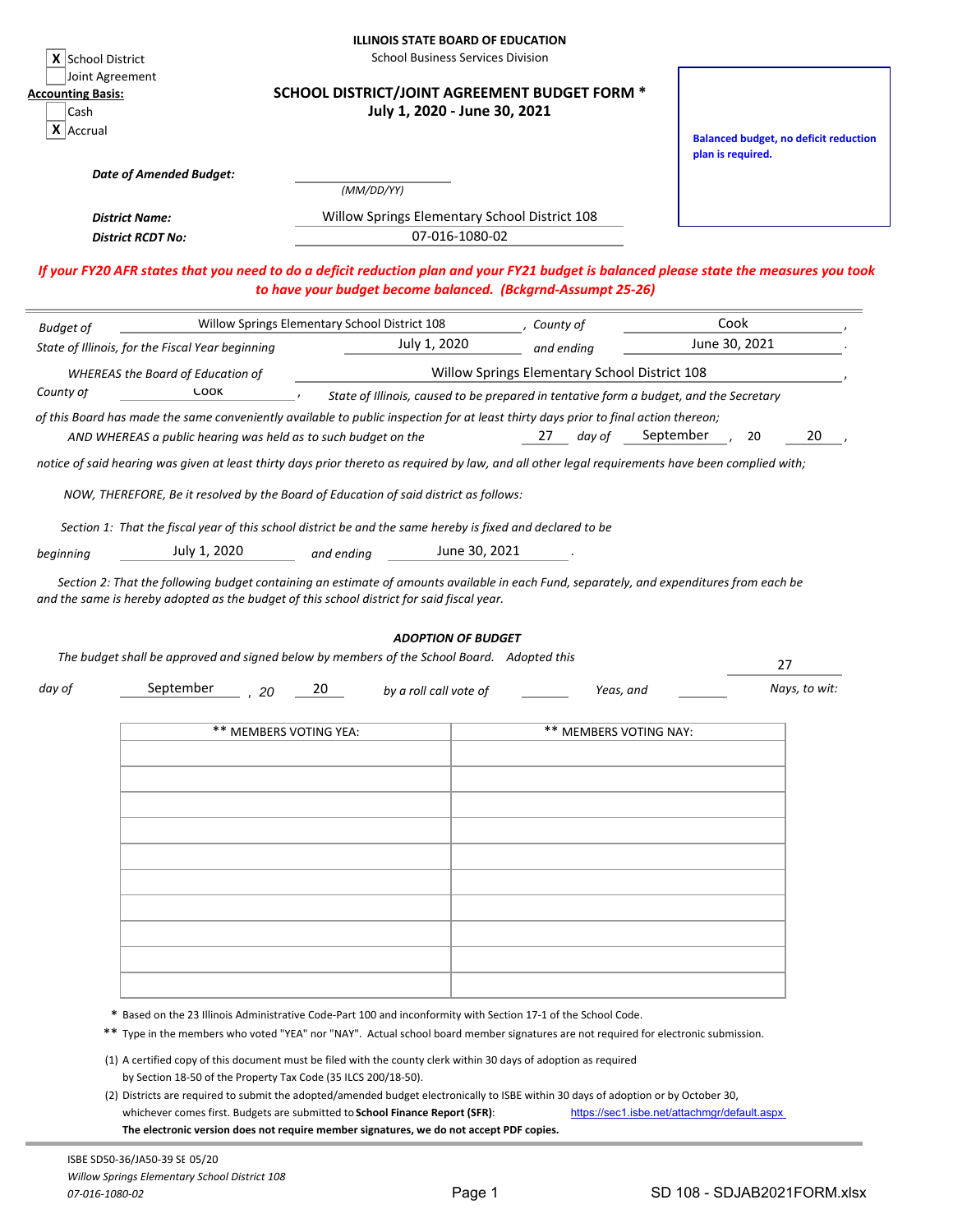Page 2 **BUDGET SUMMARY** Page 2

|                                                           |                                                                                          | B      |              | D                       |                     | F              |                    |                         |                     |              |                              |  |
|-----------------------------------------------------------|------------------------------------------------------------------------------------------|--------|--------------|-------------------------|---------------------|----------------|--------------------|-------------------------|---------------------|--------------|------------------------------|--|
|                                                           | A                                                                                        |        | C            |                         | Е                   |                | G                  | H                       |                     | J            | Κ                            |  |
| $\overline{1}$                                            | Begin entering data on EstRev 5-10 and EstExp 11-17 tabs.                                |        | (10)         | (20)                    | (30)                | (40)           | (50)               | (60)                    | (70)                | (80)         | (90)                         |  |
|                                                           |                                                                                          | Acct # | Educational  | <b>Operations &amp;</b> | <b>Debt Service</b> | Transportation | Municipal          | <b>Capital Projects</b> | <b>Working Cash</b> | Tort         | <b>Fire Prevention &amp;</b> |  |
|                                                           | <b>Description: Enter Whole Numbers Only</b>                                             |        |              | Maintenance             |                     |                | Retirement/ Social |                         |                     |              | Safety                       |  |
| $\overline{2}$                                            |                                                                                          |        |              |                         |                     |                | Security           |                         |                     |              |                              |  |
|                                                           | ESTIMATED BEGINNING FUND BALANCE July 1, 2020 <sup>1</sup> (without Student              |        |              |                         |                     |                |                    |                         |                     |              |                              |  |
|                                                           | 3 Activity Funds)                                                                        |        | 3,643,478    | 302,940                 | 604,799             | 489,205        | 233,057            | 394,652                 | 533,315             | 78,299       | $\overline{4}$               |  |
|                                                           | RECEIPTS/REVENUES (without Student Activity Funds)                                       |        |              |                         |                     |                |                    |                         |                     |              |                              |  |
| $\overline{4}$                                            |                                                                                          |        |              |                         |                     |                |                    |                         |                     |              |                              |  |
| 5                                                         | <b>LOCAL SOURCES</b>                                                                     | 1000   | 3,550,735    | 338,216                 | 596,413             | 97,663         | 106,130            | $\mathbf{0}$            | 5,946               | 56,798       | $\Omega$                     |  |
|                                                           | FLOW-THROUGH RECEIPTS/REVENUES FROM ONE                                                  | 2000   |              |                         |                     |                |                    |                         |                     |              |                              |  |
| 6                                                         | <b>DISTRICT TO ANOTHER DISTRICT</b>                                                      |        | $\Omega$     | $\Omega$                |                     | $\Omega$       | $\Omega$           |                         |                     |              |                              |  |
| $\overline{7}$                                            | <b>STATE SOURCES</b>                                                                     | 3000   | 1,452,618    | 150,000                 | $\mathbf{0}$        | 260,000        | $\mathbf{0}$       | $\mathbf{0}$            | $\mathbf{0}$        | $\mathbf{0}$ | $\mathbf{0}$                 |  |
| 8                                                         | <b>FEDERAL SOURCES</b>                                                                   | 4000   | 420,422      | 8,050                   | $\Omega$            | $\Omega$       | $\mathbf{0}$       | $\mathbf{0}$            | $\mathbf{0}$        | $\Omega$     | $\mathbf{0}$                 |  |
| 9                                                         | Total Direct Receipts/Revenues                                                           |        | 5,423,775    | 496,266                 | 596,413             | 357,663        | 106,130            | $\mathbf{0}$            | 5,946               | 56,798       | $\Omega$                     |  |
| 10                                                        | Receipts/Revenues for "On Behalf" Payments                                               | 3998   |              |                         |                     |                |                    |                         |                     |              |                              |  |
| 11                                                        | <b>Total Receipts/Revenues</b>                                                           |        | 5,423,775    | 496,266                 | 596,413             | 357,663        | 106,130            | 0                       | 5,946               | 56,798       | $\mathbf{0}$                 |  |
|                                                           |                                                                                          |        |              |                         |                     |                |                    |                         |                     |              |                              |  |
| 12                                                        | DISBURSEMENTS/EXPENDITURES (without Student Activity Funds)                              |        |              |                         |                     |                |                    |                         |                     |              |                              |  |
| 13                                                        | <b>INSTRUCTION</b>                                                                       | 1000   | 2,778,852    |                         |                     |                | 71,826             |                         |                     | $\Omega$     |                              |  |
|                                                           | 14 SUPPORT SERVICES                                                                      | 2000   | 1,304,914    | 570,274                 |                     | 405,480        | 100,811            | 212,700                 |                     | 55,000       | $\mathbf{0}$                 |  |
|                                                           | <b>15 COMMUNITY SERVICES</b>                                                             | 3000   | $\mathbf{0}$ | $\mathbf{0}$            |                     | $\overline{0}$ | $\mathbf{0}$       |                         |                     | $\mathbf{0}$ |                              |  |
|                                                           | 16 PAYMENTS TO OTHER DISTRICTS & GOVT UNITS                                              | 4000   | 1,217,147    | $\mathbf{0}$            | $\mathbf{0}$        | $\mathbf{0}$   | $\mathbf{0}$       | $\mathbf{0}$            |                     | $\mathbf{0}$ | $\mathbf{0}$                 |  |
|                                                           | <b>17 DEBT SERVICES</b>                                                                  | 5000   | $\Omega$     | $\mathbf 0$             | 567,693             | $\Omega$       | $\mathbf{0}$       |                         |                     | $\mathbf 0$  | $\mathbf{0}$                 |  |
|                                                           | <b>18 PROVISION FOR CONTINGENCIES</b>                                                    | 6000   | $\mathbf{0}$ | $\mathbf{0}$            | $\mathbf{0}$        | $\mathbf 0$    | $\mathbf{0}$       | $\Omega$                |                     | $\mathbf{0}$ | $\mathbf{0}$                 |  |
|                                                           |                                                                                          |        |              |                         |                     |                |                    |                         |                     |              |                              |  |
| 19                                                        | <b>Total Direct Disbursements/Expenditures</b>                                           |        | 5,300,913    | 570,274                 | 567,693             | 405,480        | 172,637            | 212,700                 |                     | 55,000       | $\mathbf{0}$                 |  |
| 20                                                        | Disbursements/Expenditures for "On Behalf" Payments                                      | 4180   | $\mathbf{0}$ | $\Omega$                | $\mathbf{0}$        | $\overline{0}$ | $\Omega$           | $\Omega$                |                     | $\Omega$     | $\Omega$                     |  |
| 21                                                        | <b>Total Disbursements/Expenditures</b>                                                  |        | 5,300,913    | 570,274                 | 567,693             | 405,480        | 172,637            | 212,700                 |                     | 55,000       | $\mathbf{0}$                 |  |
|                                                           | Excess of Direct Receipts/Revenues Over (Under) Direct                                   |        |              |                         |                     |                |                    |                         |                     |              |                              |  |
| 22                                                        | Disbursements/Expenditures                                                               |        | 122,862      | (74,008)                | 28,720              | (47, 817)      | (66, 507)          | (212,700)               | 5,946               | 1,798        | $\Omega$                     |  |
| 23                                                        | <b>OTHER SOURCES/USES OF FUNDS</b>                                                       |        |              |                         |                     |                |                    |                         |                     |              |                              |  |
|                                                           | 24 OTHER SOURCES OF FUNDS (7000)                                                         |        |              |                         |                     |                |                    |                         |                     |              |                              |  |
|                                                           |                                                                                          |        |              |                         |                     |                |                    |                         |                     |              |                              |  |
|                                                           | 25 PERMANENT TRANSFER FROM VARIOUS FUNDS                                                 |        |              |                         |                     |                |                    |                         |                     |              |                              |  |
| 26                                                        | Abolishment the Working Cash Fund 16                                                     | 7110   |              |                         |                     |                |                    |                         |                     |              |                              |  |
|                                                           | Abatement of the Working Cash Fund 16                                                    | 7110   |              |                         |                     |                |                    |                         |                     |              |                              |  |
|                                                           | Transfer of Working Cash Fund Interest                                                   | 7120   | 5,000        |                         |                     |                |                    |                         |                     |              |                              |  |
| $\begin{array}{c}\n 27 \\ 28 \\ \hline\n 9\n \end{array}$ | <b>Transfer Among Funds</b>                                                              | 7130   |              |                         |                     |                |                    |                         |                     |              |                              |  |
|                                                           | Transfer of Interest                                                                     | 7140   | 13,000       |                         |                     |                |                    |                         |                     |              |                              |  |
| $\frac{30}{31}$                                           | Transfer from Capital Projects Fund to O&M Fund                                          | 7150   |              | $\mathbf{0}$            |                     |                |                    |                         |                     |              |                              |  |
|                                                           |                                                                                          |        |              |                         |                     |                |                    |                         |                     |              |                              |  |
| 32                                                        | Transfer of Excess Fire Prev & Safety Tax & Interest <sup>3</sup> Proceeds to O&M Fund   | 7160   |              | $\Omega$                |                     |                |                    |                         |                     |              |                              |  |
|                                                           | Transfer of Excess Accumulated Fire Prev & Safety Bond and Int <sup>3a</sup> Proceeds to |        |              |                         |                     |                |                    |                         |                     |              |                              |  |
| $33\,$                                                    |                                                                                          | 7170   |              |                         | $\Omega$            |                |                    |                         |                     |              |                              |  |
|                                                           | Debt Service Fund                                                                        |        |              |                         |                     |                |                    |                         |                     |              |                              |  |
|                                                           | 34 SALE OF BONDS (7200)                                                                  |        |              |                         |                     |                |                    |                         |                     |              |                              |  |
| 35                                                        | Principal on Bonds Sold                                                                  | 7210   |              |                         |                     |                |                    |                         |                     |              |                              |  |
| 36                                                        | Premium on Bonds Sold                                                                    | 7220   |              |                         |                     |                |                    |                         |                     |              |                              |  |
| 37                                                        | Accrued Interest on Bonds Sold                                                           | 7230   |              |                         |                     |                |                    |                         |                     |              |                              |  |
| 38                                                        | Sale or Compensation for Fixed Assets                                                    | 7300   |              |                         |                     |                |                    |                         |                     |              |                              |  |
| 39                                                        | Transfer to Debt Service to Pay Principal on Capital Leases                              | 7400   |              |                         | $\mathbf{0}$        |                |                    |                         |                     |              |                              |  |
| 40                                                        | Transfer to Debt Service Fund to Pay Interest on Capital Leases                          | 7500   |              |                         | $\mathbf{0}$        |                |                    |                         |                     |              |                              |  |
| 41                                                        | Transfer to Debt Service Fund to Pay Principal on Revenue Bonds                          | 7600   |              |                         | $\mathbf{0}$        |                |                    |                         |                     |              |                              |  |
| 42                                                        | Transfer to Debt Service Fund to Pay Interest on Revenue Bonds                           | 7700   |              |                         | $\overline{0}$      |                |                    |                         |                     |              |                              |  |
| 43                                                        | Transfer to Capital Projects Fund                                                        | 7800   |              |                         |                     |                |                    | $\mathbf{0}$            |                     |              |                              |  |
| 44                                                        | <b>ISBE Loan Proceeds</b>                                                                | 7900   |              |                         |                     |                |                    |                         |                     |              |                              |  |
| 45                                                        | Other Sources Not Classified Elsewhere                                                   | 7990   |              |                         |                     |                |                    |                         |                     |              |                              |  |
| 46                                                        | <b>Total Other Sources of Funds<sup>8</sup></b>                                          |        | 18,000       | $\mathbf{0}$            | 0                   | $\mathbf{0}$   | $\mathbf{0}$       | 0                       | $\mathbf{0}$        | 0            | $\mathbf{0}$                 |  |
|                                                           |                                                                                          |        |              |                         |                     |                |                    |                         |                     |              |                              |  |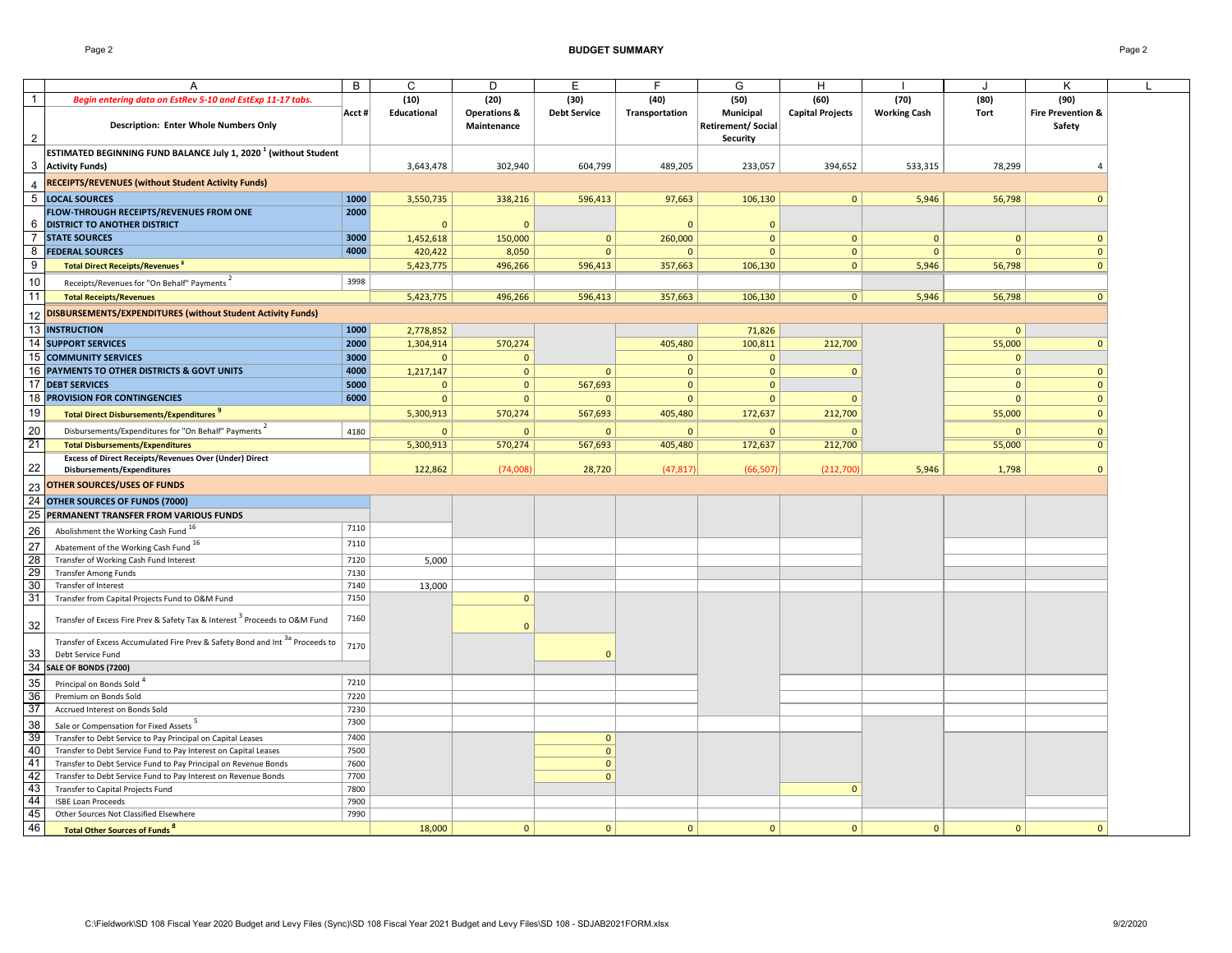|                 | Α                                                                                      | B      | C            | D                       | Е                   | F              | G                        | н                       |                     |              | κ                            |  |
|-----------------|----------------------------------------------------------------------------------------|--------|--------------|-------------------------|---------------------|----------------|--------------------------|-------------------------|---------------------|--------------|------------------------------|--|
| $\overline{1}$  | Begin entering data on EstRev 5-10 and EstExp 11-17 tabs.                              |        | (10)         | (20)                    | (30)                | (40)           | (50)                     | (60)                    | (70)                | (80)         | (90)                         |  |
|                 |                                                                                        | Acct # | Educational  | <b>Operations &amp;</b> | <b>Debt Service</b> | Transportation | Municipal                | <b>Capital Projects</b> | <b>Working Cash</b> | Tort         | <b>Fire Prevention &amp;</b> |  |
|                 | <b>Description: Enter Whole Numbers Only</b>                                           |        |              | Maintenance             |                     |                | <b>Retirement/Social</b> |                         |                     |              | Safety                       |  |
| $\overline{2}$  |                                                                                        |        |              |                         |                     |                | Security                 |                         |                     |              |                              |  |
| 47              | OTHER USES OF FUNDS (8000)                                                             |        |              |                         |                     |                |                          |                         |                     |              |                              |  |
|                 |                                                                                        |        |              |                         |                     |                |                          |                         |                     |              |                              |  |
|                 | 49 TRANSFER TO VARIOUS OTHER FUNDS (8100)                                              |        |              |                         |                     |                |                          |                         |                     |              |                              |  |
| 50              | Abolishment or Abatement of the Working Cash Fund 16                                   | 8110   |              |                         |                     |                |                          |                         | $\Omega$            |              |                              |  |
| 51              | Transfer of Working Cash Fund Interest                                                 | 8120   |              |                         |                     |                |                          |                         | 5,000               |              |                              |  |
| $\frac{52}{53}$ | <b>Transfer Among Funds</b>                                                            | 8130   |              |                         |                     |                |                          |                         |                     |              |                              |  |
|                 | Transfer of Interest <sup>o</sup>                                                      | 8140   |              | 5,000                   | 5,000               | 3,000          |                          |                         |                     |              |                              |  |
| 54              | Transfer from Capital Projects Fund to O&M Fund                                        | 8150   |              |                         |                     |                |                          |                         |                     |              |                              |  |
|                 |                                                                                        | 8160   |              |                         |                     |                |                          |                         |                     |              |                              |  |
| 55              | Transfer of Excess Fire Prev & Safety Tax & Interest <sup>3</sup> Proceeds to O&M Fund |        |              |                         |                     |                |                          |                         |                     |              |                              |  |
|                 |                                                                                        | 8170   |              |                         |                     |                |                          |                         |                     |              |                              |  |
|                 | Transfer of Excess Accumulated Fire Prev & Safety Bond 3a                              |        |              |                         |                     |                |                          |                         |                     |              |                              |  |
| 56              | and Int Proceeds to Debt Service Fund                                                  |        |              |                         |                     |                |                          |                         |                     |              |                              |  |
| 57              | Taxes Pledged to Pay Principal on Capital Leases                                       | 8410   |              |                         |                     |                |                          |                         |                     |              |                              |  |
|                 | Grants/Reimbursements Pledged to Pay Principal on Capital Leases                       | 8420   |              |                         |                     |                |                          |                         |                     |              |                              |  |
| $\frac{58}{59}$ | Other Revenues Pledged to Pay Principal on Capital Leases                              | 8430   |              |                         |                     |                |                          |                         |                     |              |                              |  |
| 60              | Fund Balance Transfers Pledged to Pay Principal on Capital Leases                      | 8440   |              |                         |                     |                |                          |                         |                     |              |                              |  |
| $\frac{61}{62}$ | Taxes Pledged to Pay Interest on Capital Leases                                        | 8510   |              |                         |                     |                |                          |                         |                     |              |                              |  |
|                 | Grants/Reimbursements Pledged to Pay Interest on Capital Leases                        | 8520   |              |                         |                     |                |                          |                         |                     |              |                              |  |
|                 | Other Revenues Pledged to Pay Interest on Capital Leases                               | 8530   |              |                         |                     |                |                          |                         |                     |              |                              |  |
|                 | Fund Balance Transfers Pledged to Pay Interest on Capital Leases                       | 8540   |              |                         |                     |                |                          |                         |                     |              |                              |  |
| $rac{63}{65}$   | Taxes Pledged to Pay Principal on Revenue Bonds                                        | 8610   |              |                         |                     |                |                          |                         |                     |              |                              |  |
| 66              | Grants/Reimbursements Pledged to Pay Principal on Revenue Bonds                        | 8620   |              |                         |                     |                |                          |                         |                     |              |                              |  |
| 67              | Other Revenues Pledged to Pay Principal on Revenue Bonds                               | 8630   |              |                         |                     |                |                          |                         |                     |              |                              |  |
| 68              | Fund Balance Transfers Pledged to Pay Principal on Revenue Bonds                       | 8640   |              |                         |                     |                |                          |                         |                     |              |                              |  |
| 69              | Taxes Pledged to Pay Interest on Revenue Bonds                                         | 8710   |              |                         |                     |                |                          |                         |                     |              |                              |  |
| 70              | Grants/Reimbursements Pledged to Pay Interest on Revenue Bonds                         | 8720   |              |                         |                     |                |                          |                         |                     |              |                              |  |
| 71              | Other Revenues Pledged to Pay Interest on Revenue Bonds                                | 8730   |              |                         |                     |                |                          |                         |                     |              |                              |  |
| 72              | Fund Balance Transfers Pledged to Pay Interest on Revenue Bonds                        | 8740   |              |                         |                     |                |                          |                         |                     |              |                              |  |
| 73              | Taxes Transferred to Pay for Capital Projects                                          | 8810   |              |                         |                     |                |                          |                         |                     |              |                              |  |
| 74              | Grants/Reimbursements Pledged to Pay for Capital Projects                              | 8820   |              |                         |                     |                |                          |                         |                     |              |                              |  |
| 75              | Other Revenues Pledged to Pay for Capital Projects                                     | 8830   |              |                         |                     |                |                          |                         |                     |              |                              |  |
| 76              | Fund Balance Transfers Pledged to Pay for Capital Projects                             | 8840   |              |                         |                     |                |                          |                         |                     |              |                              |  |
| 77              | Transfer to Debt Service Fund to Pay Principal on ISBE Loans                           | 8910   |              |                         |                     |                |                          |                         |                     |              |                              |  |
| 78              | Other Uses Not Classified Elsewhere                                                    | 8990   |              |                         |                     |                |                          |                         |                     |              |                              |  |
| 79              | <b>Total Other Uses of Funds</b>                                                       |        |              |                         |                     |                | $\mathbf{0}$             |                         |                     | $\mathbf{0}$ |                              |  |
|                 |                                                                                        |        | $\mathbf{0}$ | 5,000                   | 5,000               | 3,000          |                          | $\mathbf{0}$            | 5,000               |              | $\mathbf{0}$                 |  |
| 80              | <b>Total Other Sources/Uses of Fund</b>                                                |        | 18,000       | (5,000)                 | (5,000)             | (3,000)        | $\mathbf{0}$             | $\mathbf{0}$            | (5,000)             | $\mathbf{0}$ | $\mathbf{0}$                 |  |
|                 | ESTIMATED ENDING FUND BALANCE June 30, 2021 (Without Student Activity                  |        |              |                         |                     |                |                          |                         |                     |              |                              |  |
|                 | 81 Funds)                                                                              |        | 3,784,340    | 223,932                 | 628,519             | 438,388        | 166,550                  | 181,952                 | 534,261             | 80,097       |                              |  |
| 82              |                                                                                        |        |              |                         |                     |                |                          |                         |                     |              |                              |  |
|                 | Student Activity ESTIMATED BEGINNING FUND BALANCE July 1, 2020                         |        |              |                         |                     |                |                          |                         |                     |              |                              |  |
|                 | 83 Fund 11                                                                             |        | 49,570       |                         |                     |                |                          |                         |                     |              |                              |  |
| 84              | <b>RECEIPTS/REVENUES (For Student Activity Funds)</b>                                  |        |              |                         |                     |                |                          |                         |                     |              |                              |  |
| 85              |                                                                                        | 1799   |              |                         |                     |                |                          |                         |                     |              |                              |  |
|                 | <b>Total Student Activity Direct Receipts/Revenues (Local Sources)</b>                 |        | 76,420       |                         |                     |                |                          |                         |                     |              |                              |  |
| 86              | DISBURSEMENTS/EXPENDITURES (For Student Activity Funds)                                |        |              |                         |                     |                |                          |                         |                     |              |                              |  |
| 87              | <b>Total Student Activity Direct Disbursements/Expenditures</b>                        | 1999   | 125,990      |                         |                     |                |                          |                         |                     |              |                              |  |
|                 |                                                                                        |        |              |                         |                     |                |                          |                         |                     |              |                              |  |
|                 | <b>Excess of Direct Receipts/Revenues Over (Under) Direct</b>                          |        |              |                         |                     |                |                          |                         |                     |              |                              |  |
| 88              | Disbursements/Expenditures                                                             |        | (49, 570)    |                         |                     |                |                          |                         |                     |              |                              |  |
|                 | 89 Student Activity ESTIMATED ENDING FUND BALANCE June 30, 2021                        |        | 0            |                         |                     |                |                          |                         |                     |              |                              |  |
| $90\,$          |                                                                                        |        |              |                         |                     |                |                          |                         |                     |              |                              |  |
|                 | Total ESTIMATED BEGINNING FUND BALANCE July 1, 2020 (All Sources                       |        |              |                         |                     |                |                          |                         |                     |              |                              |  |
|                 | 91 Including Student Activity Funds)                                                   |        | 3,693,048    | 302,940                 | 604,799             | 489,205        | 233,057                  | 394,652                 | 533,315             | 78,299       | $\overline{4}$               |  |
|                 | 92 RECEIPTS/REVENUES (All Sources with Student Activity Funds)                         |        |              |                         |                     |                |                          |                         |                     |              |                              |  |
|                 |                                                                                        |        |              |                         |                     |                |                          |                         |                     |              |                              |  |
|                 | 93 LOCAL SOURCES                                                                       | 1000   | 3,627,155    | 338,216                 | 596,413             | 97,663         | 106,130                  | 0                       | 5,946               | 56,798       | $\mathbf{0}$                 |  |
|                 | FLOW-THROUGH RECEIPTS/REVENUES FROM ONE                                                | 2000   |              |                         |                     |                |                          |                         |                     |              |                              |  |
|                 | 94 DISTRICT TO ANOTHER DISTRICT                                                        |        | $\mathbf 0$  | $\overline{0}$          |                     | $\mathbf{0}$   | $\mathbf{0}$             |                         |                     |              |                              |  |
|                 | 95 STATE SOURCES                                                                       | 3000   | 1,452,618    | 150,000                 | 0                   | 260,000        | $\mathbf 0$              | 0                       | 0                   | $\mathbf{0}$ | $\mathbf{0}$                 |  |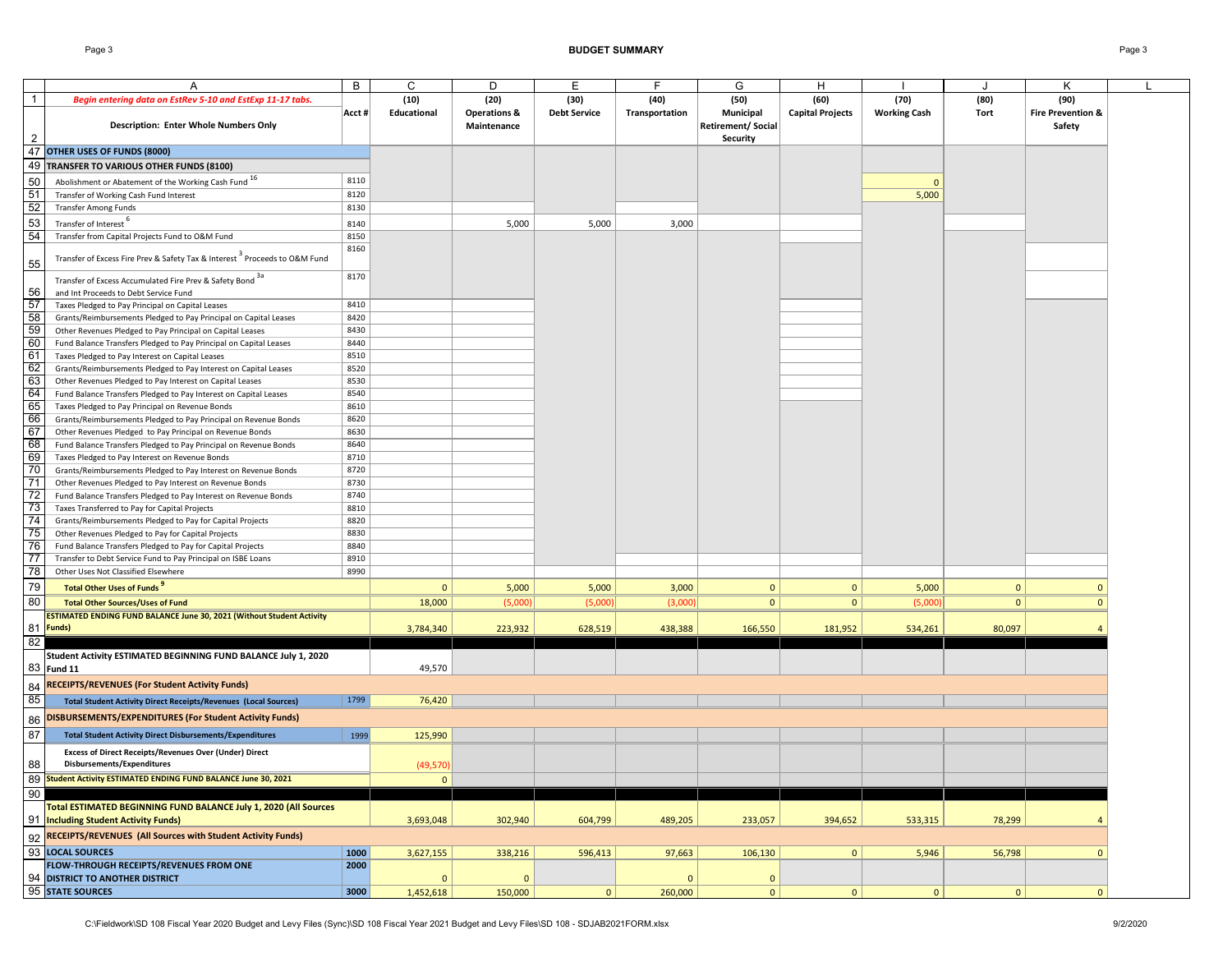Page 4 **BUDGET SUMMARY** Page 4

|                | A                                                                                                         | B          | C                   | D                                              | Е                           | F                      | G                                                                        | н                               |                             |                      | ĸ                                              |                        |
|----------------|-----------------------------------------------------------------------------------------------------------|------------|---------------------|------------------------------------------------|-----------------------------|------------------------|--------------------------------------------------------------------------|---------------------------------|-----------------------------|----------------------|------------------------------------------------|------------------------|
| $\overline{1}$ | Begin entering data on EstRev 5-10 and EstExp 11-17 tabs.<br><b>Description: Enter Whole Numbers Only</b> | Acct #     | (10)<br>Educational | (20)<br><b>Operations &amp;</b><br>Maintenance | (30)<br><b>Debt Service</b> | (40)<br>Transportation | (50)<br>Municipal<br><b>Retirement/ Social</b>                           | (60)<br><b>Capital Projects</b> | (70)<br><b>Working Cash</b> | (80)<br>Tort         | (90)<br><b>Fire Prevention &amp;</b><br>Safety |                        |
| $\overline{2}$ |                                                                                                           |            |                     |                                                |                             |                        | Security                                                                 |                                 |                             |                      |                                                |                        |
| 96             | <b>FEDERAL SOURCES</b>                                                                                    | 4000       | 420,422             | 8,050                                          | $\mathbf{0}$                | $\Omega$               | $\Omega$                                                                 | $\mathbf{0}$                    | $\Omega$                    | $\Omega$             | $\Omega$                                       |                        |
| 97             | <b>Total Direct Receipts/Revenues<sup>8</sup></b>                                                         |            | 5,500,195           | 496,266                                        | 596,413                     | 357,663                | 106,130                                                                  | $\mathbf{0}$                    | 5,946                       | 56,798               | $\Omega$                                       |                        |
| 98             | Receipts/Revenues for "On Behalf" Payments                                                                | 3998       | $\Omega$            | $\overline{0}$                                 | $\mathbf{0}$                | $\Omega$               | $\Omega$                                                                 | $\overline{0}$                  |                             | $\Omega$             | $\Omega$                                       |                        |
| 99             | <b>Total Receipts/Revenues</b>                                                                            |            | 5,500,195           | 496,266                                        | 596,413                     | 357,663                | 106,130                                                                  | $\Omega$                        | 5,946                       | 56,798               | $\Omega$                                       |                        |
|                | 100 DISBURSEMENTS/EXPENDITURES (All Sources with Student Activity Funds)                                  |            |                     |                                                |                             |                        |                                                                          |                                 |                             |                      |                                                |                        |
|                | 101 INSTRUCTION                                                                                           | 1000       | 2,904,842           |                                                |                             |                        | 71,826                                                                   |                                 |                             | $\Omega$             |                                                |                        |
|                | <b>102 SUPPORT SERVICES</b>                                                                               | 2000       | 1,304,914           | 570,274                                        |                             | 405,480                | 100,811                                                                  | 212,700                         |                             | 55,000               | $\Omega$                                       |                        |
|                | <b>103 COMMUNITY SERVICES</b>                                                                             | 3000       | $\Omega$            | $\mathbf{0}$                                   |                             | $\Omega$               | $\Omega$                                                                 |                                 |                             | $\Omega$             |                                                |                        |
|                | 104 PAYMENTS TO OTHER DISTRICTS & GOVT UNITS                                                              | 4000       | 1,217,147           | $\mathbf{0}$                                   | $\mathbf{0}$                | $\Omega$               | $\mathbf{0}$                                                             | $\Omega$                        |                             | $\Omega$             | $\Omega$                                       |                        |
|                | 105 DEBT SERVICES                                                                                         | 5000       | $\Omega$            | $\mathbf{0}$                                   | 567,693                     | $\mathbf{0}$           | $\mathbf{0}$                                                             |                                 |                             | $\Omega$             | $\mathbf{0}$                                   |                        |
|                | <b>106 PROVISION FOR CONTINGENCIES</b>                                                                    | 6000       | $\Omega$            | $\Omega$                                       | $\Omega$                    | $\Omega$               | $\mathbf{0}$                                                             | $\Omega$                        |                             | $\Omega$             | $\Omega$                                       |                        |
| 107            | <b>Total Direct Disbursements/Expenditures</b>                                                            |            | 5,426,903           | 570,274                                        | 567,693                     | 405,480                | 172,637                                                                  | 212,700                         |                             | 55,000               | $\mathbf{0}$                                   |                        |
| 108            | Disbursements/Expenditures for "On Behalf" Payments                                                       | 4180       | $\Omega$            | $\Omega$                                       | $\Omega$                    | $\Omega$               | $\Omega$                                                                 | $\Omega$                        |                             | $\Omega$             | $\Omega$                                       |                        |
| 109            | <b>Total Disbursements/Expenditures</b>                                                                   |            | 5,426,903           | 570,274                                        | 567,693                     | 405,480                | 172,637                                                                  | 212,700                         |                             | 55,000               | $\Omega$                                       |                        |
|                | <b>Excess of Direct Receipts/Revenues Over (Under) Direct</b>                                             |            |                     |                                                |                             |                        |                                                                          |                                 |                             |                      |                                                |                        |
| 110            | Disbursements/Expenditures                                                                                |            | 73,292              | (74.008)                                       | 28,720                      | (47, 817)              | (66.507)                                                                 | (212,700)                       | 5,946                       | 1.798                | $\Omega$                                       |                        |
|                | 111 OTHER SOURCES/USES OF FUNDS                                                                           |            |                     |                                                |                             |                        |                                                                          |                                 |                             |                      |                                                |                        |
|                | 112 OTHER SOURCES OF FUNDS (7000)                                                                         |            |                     |                                                |                             |                        |                                                                          |                                 |                             |                      |                                                |                        |
| 113            | Total Other Sources of Funds <sup>8</sup>                                                                 |            | 18,000              | $\overline{0}$                                 | $\overline{0}$              | $\Omega$               | $\Omega$                                                                 | $\Omega$                        | $\mathbf{0}$                | $\Omega$             | $\Omega$                                       |                        |
|                | 114 OTHER USES OF FUNDS (8000)                                                                            |            |                     |                                                |                             |                        |                                                                          |                                 |                             |                      |                                                |                        |
| 116            | <b>Total Other Uses of Funds</b>                                                                          |            | $\Omega$            | 5,000                                          | 5,000                       | 3,000                  | $\mathbf{0}$                                                             | $\mathbf{0}$                    | 5,000                       | $\Omega$             | $\Omega$                                       |                        |
| 117            | <b>Total Other Sources/Uses of Fund</b>                                                                   |            | 18,000              | (5,000)                                        | (5,000)                     | (3,000)                | 0 <sup>1</sup>                                                           | 0                               | (5,000)                     | 0 <sup>1</sup>       | $\Omega$                                       |                        |
|                | ESTIMATED ENDING FUND BALANCE June 30, 2021 (All Sources With student                                     |            |                     |                                                |                             |                        |                                                                          |                                 |                             |                      |                                                |                        |
|                | 118 Activity Funds)                                                                                       |            | 3,784,340           | 223,932                                        | 628,519                     | 438,388                | 166,550                                                                  | 181,952                         | 534,261                     | 80,097               | $\overline{4}$                                 |                        |
| 119            |                                                                                                           |            |                     |                                                |                             |                        |                                                                          |                                 |                             |                      |                                                |                        |
| 120            |                                                                                                           |            |                     |                                                |                             |                        | SUMMARY OF EXPENDITURES Without Student Activity Funds (by Major Object) |                                 |                             |                      |                                                |                        |
| $121$          |                                                                                                           |            | (10)                | (20)                                           | (30)                        | (40)                   | (50)                                                                     | (60)                            | (70)                        | (80)                 | (90)                                           |                        |
|                | Description                                                                                               | Acct       | Educational         | <b>Operations &amp;</b>                        | <b>Debt Service</b>         | Transportation         | Municipal                                                                | <b>Capital Projects</b>         | <b>Working Cash</b>         | Tort                 | <b>Fire Prevention &amp;</b>                   | <b>Total By Object</b> |
|                |                                                                                                           | #          |                     | Maintenance                                    |                             |                        | <b>Retirement/ Social</b>                                                |                                 |                             |                      | Safety                                         |                        |
| 122            |                                                                                                           |            |                     |                                                |                             |                        | Security                                                                 |                                 |                             |                      |                                                |                        |
|                | 123 Object Name                                                                                           |            |                     |                                                |                             |                        |                                                                          |                                 |                             |                      |                                                |                        |
| 124            | <b>Salaries</b>                                                                                           | 100        | 2,802,929           | 207,416                                        |                             | 7,871                  |                                                                          | $\Omega$                        |                             | $\Omega$             | $\mathbf{0}$                                   | 3,018,216              |
| 125            | <b>Employee Benefits</b>                                                                                  | 200        | 661,149             | 26,858                                         |                             | 2,389                  | 172,637                                                                  | $\Omega$                        |                             | $\Omega$             | $\mathbf{0}$                                   | 863,033                |
| 126            | <b>Purchased Services</b>                                                                                 | 300        | 528,744             | 158,500                                        | 750                         | 395,220                |                                                                          | $\Omega$                        |                             | 55,000               | $\mathbf{0}$                                   | 1,138,214              |
| 127<br>128     | <b>Supplies &amp; Materials</b>                                                                           | 400<br>500 | 240,044             | 134,250                                        |                             | $\Omega$<br>$\Omega$   |                                                                          | $\sqrt{ }$                      |                             | $\Omega$<br>$\Omega$ | $\mathbf{0}$<br>$\mathbf{0}$                   | 374,294                |
| 129            | <b>Capital Outlay</b><br><b>Other Objects</b>                                                             | 600        | 5,000<br>1,001,247  | 43,000<br>250                                  | 566,943                     | $\overline{0}$         | $\Omega$                                                                 | 212,700<br>$\Omega$             |                             | $\mathbf{0}$         | $\mathbf{0}$                                   | 260,700<br>1,568,440   |
| 130            | Non-Capitalized Equipment                                                                                 | 700        | 61,800              | $\Omega$                                       |                             | $\Omega$               |                                                                          |                                 |                             | $\Omega$             | $\mathbf{0}$                                   | 61,800                 |
| $131$          | <b>Termination Benefits</b>                                                                               | 800        | $\Omega$            | $\Omega$                                       |                             | $\Omega$               |                                                                          |                                 |                             | $\Omega$             |                                                | $\circ$                |
| 132            | <b>Total Expenditures</b>                                                                                 |            | 5,300,913           | 570,274                                        | 567,693                     | 405,480                | 172,637                                                                  | 212,700                         |                             | 55,000               | $\mathbf{0}$                                   | 7,284,697              |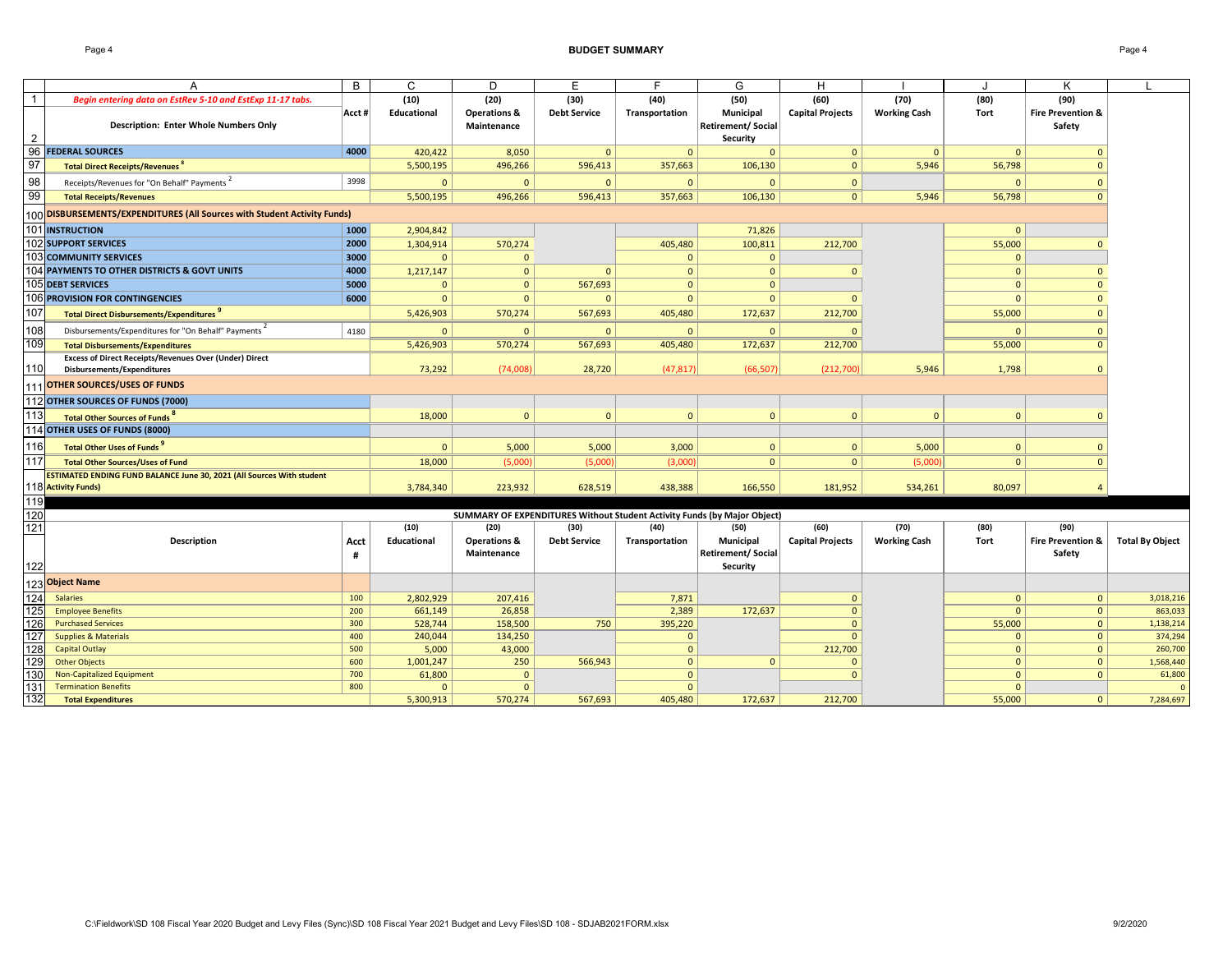#### **SUMMARY OF CASH TRANSACTIONS CONSUMMARY OF CASH TRANSACTIONS Page 5**

|                 | A                                                                                                  | B     | C            | D                                      | Ε                   | F              | G                                                                     | н            |                     |                | Κ                           |
|-----------------|----------------------------------------------------------------------------------------------------|-------|--------------|----------------------------------------|---------------------|----------------|-----------------------------------------------------------------------|--------------|---------------------|----------------|-----------------------------|
| $\overline{1}$  |                                                                                                    |       | (10)         | (20)                                   | (30)                | (40)           | (50)                                                                  | (60)         | (70)                | (80)           | (90)                        |
| $\overline{2}$  | <b>Description: Enter Whole Numbers Only</b>                                                       | Acct# | Educational  | <b>Operations &amp;</b><br>Maintenance | <b>Debt Service</b> | Transportation | <b>Municipal</b><br>Retirement/ Social   Capital Projects<br>Security |              | <b>Working Cash</b> | Tort           | Fire Prevention &<br>Safety |
|                 | BEGINNING CASH BALANCE ON HAND July 1, 2020 <sup>7</sup> (Without Student                          |       |              |                                        |                     |                |                                                                       |              |                     |                |                             |
| 3               | <b>Activity Funds)</b>                                                                             |       | 3,643,478    | 302,940                                | 604,799             | 489,205        | 233,057                                                               | 394,652      | 533,315             | 78,299         | $\overline{a}$              |
| $\overline{4}$  | <b>Total Direct Receipts &amp; Other Sources 8</b>                                                 |       | 5,441,775    | 496,266                                | 596,413             | 357,663        | 106,130                                                               | $\mathbf{0}$ | 5,946               | 56,798         | $\Omega$                    |
| 5               | <b>OTHER RECEIPTS</b>                                                                              |       |              |                                        |                     |                |                                                                       |              |                     |                |                             |
| $6\phantom{1}6$ | Interfund Loans Payable (Loans from Other Funds)                                                   | 411   |              |                                        |                     |                |                                                                       |              |                     |                |                             |
| $\overline{7}$  | Interfund Loans Receivable (Repayment of Loans)                                                    | 141   |              |                                        |                     |                |                                                                       |              |                     |                |                             |
| 8               | Notes and Warrants Payable                                                                         | 433   |              |                                        |                     |                |                                                                       |              |                     |                |                             |
| 9               | <b>Other Current Assets</b>                                                                        | 199   |              |                                        |                     |                |                                                                       |              |                     |                |                             |
| 10              | <b>Total Other Receipts</b>                                                                        |       | $\mathbf{0}$ | $\mathbf{0}$                           | $\overline{0}$      | $\mathbf{0}$   | $\Omega$                                                              | $\mathbf{0}$ | $\mathbf{0}$        | $\mathbf{0}$   | $\Omega$                    |
| 11              | <b>Total Direct Receipts, Other Sources, &amp; Other Receipts</b>                                  |       | 5,441,775    | 496,266                                | 596,413             | 357,663        | 106,130                                                               | $\mathbf{0}$ | 5,946               | 56,798         | $\mathbf{0}$                |
| $\overline{12}$ | <b>Total Amount Available</b>                                                                      |       | 9,085,253    | 799,206                                | 1,201,212           | 846,868        | 339,187                                                               | 394,652      | 539,261             | 135,097        | $\overline{4}$              |
| 13              | <b>Total Direct Disbursements &amp; Other Uses</b>                                                 |       | 5,300,913    | 575,274                                | 572,693             | 408,480        | 172,637                                                               | 212,700      | 5,000               | 55,000         | $\Omega$                    |
| 14              | <b>OTHER DISBURSEMENTS</b>                                                                         |       |              |                                        |                     |                |                                                                       |              |                     |                |                             |
| 15              | Interfund Loans Receivable (Loans to Other Funds) 10                                               | 141   |              |                                        |                     |                |                                                                       |              |                     |                |                             |
| 16              | Interfund Loans Payable (Repayment of Loans)                                                       | 411   |              |                                        |                     |                |                                                                       |              |                     |                |                             |
| $\overline{17}$ | Notes and Warrants Payable                                                                         | 433   |              |                                        |                     |                |                                                                       |              |                     |                |                             |
| 18              | <b>Other Current Liabilities</b>                                                                   | 499   |              |                                        |                     |                |                                                                       |              |                     |                |                             |
| 19              | <b>Total Other Disbursements</b>                                                                   |       | $\mathbf{0}$ | $\mathbf{0}$                           | $\overline{0}$      | $\mathbf{0}$   | $\mathbf{0}$                                                          | $\mathbf{0}$ | $\mathbf{0}$        | $\mathbf{0}$   | $\Omega$                    |
| 20              | Total Direct Disbursements, Other Uses, & Other Disbursements                                      |       | 5,300,913    | 575,274                                | 572,693             | 408,480        | 172,637                                                               | 212,700      | 5,000               | 55,000         | $\Omega$                    |
|                 | <b>ENDING CASH BALANCE ON HAND June 30, 2021<sup>7</sup> (Without Student Activity</b>             |       |              |                                        |                     |                |                                                                       |              |                     |                |                             |
|                 | 21 Funds)                                                                                          |       | 3,784,340    | 223,932                                | 628,519             | 438,388        | 166,550                                                               | 181,952      | 534,261             | 80,097         | $\overline{a}$              |
| 22              |                                                                                                    |       |              |                                        |                     |                |                                                                       |              |                     |                |                             |
| 23              | Activity Funds BEGINNING CASH BALANCE ON HAND July 1, 2020 <sup>7</sup>                            |       | 0            |                                        |                     |                |                                                                       |              |                     |                |                             |
| 24              | <b>Total Direct Receipts &amp; Other Sources</b>                                                   |       | 76,420       |                                        |                     |                |                                                                       |              |                     |                |                             |
| 25              | <b>Total Amount Available</b>                                                                      |       | 76,420       |                                        |                     |                |                                                                       |              |                     |                |                             |
| 26              | <b>Total Direct Disbursements &amp; Other Uses</b>                                                 |       | 125,990      |                                        |                     |                |                                                                       |              |                     |                |                             |
| 27              | Activity funds ENDING CASH BALANCE ON HAND June 30, 2021 <sup>7</sup>                              |       | (49, 570)    |                                        |                     |                |                                                                       |              |                     |                |                             |
| 28              |                                                                                                    |       |              |                                        |                     |                |                                                                       |              |                     |                |                             |
|                 | Total BEGINNING CASH BALANCE ON HAND July 1, 2020 <sup>7</sup> (With Student<br>29 Activity Funds) |       | 3,643,478    | 302,940                                | 604,799             | 489,205        | 233,057                                                               | 394,652      | 533,315             | 78,299         |                             |
| 30              | Total Direct Receipts & Other Sources                                                              |       | 5,518,195    | 496,266                                | 596,413             | 357,663        | 106,130                                                               | $\mathbf{0}$ | 5,946               | 56,798         | $\mathbf{0}$                |
| 31              | <b>Total Other Receipts</b>                                                                        |       | $\mathbf{0}$ | $\mathbf{0}$                           | $\mathbf{0}$        | $\mathbf{0}$   | $\mathbf{0}$                                                          | $\mathbf{0}$ | $\mathbf{0}$        | $\overline{0}$ | $\mathbf{0}$                |
| 32              | <b>Total Direct Receipts, Other Sources, &amp; Other Receipts</b>                                  |       | 5,518,195    | 496,266                                | 596,413             | 357,663        | 106,130                                                               | $\mathbf{0}$ | 5,946               | 56,798         | $\Omega$                    |
| 33              | <b>Total Amount Available</b>                                                                      |       | 9,161,673    | 799,206                                | 1,201,212           | 846,868        | 339,187                                                               | 394,652      | 539,261             | 135,097        |                             |
| 34              | <b>Total Direct Disbursements &amp; Other Uses</b>                                                 |       | 5,426,903    | 575,274                                | 572,693             | 408,480        | 172,637                                                               | 212,700      | 5,000               | 55,000         | $\Omega$                    |
| 35              | <b>Total Other Disbursements</b>                                                                   |       | $\mathbf{0}$ | $\mathbf 0$                            | $\Omega$            | $\mathbf{0}$   | $\mathbf 0$                                                           | $\mathbf{0}$ | $\mathbf 0$         | $\mathbf{0}$   | $\mathbf{0}$                |
| $\overline{36}$ | Total Direct Disbursements, Other Uses, & Other Disbursements                                      |       | 5,426,903    | 575,274                                | 572,693             | 408,480        | 172,637                                                               | 212,700      | 5,000               | 55,000         | $\Omega$                    |
|                 | Total ENDING CASH BALANCE ON HAND June 30, 2021 <sup>7</sup> (With Student Activity<br>37 Funds)   |       | 3,734,770    | 223,932                                | 628,519             | 438,388        | 166,550                                                               | 181,952      | 534,261             | 80,097         | $\overline{a}$              |
|                 |                                                                                                    |       |              |                                        |                     |                |                                                                       |              |                     |                |                             |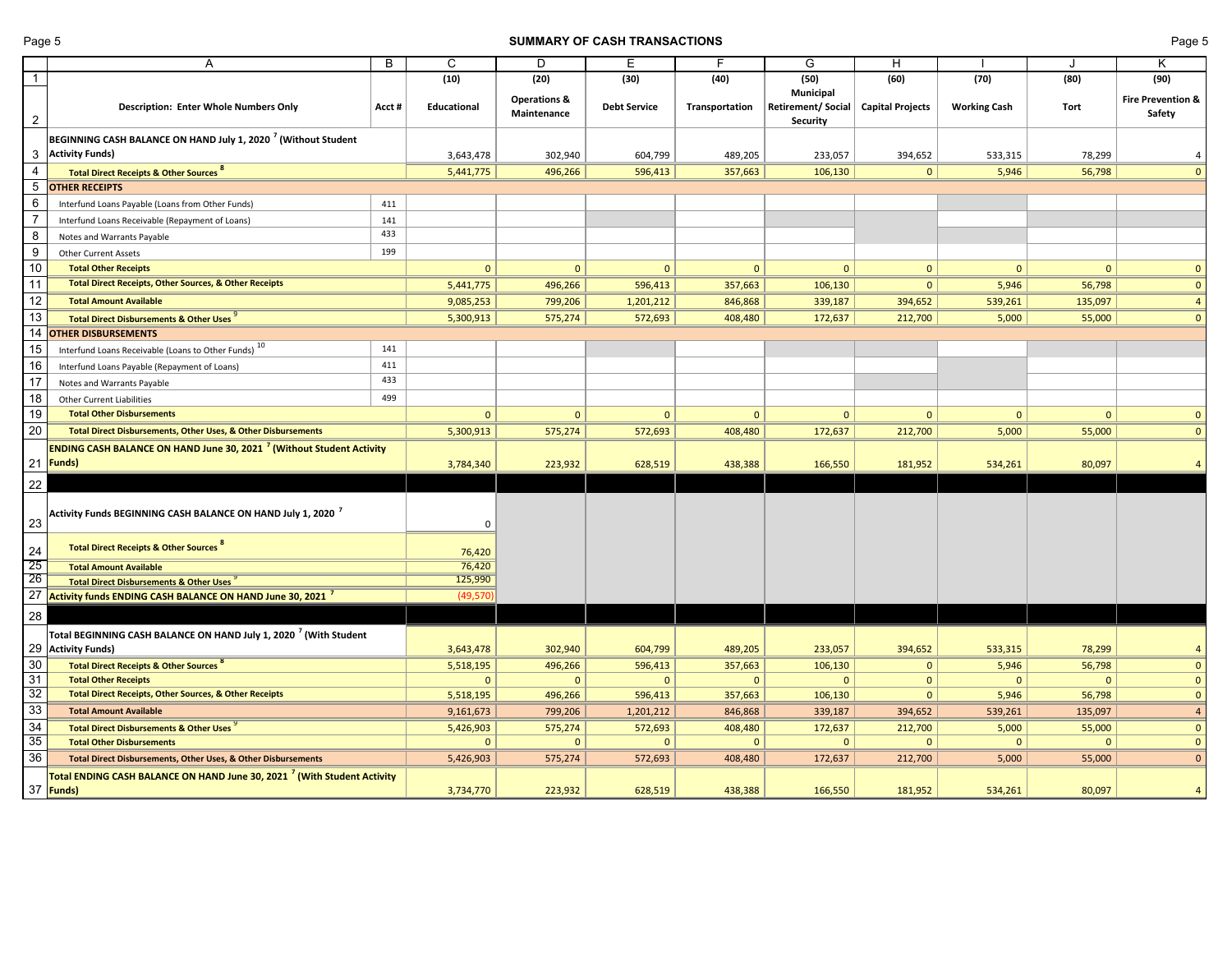#### Page 6 **ESTIMATED RECEIPTS/REVENUES** Page 6

|                 | Α                                                                       | В      | C            | D                       | Е                   | F.             | G                        | H                       |                     |              | Κ                            |
|-----------------|-------------------------------------------------------------------------|--------|--------------|-------------------------|---------------------|----------------|--------------------------|-------------------------|---------------------|--------------|------------------------------|
| $\mathbf{1}$    |                                                                         |        | (10)         | (20)                    | (30)                | (40)           | (50)                     | (60)                    | (70)                | (80)         | (90)                         |
|                 |                                                                         | Acct   | Educational  | <b>Operations &amp;</b> | <b>Debt Service</b> | Transportation | Municipal                | <b>Capital Projects</b> | <b>Working Cash</b> | Tort         | <b>Fire Prevention &amp;</b> |
|                 | <b>Description: Enter Whole Numbers Only</b>                            | #      |              | Maintenance             |                     |                | <b>Retirement/Social</b> |                         |                     |              | Safety                       |
| $\overline{2}$  |                                                                         |        |              |                         |                     |                | Security                 |                         |                     |              |                              |
| $\mathbf{3}$    | <b>RECEIPTS/REVENUES FROM LOCAL SOURCES (1000)</b>                      |        |              |                         |                     |                |                          |                         |                     |              |                              |
| $\overline{4}$  | AD VALOREM TAXES LEVIED BY LOCAL EDUCATION AGENCY                       | 1100   |              |                         |                     |                |                          |                         |                     |              |                              |
|                 |                                                                         | $\sim$ |              |                         |                     |                |                          |                         |                     |              |                              |
| 5               | Designated Purposes Levies 11 (1110-1120)                               |        | 3,044,590    | 333,216                 | 591,413             | 94,663         | 44,797                   |                         | 946                 | 56,798       |                              |
| 6               | Leasing Purposes Levy <sup>12</sup>                                     | 1130   |              |                         |                     |                |                          |                         |                     |              |                              |
| $\overline{7}$  | Special Education Purposes Levy                                         | 1140   | 240,445      |                         |                     |                | 45,133                   |                         |                     |              |                              |
| 8               | FICA and Medicare Only Levies                                           | 1150   |              |                         |                     |                |                          |                         |                     |              |                              |
| 9               | Area Vocational Construction Purposes Levy                              | 1160   |              |                         |                     |                |                          |                         |                     |              |                              |
| 10              | Summer School Purposes Levy                                             | 1170   |              |                         |                     |                |                          |                         |                     |              |                              |
| 11              | Other Tax Levies (Describe & Itemize)                                   | 1190   |              |                         |                     |                |                          |                         |                     |              |                              |
| 12              | <b>Total Ad Valorem Taxes Levied by District</b>                        |        | 3,285,035    | 333,216                 | 591,413             | 94,663         | 89,930                   | $\mathbf{0}$            | 946                 | 56,798       | $\mathbf{0}$                 |
| 13              | PAYMENTS IN LIEU OF TAXES                                               | 1200   |              |                         |                     |                |                          |                         |                     |              |                              |
| 14              | Mobile Home Privilege Tax                                               | 1210   |              |                         |                     |                |                          |                         |                     |              |                              |
| 15              | Payments from Local Housing Authority                                   | 1220   |              |                         |                     |                |                          |                         |                     |              |                              |
| 16              | Corporate Personal Property Replacement Taxes <sup>13</sup>             | 1230   | 44,000       |                         |                     |                | 14,000                   |                         |                     |              |                              |
| 17              | Other Payments in Lieu of Taxes (Describe & Itemize)                    | 1290   |              |                         |                     |                |                          |                         |                     |              |                              |
| $\overline{18}$ | <b>Total Payments in Lieu of Taxes</b>                                  |        | 44,000       | $\overline{0}$          | $\mathbf{0}$        | $\mathbf{0}$   | 14,000                   | $\mathbf{0}$            | 0                   | $\mathbf{0}$ | $\Omega$                     |
| 19              | <b>TUITION</b>                                                          | 1300   |              |                         |                     |                |                          |                         |                     |              |                              |
| 20              | Regular Tuition from Pupils or Parents (In State)                       | 1311   |              |                         |                     |                |                          |                         |                     |              |                              |
| 21              | Regular Tuition from Other Districts (In State)                         | 1312   |              |                         |                     |                |                          |                         |                     |              |                              |
| 22              | Regular Tuition from Other Sources (In State)                           | 1313   |              |                         |                     |                |                          |                         |                     |              |                              |
| 23              | Regular Tuition from Other Sources (Out of State)                       | 1314   |              |                         |                     |                |                          |                         |                     |              |                              |
| $\overline{24}$ | Summer School Tuition from Pupils or Parents (In State)                 | 1321   |              |                         |                     |                |                          |                         |                     |              |                              |
| 25              | Summer School Tuition from Other Districts (In State)                   | 1322   |              |                         |                     |                |                          |                         |                     |              |                              |
| 26              | Summer School Tuition from Other Sources (In State)                     | 1323   |              |                         |                     |                |                          |                         |                     |              |                              |
| $\overline{27}$ | Summer School Tuition from Other Sources (Out of State)                 | 1324   |              |                         |                     |                |                          |                         |                     |              |                              |
| $\overline{28}$ | CTE Tuition from Pupils or Parents (In State)                           | 1331   |              |                         |                     |                |                          |                         |                     |              |                              |
| 29              | CTE Tuition from Other Districts (In State)                             | 1332   |              |                         |                     |                |                          |                         |                     |              |                              |
| 30              | CTE Tuition from Other Sources (In State)                               | 1333   |              |                         |                     |                |                          |                         |                     |              |                              |
| 31              | CTE Tuition from Other Sources (Out of State)                           | 1334   |              |                         |                     |                |                          |                         |                     |              |                              |
| 32              | Special Education Tuition from Pupils or Parents (In State)             | 1341   |              |                         |                     |                |                          |                         |                     |              |                              |
| 33              | Special Education Tuition from Other Districts (In State)               | 1342   |              |                         |                     |                |                          |                         |                     |              |                              |
| 34              | Special Education Tuition from Other Sources (In State)                 | 1343   |              |                         |                     |                |                          |                         |                     |              |                              |
| 35              | Special Education Tuition from Other Sources (Out of State)             | 1344   |              |                         |                     |                |                          |                         |                     |              |                              |
| 36              | Adult Tuition from Pupils or Parents (In State)                         | 1351   |              |                         |                     |                |                          |                         |                     |              |                              |
| 37              | Adult Tuition from Other Districts (In State)                           | 1352   |              |                         |                     |                |                          |                         |                     |              |                              |
| 38              | Adult Tuition from Other Sources (In State)                             | 1353   |              |                         |                     |                |                          |                         |                     |              |                              |
| 39              | Adult Tuition from Other Sources (Out of State)                         | 1354   |              |                         |                     |                |                          |                         |                     |              |                              |
| 40              | <b>Total Tuition</b>                                                    |        | $\mathbf{0}$ |                         |                     |                |                          |                         |                     |              |                              |
| 41              | <b>TRANSPORTATION FEES</b>                                              | 1400   |              |                         |                     |                |                          |                         |                     |              |                              |
| 42              | Regular Transportation Fees from Pupils or Parents (In State)           | 1411   |              |                         |                     |                |                          |                         |                     |              |                              |
| 43              | Regular Transportation Fees from Other Districts (In State)             | 1412   |              |                         |                     |                |                          |                         |                     |              |                              |
| 44              | Regular Transportation Fees from Other Sources (In State)               | 1413   |              |                         |                     |                |                          |                         |                     |              |                              |
| 45              | Regular Transportation Fees from Co-curricular Activities (In State)    | 1415   |              |                         |                     |                |                          |                         |                     |              |                              |
| 46              | Regular Transportation Fees from Other Sources (Out of State)           | 1416   |              |                         |                     |                |                          |                         |                     |              |                              |
| 47              | Summer School Transportation Fees from Pupils or Parents (In State)     | 1421   |              |                         |                     |                |                          |                         |                     |              |                              |
| 48              | Summer School Transportation Fees from Other Districts (In State)       | 1422   |              |                         |                     |                |                          |                         |                     |              |                              |
| 49              | Summer School Transportation Fees from Other Sources (In State)         | 1423   |              |                         |                     |                |                          |                         |                     |              |                              |
| 50              | Summer School Transportation Fees from Other Sources (Out of State)     | 1424   |              |                         |                     |                |                          |                         |                     |              |                              |
| 51              | CTE Transportation Fees from Pupils or Parents (In State)               | 1431   |              |                         |                     |                |                          |                         |                     |              |                              |
| 52              | CTE Transportation Fees from Other Districts (In State)                 | 1432   |              |                         |                     |                |                          |                         |                     |              |                              |
| 53              | CTE Transportation Fees from Other Sources (In State)                   | 1433   |              |                         |                     |                |                          |                         |                     |              |                              |
| 54              | CTE Transportation Fees from Other Sources (Out of State)               | 1434   |              |                         |                     |                |                          |                         |                     |              |                              |
| 55              | Special Education Transportation Fees from Pupils or Parents (In State) | 1441   |              |                         |                     |                |                          |                         |                     |              |                              |
| 56              | Special Education Transportation Fees from Other Districts (In State)   | 1442   |              |                         |                     |                |                          |                         |                     |              |                              |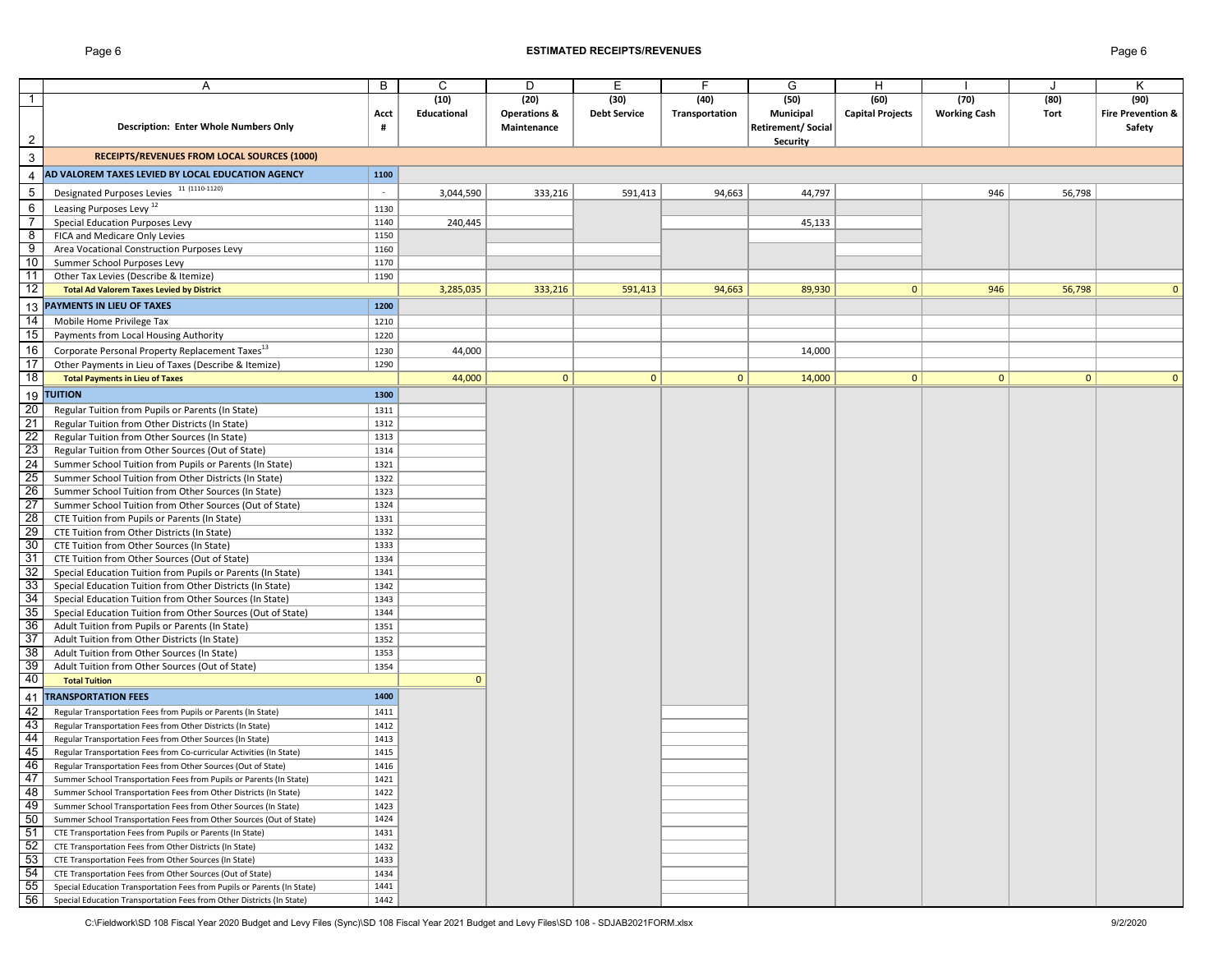#### Page 7 **ESTIMATED RECEIPTS/REVENUES** Page 7

|                 | Α                                                                                    | B    | C            | D                       | E                   | F              | G                        | H                       |                     |              | Κ                            |
|-----------------|--------------------------------------------------------------------------------------|------|--------------|-------------------------|---------------------|----------------|--------------------------|-------------------------|---------------------|--------------|------------------------------|
| $\overline{1}$  |                                                                                      |      | (10)         | (20)                    | (30)                | (40)           | (50)                     | (60)                    | (70)                | (80)         | (90)                         |
|                 |                                                                                      | Acct | Educational  | <b>Operations &amp;</b> | <b>Debt Service</b> | Transportation | Municipal                | <b>Capital Projects</b> | <b>Working Cash</b> | Tort         | <b>Fire Prevention &amp;</b> |
|                 | <b>Description: Enter Whole Numbers Only</b>                                         | #    |              | Maintenance             |                     |                | <b>Retirement/Social</b> |                         |                     |              | Safety                       |
| $\overline{2}$  |                                                                                      |      |              |                         |                     |                | <b>Security</b>          |                         |                     |              |                              |
| 57              | Special Education Transportation Fees from Other Sources (In State)                  | 1443 |              |                         |                     |                |                          |                         |                     |              |                              |
| 58              | Special Education Transportation Fees from Other Sources (Out of State)              | 1444 |              |                         |                     |                |                          |                         |                     |              |                              |
| 59              | Adult Transportation Fees from Pupils or Parents (In State)                          | 1451 |              |                         |                     |                |                          |                         |                     |              |                              |
| 60              | Adult Transportation Fees from Other Districts (In State)                            | 1452 |              |                         |                     |                |                          |                         |                     |              |                              |
| 61              | Adult Transportation Fees from Other Sources (In State)                              | 1453 |              |                         |                     |                |                          |                         |                     |              |                              |
| 62              | Adult Transportation Fees from Other Sources (Out of State)                          | 1454 |              |                         |                     |                |                          |                         |                     |              |                              |
| 63              | <b>Total Transportation Fees</b>                                                     |      |              |                         |                     | $\mathbf{0}$   |                          |                         |                     |              |                              |
|                 |                                                                                      |      |              |                         |                     |                |                          |                         |                     |              |                              |
| 64              | <b>EARNINGS ON INVESTMENTS</b>                                                       | 1500 |              |                         |                     |                |                          |                         |                     |              |                              |
| 65              | Interest on Investments                                                              | 1510 | 35,500       | 5,000                   | 5,000               | 3,000          | 2,200                    |                         | 5,000               |              |                              |
| 66              | Gain or Loss on Sale of Investments                                                  | 1520 | 0            |                         |                     |                |                          |                         |                     |              |                              |
| 67              | <b>Total Earnings on Investments</b>                                                 |      | 35,500       | 5,000                   | 5,000               | 3,000          | 2,200                    | $\mathbf{0}$            | 5,000               | $\mathbf{0}$ | $\Omega$                     |
| 68              | <b>FOOD SERVICE</b>                                                                  | 1600 |              |                         |                     |                |                          |                         |                     |              |                              |
| 69              | Sales to Pupils - Lunch                                                              | 1611 | 13,000       |                         |                     |                |                          |                         |                     |              |                              |
| 70              | Sales to Pupils - Breakfast                                                          | 1612 | 200          |                         |                     |                |                          |                         |                     |              |                              |
| 71              | Sales to Pupils - A la Carte                                                         | 1613 |              |                         |                     |                |                          |                         |                     |              |                              |
| 72              | Sales to Pupils - Other (Describe & Itemize)                                         | 1614 |              |                         |                     |                |                          |                         |                     |              |                              |
| 73              | Sales to Adults                                                                      | 1620 | 1,500        |                         |                     |                |                          |                         |                     |              |                              |
| 74              | Other Food Service (Describe & Itemize)                                              | 1690 |              |                         |                     |                |                          |                         |                     |              |                              |
| 75              | <b>Total Food Service</b>                                                            |      | 14,700       |                         |                     |                |                          |                         |                     |              |                              |
|                 |                                                                                      | 1700 |              |                         |                     |                |                          |                         |                     |              |                              |
|                 | 76 DISTRICT/SCHOOL ACTIVITY INCOME                                                   |      |              |                         |                     |                |                          |                         |                     |              |                              |
| 77              | Admissions - Athletic                                                                | 1711 |              |                         |                     |                |                          |                         |                     |              |                              |
| $\overline{78}$ | Admissions - Other                                                                   | 1719 |              |                         |                     |                |                          |                         |                     |              |                              |
| 79              | Fees                                                                                 | 1720 |              |                         |                     |                |                          |                         |                     |              |                              |
| 80              | <b>Book Store Sales</b>                                                              | 1730 |              |                         |                     |                |                          |                         |                     |              |                              |
| 81              | Other District/School Activity Revenue (Describe & Itemize)                          | 1790 | 0            |                         |                     |                |                          |                         |                     |              |                              |
| 82              | <b>Student Activity Fund Revenues</b>                                                | 1799 | 76,420       |                         |                     |                |                          |                         |                     |              |                              |
| 83              | Total District/School Activity Income (without Student Activity Funds 1799)          |      | $\mathbf{0}$ | $\mathbf{0}$            |                     |                |                          |                         |                     |              |                              |
| 84              | Total District/School Activity Income (with Student Activity Funds 1799)             |      | 76,420       |                         |                     |                |                          |                         |                     |              |                              |
| 85              | <b>TEXTBOOK INCOME</b>                                                               | 1800 |              |                         |                     |                |                          |                         |                     |              |                              |
| 86              | Rentals - Regular Textbooks                                                          | 1811 | 10,000       |                         |                     |                |                          |                         |                     |              |                              |
| 87              | Rentals - Summer School Textbooks                                                    | 1812 |              |                         |                     |                |                          |                         |                     |              |                              |
| 88              | Rentals - Adult/Continuing Education Textbooks                                       | 1813 |              |                         |                     |                |                          |                         |                     |              |                              |
| 89              | Rentals - Other (Describe)                                                           | 1819 |              |                         |                     |                |                          |                         |                     |              |                              |
| 90              | Sales - Regular Textbooks                                                            | 1821 |              |                         |                     |                |                          |                         |                     |              |                              |
| 91              | Sales - Summer School Textbooks                                                      | 1822 |              |                         |                     |                |                          |                         |                     |              |                              |
| 92              | Sales - Adult/Continuing Education Textbooks                                         | 1823 |              |                         |                     |                |                          |                         |                     |              |                              |
| 93              | Sales - Other (Describe & Itemize)                                                   | 1829 |              |                         |                     |                |                          |                         |                     |              |                              |
| 94              | Other (Describe & Itemize)                                                           | 1890 |              |                         |                     |                |                          |                         |                     |              |                              |
| 95              | <b>Total Textbooks</b>                                                               |      | 10,000       |                         |                     |                |                          |                         |                     |              |                              |
| 96              | OTHER REVENUE FROM LOCAL SOURCES                                                     | 1900 |              |                         |                     |                |                          |                         |                     |              |                              |
| 97              | Rentals                                                                              | 1910 | 10,000       |                         |                     |                |                          |                         |                     |              |                              |
| $\overline{98}$ | Contributions and Donations from Private Sources                                     | 1920 |              |                         |                     |                |                          |                         |                     |              |                              |
| 99              | Impact Fees from Municipal or County Governments                                     | 1930 |              |                         |                     |                |                          |                         |                     |              |                              |
| 100             | Services Provided Other Districts                                                    | 1940 |              |                         |                     |                |                          |                         |                     |              |                              |
| 101             |                                                                                      | 1950 |              |                         |                     |                |                          |                         |                     |              |                              |
| 102             | Refund of Prior Years' Expenditures<br>Payments of Surplus Moneys from TIF Districts | 1960 | 150,000      |                         |                     |                |                          |                         |                     |              |                              |
| 103             | Drivers' Education Fees                                                              | 1970 |              |                         |                     |                |                          |                         |                     |              |                              |
| 104             | Proceeds from Vendors' Contracts                                                     | 1980 |              |                         |                     |                |                          |                         |                     |              |                              |
| 105             | School Facility Occupation Tax Proceeds                                              |      |              |                         |                     |                |                          |                         |                     |              |                              |
| 106             | Payment from Other Districts                                                         | 1983 |              |                         |                     |                |                          |                         |                     |              |                              |
| 107             |                                                                                      | 1991 |              |                         |                     |                |                          |                         |                     |              |                              |
| 108             | Sale of Vocational Projects                                                          | 1992 |              |                         |                     |                |                          |                         |                     |              |                              |
| 109             | Other Local Fees (Describe & Itemize)                                                | 1993 |              |                         |                     |                |                          |                         |                     |              |                              |
| 110             | Other Local Revenues (Describe & Itemize)                                            | 1999 | 1,500        |                         |                     |                |                          |                         | 0                   |              | $\mathbf{0}$                 |
|                 | <b>Total Other Revenue from Local Sources</b>                                        |      | 161,500      | 0                       | 0                   | 0              | 0                        | 0                       |                     | 0            |                              |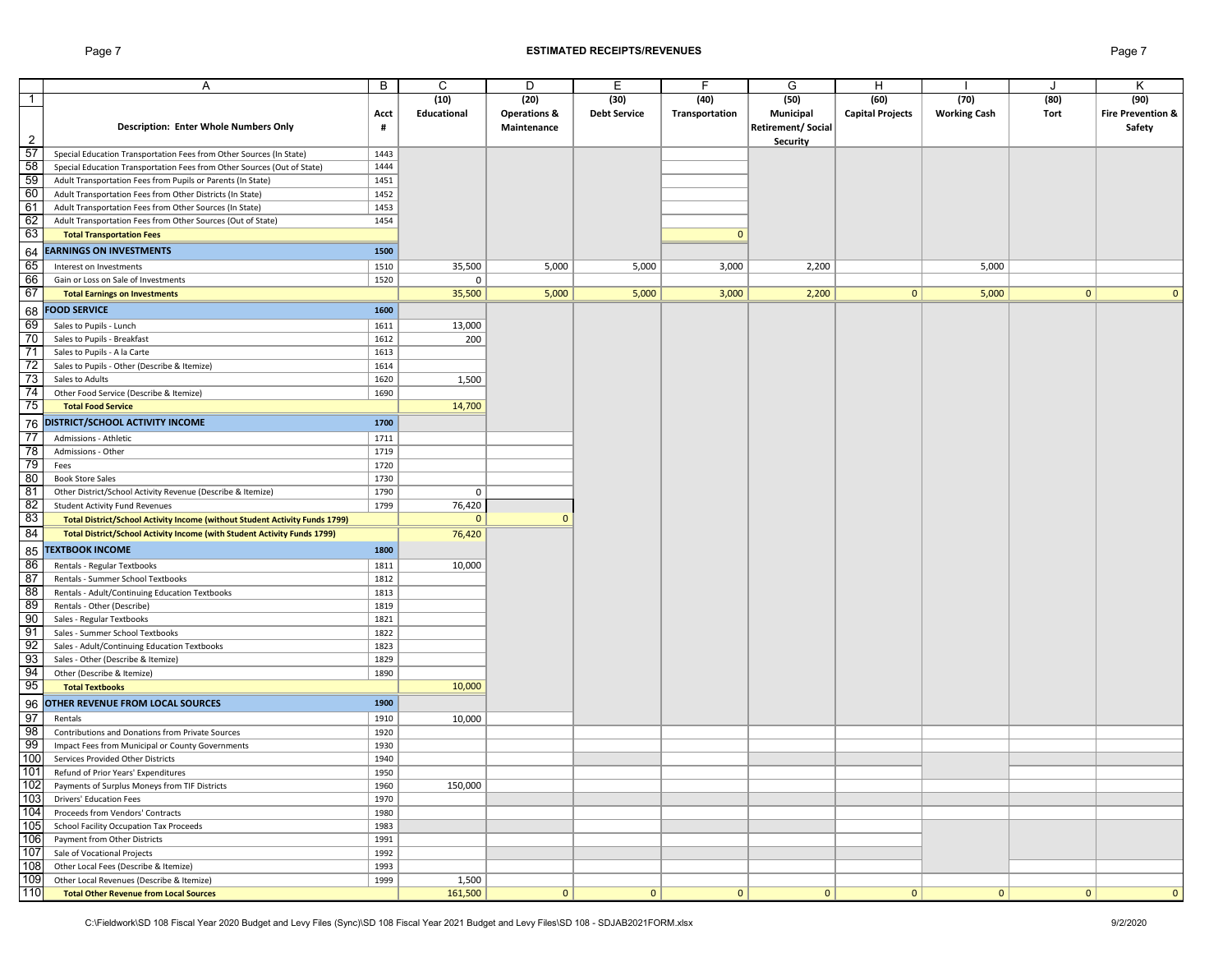#### Page 8 **ESTIMATED RECEIPTS/REVENUES** Page 8

|                | Α                                                                             | B    | C            | D                       | Е                   | F              | G                        | H                       |                     | J            | K                            |
|----------------|-------------------------------------------------------------------------------|------|--------------|-------------------------|---------------------|----------------|--------------------------|-------------------------|---------------------|--------------|------------------------------|
| $\mathbf{1}$   |                                                                               |      | (10)         | (20)                    | (30)                | (40)           | (50)                     | (60)                    | (70)                | (80)         | (90)                         |
|                |                                                                               | Acct | Educational  | <b>Operations &amp;</b> | <b>Debt Service</b> | Transportation | Municipal                | <b>Capital Projects</b> | <b>Working Cash</b> | <b>Tort</b>  | <b>Fire Prevention &amp;</b> |
|                | Description: Enter Whole Numbers Only                                         | #    |              | Maintenance             |                     |                | <b>Retirement/Social</b> |                         |                     |              | Safety                       |
| $\overline{2}$ |                                                                               |      |              |                         |                     |                | Security                 |                         |                     |              |                              |
|                | Total Receipts/Revenues from Local Sources (without Student Activity Funds    |      |              |                         |                     |                |                          |                         |                     |              |                              |
| 111            | 1799)                                                                         | 1000 | 3,550,735    | 338,216                 | 596,413             | 97,663         | 106,130                  | $\mathbf{0}$            | 5,946               | 56,798       | $\Omega$                     |
|                |                                                                               |      |              |                         |                     |                |                          |                         |                     |              |                              |
| 112            | Total Receipts/Revenues from Local Sources (with Student Activity Funds 1799) |      | 3,627,155    |                         |                     |                |                          |                         |                     |              |                              |
|                | FLOW-THROUGH RECEIPTS/REVENUES FROM ONE                                       |      |              |                         |                     |                |                          |                         |                     |              |                              |
|                |                                                                               |      |              |                         |                     |                |                          |                         |                     |              |                              |
| 114            | 113 DISTRICT TO ANOTHER DISTRICT (2000)                                       |      |              |                         |                     |                |                          |                         |                     |              |                              |
|                | Flow-Through Revenue from State Sources                                       | 2100 |              |                         |                     |                |                          |                         |                     |              |                              |
| 115            | Flow-Through Revenue from Federal Sources                                     | 2200 |              |                         |                     |                |                          |                         |                     |              |                              |
| 116            | Other Flow-Through Revenue (Describe & Itemize)                               | 2300 |              |                         |                     |                |                          |                         |                     |              |                              |
| 117            | <b>Total Flow-Through Receipts/Revenues From</b>                              | 2000 | $\mathbf{0}$ | $\Omega$                |                     | $\mathbf{0}$   | $\mathbf{0}$             |                         |                     |              |                              |
|                | <b>One District to Another District</b>                                       |      |              |                         |                     |                |                          |                         |                     |              |                              |
|                | 118 RECEIPTS/REVENUES FROM STATE SOURCES (3000)                               |      |              |                         |                     |                |                          |                         |                     |              |                              |
|                | 119 UNRESTRICTED GRANTS-IN-AID (3001-3099)                                    |      |              |                         |                     |                |                          |                         |                     |              |                              |
| 120            | Evidence Based Funding Formula (Section 18-8.15)                              | 3001 | 1,446,718    | 150,000                 |                     |                |                          |                         |                     |              |                              |
| 121            | Reorganization Incentives (Accounts 3005-3021)                                | 3005 |              |                         |                     |                |                          |                         |                     |              |                              |
| 122            | <b>Fast Growth District Grants</b>                                            | 3030 |              |                         |                     |                |                          |                         |                     |              |                              |
|                |                                                                               | 3099 |              |                         |                     |                |                          |                         |                     |              |                              |
| 123            | Other Unrestricted Grants-In-Aid From State Sources (Describe & Itemize)      |      |              |                         |                     |                |                          |                         |                     |              |                              |
| 124            | <b>Total Unrestricted Grants-In-Aid</b>                                       |      | 1,446,718    | 150,000                 | $\mathbf{0}$        | $\mathbf{0}$   | $\mathbf{0}$             | $\Omega$                |                     | $\mathbf{0}$ | $\mathbf{0}$                 |
|                |                                                                               |      |              |                         |                     |                |                          |                         |                     |              |                              |
|                | 125 RESTRICTED GRANTS-IN-AID (3100-3900)                                      |      |              |                         |                     |                |                          |                         |                     |              |                              |
|                | <b>126 SPECIAL EDUCATION</b>                                                  |      |              |                         |                     |                |                          |                         |                     |              |                              |
| 127            | Special Education - Private Facility Tuition                                  | 3100 | 4,000        |                         |                     |                |                          |                         |                     |              |                              |
| 128            | Special Education - Funding for Children Requiring Sp Ed Services             | 3105 |              |                         |                     |                |                          |                         |                     |              |                              |
| 129            | Special Education - Personnel                                                 | 3110 |              |                         |                     |                |                          |                         |                     |              |                              |
| 130            | Special Education - Orphanage - Individual                                    | 3120 |              |                         |                     |                |                          |                         |                     |              |                              |
| 131            | Special Education - Orphanage - Summer Individual                             | 3130 |              |                         |                     |                |                          |                         |                     |              |                              |
| 132            | Special Education - Summer School                                             | 3145 |              |                         |                     |                |                          |                         |                     |              |                              |
| 133            | Special Education - Other (Describe & Itemize)                                | 3199 |              |                         |                     |                |                          |                         |                     |              |                              |
| 134            | <b>Total Special Education</b>                                                |      | 4,000        | $\mathbf{0}$            |                     | $\mathbf{0}$   |                          |                         |                     |              |                              |
|                | 135 CAREER AND TECHNICAL EDUCATION (CTE)                                      |      |              |                         |                     |                |                          |                         |                     |              |                              |
| 136            | CTE - Technical Education - Tech Prep                                         | 3200 |              |                         |                     |                |                          |                         |                     |              |                              |
| 137            | CTE - Secondary Program Improvement (CTEI)                                    | 3220 |              |                         |                     |                |                          |                         |                     |              |                              |
| 138            | CTE - WECEP                                                                   | 3225 | 400          |                         |                     |                |                          |                         |                     |              |                              |
| 139            | CTE - Agriculture Education                                                   | 3235 |              |                         |                     |                |                          |                         |                     |              |                              |
| 140            | CTE - Instructor Practicum                                                    | 3240 |              |                         |                     |                |                          |                         |                     |              |                              |
| 141            | CTE - Student Organizations                                                   | 3270 |              |                         |                     |                |                          |                         |                     |              |                              |
| 142            | CTE - Other (Describe & Itemize)                                              | 3299 |              |                         |                     |                |                          |                         |                     |              |                              |
| 143            | <b>Total Career and Technical Education</b>                                   |      | 400          | $\mathbf{0}$            |                     |                | $\mathbf{0}$             |                         |                     |              |                              |
|                |                                                                               |      |              |                         |                     |                |                          |                         |                     |              |                              |
|                | 144 BILINGUAL EDUCATION                                                       |      |              |                         |                     |                |                          |                         |                     |              |                              |
| 145            | Bilingual Education - Downstate - TPI and TBE                                 | 3305 |              |                         |                     |                |                          |                         |                     |              |                              |
| 146            | Bilingual Education - Downstate - Transitional Bilingual Education            | 3310 |              |                         |                     |                |                          |                         |                     |              |                              |
| 147            | <b>Total Bilingual Education</b>                                              |      | $\mathbf{0}$ |                         |                     |                | $\mathbf{0}$             |                         |                     |              |                              |
| 148            | State Free Lunch & Breakfast                                                  | 3360 | 1,500        |                         |                     |                |                          |                         |                     |              |                              |
| 149            | School Breakfast Initiative                                                   | 3365 |              |                         |                     |                |                          |                         |                     |              |                              |
| 150            | <b>Driver Education</b>                                                       | 3370 |              |                         |                     |                |                          |                         |                     |              |                              |
| 151            | Adult Education (from ICCB)                                                   | 3410 |              |                         |                     |                |                          |                         |                     |              |                              |
| 152            | Adult Education - Other (Describe & Itemize)                                  | 3499 |              |                         |                     |                |                          |                         |                     |              |                              |
|                |                                                                               |      |              |                         |                     |                |                          |                         |                     |              |                              |
|                | 153 TRANSPORTATION                                                            |      |              |                         |                     |                |                          |                         |                     |              |                              |
| 154            | Transportation - Regular and Vocational                                       | 3500 |              |                         |                     | 75,000         |                          |                         |                     |              |                              |
| 155            | Transportation - Special Education                                            | 3510 |              |                         |                     | 185,000        |                          |                         |                     |              |                              |
| 156            | Transportation - Other (Describe & Itemize)                                   | 3599 |              |                         |                     |                |                          |                         |                     |              |                              |
| 157            | <b>Total Transportation</b>                                                   |      | $\mathbf{0}$ | $\mathbf{0}$            |                     | 260,000        | $\mathbf{0}$             |                         |                     |              |                              |
|                | 158 Learning Improvement - Change Grants                                      | 3610 |              |                         |                     |                |                          |                         |                     |              |                              |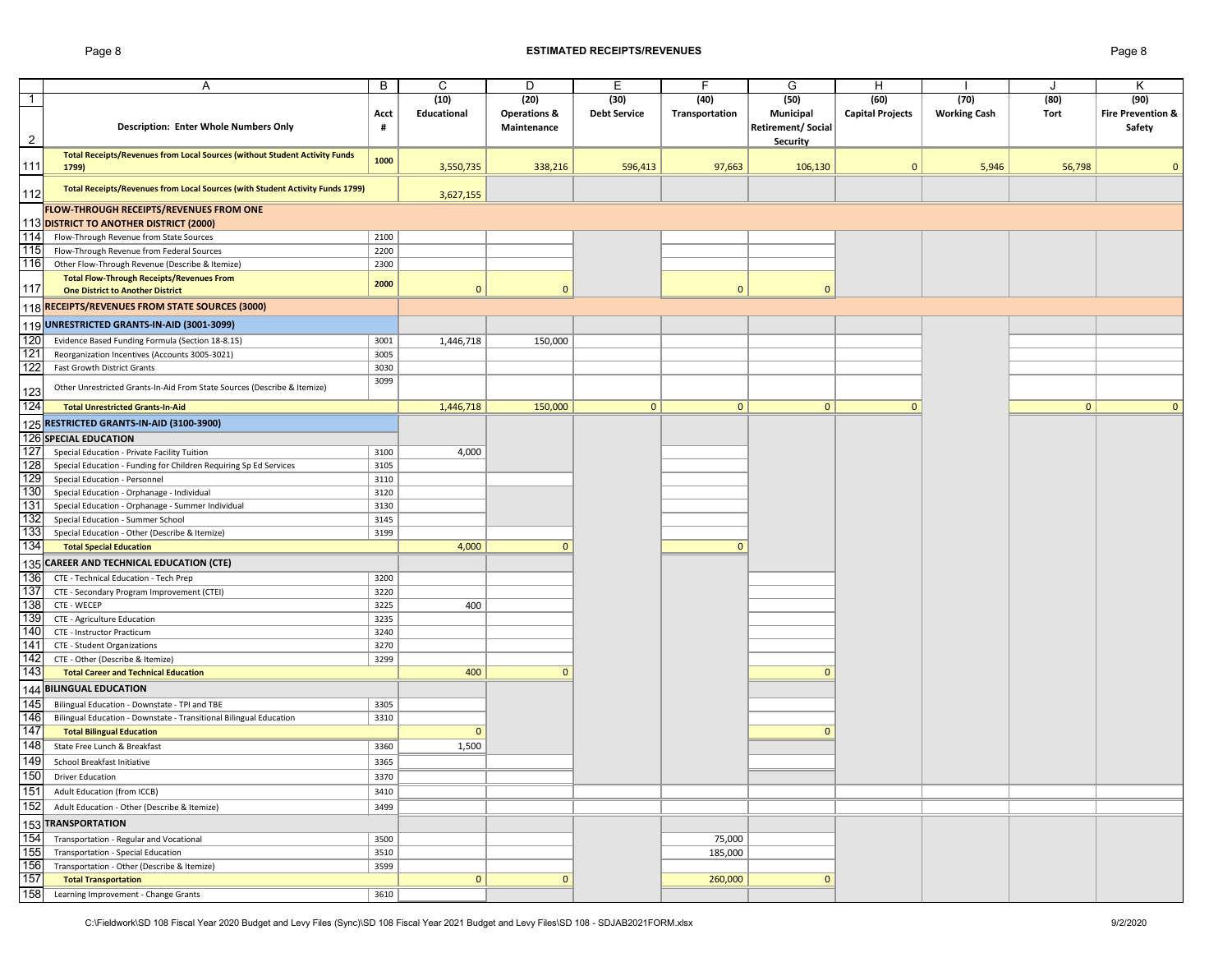#### Page 9 **ESTIMATED RECEIPTS/REVENUES** Page 9

|                | Α                                                                                   | В    | C            | D                       | Ε                   | F              | G                        | н                       |                     |              | Κ                            |
|----------------|-------------------------------------------------------------------------------------|------|--------------|-------------------------|---------------------|----------------|--------------------------|-------------------------|---------------------|--------------|------------------------------|
| $\mathbf{1}$   |                                                                                     |      | (10)         | (20)                    | (30)                | (40)           | (50)                     | (60)                    | (70)                | (80)         | (90)                         |
|                |                                                                                     | Acct | Educational  | <b>Operations &amp;</b> | <b>Debt Service</b> | Transportation | Municipal                | <b>Capital Projects</b> | <b>Working Cash</b> | Tort         | <b>Fire Prevention &amp;</b> |
|                | <b>Description: Enter Whole Numbers Only</b>                                        | #    |              | Maintenance             |                     |                | <b>Retirement/Social</b> |                         |                     |              | Safety                       |
| $\overline{2}$ |                                                                                     |      |              |                         |                     |                | Security                 |                         |                     |              |                              |
| 159            | Scientific Literacy                                                                 | 3660 |              |                         |                     |                |                          |                         |                     |              |                              |
| 160            | Truant Alternative/Optional Education                                               | 3695 |              |                         |                     |                |                          |                         |                     |              |                              |
| 161            | Early Childhood - Block Grant                                                       | 3705 |              |                         |                     |                |                          |                         |                     |              |                              |
| 162            |                                                                                     | 3766 |              |                         |                     |                |                          |                         |                     |              |                              |
|                | Chicago General Education Block Grant                                               |      |              |                         |                     |                |                          |                         |                     |              |                              |
| 163            | Chicago Educational Services Block Grant                                            | 3767 |              |                         |                     |                |                          |                         |                     |              |                              |
| 164            | School Safety & Educational Improvement Block Grant                                 | 3775 |              |                         |                     |                |                          |                         |                     |              |                              |
| 165            | Technology - Technology for Success                                                 | 3780 |              |                         |                     |                |                          |                         |                     |              |                              |
| 166            | State Charter Schools                                                               | 3815 |              |                         |                     |                |                          |                         |                     |              |                              |
| 167            | Extended Learning Opportunities - Summer Bridges                                    | 3825 |              |                         |                     |                |                          |                         |                     |              |                              |
| 168            | Infrastructure Improvements - Planning/Construction                                 | 3920 |              |                         |                     |                |                          |                         |                     |              |                              |
| 169            | School Infrastructure - Maintenance Projects                                        | 3925 |              |                         |                     |                |                          |                         |                     |              |                              |
|                |                                                                                     |      |              |                         |                     |                |                          |                         |                     |              |                              |
| 170            | Other Restricted Revenue from State Sources (Describe & Itemize)                    | 3999 |              |                         |                     |                |                          |                         |                     |              |                              |
| 171            | <b>Total Restricted Grants-In-Aid</b>                                               |      | 5,900        | 0                       | 0                   | 260,000        | $\mathbf{0}$             | 0                       | 0                   | 0            | $\Omega$                     |
| 172            | <b>Total Receipts/Revenues from State Sources</b>                                   | 3000 | 1,452,618    | 150,000                 | 0                   | 260,000        | $\overline{0}$           | 0                       | 0                   | 0            | $\mathbf{0}$                 |
|                | 173 RECEIPTS/REVENUES FROM FEDERAL SOURCES (4000)                                   |      |              |                         |                     |                |                          |                         |                     |              |                              |
|                | UNRESTRICTED GRANTS-IN-AID RECEIVED DIRECTLY FROM FEDERAL GOVT. (4001-              |      |              |                         |                     |                |                          |                         |                     |              |                              |
|                | 174 4009)                                                                           |      |              |                         |                     |                |                          |                         |                     |              |                              |
|                | Federal Impact Aid                                                                  |      |              |                         |                     |                |                          |                         |                     |              |                              |
| 175            |                                                                                     | 4001 |              |                         |                     |                |                          |                         |                     |              |                              |
| 1761           | Other Unrestricted Grants-In-Aid Received Directly from the Federal Govt. (Describe | 4009 |              |                         |                     |                |                          |                         |                     |              |                              |
| 177            | & Itemize)<br>Total Unrestricted Grants-In-Aid Received Directly from Fed Govt      |      |              |                         |                     |                |                          |                         |                     |              |                              |
|                |                                                                                     |      | $\mathbf{0}$ | $\mathbf{0}$            | $\mathbf{0}$        | $\mathbf 0$    | $\mathbf{0}$             | $\mathbf{0}$            | $\mathbf{0}$        | $\mathbf{0}$ | $\mathbf{0}$                 |
|                | RESTRICTED GRANTS-IN-AID RECEIVED DIRECTLY FROM FEDERAL GOVT                        |      |              |                         |                     |                |                          |                         |                     |              |                              |
|                | 178 (4045-4090)                                                                     |      |              |                         |                     |                |                          |                         |                     |              |                              |
| 179            | <b>Head Start</b>                                                                   | 4045 |              |                         |                     |                |                          |                         |                     |              |                              |
| 180            | Construction (Impact Aid)                                                           | 4050 |              |                         |                     |                |                          |                         |                     |              |                              |
| 181            | MAGNET                                                                              | 4060 |              |                         |                     |                |                          |                         |                     |              |                              |
|                | Other Restricted Grants-In-Aid Received Directly from Federal Govt.                 | 4090 |              |                         |                     |                |                          |                         |                     |              |                              |
| 182 <br>183    | (Describe & Itemize)                                                                |      | $\mathbf{0}$ | $\mathbf{0}$            |                     | $\mathbf 0$    | $\mathbf{0}$             | $\mathbf{0}$            |                     |              | $\mathbf{0}$                 |
|                | Total Restricted Grants-In-Aid Received Directly from Federal Govt.                 |      |              |                         |                     |                |                          |                         |                     |              |                              |
|                | RESTRICTED GRANTS-IN-AID RECEIVED FROM FEDERAL                                      |      |              |                         |                     |                |                          |                         |                     |              |                              |
|                | 184 GOVT. THRU THE STATE (4100-4999)                                                |      |              |                         |                     |                |                          |                         |                     |              |                              |
|                | <b>185 TITLE V</b>                                                                  |      |              |                         |                     |                |                          |                         |                     |              |                              |
| 186            | Title V - Flexibility and Accountability                                            | 4100 |              |                         |                     |                |                          |                         |                     |              |                              |
| 187            | Title V - SEA Projects                                                              | 4105 |              |                         |                     |                |                          |                         |                     |              |                              |
| 188            | Title V - Rural Education Initiative (REI)                                          | 4107 |              |                         |                     |                |                          |                         |                     |              |                              |
| 189            | Title V - Other (Describe & Itemize)                                                | 4199 |              |                         |                     |                |                          |                         |                     |              |                              |
| 190            | <b>Total Title V</b>                                                                |      | $\mathbf{0}$ | $\mathbf{0}$            |                     | $\mathbf{0}$   | $\mathbf{0}$             |                         |                     |              |                              |
|                | 191 FOOD SERVICE                                                                    |      |              |                         |                     |                |                          |                         |                     |              |                              |
| 192            | <b>Breakfast Start-Up Expansion</b>                                                 | 4200 |              |                         |                     |                |                          |                         |                     |              |                              |
| 193            | National School Lunch Program                                                       | 4210 | 70,000       |                         |                     |                |                          |                         |                     |              |                              |
| 194            | Special Milk Program                                                                | 4215 |              |                         |                     |                |                          |                         |                     |              |                              |
| 195            | School Breakfast Program                                                            | 4220 | 20,000       |                         |                     |                |                          |                         |                     |              |                              |
| 196            | Summer Food Service Admin/Program                                                   | 4225 |              |                         |                     |                |                          |                         |                     |              |                              |
| 197            | Child and Adult Care Food Program                                                   | 4226 |              |                         |                     |                |                          |                         |                     |              |                              |
| 198            | Fresh Fruit and Vegetables                                                          | 4240 |              |                         |                     |                |                          |                         |                     |              |                              |
| 199            | Food Service - Other (Describe & Itemize)                                           | 4299 |              |                         |                     |                |                          |                         |                     |              |                              |
| 200            |                                                                                     |      | 90,000       |                         |                     |                | $\mathbf{0}$             |                         |                     |              |                              |
|                | <b>Total Food Service</b>                                                           |      |              |                         |                     |                |                          |                         |                     |              |                              |
|                | $201$ TITLE I                                                                       |      |              |                         |                     |                |                          |                         |                     |              |                              |
| 202            | Title I - Low Income                                                                | 4300 | 131,517      |                         |                     |                |                          |                         |                     |              |                              |
| 203            | Title I - Low Income - Neglected, Private                                           | 4305 |              |                         |                     |                |                          |                         |                     |              |                              |
| 204            | Title I - Migrant Education                                                         | 4340 |              |                         |                     |                |                          |                         |                     |              |                              |
| 205            | Title I - Other (Describe & Itemize)                                                | 4399 |              |                         |                     |                |                          |                         |                     |              |                              |
| 206            | <b>Total Title I</b>                                                                |      | 131,517      | $\mathbf{0}$            |                     | $\mathbf{0}$   | $\mathbf{0}$             |                         |                     |              |                              |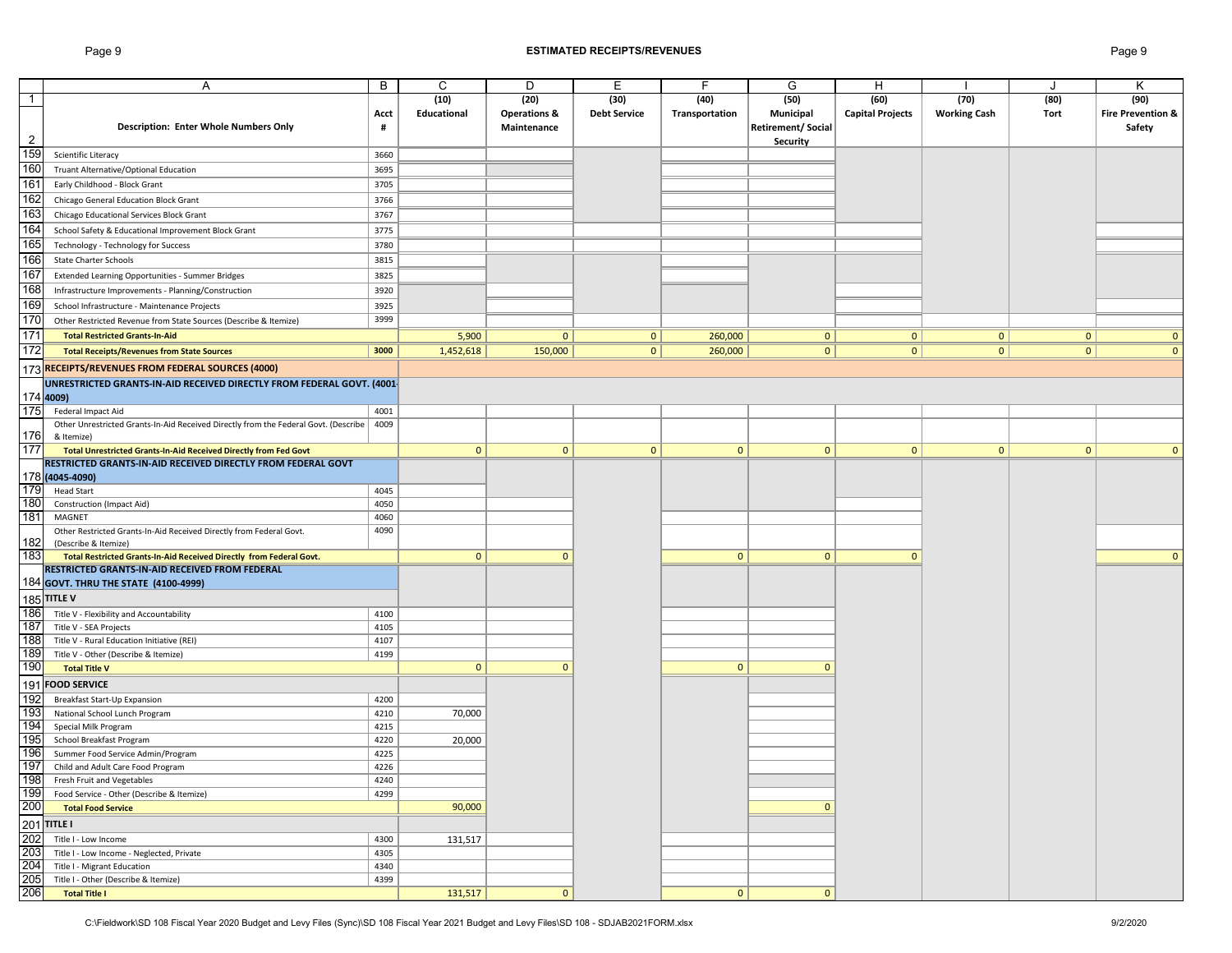#### Page 10 **ESTIMATED RECEIPTS/REVENUES** Page 10

|                | Α                                                                  | B    | C            | D                       | Е                   | F              | G                        | Н                       |                     |              | Κ                            |
|----------------|--------------------------------------------------------------------|------|--------------|-------------------------|---------------------|----------------|--------------------------|-------------------------|---------------------|--------------|------------------------------|
| $\overline{1}$ |                                                                    |      | (10)         | (20)                    | (30)                | (40)           | (50)                     | (60)                    | (70)                | (80)         | (90)                         |
|                |                                                                    | Acct | Educational  | <b>Operations &amp;</b> | <b>Debt Service</b> | Transportation | Municipal                | <b>Capital Projects</b> | <b>Working Cash</b> | Tort         | <b>Fire Prevention &amp;</b> |
|                | <b>Description: Enter Whole Numbers Only</b>                       | #    |              | Maintenance             |                     |                | <b>Retirement/Social</b> |                         |                     |              | Safety                       |
| $\overline{2}$ |                                                                    |      |              |                         |                     |                | Security                 |                         |                     |              |                              |
|                |                                                                    |      |              |                         |                     |                |                          |                         |                     |              |                              |
|                | $207$ TITLE IV                                                     |      |              |                         |                     |                |                          |                         |                     |              |                              |
| 208            | Title IV - Student Support & Academic Enrichment Grant             | 4400 |              |                         |                     |                |                          |                         |                     |              |                              |
| 209            | Title IV - 21st Century                                            | 4421 |              |                         |                     |                |                          |                         |                     |              |                              |
| 210            | Title IV - Other (Describe & Itemize)                              | 4499 |              |                         |                     |                |                          |                         |                     |              |                              |
| 211            | <b>Total Title IV</b>                                              |      | $\mathbf{0}$ | $\mathbf{0}$            |                     | $\mathbf{0}$   | $\mathbf{0}$             |                         |                     |              |                              |
|                | 212 FEDERAL - SPECIAL EDUCATION                                    |      |              |                         |                     |                |                          |                         |                     |              |                              |
| 213            | Federal Special Education - Preschool Flow-Through                 | 4600 |              |                         |                     |                |                          |                         |                     |              |                              |
| 214            | Federal Special Education - Preschool Discretionary                | 4605 |              |                         |                     |                |                          |                         |                     |              |                              |
| 215            | Federal Special Education - IDEA Flow Through                      | 4620 | 89,997       |                         |                     |                |                          |                         |                     |              |                              |
| 216            | Federal Special Education - IDEA Room & Board                      | 4625 |              |                         |                     |                |                          |                         |                     |              |                              |
| 217            | Federal Special Education - IDEA Discretionary                     | 4630 |              |                         |                     |                |                          |                         |                     |              |                              |
| 218            | Federal Special Education - IDEA - Other (Describe & Itemize)      | 4699 |              |                         |                     |                |                          |                         |                     |              |                              |
| 219            |                                                                    |      | 89,997       | $\mathbf{0}$            |                     | $\mathbf{0}$   | $\mathbf{0}$             |                         |                     |              |                              |
|                | <b>Total Federal Special Education</b>                             |      |              |                         |                     |                |                          |                         |                     |              |                              |
|                | 220 CTE - PERKINS                                                  |      |              |                         |                     |                |                          |                         |                     |              |                              |
| 221            | CTE - Perkins-Title IIIE Tech Prep                                 | 4770 |              |                         |                     |                |                          |                         |                     |              |                              |
| 222            | CTE - Other (Describe & Itemize)                                   | 4799 |              |                         |                     |                |                          |                         |                     |              |                              |
| 223            | <b>Total CTE - Perkins</b>                                         |      | $\mathbf{0}$ | $\mathbf{0}$            |                     |                | $\mathbf{0}$             |                         |                     |              |                              |
| 224            | Federal - Adult Education                                          | 4810 |              |                         |                     |                |                          |                         |                     |              |                              |
| 225            | ARRA - General State Aid - Education Stabilization                 | 4850 |              |                         |                     |                |                          |                         |                     |              |                              |
| 226            | ARRA - Title I - Low Income                                        | 4851 |              |                         |                     |                |                          |                         |                     |              |                              |
| 227            |                                                                    |      |              |                         |                     |                |                          |                         |                     |              |                              |
|                | ARRA - Title I - Neglected, Private                                | 4852 |              |                         |                     |                |                          |                         |                     |              |                              |
| 228            | ARRA - Title I - Delinguent, Private                               | 4853 |              |                         |                     |                |                          |                         |                     |              |                              |
| 229            | ARRA - Title I - School Improvement (Part A)                       | 4854 |              |                         |                     |                |                          |                         |                     |              |                              |
| 230            | ARRA - Title I - School Improvement (Section 1003g)                | 4855 |              |                         |                     |                |                          |                         |                     |              |                              |
| 231            | ARRA - IDEA - Part B - Preschool                                   | 4856 |              |                         |                     |                |                          |                         |                     |              |                              |
| 232            | ARRA - IDEA - Part B - Flow-Through                                | 4857 |              |                         |                     |                |                          |                         |                     |              |                              |
| 233            | ARRA - Title IID - Technology - Formula                            | 4860 |              |                         |                     |                |                          |                         |                     |              |                              |
| 234            | ARRA - Title IID - Technology - Competitive                        | 4861 |              |                         |                     |                |                          |                         |                     |              |                              |
| 235            | ARRA - McKinney - Vento Homeless Education                         | 4862 |              |                         |                     |                |                          |                         |                     |              |                              |
| 236            | ARRA - Child Nutrition Equipment Assistance                        | 4863 |              |                         |                     |                |                          |                         |                     |              |                              |
| 237            | Impact Aid Formula Grants                                          | 4864 |              |                         |                     |                |                          |                         |                     |              |                              |
| 238            | Impact Aid Competitive Grants                                      | 4865 |              |                         |                     |                |                          |                         |                     |              |                              |
| 239            | Qualified Zone Academy Bond Tax Credits                            | 4866 |              |                         |                     |                |                          |                         |                     |              |                              |
| 240            | Qualified School Construction Bond Credits                         | 4867 |              |                         |                     |                |                          |                         |                     |              |                              |
| 241            | <b>Build America Bond Tax Credits</b>                              | 4868 |              |                         |                     |                |                          |                         |                     |              |                              |
| 242            | Build America Bond Interest Reimbursement                          | 4869 |              |                         |                     |                |                          |                         |                     |              |                              |
| 243            | ARRA - General State Aid - Other Government Services Stabilization | 4870 |              |                         |                     |                |                          |                         |                     |              |                              |
| 244            | Other ARRA Funds - II                                              | 4871 |              |                         |                     |                |                          |                         |                     |              |                              |
| 245            | Other ARRA Funds - III                                             | 4872 |              |                         |                     |                |                          |                         |                     |              |                              |
| 246            | Other ARRA Funds - IV                                              | 4873 |              |                         |                     |                |                          |                         |                     |              |                              |
| 247            | Other ARRA Funds - V                                               | 4874 |              |                         |                     |                |                          |                         |                     |              |                              |
| 248            | ARRA - Early Childhood                                             | 4875 |              |                         |                     |                |                          |                         |                     |              |                              |
| 249            | Other ARRA Funds - VII                                             | 4876 |              |                         |                     |                |                          |                         |                     |              |                              |
| 250            | Other ARRA Funds - VIII                                            | 4877 |              |                         |                     |                |                          |                         |                     |              |                              |
| 251            | Other ARRA Funds - IX                                              | 4878 |              |                         |                     |                |                          |                         |                     |              |                              |
| 252            | Other ARRA Funds - X                                               | 4879 |              |                         |                     |                |                          |                         |                     |              |                              |
| 253            |                                                                    |      |              |                         |                     |                |                          |                         |                     |              |                              |
|                | Other ARRA Funds - Ed Job Fund Program                             | 4880 |              |                         |                     |                |                          |                         |                     |              |                              |
| 254            | <b>Total Stimulus Programs</b>                                     |      | $\mathbf{0}$ | $\mathbf{0}$            | $\mathbf{0}$        | $\mathbf{0}$   | $\mathbf{0}$             | $\mathbf{0}$            |                     | $\mathbf{0}$ | $\mathbf{0}$                 |
| 255            | Race to the Top Program                                            | 4901 |              |                         |                     |                |                          |                         |                     |              |                              |
| 256            | Race to the Top - Preschool Expansion Grant                        | 4902 |              |                         |                     |                |                          |                         |                     |              |                              |
| 257            | Title III - Instruction for English Learners & Immigrant Students  | 4905 |              |                         |                     |                |                          |                         |                     |              |                              |
| 258            | Title III - English Language Acquistion                            | 4909 |              |                         |                     |                |                          |                         |                     |              |                              |
| 259            | McKinney Education for Homeless Children                           | 4920 |              |                         |                     |                |                          |                         |                     |              |                              |
| 260            |                                                                    |      |              |                         |                     |                |                          |                         |                     |              |                              |
|                | Title II - Eisenhower - Professional Development Formula           | 4930 |              |                         |                     |                |                          |                         |                     |              |                              |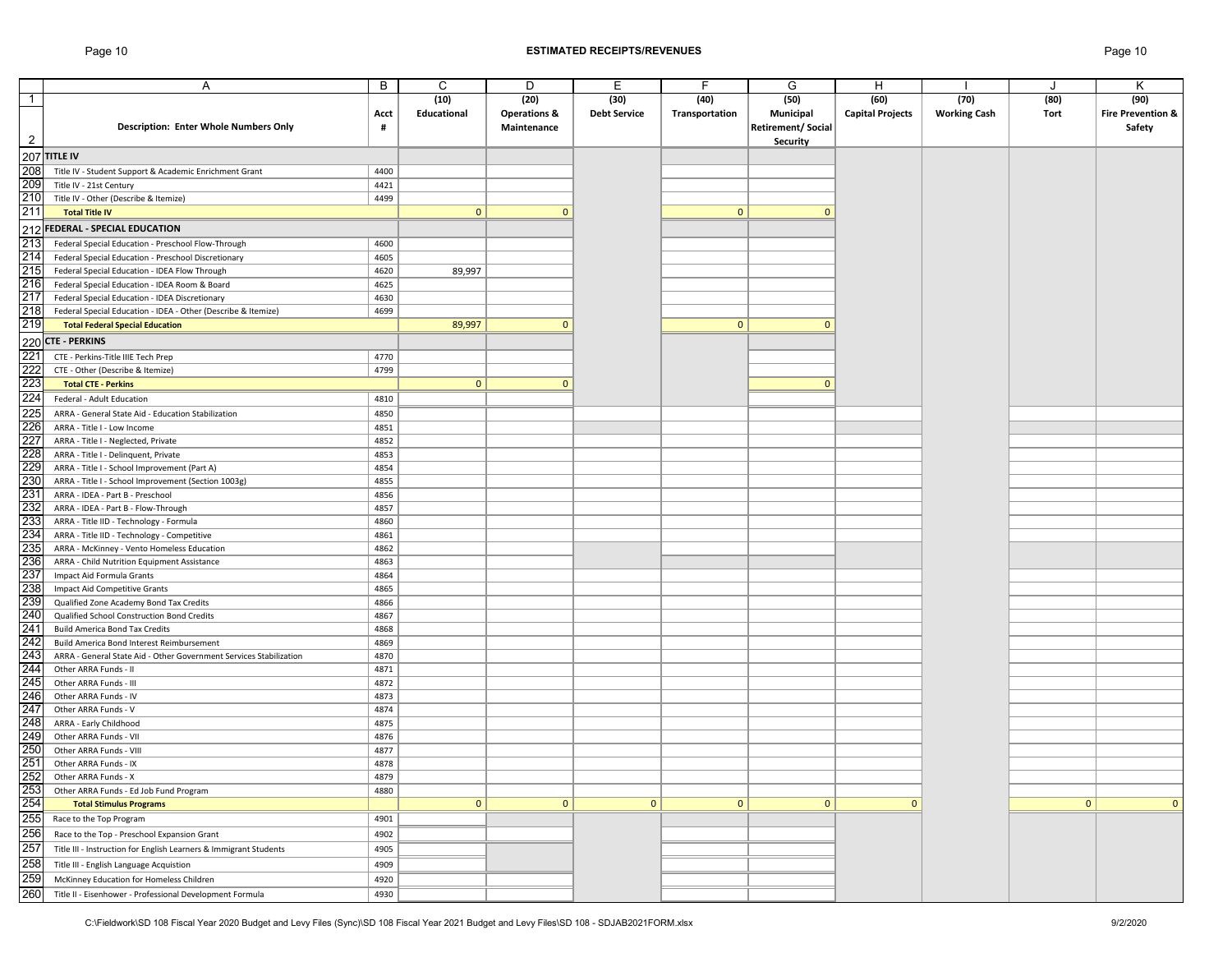#### Page 11 **ESTIMATED RECEIPTS/REVENUES** Page 11

|                 |                                                                                  | B    | U           | D                       | E.                  |                | G                 |                         |                     |          | N                            |
|-----------------|----------------------------------------------------------------------------------|------|-------------|-------------------------|---------------------|----------------|-------------------|-------------------------|---------------------|----------|------------------------------|
|                 |                                                                                  |      | (10)        | (20)                    | (30)                | (40)           | (50)              | (60)                    | (70)                | (80)     | (90)                         |
|                 |                                                                                  | Acct | Educational | <b>Operations &amp;</b> | <b>Debt Service</b> | Transportation | Municipal         | <b>Capital Projects</b> | <b>Working Cash</b> | Tort     | <b>Fire Prevention &amp;</b> |
|                 | <b>Description: Enter Whole Numbers Only</b>                                     |      |             | Maintenance             |                     |                | Retirement/Social |                         |                     |          | Safety                       |
| $\overline{2}$  |                                                                                  |      |             |                         |                     |                | <b>Security</b>   |                         |                     |          |                              |
| 26 <sup>2</sup> | Title II - Teacher Quality                                                       | 4932 | 6,374       |                         |                     |                |                   |                         |                     |          |                              |
| 262             | <b>Federal Charter Schools</b>                                                   | 4960 |             |                         |                     |                |                   |                         |                     |          |                              |
| 263             | <b>State Assessment Grants</b>                                                   | 4981 |             |                         |                     |                |                   |                         |                     |          |                              |
| 264             | Grant for State Assessments and Related Activities                               | 4982 |             |                         |                     |                |                   |                         |                     |          |                              |
| 265             | Medicaid Matching Funds - Administrative Outreach                                | 4991 | 5,000       |                         |                     |                |                   |                         |                     |          |                              |
| 266             | Medicaid Matching Funds - Fee-For-Service Program                                | 4992 |             |                         |                     |                |                   |                         |                     |          |                              |
|                 | Other Restricted Grants Received from Federal Government through State (Describe | 4999 |             |                         |                     |                |                   |                         |                     |          |                              |
| 267             | & Itemize)                                                                       |      | 97,534      | 8,050                   |                     |                |                   |                         |                     |          |                              |
|                 | <b>Total Restricted Grants-In-Aid Received from Federal Govt. Thru the</b>       |      |             |                         |                     |                |                   |                         |                     |          |                              |
| 268             | <b>State</b>                                                                     |      | 420,422     | 8,050                   |                     |                |                   | $\Omega$                |                     |          | $\mathbf{0}$                 |
| 269             | <b>TOTAL RECEIPTS/REVENUES FROM FEDERAL SOURCES</b>                              | 4000 | 420,422     | 8,050                   | $\Omega$            | $\mathbf{0}$   | $\mathbf{0}$      | $\overline{0}$          | $\mathbf{0}$        | $\Omega$ | $\mathbf{0}$                 |
|                 | <b>TOTAL DIRECT RECEIPTS/REVENUES (without Student Activity Funds</b>            |      |             |                         |                     |                |                   |                         |                     |          |                              |
| 270             | 1799)                                                                            |      | 5,423,775   | 496,266                 | 596,413             | 357,663        | 106,130           | $\mathbf{0}$            | 5,946               | 56,798   | $\mathbf{0}$                 |
|                 | <b>TOTAL DIRECT RECEIPTS/REVENUES (with Student Activity Funds</b>               |      |             |                         |                     |                |                   |                         |                     |          |                              |
| 271             | 1799)                                                                            |      | 5,500,195   |                         |                     |                |                   |                         |                     |          |                              |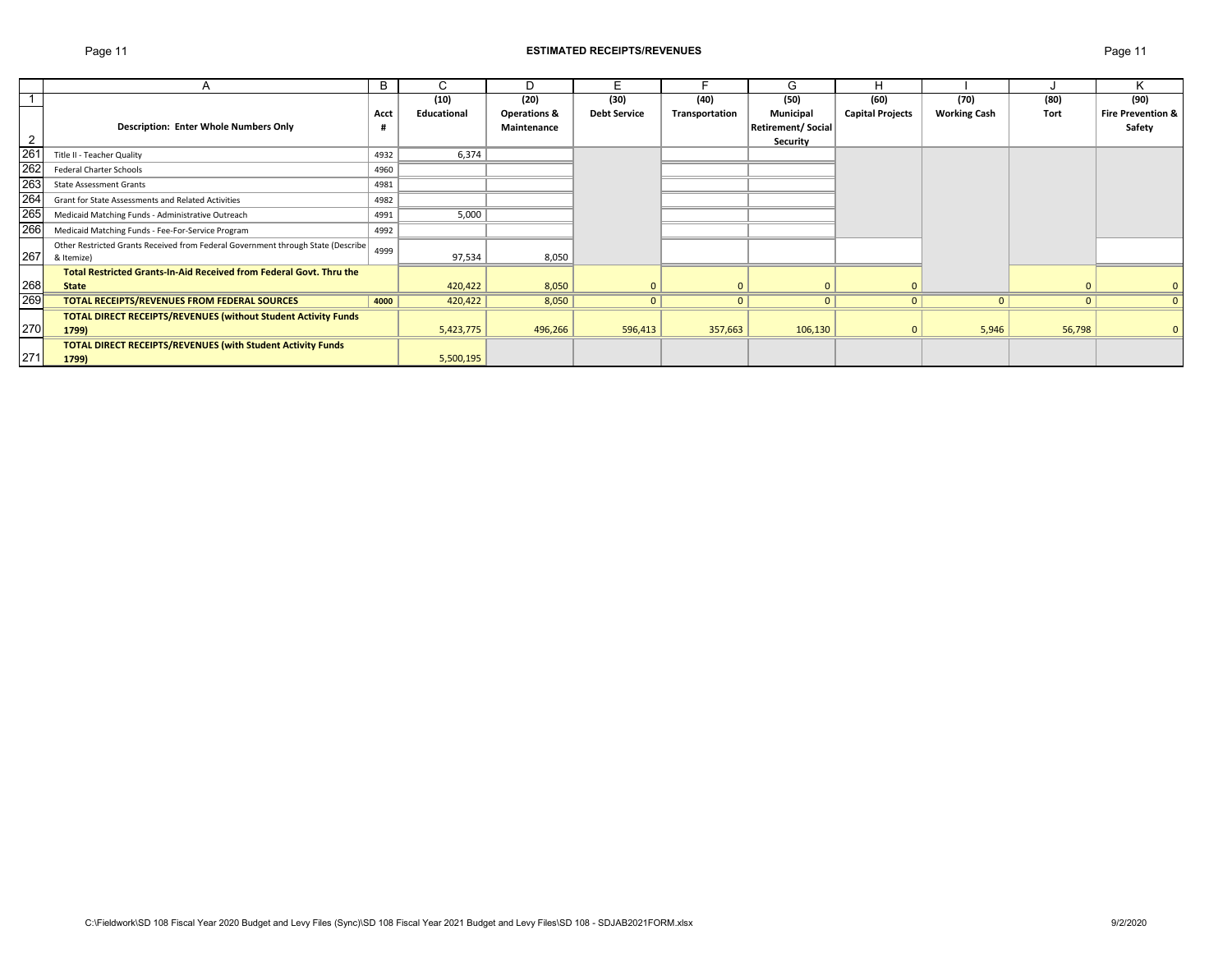12 3

54<br>55<br>56<br>57<br>58

#### Page 12 **ESTIMATED DISBURSEMENTS/EXPENDITURES** Page 12

| Α                                                                           | В              | С               | D                        | Е                  |                                | G                     | H                    |                          |                      | Κ                            |
|-----------------------------------------------------------------------------|----------------|-----------------|--------------------------|--------------------|--------------------------------|-----------------------|----------------------|--------------------------|----------------------|------------------------------|
| <b>Description: Enter Whole Numbers Only</b>                                | <b>Funct</b>   | (100)           | (200)                    | (300)<br>Purchased | (400)<br><b>Supplies &amp;</b> | (500)                 | (600)                | (700)<br>Non-Capitalized | (800)<br>Termination | (900)                        |
|                                                                             | #              | <b>Salaries</b> | <b>Employee Benefits</b> | <b>Services</b>    | <b>Materials</b>               | <b>Capital Outlay</b> | <b>Other Objects</b> | Equipment                | <b>Benefits</b>      | Total                        |
| <b>10 - EDUCATIONAL FUND (ED)</b>                                           |                |                 |                          |                    |                                |                       |                      |                          |                      |                              |
| <b>INSTRUCTION (ED)</b>                                                     | 1000           |                 |                          |                    |                                |                       |                      |                          |                      |                              |
| Regular Programs                                                            | 1100           | 1,560,831       | 358,872                  | 500                | 65,000                         | 1,500                 | 500                  |                          |                      | 1,987,203                    |
| Tuition Payment to Charter Schools                                          | 1115           |                 |                          |                    |                                |                       |                      |                          |                      | 0                            |
| Pre-K Programs                                                              | 1125           |                 |                          |                    |                                |                       |                      |                          |                      | $\Omega$                     |
| Special Education Programs (Functions 1200 - 1220)                          | 1200           | 478,171         | 120,969                  | $\mathbf 0$        |                                |                       |                      |                          |                      | 599,140                      |
| Special Education Programs Pre-K                                            | 1225           |                 |                          |                    |                                |                       |                      |                          |                      |                              |
| Remedial and Supplemental Programs K-12                                     | 1250           | 117,309         | 37,253                   | 6,397              | 2,500                          |                       |                      |                          |                      | 163,459                      |
| Remedial and Supplemental Programs Pre-K                                    | 1275           |                 |                          |                    |                                |                       |                      |                          |                      |                              |
| Adult/Continuing Education Programs                                         | 1300           |                 |                          |                    |                                |                       |                      |                          |                      | $\overline{0}$               |
| <b>CTE Programs</b>                                                         | 1400           |                 |                          |                    |                                |                       |                      |                          |                      | $\Omega$                     |
| Interscholastic Programs                                                    | 1500           | 19,000          | 2,500                    | 1,750              | 5,800                          |                       |                      |                          |                      | 29,050                       |
| Summer School Programs                                                      | 1600           |                 |                          |                    |                                |                       |                      |                          |                      | 0                            |
| Gifted Programs                                                             | 1650           |                 |                          |                    |                                |                       |                      |                          |                      | $\mathbf{0}$                 |
| <b>Driver's Education Programs</b><br><b>Bilingual Programs</b>             | 1700<br>1800   |                 |                          |                    |                                |                       |                      |                          |                      | $\mathbf{0}$<br>$\mathbf{0}$ |
| Truant Alternative & Optional Programs                                      | 1900           |                 |                          |                    |                                |                       |                      |                          |                      | $\Omega$                     |
| Pre-K Programs - Private Tuition                                            | 1910           |                 |                          |                    |                                |                       |                      |                          |                      | $\overline{0}$               |
| Regular K-12 Programs Private Tuition                                       | 1911           |                 |                          |                    |                                |                       |                      |                          |                      | $\overline{0}$               |
| Special Education Programs K-12 Private Tuition                             | 1912           |                 |                          |                    |                                |                       |                      |                          |                      | $\mathbf 0$                  |
| Special Education Programs Pre-K Tuition                                    | 1913           |                 |                          |                    |                                |                       |                      |                          |                      | $\mathbf 0$                  |
| Remedial/Supplemental Programs K-12 Private Tuition                         | 1914           |                 |                          |                    |                                |                       |                      |                          |                      | $\mathbf 0$                  |
| Remedial/Supplemental Programs Pre-K Private Tuition                        | 1915           |                 |                          |                    |                                |                       |                      |                          |                      | $\overline{0}$               |
| Adult/Continuing Education Programs Private Tuition                         | 1916           |                 |                          |                    |                                |                       |                      |                          |                      | $\mathbf 0$                  |
| <b>CTE Programs Private Tuition</b>                                         | 1917           |                 |                          |                    |                                |                       |                      |                          |                      | $\Omega$                     |
| Interscholastic Programs Private Tuition                                    | 1918           |                 |                          |                    |                                |                       |                      |                          |                      | $\mathbf 0$                  |
| Summer School Programs Private Tuition                                      | 1919           |                 |                          |                    |                                |                       |                      |                          |                      | $\overline{0}$               |
| Gifted Programs Private Tuition                                             | 1920           |                 |                          |                    |                                |                       |                      |                          |                      | $\mathbf 0$                  |
| <b>Bilingual Programs Private Tuition</b>                                   | 1921           |                 |                          |                    |                                |                       |                      |                          |                      | $\mathbf 0$                  |
| Truants Alternative/Opt Ed Programs Private Tuition                         | 1922           |                 |                          |                    |                                |                       |                      |                          |                      | $\Omega$                     |
| <b>Student Activity Fund Expenditures</b>                                   | 1999           |                 |                          |                    |                                |                       | 125,990              |                          |                      | 125,990                      |
| <b>Total Instruction<sup>14</sup></b> (Without Student Activity Funds 1999) | 1000           | 2,175,311       | 519,594                  | 8,647              | 73,300                         | 1,500                 | 500                  | $\mathbf 0$              | $\mathbf 0$          | 2,778,852                    |
| <b>Total Instruction14 (With Student Activity Funds 1999)</b>               | 1000           | 2,175,311       | 519,594                  | 8,647              | 73,300                         | 1,500                 | 126,490              | $\mathbf{0}$             | 0                    | 2,904,842                    |
| <b>SUPPORT SERVICES (ED)</b>                                                | 2000           |                 |                          |                    |                                |                       |                      |                          |                      |                              |
| <b>Support Services - Pupil</b>                                             | 2100           |                 |                          |                    |                                |                       |                      |                          |                      |                              |
| Attendance & Social Work Services                                           | 2110           | 53,987          | 7,548                    |                    |                                |                       |                      |                          |                      | 61,535                       |
| <b>Guidance Services</b>                                                    | 2120           |                 |                          |                    |                                |                       |                      |                          |                      | $\Omega$                     |
| <b>Health Services</b>                                                      | 2130           | 56,124          | 13,013                   |                    | 1,300                          | 500                   |                      |                          |                      | 70,937                       |
| <b>Psychological Services</b>                                               | 2140           |                 |                          | 26,000             |                                |                       |                      |                          |                      | 26,000                       |
| Speech Pathology & Audiology Services                                       | 2150           | 63,232          | 7,584                    |                    | 0                              |                       |                      |                          |                      | 70,816                       |
| Other Support Services - Pupils (Describe & Itemize)                        | 2190           |                 |                          |                    |                                |                       |                      |                          |                      | $\Omega$                     |
| <b>Total Support Services - Pupil</b>                                       | 2100           | 173,343         | 28,145                   | 26,000             | 1,300                          | 500                   | $\mathbf{0}$         | $\mathbf 0$              | 0                    | 229,288                      |
| <b>Support Services - Instructional Staff</b>                               | 2200           |                 |                          |                    |                                |                       |                      |                          |                      |                              |
| Improvement of Instruction Services                                         | 2210           | 12,090          |                          | 12,947             |                                |                       |                      |                          |                      | 25,037                       |
| <b>Educational Media Services</b>                                           | 2220           | 33,000          | 3,828                    | 76,300             | 39,794                         | 3,000                 | 0                    | 61,800                   |                      | 217,722                      |
| <b>Assessment &amp; Testing</b>                                             | 2230           |                 |                          |                    |                                |                       |                      |                          |                      |                              |
| <b>Total Support Services - Instructional Staff</b>                         | 2200           | 45,090          | 3,828                    | 89,247             | 39,794                         | 3,000                 | $\mathbf{0}$         | 61,800                   | 0                    | 242,759                      |
| <b>Support Services - General Administration</b>                            | 2300           |                 |                          |                    |                                |                       |                      |                          |                      |                              |
| Board of Education Services                                                 | 2310           | 1,200           |                          | 117,000            | 3,000                          |                       | 3,750                |                          |                      | 124,950                      |
| <b>Executive Administration Services</b>                                    | 2320           | 174,476         | 44,170                   | 1,250              | 100                            |                       | 1,300                |                          |                      | 221,296                      |
| Special Area Administration Services                                        | 2330           |                 |                          |                    |                                |                       |                      |                          |                      | 0                            |
| <b>Tort Immunity Services</b>                                               | 2360 -<br>2370 |                 |                          | 25,000             |                                |                       |                      |                          |                      | 25,000                       |
| <b>Total Support Services - General Administration</b>                      | 2300           | 175,676         | 44,170                   | 143,250            | 3,100                          | 0                     | 5,050                | $\mathbf{0}$             | 0                    | 371,246                      |
| <b>Support Services - School Administration</b>                             | 2400           |                 |                          |                    |                                |                       |                      |                          |                      |                              |
| Office of the Principal Services                                            | 2410           | 125,219         | 46,022                   | 1,100              | 50                             |                       | 3,500                |                          |                      | 175,891                      |
| Other Support Services - School Administration (Describe & Itemize)         | 2490           |                 |                          |                    |                                |                       |                      |                          |                      | $\Omega$                     |
|                                                                             |                |                 |                          |                    |                                |                       |                      |                          |                      |                              |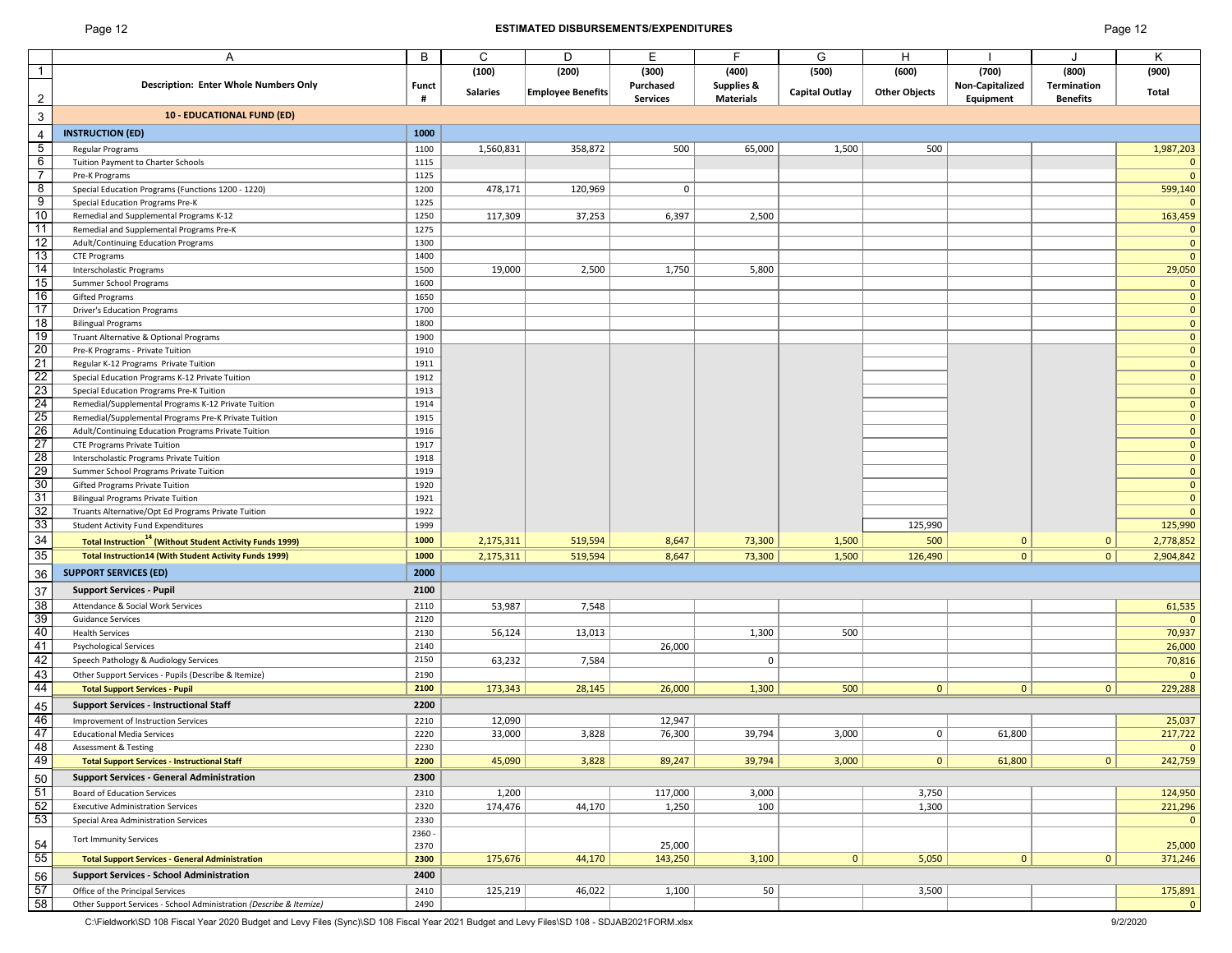#### Page 13 **ESTIMATED DISBURSEMENTS/EXPENDITURES** Page 13

|                 | Α                                                                      | B            | C               | D                        | Е               | F                | G                     | н                    |                 | J               | Κ              |
|-----------------|------------------------------------------------------------------------|--------------|-----------------|--------------------------|-----------------|------------------|-----------------------|----------------------|-----------------|-----------------|----------------|
| $\mathbf{1}$    |                                                                        |              | (100)           | (200)                    | (300)           | (400)            | (500)                 | (600)                | (700)           | (800)           | (900)          |
|                 | <b>Description: Enter Whole Numbers Only</b>                           | <b>Funct</b> |                 |                          | Purchased       | Supplies &       |                       |                      | Non-Capitalized | Termination     |                |
| $\overline{2}$  |                                                                        | #            | <b>Salaries</b> | <b>Employee Benefits</b> | <b>Services</b> | <b>Materials</b> | <b>Capital Outlay</b> | <b>Other Objects</b> | Equipment       | <b>Benefits</b> | Total          |
| 59              | <b>Total Support Services - School Administration</b>                  | 2400         | 125,219         | 46,022                   | 1,100           | 50               | $\mathbf{0}$          | 3,500                | $\Omega$        | $\Omega$        | 175,891        |
|                 |                                                                        |              |                 |                          |                 |                  |                       |                      |                 |                 |                |
| 60              | <b>Support Services - Business</b>                                     | 2500         |                 |                          |                 |                  |                       |                      |                 |                 |                |
| 61              | Direction of Business Support Services                                 | 2510         |                 |                          |                 |                  |                       |                      |                 |                 | $\mathbf{0}$   |
| 62              | <b>Fiscal Services</b>                                                 | 2520         | 52,209          | 12,223                   | 35,500          |                  |                       | 50                   |                 |                 | 99,982         |
| 63              | Operation & Maintenance of Plant Services                              | 2540         |                 |                          |                 |                  |                       |                      |                 |                 | $\mathbf 0$    |
| 64              | <b>Pupil Transportation Services</b>                                   | 2550         |                 |                          |                 |                  |                       |                      |                 |                 | $\mathbf{0}$   |
| 65              | <b>Food Services</b>                                                   | 2560         | 56,081          | 7,167                    |                 | 122,500          |                       |                      |                 |                 | 185,748        |
| 66              | <b>Internal Services</b>                                               | 2570         |                 |                          |                 |                  |                       |                      |                 |                 | $\Omega$       |
| 67              | <b>Total Support Services - Business</b>                               | 2500         | 108,290         | 19,390                   | 35,500          | 122,500          | 0                     | 50                   | 0               | $\overline{0}$  | 285,730        |
|                 |                                                                        |              |                 |                          |                 |                  |                       |                      |                 |                 |                |
| 68              | <b>Support Services - Central</b>                                      | 2600         |                 |                          |                 |                  |                       |                      |                 |                 |                |
| 69              | Direction of Central Support Services                                  | 2610         |                 |                          |                 |                  |                       |                      |                 |                 | $\mathbf{0}$   |
| 70              | Planning, Research, Development & Evaluation Services                  | 2620         |                 |                          |                 |                  |                       |                      |                 |                 | $\mathbf{0}$   |
| 71              | <b>Information Services</b>                                            | 2630         |                 |                          |                 |                  |                       |                      |                 |                 | $\mathbf{0}$   |
| 72              | <b>Staff Services</b>                                                  | 2640         |                 |                          |                 |                  |                       |                      |                 |                 | $\mathbf{0}$   |
| 73              | <b>Data Processing Services</b>                                        | 2660         |                 |                          |                 |                  |                       |                      |                 |                 | $\mathbf{0}$   |
| 74              | <b>Total Support Services - Central</b>                                | 2600         | $\overline{0}$  | $\mathbf{0}$             | $\mathbf{0}$    | $\mathbf{0}$     | $\mathbf{0}$          | $\mathbf{0}$         | $\mathbf{0}$    | $\mathbf{0}$    | $\mathbf{0}$   |
| 75              | Other Support Services (Describe & Itemize)                            | 2900         |                 |                          |                 |                  |                       |                      |                 |                 | $\mathbf{0}$   |
| 76              |                                                                        | 2000         |                 | 141,555                  | 295,097         | 166,744          | 3,500                 | 8,600                | 61,800          | $\overline{0}$  |                |
|                 | <b>Total Support Services</b>                                          |              | 627,618         |                          |                 |                  |                       |                      |                 |                 | 1,304,914      |
| 77              | <b>COMMUNITY SERVICES (ED)</b>                                         | 3000         |                 |                          |                 |                  |                       |                      |                 |                 | $\mathbf{0}$   |
| 78              | PAYMENTS TO OTHER DIST & GOVT UNITS (ED)                               | 4000         |                 |                          |                 |                  |                       |                      |                 |                 |                |
| 79              | Payments to Other Dist & Govt Units (In-State)                         | 4100         |                 |                          |                 |                  |                       |                      |                 |                 |                |
| 80              | Payments for Regular Programs                                          | 4110         |                 |                          |                 |                  |                       |                      |                 |                 | $\mathbf{0}$   |
| 81              | Payments for Special Education Programs                                | 4120         |                 |                          | 225,000         |                  |                       |                      |                 |                 | 225,000        |
| 82              | Payments for Adult/Continuing Education Programs                       | 4130         |                 |                          |                 |                  |                       |                      |                 |                 | $\mathbf{0}$   |
| 83              | Payments for CTE Programs                                              | 4140         |                 |                          |                 |                  |                       |                      |                 |                 | $\mathbf{0}$   |
| 84              | Payments for Community College Programs                                | 4170         |                 |                          |                 |                  |                       |                      |                 |                 | $\mathbf{0}$   |
| 85              | Other Payments to In-State Govt Units (Describe & Itemize)             | 4190         |                 |                          |                 |                  |                       |                      |                 |                 | $\mathbf{0}$   |
| 86              | Total Payments to Other Dist & Govt Units (In-State)                   | 4100         |                 |                          | 225,000         |                  |                       | $\mathbf{0}$         |                 |                 | 225,000        |
| 87              |                                                                        | 4210         |                 |                          |                 |                  |                       |                      |                 |                 |                |
|                 | Payments for Regular Programs - Tuition                                |              |                 |                          |                 |                  |                       |                      |                 |                 | $\Omega$       |
| $\overline{88}$ | Payments for Special Education Programs - Tuition                      | 4220         |                 |                          |                 |                  |                       | 992,147              |                 |                 | 992,147        |
| 89              | Payments for Adult/Continuing Education Programs - Tuition             | 4230         |                 |                          |                 |                  |                       |                      |                 |                 | $\mathbf{0}$   |
| 90              | Payments for CTE Programs - Tuition                                    | 4240         |                 |                          |                 |                  |                       |                      |                 |                 | $\mathbf{0}$   |
| 91              | Payments for Community College Programs - Tuition                      | 4270         |                 |                          |                 |                  |                       |                      |                 |                 | $\mathbf 0$    |
| 92              | Payments for Other Programs - Tuition                                  | 4280         |                 |                          |                 |                  |                       |                      |                 |                 | $\mathbf 0$    |
| 93              | Other Payments to In-State Govt Units (Describe & Itemize)             | 4290         |                 |                          |                 |                  |                       |                      |                 |                 | $\mathbf{0}$   |
| 94              | Total Payments to Other Dist & Govt Units - Tuition (In State)         | 4200         |                 |                          |                 |                  |                       | 992,147              |                 |                 | 992,147        |
| 95              | Payments for Regular Programs - Transfers                              | 4310         |                 |                          |                 |                  |                       |                      |                 |                 | $\mathbf 0$    |
| 96              | Payments for Special Education Programs - Transfers                    | 4320         |                 |                          |                 |                  |                       |                      |                 |                 | $\mathbf{0}$   |
| 97              | Payments for Adult/Continuing Ed Programs - Transfers                  | 4330         |                 |                          |                 |                  |                       |                      |                 |                 | $\mathbf{0}$   |
| 98              | Payments for CTE Programs - Transfers                                  | 4340         |                 |                          |                 |                  |                       |                      |                 |                 | $\mathbf 0$    |
| 99              | Payments for Community College Program - Transfers                     | 4370         |                 |                          |                 |                  |                       |                      |                 |                 | $\mathbf{0}$   |
| 100             | Payments for Other Programs - Transfers                                | 4380         |                 |                          |                 |                  |                       |                      |                 |                 | $\mathbf{0}$   |
| 101             |                                                                        |              |                 |                          |                 |                  |                       |                      |                 |                 |                |
| 102             | Other Payments to In-State Govt Units - Transfers (Describe & Itemize) | 4390         |                 |                          | $\mathbf{0}$    |                  |                       | $\mathbf{0}$         |                 |                 | $\mathbf{0}$   |
|                 | Total Payments to Other Dist & Govt Units-Transfers (In State)         | 4300         |                 |                          |                 |                  |                       |                      |                 |                 | $\mathbf 0$    |
| 103             | Payments to Other Dist & Govt Units (Out of State)                     | 4400         |                 |                          |                 |                  |                       |                      |                 |                 | $\mathbf{0}$   |
| 104             | <b>Total Payments to Other Dist &amp; Govt Units</b>                   | 4000         |                 |                          | 225,000         |                  |                       | 992.147              |                 |                 | 1.217.147      |
| 105             | <b>DEBT SERVICE (ED)</b>                                               | 5000         |                 |                          |                 |                  |                       |                      |                 |                 |                |
| 106             | Debt Service - Interest on Short-Term Debt                             | 5100         |                 |                          |                 |                  |                       |                      |                 |                 |                |
| 107             | <b>Tax Anticipation Warrants</b>                                       | 5110         |                 |                          |                 |                  |                       |                      |                 |                 | $\mathbf{0}$   |
| 108             | <b>Tax Anticipation Notes</b>                                          | 5120         |                 |                          |                 |                  |                       |                      |                 |                 | $\mathbf 0$    |
| 109             | Corporate Personal Property Repl Tax Anticipated Notes                 | 5130         |                 |                          |                 |                  |                       |                      |                 |                 | $\mathbf 0$    |
| 110             | <b>State Aid Anticipation Certificates</b>                             | 5140         |                 |                          |                 |                  |                       |                      |                 |                 | 0              |
| 111             | Other Interest on Short-Term Debt (Describe & Itemize)                 | 5150         |                 |                          |                 |                  |                       |                      |                 |                 | $\mathbf 0$    |
| 112             | <b>Total Debt Service - Interest on Short-Term Debt</b>                | 5100         |                 |                          |                 |                  |                       | $\Omega$             |                 |                 | $\mathbf{0}$   |
|                 |                                                                        |              |                 |                          |                 |                  |                       |                      |                 |                 |                |
| 113             | Debt Service - Interest on Long-Term Debt                              | 5200         |                 |                          |                 |                  |                       |                      |                 |                 | $\mathbf{0}$   |
| 114             | <b>Total Debt Service</b>                                              | 5000         |                 |                          |                 |                  |                       | $\overline{0}$       |                 |                 | $\overline{0}$ |
| 115             | <b>PROVISION FOR CONTINGENCIES (ED)</b>                                | 6000         |                 |                          |                 |                  |                       |                      |                 |                 | $\mathbf{0}$   |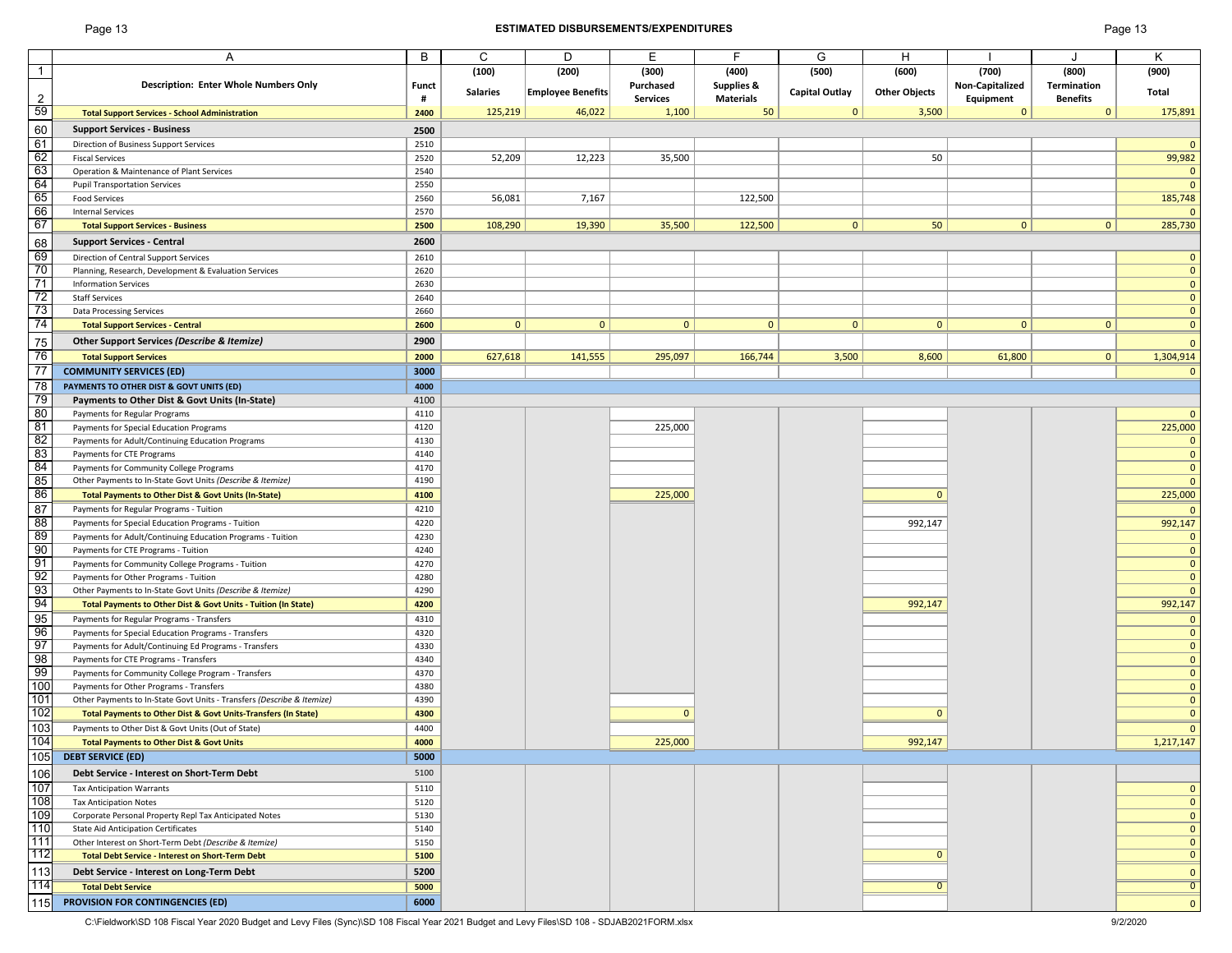#### Page 14 **ESTIMATED DISBURSEMENTS/EXPENDITURES** Page 14

|                | Α                                                                                   | B            | C               | D                 | E.              | F                     | G                     | H                    |                 |                 | Κ                           |
|----------------|-------------------------------------------------------------------------------------|--------------|-----------------|-------------------|-----------------|-----------------------|-----------------------|----------------------|-----------------|-----------------|-----------------------------|
| $\overline{1}$ |                                                                                     |              | (100)           | (200)             | (300)           | (400)                 | (500)                 | (600)                | (700)           | (800)           | (900)                       |
|                | <b>Description: Enter Whole Numbers Only</b>                                        | <b>Funct</b> | <b>Salaries</b> | Employee Benefits | Purchased       | <b>Supplies &amp;</b> | <b>Capital Outlay</b> | <b>Other Objects</b> | Non-Capitalized | Termination     | Total                       |
| $\overline{c}$ |                                                                                     | #            |                 |                   | <b>Services</b> | <b>Materials</b>      |                       |                      | Equipment       | <b>Benefits</b> |                             |
| 116            | Total Direct Disbursements/Expenditures (without Student Activity Funds (1999)      |              | 2,802,929       | 661,149           | 528,744         | 240,044               | 5,000                 | 1,001,247            | 61,800          | $\mathbf{0}$    | 5,300,913                   |
| 117            | Total Direct Disbursements/Expenditures (with Student Activity Funds (1999)         |              | 2,802,929       | 661,149           | 528,744         | 240,044               | 5,000                 | 1,127,237            | 61,800          | $\mathbf{0}$    | 5,426,903                   |
|                | Excess (Deficiency) of Receipts/Revenues Over Disbursements/Expenditures (Without   |              |                 |                   |                 |                       |                       |                      |                 |                 |                             |
| 118            | <b>Student Activity Funds 1999)</b>                                                 |              |                 |                   |                 |                       |                       |                      |                 |                 | 122,862                     |
|                | Excess (Deficiency) of Receipts/Revenues Over Disbursements/Expenditures (With      |              |                 |                   |                 |                       |                       |                      |                 |                 |                             |
| 119<br>ᅚ       | <b>Student Activity Funds 1999)</b>                                                 |              |                 |                   |                 |                       |                       |                      |                 |                 | 73,292                      |
| 121            | 20 - OPERATIONS AND MAINTENANCE FUND (O&M)                                          |              |                 |                   |                 |                       |                       |                      |                 |                 |                             |
| 122            | <b>SUPPORT SERVICES (O&amp;M)</b>                                                   | 2000         |                 |                   |                 |                       |                       |                      |                 |                 |                             |
| 123            | <b>Support Services - Pupil</b>                                                     | 2100         |                 |                   |                 |                       |                       |                      |                 |                 |                             |
| 124            | Other Support Services - Pupils (Describe & Itemize)                                | 2190         |                 |                   |                 |                       |                       |                      |                 |                 | $\mathbf{0}$                |
| 125            | <b>Support Services - Business</b>                                                  | 2500         |                 |                   |                 |                       |                       |                      |                 |                 |                             |
| 126            | Direction of Business Support Services                                              | 2510         |                 |                   |                 |                       |                       |                      |                 |                 | $\mathbf 0$                 |
| 127            | Facilities Acquisition & Construction Services                                      | 2530         |                 |                   |                 |                       |                       |                      |                 |                 | $\mathbf{0}$                |
| 128            | Operation & Maintenance of Plant Services                                           | 2540         | 207,416         | 26,858            | 158,500         | 134,250               | 43,000                | 250                  |                 |                 | 570,274                     |
| 129            | <b>Pupil Transportation Services</b>                                                | 2550         |                 |                   |                 |                       |                       |                      |                 |                 | $\mathbf{0}$                |
| 130            | <b>Food Services</b>                                                                | 2560         |                 |                   |                 |                       |                       |                      |                 |                 | $\Omega$                    |
| 131            | <b>Total Support Services - Business</b>                                            | 2500         | 207,416         | 26,858            | 158,500         | 134,250               | 43,000                | 250                  | $\mathbf{0}$    | $\mathbf{0}$    | 570,274                     |
| 132            | <b>Other Support Services</b> (Describe & Itemize)                                  | 2900         |                 |                   |                 |                       |                       |                      |                 |                 | $\Omega$                    |
| 133            | <b>Total Support Services</b>                                                       | 2000         | 207,416         | 26,858            | 158,500         | 134,250               | 43,000                | 250                  | $\mathbf{0}$    | $\mathbf{0}$    | 570,274                     |
| 134            | <b>COMMUNITY SERVICES (O&amp;M)</b>                                                 | 3000         |                 |                   |                 |                       |                       |                      |                 |                 | $\mathbf{0}$                |
| 135            | PAYMENTS TO OTHER DIST & GOVT UNITS (O&M)                                           | 4000         |                 |                   |                 |                       |                       |                      |                 |                 |                             |
| 136            | Payments to Other Dist & Govt Units (In-State)                                      | 4100         |                 |                   |                 |                       |                       |                      |                 |                 |                             |
| 137            | Payments for Regular Programs                                                       | 4110         |                 |                   |                 |                       |                       |                      |                 |                 | $\mathbf{0}$                |
| 138            | Payments for Special Education Programs                                             | 4120         |                 |                   |                 |                       |                       |                      |                 |                 | $\mathbf{0}$                |
| 139            | Payments for CTE Program                                                            | 4140         |                 |                   |                 |                       |                       |                      |                 |                 | $\mathbf{0}$                |
| 140            | Other Payments to In-State Govt Units (Describe & Itemize)                          | 4190         |                 |                   |                 |                       |                       |                      |                 |                 | $\mathbf{0}$                |
| 141            | Total Payments to Other Dist & Govt Units (In-State)                                | 4100         |                 |                   | $\mathbf{0}$    |                       |                       | $\mathbf{0}$         |                 |                 | $\mathbf{0}$                |
| 142            | Payments to Other Dist & Govt Units (Out of State) <sup>14</sup>                    | 4400         |                 |                   |                 |                       |                       |                      |                 |                 | $\mathbf{0}$                |
| 143            | <b>Total Payments to Other Dist &amp; Govt Unit</b>                                 | 4000         |                 |                   | $\mathbf{0}$    |                       |                       | $\mathbf{0}$         |                 |                 | $\overline{0}$              |
| 144            | <b>DEBT SERVICE (O&amp;M)</b>                                                       | 5000         |                 |                   |                 |                       |                       |                      |                 |                 |                             |
|                |                                                                                     |              |                 |                   |                 |                       |                       |                      |                 |                 |                             |
| 145            | Debt Service - Interest on Short-Term Debt                                          | 5100         |                 |                   |                 |                       |                       |                      |                 |                 |                             |
| 146<br>147     | <b>Tax Anticipation Warrants</b>                                                    | 5110         |                 |                   |                 |                       |                       |                      |                 |                 | $\mathbf{0}$                |
| 148            | <b>Tax Anticipation Notes</b><br>Corporate Personal Prop Repl Tax Anticipated Notes | 5120<br>5130 |                 |                   |                 |                       |                       |                      |                 |                 | $\mathbf 0$<br>$\mathbf{0}$ |
| 149            | <b>State Aid Anticipation Certificates</b>                                          | 5140         |                 |                   |                 |                       |                       |                      |                 |                 | $\mathbf{0}$                |
| 150            | Other Interest on Short-Term Debt (Describe & Itemize)                              | 5150         |                 |                   |                 |                       |                       |                      |                 |                 | $\mathbf{0}$                |
| 151            | <b>Total Debt Service - Interest on Short-Term Debt</b>                             | 5100         |                 |                   |                 |                       |                       | $\mathbf{0}$         |                 |                 | $\mathbf{0}$                |
| 152            | Debt Service - Interest on Long-Term Debt                                           | 5200         |                 |                   |                 |                       |                       |                      |                 |                 | $\mathbf{0}$                |
| 153            | <b>Total Debt Service</b>                                                           | 5000         |                 |                   |                 |                       |                       | $\overline{0}$       |                 |                 | $\overline{0}$              |
| 154            | PROVISION FOR CONTINGENCIES (O&M)                                                   | 6000         |                 |                   |                 |                       |                       |                      |                 |                 | $\mathbf{0}$                |
| 155            | <b>Total Direct Disbursements/Expenditures</b>                                      |              | 207,416         | 26,858            | 158,500         | 134,250               | 43,000                | 250                  | $\mathbf{0}$    | $\mathbf{0}$    | 570,274                     |
| 156            | Excess (Deficiency) of Receipts/Revenues Over Disbursements/Expenditures            |              |                 |                   |                 |                       |                       |                      |                 |                 | (74,008)                    |
| זטר            |                                                                                     |              |                 |                   |                 |                       |                       |                      |                 |                 |                             |
|                | 158 30 - DEBT SERVICE FUND (DS)                                                     |              |                 |                   |                 |                       |                       |                      |                 |                 |                             |
| 159            | <b>PAYMENTS TO OTHER DIST &amp; GOVT UNITS (DS)</b>                                 | 4000         |                 |                   |                 |                       |                       |                      |                 |                 |                             |
| 160            | Payments to Other Dist & Govt Units (In-State)                                      | 4100         |                 |                   |                 |                       |                       |                      |                 |                 |                             |
| 161            | <b>Payments for Regular Programs</b>                                                | 4110         |                 |                   |                 |                       |                       |                      |                 |                 | $\mathbf{0}$                |
| 162            | <b>Payments for Special Education Programs</b>                                      | 4120         |                 |                   |                 |                       |                       |                      |                 |                 | $\mathbf{0}$                |
| 163            | Other Payments to In-State Govt Units (Describe & Itemize)                          | 4190         |                 |                   |                 |                       |                       |                      |                 |                 | $\mathbf{0}$                |
| 164            | <b>Total Payments to Other Dist &amp; Govt Units (In-State)</b>                     | 4000         |                 |                   |                 |                       |                       | $\mathbf{0}$         |                 |                 | $\mathbf{0}$                |
| 165            | <b>DEBT SERVICE (DS)</b>                                                            | 5000         |                 |                   |                 |                       |                       |                      |                 |                 |                             |
| 166            | Debt Service - Interest on Short-Term Debt                                          | 5100         |                 |                   |                 |                       |                       |                      |                 |                 |                             |
| 167            | <b>Tax Anticipation Warrants</b>                                                    | 5110         |                 |                   |                 |                       |                       |                      |                 |                 | $\mathbf{0}$                |
|                |                                                                                     |              |                 |                   |                 |                       |                       |                      |                 |                 |                             |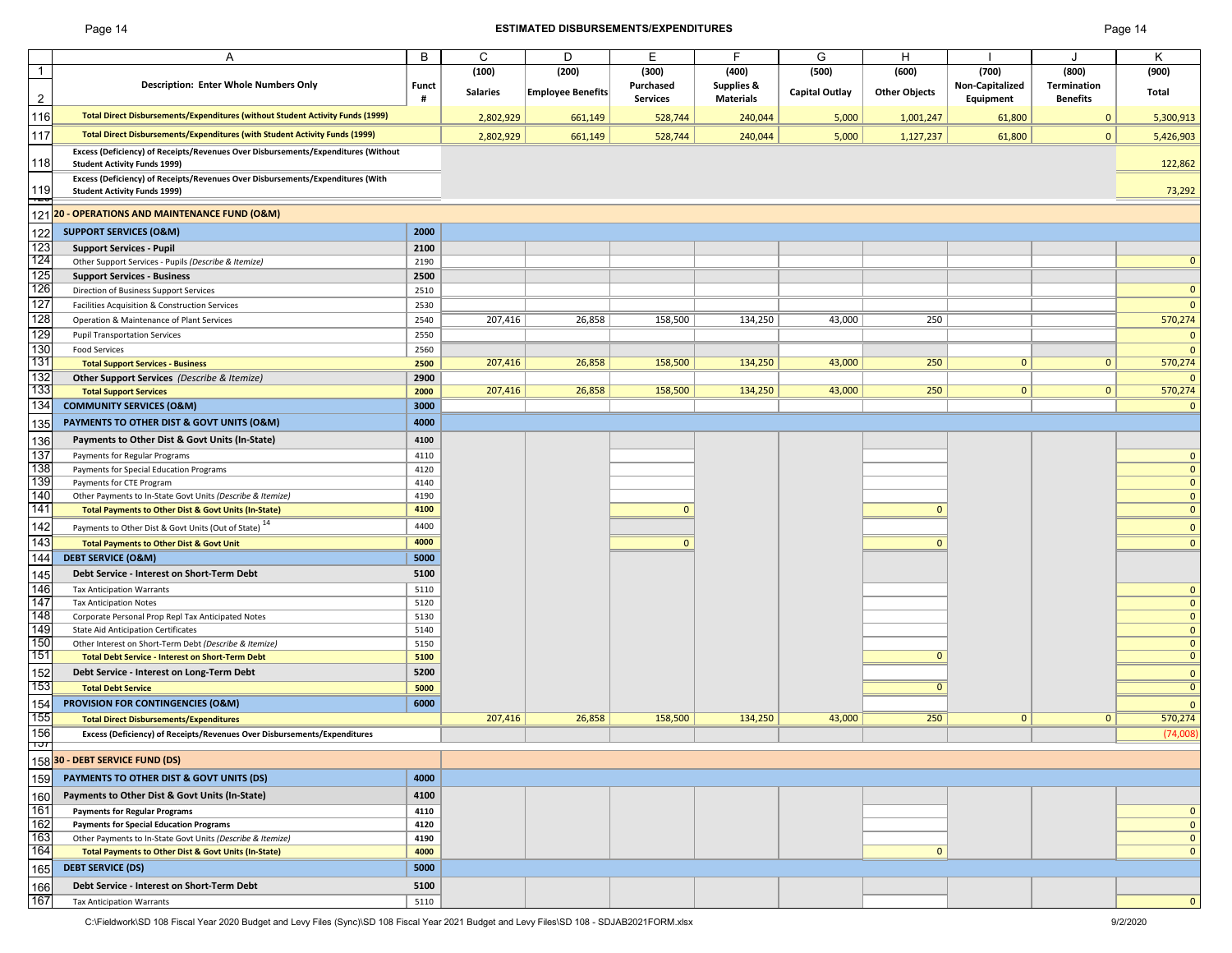#### Page 15 **ESTIMATED DISBURSEMENTS/EXPENDITURES** Page 15

|                   | Α                                                                                    | B            | C               | D                        | E               | F                     | G              | Н                    |                 |                 | Κ                       |
|-------------------|--------------------------------------------------------------------------------------|--------------|-----------------|--------------------------|-----------------|-----------------------|----------------|----------------------|-----------------|-----------------|-------------------------|
| $\mathbf{1}$      |                                                                                      |              | (100)           | (200)                    | (300)           | (400)                 | (500)          | (600)                | (700)           | (800)           | (900)                   |
|                   | <b>Description: Enter Whole Numbers Only</b>                                         | <b>Funct</b> |                 |                          | Purchased       | <b>Supplies &amp;</b> |                |                      | Non-Capitalized | Termination     |                         |
| $\overline{2}$    |                                                                                      | #            | <b>Salaries</b> | <b>Employee Benefits</b> | <b>Services</b> | <b>Materials</b>      | Capital Outlay | <b>Other Objects</b> | Equipment       | <b>Benefits</b> | Total                   |
| 168               | <b>Tax Anticipation Notes</b>                                                        | 5120         |                 |                          |                 |                       |                |                      |                 |                 | $\mathbf 0$             |
| 169               | Corporate Personal Prop Repl Tax Anticipation Notes                                  | 5130         |                 |                          |                 |                       |                |                      |                 |                 | $\mathbf{0}$            |
| 170               | <b>State Aid Anticipation Certificates</b>                                           | 5140         |                 |                          |                 |                       |                |                      |                 |                 | $\mathbf{0}$            |
| 171               | Other Interest on Short-Term Debt (Describe & Itemize)                               | 5150         |                 |                          |                 |                       |                |                      |                 |                 | $\mathbf{0}$            |
| 172               | Total Debt Service - Interest On Short-Term Debt                                     | 5100         |                 |                          |                 |                       |                | $\mathbf{0}$         |                 |                 | $\mathbf{0}$            |
| 173               | Debt Service - Interest on Long-Term Debt                                            | 5200         |                 |                          |                 |                       |                | 76,943               |                 |                 |                         |
|                   |                                                                                      |              |                 |                          |                 |                       |                |                      |                 |                 | 76,943                  |
|                   | Debt Service - Payments of Principal on Long-Term Debt 15                            | 5300         |                 |                          |                 |                       |                |                      |                 |                 |                         |
| 174               | (Lease/Purchase Principal Retired)                                                   |              |                 |                          |                 |                       |                | 490,000              |                 |                 | 490,000                 |
| 175               | Debt Service Other (Describe & Itemize)                                              | 5400         |                 |                          | 750             |                       |                |                      |                 |                 | 750                     |
| 176               | <b>Total Debt Service</b>                                                            | 5000         |                 |                          | 750             |                       |                | 566,943              |                 |                 | 567,693                 |
| 177               | <b>PROVISION FOR CONTINGENCIES (DS)</b>                                              | 6000         |                 |                          |                 |                       |                |                      |                 |                 | $\mathbf{0}$            |
| 178               | <b>Total Direct Disbursements/Expenditures</b>                                       |              |                 |                          | 750             |                       |                | 566,943              |                 |                 | 567,693                 |
| 179               | Excess (Deficiency) of Receipts/Revenues Over Disbursements/Expenditures             |              |                 |                          |                 |                       |                |                      |                 |                 | 28,720                  |
| ျပဳပ              |                                                                                      |              |                 |                          |                 |                       |                |                      |                 |                 |                         |
|                   | 181 40 - TRANSPORTATION FUND (TR)                                                    |              |                 |                          |                 |                       |                |                      |                 |                 |                         |
|                   |                                                                                      |              |                 |                          |                 |                       |                |                      |                 |                 |                         |
| 182               | <b>SUPPORT SERVICES (TR)</b>                                                         | 2000         |                 |                          |                 |                       |                |                      |                 |                 |                         |
| 183               | <b>Support Services - Pupils</b>                                                     | 2100         |                 |                          |                 |                       |                |                      |                 |                 |                         |
| 184               | Other Support Services - Pupils (Describe & Itemize)                                 | 2190         |                 |                          |                 |                       |                |                      |                 |                 | $\mathbf{0}$            |
| 185               | <b>Support Services - Business</b>                                                   |              |                 |                          |                 |                       |                |                      |                 |                 |                         |
|                   |                                                                                      |              |                 |                          |                 |                       |                |                      |                 |                 |                         |
| 186<br>187        | <b>Pupil Transportation Services</b>                                                 | 2550         | 7,871           | 2,389                    | 395,220         |                       |                |                      |                 |                 | 405,480                 |
| 188               | Other Support Services (Describe & Itemize)                                          | 2900         |                 |                          |                 |                       |                | 0                    | $\mathbf{0}$    | 0               | $\mathbf{0}$            |
|                   | <b>Total Support Services</b>                                                        | 2000         | 7,871           | 2,389                    | 395,220         | $\mathbf{0}$          | 0              |                      |                 |                 | 405,480                 |
| 189               | <b>COMMUNITY SERVICES (TR)</b>                                                       | 3000         |                 |                          |                 |                       |                |                      |                 |                 | $\mathbf{0}$            |
| 190               | PAYMENTS TO OTHER DIST & GOVT UNITS (TR)                                             | 4000         |                 |                          |                 |                       |                |                      |                 |                 |                         |
| 191               | Payments to Other Dist & Govt Units (In-State)                                       | 4100         |                 |                          |                 |                       |                |                      |                 |                 |                         |
| 192               | Payments for Regular Program                                                         | 4110         |                 |                          |                 |                       |                |                      |                 |                 | $\mathbf{0}$            |
| 193               | Payments for Special Education Programs                                              | 4120         |                 |                          |                 |                       |                |                      |                 |                 | $\mathbf{0}$            |
| 194               | Payments for Adult/Continuing Education Programs                                     | 4130         |                 |                          |                 |                       |                |                      |                 |                 | $\mathbf{0}$            |
| 195               | Payments for CTE Programs                                                            | 4140         |                 |                          |                 |                       |                |                      |                 |                 | $\mathbf{0}$            |
| 196               | Payments for Community College Programs                                              | 4170         |                 |                          |                 |                       |                |                      |                 |                 | $\mathbf{0}$            |
| 197               | Other Payments to In-State Govt Units (Describe & Itemize)                           | 4190         |                 |                          |                 |                       |                |                      |                 |                 | $\mathbf{0}$            |
| 198               | Total Payments to Other Dist & Govt Units (In-State)                                 | 4100         |                 |                          | $\mathbf{0}$    |                       |                | $\mathbf{0}$         |                 |                 | $\mathbf{0}$            |
|                   | Payments to Other Dist & Govt Units (Out-of-State)                                   | 4400         |                 |                          |                 |                       |                |                      |                 |                 |                         |
| 199               | (Describe & Itemize)                                                                 |              |                 |                          |                 |                       |                |                      |                 |                 | $\mathbf{0}$            |
| 200               | <b>Total Payments to Other Dist &amp; Govt Units</b>                                 | 4000         |                 |                          | $\mathbf{0}$    |                       |                | $\mathbf{0}$         |                 |                 | $\mathbf{0}$            |
| 201               | <b>DEBT SERVICE (TR)</b>                                                             | 5000         |                 |                          |                 |                       |                |                      |                 |                 |                         |
|                   |                                                                                      |              |                 |                          |                 |                       |                |                      |                 |                 |                         |
| 202               | Debt Service - Interest on Short-Term Debt                                           | 5100         |                 |                          |                 |                       |                |                      |                 |                 |                         |
| 203               | <b>Tax Anticipation Warrants</b>                                                     | 5110         |                 |                          |                 |                       |                |                      |                 |                 | $\mathbf 0$             |
| 204               | <b>Tax Anticipation Notes</b>                                                        | 5120         |                 |                          |                 |                       |                |                      |                 |                 | $\mathbf{0}$            |
| 205               | Corporate Personal Prop Repl Tax Anticipation Notes                                  | 5130         |                 |                          |                 |                       |                |                      |                 |                 | $\mathbf{0}$            |
| 206               | <b>State Aid Anticipation Certificates</b>                                           | 5140         |                 |                          |                 |                       |                |                      |                 |                 | $\mathbf{0}$            |
| 207               | Other Interest on Short-Term Debt (Describe and Itemize)                             | 5150         |                 |                          |                 |                       |                |                      |                 |                 | $\mathbf{0}$            |
| 208               | <b>Total Debt Service - Interest On Short-Term Debt</b>                              | 5100         |                 |                          |                 |                       |                | $\mathbf{0}$         |                 |                 | $\mathbf{0}$            |
| 209               | Debt Service - Interest on Long-Term Debt                                            | 5200         |                 |                          |                 |                       |                |                      |                 |                 | $\mathbf{0}$            |
|                   | Debt Service - Payments of Principal on Long-Term Debt <sup>15</sup> (Lease/Purchase | 5300         |                 |                          |                 |                       |                |                      |                 |                 |                         |
| 210               | <b>Principal Retired)</b>                                                            |              |                 |                          |                 |                       |                |                      |                 |                 | $\mathbf{0}$            |
| 211               | Debt Service - Other (Describe and Itemize)                                          | 5400         |                 |                          |                 |                       |                |                      |                 |                 | $\mathbf{0}$            |
| 212               |                                                                                      |              |                 |                          |                 |                       |                | $\overline{0}$       |                 |                 | $\overline{\mathbf{0}}$ |
|                   | <b>Total Debt Service</b>                                                            | 5000         |                 |                          |                 |                       |                |                      |                 |                 |                         |
| $\frac{213}{214}$ | <b>PROVISION FOR CONTINGENCIES (TR)</b>                                              | 6000         |                 |                          |                 |                       |                |                      |                 |                 | $\mathbf{0}$            |
|                   | <b>Total Direct Disbursements/Expenditures</b>                                       |              | 7,871           | 2,389                    | 395,220         | $\mathbf{0}$          | 0              | 0                    | $\mathbf{0}$    | $\mathbf{0}$    | 405,480                 |
| 215               | Excess (Deficiency) of Receipts/Revenues Over Disbursements/Expenditures             |              |                 |                          |                 |                       |                |                      |                 |                 | (47, 817)               |
| Z10               |                                                                                      |              |                 |                          |                 |                       |                |                      |                 |                 |                         |
|                   | 217 50 - MUNICIPAL RETIREMENT/SOC SEC FUND (MR/SS)                                   |              |                 |                          |                 |                       |                |                      |                 |                 |                         |
| 218               | <b>INSTRUCTION (MR/SS)</b>                                                           | 1000         |                 |                          |                 |                       |                |                      |                 |                 |                         |
|                   |                                                                                      |              |                 |                          |                 |                       |                |                      |                 |                 |                         |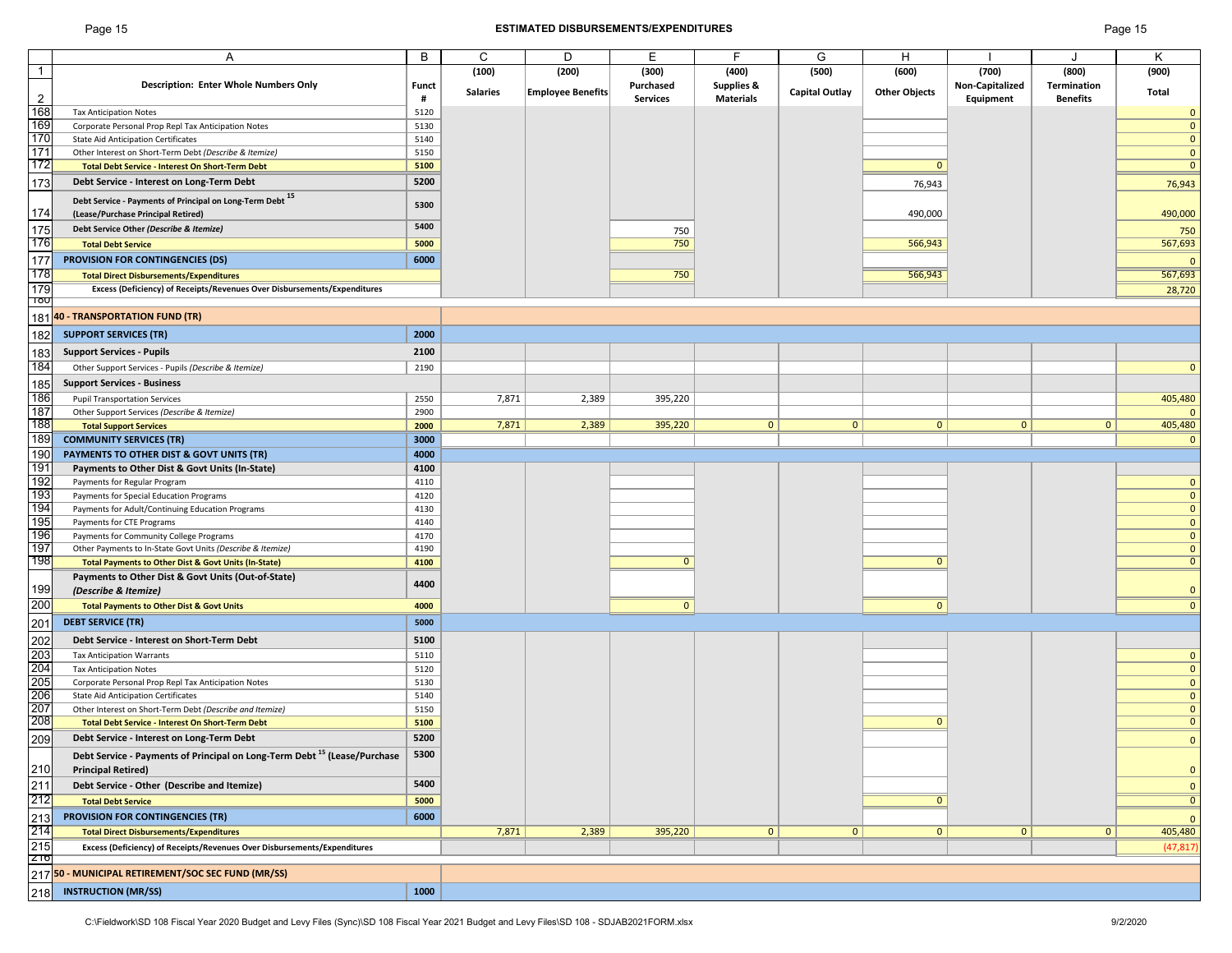#### Page 16 **ESTIMATED DISBURSEMENTS/EXPENDITURES** Page 16

|                                                      | Α                                                                            | B            | C               | D                        | Е               | F                | G                     | н                    |                 |                 | Κ                            |
|------------------------------------------------------|------------------------------------------------------------------------------|--------------|-----------------|--------------------------|-----------------|------------------|-----------------------|----------------------|-----------------|-----------------|------------------------------|
| $\overline{1}$                                       |                                                                              |              | (100)           | (200)                    | (300)           | (400)            | (500)                 | (600)                | (700)           | (800)           | (900)                        |
|                                                      | <b>Description: Enter Whole Numbers Only</b>                                 | <b>Funct</b> |                 |                          | Purchased       | Supplies &       |                       |                      | Non-Capitalized | Termination     |                              |
|                                                      |                                                                              | #            | <b>Salaries</b> | <b>Employee Benefits</b> | <b>Services</b> | <b>Materials</b> | <b>Capital Outlay</b> | <b>Other Objects</b> | Equipment       | <b>Benefits</b> | Total                        |
|                                                      | Regular Program                                                              | 1100         |                 | 30,589                   |                 |                  |                       |                      |                 |                 | 30,589                       |
|                                                      | Pre-K Programs                                                               | 1125         |                 |                          |                 |                  |                       |                      |                 |                 | $\mathbf{0}$                 |
|                                                      | Special Education Programs (Functions 1200-1220)                             | 1200         |                 | 1,437                    |                 |                  |                       |                      |                 |                 | 1,437                        |
|                                                      | Special Education Programs Pre-K                                             | 1225         |                 | 32,506                   |                 |                  |                       |                      |                 |                 | 32,506                       |
|                                                      |                                                                              | 1250         |                 | 7,294                    |                 |                  |                       |                      |                 |                 |                              |
|                                                      | Remedial and Supplemental Programs K-12                                      | 1275         |                 |                          |                 |                  |                       |                      |                 |                 | 7,294                        |
|                                                      | Remedial and Supplemental Programs Pre-K                                     | 1300         |                 |                          |                 |                  |                       |                      |                 |                 | $\mathbf{0}$<br>$\mathbf{0}$ |
|                                                      | Adult/Continuing Education Programs                                          |              |                 |                          |                 |                  |                       |                      |                 |                 |                              |
|                                                      | <b>CTE Programs</b>                                                          | 1400         |                 |                          |                 |                  |                       |                      |                 |                 | $\mathbf{0}$                 |
|                                                      | Interscholastic Programs                                                     | 1500         |                 |                          |                 |                  |                       |                      |                 |                 | $\mathbf{0}$                 |
|                                                      | Summer School Programs                                                       | 1600         |                 |                          |                 |                  |                       |                      |                 |                 | $\mathbf{0}$                 |
|                                                      | <b>Gifted Programs</b>                                                       | 1650         |                 |                          |                 |                  |                       |                      |                 |                 | $\mathbf{0}$                 |
|                                                      | <b>Driver's Education Programs</b>                                           | 1700         |                 |                          |                 |                  |                       |                      |                 |                 | $\mathbf{0}$                 |
|                                                      | <b>Bilingual Programs</b>                                                    | 1800         |                 |                          |                 |                  |                       |                      |                 |                 | $\mathbf{0}$                 |
|                                                      | Truant Alternative & Optional Programs                                       | 1900<br>1000 |                 | 71,826                   |                 |                  |                       |                      |                 |                 | $\mathbf{0}$<br>71,826       |
|                                                      | <b>Total Instruction</b>                                                     |              |                 |                          |                 |                  |                       |                      |                 |                 |                              |
|                                                      | <b>SUPPORT SERVICES (MR/SS)</b>                                              | 2000         |                 |                          |                 |                  |                       |                      |                 |                 |                              |
|                                                      | <b>Support Services - Pupil</b>                                              | 2100         |                 |                          |                 |                  |                       |                      |                 |                 |                              |
|                                                      | Attendance & Social Work Services                                            | 2110         |                 | 783                      |                 |                  |                       |                      |                 |                 | 783                          |
|                                                      | <b>Guidance Services</b>                                                     | 2120         |                 |                          |                 |                  |                       |                      |                 |                 | $\mathbf{0}$                 |
|                                                      | <b>Health Services</b>                                                       | 2130         |                 | 11,801                   |                 |                  |                       |                      |                 |                 | 11,801                       |
|                                                      | <b>Psychological Services</b>                                                | 2140         |                 |                          |                 |                  |                       |                      |                 |                 | $\mathbf{0}$                 |
|                                                      | Speech Pathology & Audiology Services                                        | 2150         |                 | 917                      |                 |                  |                       |                      |                 |                 | 917                          |
|                                                      | Other Support Services - Pupils (Describe & Itemize)                         | 2190         |                 |                          |                 |                  |                       |                      |                 |                 | $\mathbf{0}$                 |
|                                                      | <b>Total Support Services - Pupil</b>                                        | 2100         |                 | 13,501                   |                 |                  |                       |                      |                 |                 | 13,501                       |
|                                                      | <b>Support Services - Instructional Staff</b>                                | 2200         |                 |                          |                 |                  |                       |                      |                 |                 |                              |
|                                                      | Improvement of Instruction Services                                          | 2210         |                 |                          |                 |                  |                       |                      |                 |                 | $\mathbf{0}$                 |
|                                                      | <b>Educational Media Services</b>                                            | 2220         |                 | 479                      |                 |                  |                       |                      |                 |                 | 479                          |
|                                                      | <b>Assessment &amp; Testing</b>                                              | 2230         |                 |                          |                 |                  |                       |                      |                 |                 | $\mathbf{0}$                 |
|                                                      | <b>Total Support Services - Instructional Staff</b>                          | 2200         |                 | 479                      |                 |                  |                       |                      |                 |                 | 479                          |
|                                                      |                                                                              |              |                 |                          |                 |                  |                       |                      |                 |                 |                              |
|                                                      | <b>Support Services - General Administration</b>                             | 2300         |                 |                          |                 |                  |                       |                      |                 |                 |                              |
|                                                      | Board of Education Services                                                  | 2310         |                 |                          |                 |                  |                       |                      |                 |                 | $\mathbf{0}$                 |
|                                                      | <b>Executive Administration Services</b>                                     | 2320         |                 | 12,031                   |                 |                  |                       |                      |                 |                 | 12,031                       |
|                                                      | Special Area Administrative Services                                         | 2330         |                 |                          |                 |                  |                       |                      |                 |                 | $\mathbf{0}$                 |
|                                                      | Claims Paid from Self Insurance Fund                                         | 2361         |                 |                          |                 |                  |                       |                      |                 |                 | $\mathbf{0}$                 |
|                                                      | Workers' Compensation or Workers' Occupation Disease Acts Payments           | 2362         |                 |                          |                 |                  |                       |                      |                 |                 | $\mathbf{0}$                 |
|                                                      | Unemployment Insurance Payments                                              | 2363         |                 |                          |                 |                  |                       |                      |                 |                 | $\mathbf{0}$                 |
|                                                      | Insurance Payments (regular or self-insurance)                               | 2364         |                 |                          |                 |                  |                       |                      |                 |                 | $\mathbf{0}$                 |
|                                                      | Risk Management and Claims Services Payments                                 | 2365         |                 |                          |                 |                  |                       |                      |                 |                 | $\mathbf{0}$                 |
|                                                      | Judgment and Settlements                                                     | 2366         |                 |                          |                 |                  |                       |                      |                 |                 | $\mathbf{0}$                 |
|                                                      | Educatl, Inspectl, Supervisory Serv. Related to Loss Prevention or Reduction | 2367         |                 |                          |                 |                  |                       |                      |                 |                 | $\mathbf{0}$                 |
|                                                      | Reciprocal Insurance Payments                                                | 2368         |                 |                          |                 |                  |                       |                      |                 |                 | $\mathbf 0$                  |
|                                                      | Legal Service                                                                | 2369         |                 |                          |                 |                  |                       |                      |                 |                 | $\mathbf{0}$                 |
|                                                      | <b>Total Support Services - General Administration</b>                       | 2300         |                 | 12,031                   |                 |                  |                       |                      |                 |                 | 12,031                       |
|                                                      | <b>Support Services - School Administration</b>                              | 2400         |                 |                          |                 |                  |                       |                      |                 |                 |                              |
|                                                      | Office of the Principal Services                                             | 2410         |                 | 9,049                    |                 |                  |                       |                      |                 |                 | 9,049                        |
|                                                      | Other Support Services - School Administration (Describe & Itemize)          | 2490         |                 |                          |                 |                  |                       |                      |                 |                 | $\mathbf{0}$                 |
| 265<br>261<br>272<br>272<br>273<br>273<br>275<br>275 | <b>Total Support Services - School Administration</b>                        | 2400         |                 | 9,049                    |                 |                  |                       |                      |                 |                 | 9,049                        |
|                                                      | <b>Support Services - Business</b>                                           | 2500         |                 |                          |                 |                  |                       |                      |                 |                 |                              |
|                                                      | Direction of Business Support Services                                       | 2510         |                 |                          |                 |                  |                       |                      |                 |                 | $\mathbf 0$                  |
|                                                      | <b>Fiscal Services</b>                                                       | 2520         |                 | 10,977                   |                 |                  |                       |                      |                 |                 | 10,977                       |
|                                                      | Facilities Acquisition & Construction Services                               | 2530         |                 |                          |                 |                  |                       |                      |                 |                 | $\mathbf 0$                  |
|                                                      | Operation & Maintenance of Plant Service                                     | 2540         |                 | 46,534                   |                 |                  |                       |                      |                 |                 | 46,534                       |
|                                                      | <b>Pupil Transportation Services</b>                                         | 2550         |                 | 114                      |                 |                  |                       |                      |                 |                 | 114                          |
|                                                      | <b>Food Services</b>                                                         | 2560         |                 | 8,126                    |                 |                  |                       |                      |                 |                 | 8,126                        |
|                                                      | <b>Internal Services</b>                                                     | 2570         |                 |                          |                 |                  |                       |                      |                 |                 | $\mathbf{0}$                 |
|                                                      | <b>Total Support Services - Business</b>                                     | 2500         |                 | 65,751                   |                 |                  |                       |                      |                 |                 | 65,751                       |
|                                                      | <b>Support Services - Central</b>                                            | 2600         |                 |                          |                 |                  |                       |                      |                 |                 |                              |
|                                                      |                                                                              |              |                 |                          |                 |                  |                       |                      |                 |                 |                              |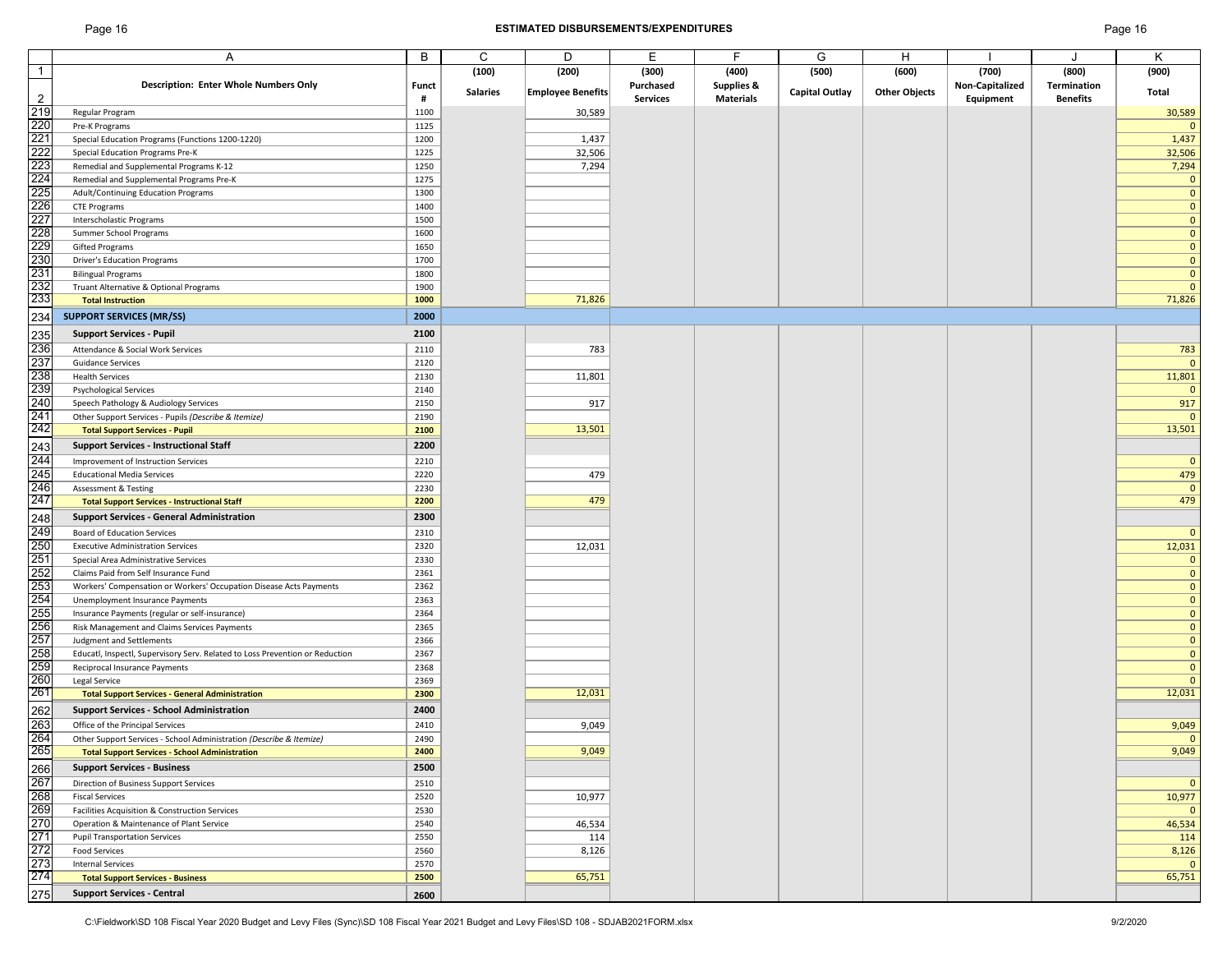#### Page 17 **ESTIMATED DISBURSEMENTS/EXPENDITURES** Page 17

|                | A                                                                        | B            | C               | D                        | Е               | F                     | G                     | н                    |                 | J               | Κ              |
|----------------|--------------------------------------------------------------------------|--------------|-----------------|--------------------------|-----------------|-----------------------|-----------------------|----------------------|-----------------|-----------------|----------------|
| $\mathbf{1}$   |                                                                          |              | (100)           | (200)                    | (300)           | (400)                 | (500)                 | (600)                | (700)           | (800)           | (900)          |
|                | <b>Description: Enter Whole Numbers Only</b>                             | <b>Funct</b> |                 |                          | Purchased       | <b>Supplies &amp;</b> |                       |                      | Non-Capitalized | Termination     |                |
| $\overline{c}$ |                                                                          | #            | <b>Salaries</b> | <b>Employee Benefits</b> | <b>Services</b> | <b>Materials</b>      | <b>Capital Outlay</b> | <b>Other Objects</b> | Equipment       | <b>Benefits</b> | <b>Total</b>   |
|                |                                                                          |              |                 |                          |                 |                       |                       |                      |                 |                 |                |
| 276            | Direction of Central Support Services                                    | 2610         |                 |                          |                 |                       |                       |                      |                 |                 | $\Omega$       |
| 277            | Planning, Research, Development & Evaluation Services                    | 2620         |                 |                          |                 |                       |                       |                      |                 |                 | $\Omega$       |
| 278            | <b>Information Services</b>                                              | 2630         |                 |                          |                 |                       |                       |                      |                 |                 | $\mathbf{0}$   |
| 279            | <b>Staff Services</b>                                                    | 2640         |                 |                          |                 |                       |                       |                      |                 |                 | $\mathbf{0}$   |
| 280            | <b>Data Processing Services</b>                                          | 2660         |                 |                          |                 |                       |                       |                      |                 |                 | $\Omega$       |
| 281            |                                                                          |              |                 | $\Omega$                 |                 |                       |                       |                      |                 |                 | $\Omega$       |
|                | <b>Total Support Services - Central</b>                                  | 2600         |                 |                          |                 |                       |                       |                      |                 |                 |                |
| 282            | Other Support Services (Describe & Itemize)                              | 2900         |                 |                          |                 |                       |                       |                      |                 |                 | C              |
| 283            | <b>Total Support Services</b>                                            | 2000         |                 | 100,811                  |                 |                       |                       |                      |                 |                 | 100,811        |
|                |                                                                          |              |                 |                          |                 |                       |                       |                      |                 |                 |                |
| 284            | <b>COMMUNITY SERVICES (MR/SS)</b>                                        | 3000         |                 |                          |                 |                       |                       |                      |                 |                 | $\Omega$       |
| 285            | PAYMENTS TO OTHER DIST & GOVT UNITS (MR/SS)                              | 4000         |                 |                          |                 |                       |                       |                      |                 |                 |                |
| 286            | Payments for Regular Programs                                            | 4110         |                 |                          |                 |                       |                       |                      |                 |                 | $\Omega$       |
| 287            |                                                                          |              |                 |                          |                 |                       |                       |                      |                 |                 |                |
|                | Payments for Special Education Programs                                  | 4120         |                 |                          |                 |                       |                       |                      |                 |                 | $\mathbf{0}$   |
| 288            | Payments for CTE Programs                                                | 4140         |                 |                          |                 |                       |                       |                      |                 |                 | $\Omega$       |
| 289            | <b>Total Payments to Other Dist &amp; Govt Units</b>                     | 4000         |                 | $\mathbf{0}$             |                 |                       |                       |                      |                 |                 | $\Omega$       |
| 290            | <b>DEBT SERVICE (MR/SS)</b>                                              | 5000         |                 |                          |                 |                       |                       |                      |                 |                 |                |
|                |                                                                          |              |                 |                          |                 |                       |                       |                      |                 |                 |                |
| 291            | Debt Service - Interest on Short-Term Debt                               | 5100         |                 |                          |                 |                       |                       |                      |                 |                 |                |
| 292            | <b>Tax Anticipation Warrants</b>                                         | 5110         |                 |                          |                 |                       |                       |                      |                 |                 | $\Omega$       |
| 293            | <b>Tax Anticipation Notes</b>                                            | 5120         |                 |                          |                 |                       |                       |                      |                 |                 | $\Omega$       |
| 294<br>295     | Corporate Personal Prop Repl Tax Anticipation Notes                      | 5130         |                 |                          |                 |                       |                       |                      |                 |                 | $\mathbf{0}$   |
|                |                                                                          |              |                 |                          |                 |                       |                       |                      |                 |                 | $\mathbf 0$    |
|                | <b>State Aid Anticipation Certificates</b>                               | 5140         |                 |                          |                 |                       |                       |                      |                 |                 |                |
| 296<br>297     | Other (Describe & Itemize)                                               | 5150         |                 |                          |                 |                       |                       |                      |                 |                 | $\mathbf{0}$   |
|                | <b>Total Debt Service</b>                                                | 5000         |                 |                          |                 |                       |                       | $\Omega$             |                 |                 | $\Omega$       |
| 298            | <b>PROVISION FOR CONTINGENCIES (MR/SS)</b>                               | 6000         |                 |                          |                 |                       |                       |                      |                 |                 | $\Omega$       |
| 299            | <b>Total Direct Disbursements/Expenditures</b>                           |              |                 | 172,637                  |                 |                       |                       | $\Omega$             |                 |                 | 172,637        |
|                |                                                                          |              |                 |                          |                 |                       |                       |                      |                 |                 |                |
| 300<br>þ       | Excess (Deficiency) of Receipts/Revenues Over Disbursements/Expenditures |              |                 |                          |                 |                       |                       |                      |                 |                 | (66, 507)      |
|                |                                                                          |              |                 |                          |                 |                       |                       |                      |                 |                 |                |
| 302            | 60 - CAPITAL PROJECTS (CP)                                               |              |                 |                          |                 |                       |                       |                      |                 |                 |                |
| 303            | <b>SUPPORT SERVICES (CP)</b>                                             | 2000         |                 |                          |                 |                       |                       |                      |                 |                 |                |
|                |                                                                          |              |                 |                          |                 |                       |                       |                      |                 |                 |                |
| 304            | <b>Support Services - Business</b>                                       |              |                 |                          |                 |                       |                       |                      |                 |                 |                |
| 305            | Facilities Acquisition & Construction Services                           | 2530         |                 |                          |                 |                       | 212,700               |                      |                 |                 | 212,700        |
| 306            | Other Support Services (Describe & Itemize)                              | 2900         |                 |                          |                 |                       |                       |                      |                 |                 |                |
| 307            | <b>Total Support Services</b>                                            | 2000         | $\overline{0}$  | 0                        | $\mathbf{0}$    | $\mathbf{0}$          | 212,700               | 0 <sup>1</sup>       | $\mathbf{0}$    |                 | 212,700        |
|                | PAYMENTS TO OTHER DIST & GOVT UNITS (CP)                                 | 4000         |                 |                          |                 |                       |                       |                      |                 |                 |                |
| 308            |                                                                          |              |                 |                          |                 |                       |                       |                      |                 |                 |                |
| 309            | Payments to Other Dist & Govt Units (In-State)                           | 4100         |                 |                          |                 |                       |                       |                      |                 |                 |                |
| 310            | Payments to Regular Programs                                             | 4110         |                 |                          |                 |                       |                       |                      |                 |                 | $\mathbf 0$    |
| 311            | Payment for Special Education Programs                                   | 4120         |                 |                          |                 |                       |                       |                      |                 |                 | $\mathbf{0}$   |
| 312            | Payment for CTE Programs                                                 | 4140         |                 |                          |                 |                       |                       |                      |                 |                 | $\mathbf 0$    |
| 313            |                                                                          | 4190         |                 |                          |                 |                       |                       |                      |                 |                 | $\mathbf 0$    |
| 314            | Payments to Other Govt Units (In-State) (Describe & Itemize)             |              |                 |                          | $\Omega$        |                       |                       | $\Omega$             |                 |                 | $\overline{0}$ |
|                | <b>Total Payments to Other Districts &amp; Govt Units</b>                | 4000         |                 |                          |                 |                       |                       |                      |                 |                 |                |
| 315            | <b>PROVISION FOR CONTINGENCIES (CP)</b>                                  | 6000         |                 |                          |                 |                       |                       |                      |                 |                 | $\Omega$       |
| 316            | <b>Total Direct Disbursements/Expenditures</b>                           |              | $\mathbf{0}$    | $\mathbf{0}$             | $\mathbf{0}$    | 0                     | 212,700               | 0                    | $\mathbf 0$     |                 | 212,700        |
| 317            | Excess (Deficiency) of Receipts/Revenues Over Disbursements/Expenditures |              |                 |                          |                 |                       |                       |                      |                 |                 | (212,700)      |
| Ŗ              |                                                                          |              |                 |                          |                 |                       |                       |                      |                 |                 |                |
|                | 319 70 WORKING CASH FUND (WC)                                            |              |                 |                          |                 |                       |                       |                      |                 |                 |                |
|                |                                                                          |              |                 |                          |                 |                       |                       |                      |                 |                 |                |
| 321            | 80 - TORT FUND (TF)                                                      |              |                 |                          |                 |                       |                       |                      |                 |                 |                |
|                |                                                                          |              |                 |                          |                 |                       |                       |                      |                 |                 |                |
| 322            | <b>INSTRUCTION (TF)</b>                                                  | 1000         |                 |                          |                 |                       |                       |                      |                 |                 |                |
| 323            | Regular Programs                                                         | 1100         |                 |                          |                 |                       |                       |                      |                 |                 | $\Omega$       |
| 324            |                                                                          |              |                 |                          |                 |                       |                       |                      |                 |                 |                |
|                | Tuition Payment to Charter Schools                                       | 1115         |                 |                          |                 |                       |                       |                      |                 |                 | $\mathbf{0}$   |
| 325            | Pre-K Programs                                                           | 1125         |                 |                          |                 |                       |                       |                      |                 |                 | $\mathbf 0$    |
| 326            | Special Education Programs (Functions 1200 - 1220)                       | 1200         |                 |                          |                 |                       |                       |                      |                 |                 | $\Omega$       |
| 327            | Special Education Programs Pre-K                                         | 1225         |                 |                          |                 |                       |                       |                      |                 |                 | $\mathbf{0}$   |
| 328            | Remedial and Supplemental Programs K-12                                  | 1250         |                 |                          |                 |                       |                       |                      |                 |                 | $\mathbf{0}$   |
| 329            | Remedial and Supplemental Programs Pre-K                                 | 1275         |                 |                          |                 |                       |                       |                      |                 |                 | $\mathbf{0}$   |
| 330            |                                                                          |              |                 |                          |                 |                       |                       |                      |                 |                 |                |
|                | Adult/Continuing Education Programs                                      | 1300         |                 |                          |                 |                       |                       |                      |                 |                 | $\mathbf{0}$   |
| 331            | <b>CTE Programs</b>                                                      | 1400         |                 |                          |                 |                       |                       |                      |                 |                 | $\mathbf 0$    |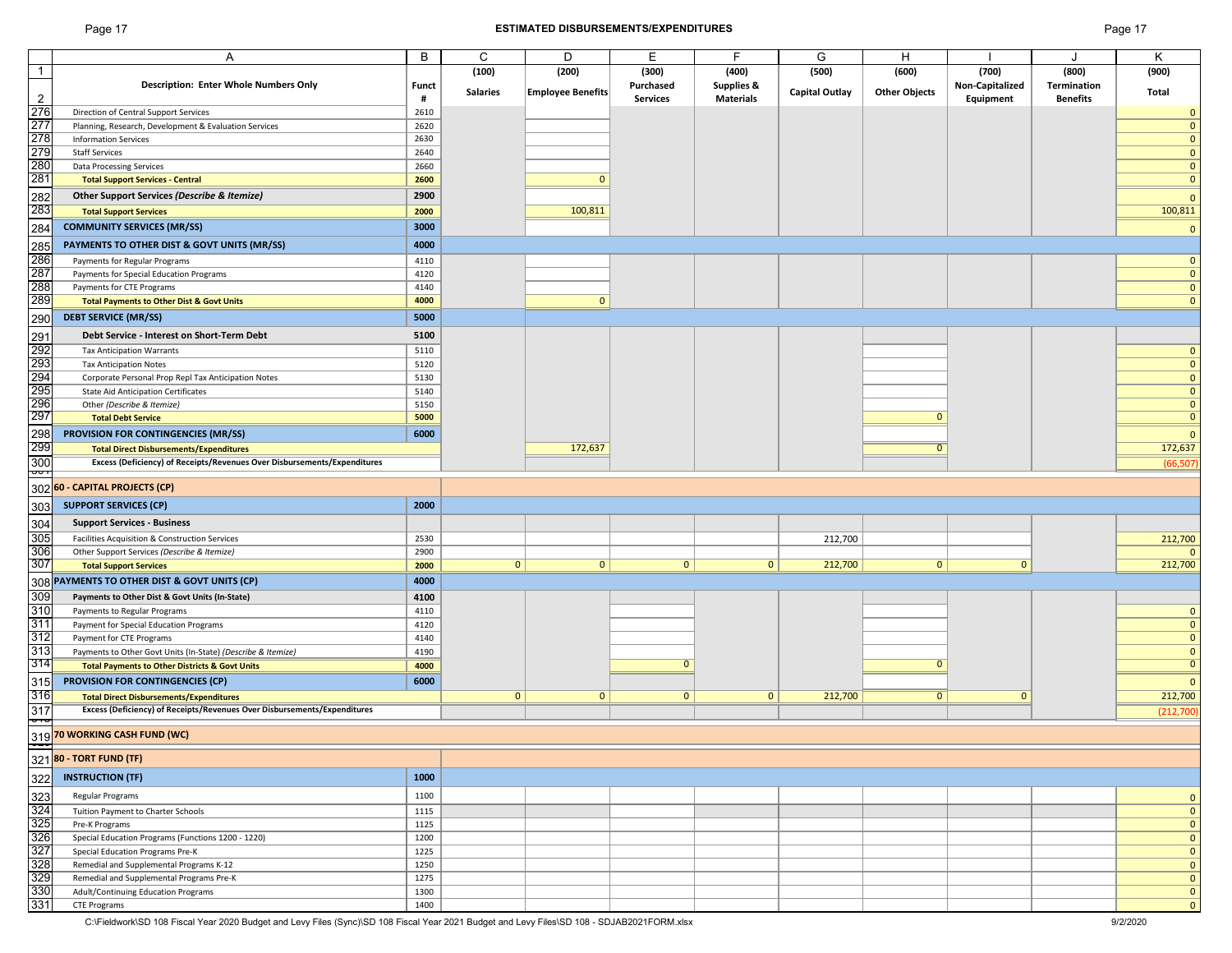#### Page 18 **ESTIMATED DISBURSEMENTS/EXPENDITURES** Page 18

| age " |  | 8 |
|-------|--|---|
|-------|--|---|

|                | Α                                                                   | B            | C               | D                 | E               | F                | G                     | н                    |                 |                    | Κ            |
|----------------|---------------------------------------------------------------------|--------------|-----------------|-------------------|-----------------|------------------|-----------------------|----------------------|-----------------|--------------------|--------------|
| $\mathbf{1}$   |                                                                     |              | (100)           | (200)             | (300)           | (400)            | (500)                 | (600)                | (700)           | (800)              | (900)        |
|                | <b>Description: Enter Whole Numbers Only</b>                        | <b>Funct</b> | <b>Salaries</b> | Employee Benefits | Purchased       | Supplies &       | <b>Capital Outlay</b> | <b>Other Objects</b> | Non-Capitalized | <b>Termination</b> | Total        |
| $\overline{2}$ |                                                                     | #            |                 |                   | <b>Services</b> | <b>Materials</b> |                       |                      | Equipment       | <b>Benefits</b>    |              |
| 332            | Interscholastic Programs                                            | 1500         |                 |                   |                 |                  |                       |                      |                 |                    | $\mathbf 0$  |
| 333            | Summer School Programs                                              | 1600         |                 |                   |                 |                  |                       |                      |                 |                    | $\mathbf{0}$ |
| 334            | <b>Gifted Programs</b>                                              | 1650         |                 |                   |                 |                  |                       |                      |                 |                    | $\mathbf{0}$ |
| 335            | <b>Driver's Education Programs</b>                                  | 1700         |                 |                   |                 |                  |                       |                      |                 |                    | $\mathbf{0}$ |
|                |                                                                     | 1800         |                 |                   |                 |                  |                       |                      |                 |                    |              |
| 336            | <b>Bilingual Programs</b>                                           |              |                 |                   |                 |                  |                       |                      |                 |                    | $\mathbf{0}$ |
| 337            | Truant Alternative & Optional Programs                              | 1900         |                 |                   |                 |                  |                       |                      |                 |                    | $\mathbf{0}$ |
| 338            | Pre-K Programs - Private Tuition                                    | 1910         |                 |                   |                 |                  |                       |                      |                 |                    | $\mathbf{0}$ |
| 339            | Regular K-12 Programs Private Tuition                               | 1911         |                 |                   |                 |                  |                       |                      |                 |                    | $\mathbf{0}$ |
| 340            | Special Education Programs K-12 Private Tuition                     | 1912         |                 |                   |                 |                  |                       |                      |                 |                    | $\mathbf{0}$ |
| 341            | Special Education Programs Pre-K Tuition                            | 1913         |                 |                   |                 |                  |                       |                      |                 |                    | $\mathbf{0}$ |
| 342            | Remedial/Supplemental Programs K-12 Private Tuition                 | 1914         |                 |                   |                 |                  |                       |                      |                 |                    | $\mathbf{0}$ |
| 343            |                                                                     |              |                 |                   |                 |                  |                       |                      |                 |                    | $\mathbf{0}$ |
|                | Remedial/Supplemental Programs Pre-K Private Tuition                | 1915         |                 |                   |                 |                  |                       |                      |                 |                    |              |
| 344            | Adult/Continuing Education Programs Private Tuition                 | 1916         |                 |                   |                 |                  |                       |                      |                 |                    | $\mathbf{0}$ |
| 345            | <b>CTE Programs Private Tuition</b>                                 | 1917         |                 |                   |                 |                  |                       |                      |                 |                    | $\mathbf 0$  |
| 346            | Interscholastic Programs Private Tuition                            | 1918         |                 |                   |                 |                  |                       |                      |                 |                    | $\mathbf{0}$ |
| 347            | Summer School Programs Private Tuition                              | 1919         |                 |                   |                 |                  |                       |                      |                 |                    | $\mathbf{0}$ |
| 348            | Gifted Programs Private Tuition                                     | 1920         |                 |                   |                 |                  |                       |                      |                 |                    | $\mathbf{0}$ |
| 349            | <b>Bilingual Programs Private Tuition</b>                           | 1921         |                 |                   |                 |                  |                       |                      |                 |                    |              |
|                |                                                                     |              |                 |                   |                 |                  |                       |                      |                 |                    | $\mathbf{0}$ |
| 350            | Truants Alternative/Opt Ed Programs Private Tuition                 | 1922         |                 |                   |                 |                  |                       |                      |                 |                    | $\mathbf{0}$ |
| 351            | <b>Total Instruction</b> <sup>14</sup>                              | 1000         | $\mathbf{0}$    | $\mathbf{0}$      | $\mathbf{0}$    | $\mathbf{0}$     | $\mathbf{0}$          | $\mathbf{0}$         | $\mathbf{0}$    | $\mathbf{0}$       | $\mathbf{0}$ |
| 352            |                                                                     |              |                 |                   |                 |                  |                       |                      |                 |                    |              |
|                | <b>SUPPORT SERVICES (TF)</b>                                        | 2000         |                 |                   |                 |                  |                       |                      |                 |                    |              |
| 353            | <b>Support Services - Pupil</b>                                     | 2100         |                 |                   |                 |                  |                       |                      |                 |                    |              |
| 354            | Attendance & Social Work Services                                   | 2110         |                 |                   |                 |                  |                       |                      |                 |                    | $\mathbf{0}$ |
| 355            | <b>Guidance Services</b>                                            | 2120         |                 |                   |                 |                  |                       |                      |                 |                    | $\mathbf{0}$ |
| 356            | <b>Health Services</b>                                              | 2130         |                 |                   |                 |                  |                       |                      |                 |                    | $\mathbf 0$  |
| 357            | <b>Psychological Services</b>                                       | 2140         |                 |                   |                 |                  |                       |                      |                 |                    | $\mathbf{0}$ |
| 358            | Speech Pathology & Audiology Services                               | 2150         |                 |                   |                 |                  |                       |                      |                 |                    | $\mathbf{0}$ |
| 359            | Other Support Services - Pupils (Describe & Itemize)                | 2190         |                 |                   |                 |                  |                       |                      |                 |                    | $\mathbf{0}$ |
| 360            |                                                                     | 2100         | 0               | $\overline{0}$    | 0               | $\mathbf{0}$     | $\overline{0}$        | 0                    | $\mathbf{0}$    | $\mathbf{0}$       | $\mathbf{0}$ |
|                | <b>Total Support Services - Pupil</b>                               |              |                 |                   |                 |                  |                       |                      |                 |                    |              |
| 361            | <b>Support Services - Instructional Staff</b>                       | 2200         |                 |                   |                 |                  |                       |                      |                 |                    |              |
| 362            | Improvement of Instruction Services                                 | 2210         |                 |                   |                 |                  |                       |                      |                 |                    | $\mathbf{0}$ |
| 363            | <b>Educational Media Services</b>                                   | 2220         |                 |                   |                 |                  |                       |                      |                 |                    | $\mathbf{0}$ |
| 364            | <b>Assessment &amp; Testing</b>                                     | 2230         |                 |                   |                 |                  |                       |                      |                 |                    | $\mathbf{0}$ |
| 365            | <b>Total Support Services - Instructional Staff</b>                 | 2200         | $\mathbf{0}$    | $\mathbf{0}$      | $\mathbf{0}$    | $\mathbf{0}$     | $\overline{0}$        | 0                    | $\mathbf{0}$    | $\mathbf{0}$       | $\mathbf{0}$ |
|                |                                                                     |              |                 |                   |                 |                  |                       |                      |                 |                    |              |
| 366            | <b>Support Services - General Administration</b>                    | 2300         |                 |                   |                 |                  |                       |                      |                 |                    |              |
| 367            | <b>Board of Education Services</b>                                  | 2310         |                 |                   |                 |                  |                       |                      |                 |                    | $\mathbf{0}$ |
| 368            | <b>Executive Administration Services</b>                            | 2320         |                 |                   |                 |                  |                       |                      |                 |                    | $\mathbf{0}$ |
| 369            | Special Area Administration Services                                | 2330         |                 |                   |                 |                  |                       |                      |                 |                    | $\mathbf{0}$ |
| 370            | Claims Paid from Self Insurance Fund                                | 2361         |                 |                   |                 |                  |                       |                      |                 |                    | $\mathbf{0}$ |
| 371            | Risk Management and Claims Services Payments                        | 2365         |                 |                   | 55,000          | 0                | $\overline{0}$        | $\mathbf 0$          | 0               |                    | 55,000       |
| 372            | <b>Total Support Services - General Administration</b>              | 2300         | 0               | 0                 | 55,000          | $\mathbf 0$      | 0                     | 0                    | $\mathbf{0}$    | 0                  | 55,000       |
| 373            | <b>Support Services - School Administration</b>                     | 2400         |                 |                   |                 |                  |                       |                      |                 |                    |              |
| 374            | Office of the Principal Services                                    | 2410         |                 |                   |                 |                  |                       |                      |                 |                    | $\mathbf{0}$ |
| 375            | Other Support Services - School Administration (Describe & Itemize) | 2490         |                 |                   |                 |                  |                       |                      |                 |                    | $\mathbf{0}$ |
| 376            | <b>Total Support Services - School Administration</b>               | 2400         | 0               | 0                 | 0               | $\mathbf{0}$     | 0                     | 0                    | 0               | 0                  | $\mathbf 0$  |
| 377            | <b>Support Services - Business</b>                                  | 2500         |                 |                   |                 |                  |                       |                      |                 |                    |              |
| 378            | Direction of Business Support Services                              | 2510         |                 |                   |                 |                  |                       |                      |                 |                    | $\mathbf{0}$ |
| 379            |                                                                     |              |                 |                   |                 |                  |                       |                      |                 |                    |              |
|                | <b>Fiscal Services</b>                                              | 2520         |                 |                   |                 |                  |                       |                      |                 |                    | $\mathbf{0}$ |
| 380            | Operation & Maintenance of Plant Services                           | 2540         |                 |                   |                 |                  |                       |                      |                 |                    | $\mathbf 0$  |
| 381            | <b>Pupil Transportation Services</b>                                | 2550         |                 |                   |                 |                  |                       |                      |                 |                    | $\mathbf{0}$ |
| 382            | <b>Food Services</b>                                                | 2560         |                 |                   |                 |                  |                       |                      |                 |                    | $\mathbf{0}$ |
| 383            | <b>Internal Services</b>                                            | 2570         |                 |                   |                 |                  |                       |                      |                 |                    | $\mathbf{0}$ |
| 384            | <b>Total Support Services - Business</b>                            | 2500         | 0               | 0                 | 0               | $\mathbf{0}$     | 0                     | 0                    | $\mathbf{0}$    | $\mathbf{0}$       | $\mathbf{0}$ |
| 385            | <b>Support Services - Central</b>                                   | 2600         |                 |                   |                 |                  |                       |                      |                 |                    |              |
| 386            | Direction of Central Support Services                               | 2610         |                 |                   |                 |                  |                       |                      |                 |                    | $\mathbf 0$  |
| 387            | Planning, Research, Development & Evaluation Services               | 2620         |                 |                   |                 |                  |                       |                      |                 |                    | $\mathbf{0}$ |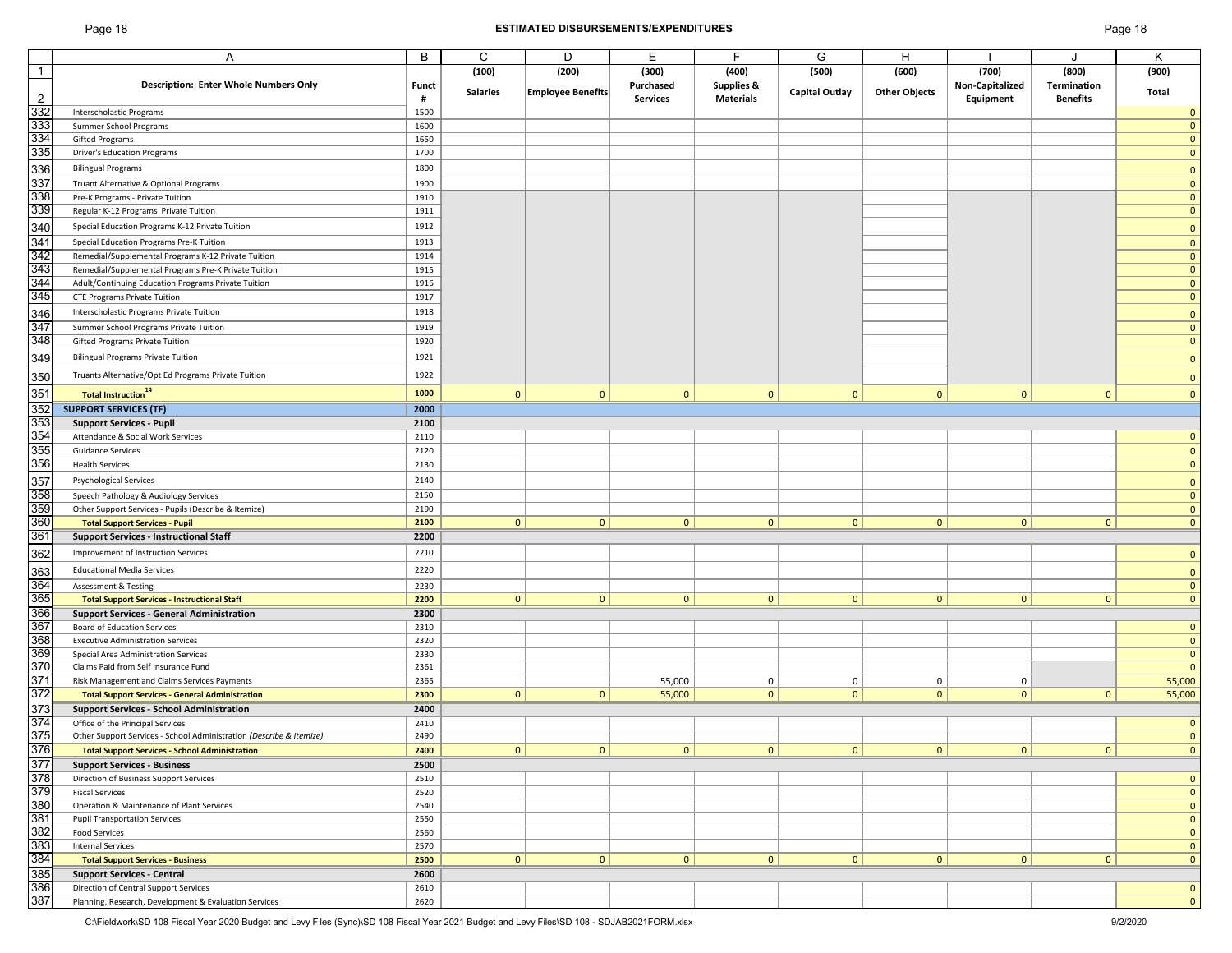#### Page 19 **ESTIMATED DISBURSEMENTS/EXPENDITURES** Page 19

|                                        | A                                                                                            | B            | C               | D                        | E               | F                | G                     | Н                    |                 |                 | K            |
|----------------------------------------|----------------------------------------------------------------------------------------------|--------------|-----------------|--------------------------|-----------------|------------------|-----------------------|----------------------|-----------------|-----------------|--------------|
| $\overline{1}$                         |                                                                                              |              | (100)           | (200)                    | (300)           | (400)            | (500)                 | (600)                | (700)           | (800)           | (900)        |
|                                        | <b>Description: Enter Whole Numbers Only</b>                                                 | <b>Funct</b> |                 |                          | Purchased       | Supplies &       |                       |                      | Non-Capitalized | Termination     |              |
|                                        |                                                                                              |              | <b>Salaries</b> | <b>Employee Benefits</b> |                 |                  | <b>Capital Outlay</b> | <b>Other Objects</b> |                 |                 | Total        |
| $\overline{2}$                         |                                                                                              | #            |                 |                          | <b>Services</b> | <b>Materials</b> |                       |                      | Equipment       | <b>Benefits</b> |              |
| 388                                    | <b>Information Services</b>                                                                  | 2630         |                 |                          |                 |                  |                       |                      |                 |                 | $\mathbf 0$  |
| 389                                    | <b>Staff Services</b>                                                                        | 2640         |                 |                          |                 |                  |                       |                      |                 |                 | $\mathbf{0}$ |
|                                        | <b>Data Processing Services</b>                                                              | 2660         |                 |                          |                 |                  |                       |                      |                 |                 |              |
| 390<br>391                             |                                                                                              |              |                 |                          |                 |                  |                       |                      |                 |                 | $\mathbf{0}$ |
|                                        | <b>Total Support Services - Central</b>                                                      | 2600         | $\mathbf{0}$    | $\mathbf{0}$             | $\mathbf{0}$    | $\mathbf{0}$     | $\mathbf{0}$          | $\mathbf{0}$         | $\mathbf{0}$    | $\mathbf{0}$    | $\mathbf{0}$ |
|                                        | Other Support Services (Describe & Itemize)                                                  | 2900         |                 |                          |                 |                  |                       |                      |                 |                 | $\mathbf{0}$ |
| 392<br>393<br>394                      |                                                                                              | 2000         | $\mathbf{0}$    | $\mathbf{0}$             |                 | $\mathbf{0}$     | $\mathbf{0}$          | $\mathbf{0}$         | $\mathbf{0}$    | $\mathbf{0}$    |              |
|                                        | <b>Total Support Services</b>                                                                |              |                 |                          | 55,000          |                  |                       |                      |                 |                 | 55,000       |
|                                        | <b>COMMUNITY SERVICES (TF)</b>                                                               | 3000         |                 |                          |                 |                  |                       |                      |                 |                 | $\mathbf 0$  |
| 395                                    | PAYMENTS TO OTHER DIST & GOVT UNITS (TF)                                                     | 4000         |                 |                          |                 |                  |                       |                      |                 |                 |              |
|                                        |                                                                                              |              |                 |                          |                 |                  |                       |                      |                 |                 |              |
| 396                                    | Payments to Other Dist & Govt Units (In-State)                                               | 4100         |                 |                          |                 |                  |                       |                      |                 |                 |              |
| 397                                    | Payments for Regular Programs                                                                | 4110         |                 |                          |                 |                  |                       |                      |                 |                 | $\mathbf{0}$ |
| $\frac{398}{399}$                      | Payments for Special Education Programs                                                      | 4120         |                 |                          |                 |                  |                       |                      |                 |                 | $\mathbf{0}$ |
|                                        | Payments for Adult/Continuing Education Programs                                             | 4130         |                 |                          |                 |                  |                       |                      |                 |                 | $\mathbf{0}$ |
| 400                                    |                                                                                              |              |                 |                          |                 |                  |                       |                      |                 |                 |              |
|                                        | Payments for CTE Programs                                                                    | 4140         |                 |                          |                 |                  |                       |                      |                 |                 | $\mathbf{0}$ |
| 401                                    | Payments for Community College Programs                                                      | 4170         |                 |                          |                 |                  |                       |                      |                 |                 | $\mathbf{0}$ |
| 402<br>403                             | Other Payments to In-State Govt Units (Describe & Itemize)                                   | 4190         |                 |                          |                 |                  |                       |                      |                 |                 | $\mathbf{0}$ |
|                                        |                                                                                              | 4100         |                 |                          | $\mathbf{0}$    |                  |                       | $\mathbf{0}$         |                 |                 | $\mathbf{0}$ |
|                                        | Total Payments to Other Dist & Govt Units (In-State)                                         |              |                 |                          |                 |                  |                       |                      |                 |                 |              |
| 404                                    | Payments for Regular Programs - Tuition                                                      | 4210         |                 |                          |                 |                  |                       |                      |                 |                 | $\mathbf{0}$ |
| 405                                    | Payments for Special Education Programs - Tuition                                            | 4220         |                 |                          |                 |                  |                       |                      |                 |                 | $\mathbf{0}$ |
| 406                                    | Payments for Adult/Continuing Education Programs - Tuition                                   | 4230         |                 |                          |                 |                  |                       |                      |                 |                 | $\mathbf{0}$ |
|                                        |                                                                                              |              |                 |                          |                 |                  |                       |                      |                 |                 |              |
| 407                                    | Payments for CTE Programs - Tuition                                                          | 4240         |                 |                          |                 |                  |                       |                      |                 |                 | $\mathbf{0}$ |
| 408                                    | Payments for Community College Programs - Tuition                                            | 4270         |                 |                          |                 |                  |                       |                      |                 |                 | $\mathbf{0}$ |
| 409                                    | Payments for Other Programs - Tuition                                                        | 4280         |                 |                          |                 |                  |                       |                      |                 |                 | $\mathbf{0}$ |
| 410                                    | Other Payments to In-State Govt Units (Describe & Itemize)                                   |              |                 |                          |                 |                  |                       |                      |                 |                 | $\mathbf{0}$ |
|                                        |                                                                                              | 4290         |                 |                          |                 |                  |                       |                      |                 |                 |              |
| 411                                    | Total Payments to Other Dist & Govt Units - Tuition (In State)                               | 4200         |                 |                          |                 |                  |                       | $\Omega$             |                 |                 | $\mathbf{0}$ |
| 412                                    | Payments for Regular Programs - Transfers                                                    | 4310         |                 |                          |                 |                  |                       |                      |                 |                 | $\mathbf{0}$ |
| 413                                    |                                                                                              | 4320         |                 |                          |                 |                  |                       |                      |                 |                 | $\mathbf{0}$ |
|                                        | Payments for Special Education Programs - Transfers                                          |              |                 |                          |                 |                  |                       |                      |                 |                 |              |
| 414                                    | Payments for Adult/Continuing Ed Programs - Transfers                                        | 4330         |                 |                          |                 |                  |                       |                      |                 |                 | $\mathbf{0}$ |
| 415                                    | Payments for CTE Programs - Transfers                                                        | 4340         |                 |                          |                 |                  |                       |                      |                 |                 | $\mathbf{0}$ |
| 416                                    | Payments for Community College Program - Transfers                                           | 4370         |                 |                          |                 |                  |                       |                      |                 |                 | $\mathbf{0}$ |
|                                        |                                                                                              |              |                 |                          |                 |                  |                       |                      |                 |                 |              |
| 417                                    | Payments for Other Programs - Transfers                                                      | 4380         |                 |                          |                 |                  |                       |                      |                 |                 | $\mathbf{0}$ |
| 418                                    | Other Payments to In-State Govt Units - Transfers (Describe & Itemize)                       | 4390         |                 |                          |                 |                  |                       |                      |                 |                 | $\mathbf{0}$ |
| 419                                    | Total Payments to Other Dist & Govt Units-Transfers (In State)                               | 4300         |                 |                          | $\mathbf{0}$    |                  |                       | $\mathbf{0}$         |                 |                 | $\mathbf{0}$ |
|                                        |                                                                                              |              |                 |                          |                 |                  |                       |                      |                 |                 |              |
| 420<br>421                             | Payments to Other Dist & Govt Units (Out of State)                                           | 4400         |                 |                          |                 |                  |                       |                      |                 |                 | $\mathbf{0}$ |
|                                        | <b>Total Payments to Other Dist &amp; Govt Units</b>                                         | 4000         |                 |                          | $\mathbf{0}$    |                  |                       | $\mathbf{0}$         |                 |                 | $\mathbf{0}$ |
| 422                                    | <b>DEBT SERVICE (TF)</b>                                                                     | 5000         |                 |                          |                 |                  |                       |                      |                 |                 |              |
|                                        |                                                                                              |              |                 |                          |                 |                  |                       |                      |                 |                 |              |
| 423<br>424                             | Debt Service - Interest on Short-Term Debt                                                   |              |                 |                          |                 |                  |                       |                      |                 |                 |              |
|                                        | <b>Tax Anticipation Warrants</b>                                                             | 5110         |                 |                          |                 |                  |                       |                      |                 |                 | $\mathbf{0}$ |
| 425                                    | Corporate Personal Property Replacement Tax Anticipation Notes                               | 5130         |                 |                          |                 |                  |                       |                      |                 |                 | $\mathbf{0}$ |
| 426                                    | Other Interest or Short-Term Debt (Describe & Itemize)                                       | 5150         |                 |                          |                 |                  |                       |                      |                 |                 | $\mathbf{0}$ |
| 427                                    |                                                                                              |              |                 |                          |                 |                  |                       | $\mathbf{0}$         |                 |                 | $\mathbf 0$  |
|                                        | <b>Total Debt Service</b>                                                                    | 5000         |                 |                          |                 |                  |                       |                      |                 |                 |              |
| 428                                    | <b>PROVISION FOR CONTINGENCIES (TF)</b>                                                      | 6000         |                 |                          |                 |                  |                       |                      |                 |                 | $\mathbf{0}$ |
| 429                                    | <b>Total Direct Disbursements/Expenditures</b>                                               |              | $\mathbf{0}$    | $\mathbf{0}$             | 55,000          | $\mathbf{0}$     | $\mathbf{0}$          | $\mathbf{0}$         | $\mathbf{0}$    | $\mathbf{0}$    | 55,000       |
|                                        |                                                                                              |              |                 |                          |                 |                  |                       |                      |                 |                 |              |
| 430                                    | Excess (Deficiency) of Receipts/Revenues Over Disbursements/Expenditures                     |              |                 |                          |                 |                  |                       |                      |                 |                 | 1,798        |
|                                        | ा उत्तर<br>  प्रजन<br>  432 <mark>  90 - FIRE PREVENTION &amp; SAFETY FUND (FP&amp;S)</mark> |              |                 |                          |                 |                  |                       |                      |                 |                 |              |
|                                        |                                                                                              |              |                 |                          |                 |                  |                       |                      |                 |                 |              |
| 433                                    | <b>SUPPORT SERVICES (FP&amp;S)</b>                                                           | 2000         |                 |                          |                 |                  |                       |                      |                 |                 |              |
| 434                                    |                                                                                              |              |                 |                          |                 |                  |                       |                      |                 |                 |              |
|                                        | <b>Support Services - Business</b>                                                           | 2500         |                 |                          |                 |                  |                       |                      |                 |                 |              |
| 435                                    | Facilities Acquisition & Construction Services                                               | 2530         |                 |                          |                 |                  |                       |                      |                 |                 | $\mathbf{0}$ |
| 436<br>437                             | Operation & Maintenance of Plant Service                                                     | 2540         |                 |                          |                 |                  |                       |                      |                 |                 | $\mathbf{0}$ |
|                                        | <b>Total Support Services - Business</b>                                                     | 2500         | $\mathbf 0$     | $\mathbf{0}$             | $\mathbf{0}$    | 0                | $\mathbf{0}$          | $\mathbf{0}$         | $\mathbf 0$     |                 | $\mathbf{0}$ |
|                                        |                                                                                              |              |                 |                          |                 |                  |                       |                      |                 |                 |              |
|                                        | Other Support Services (Describe & Itemize)                                                  | 2900         |                 |                          |                 |                  |                       |                      |                 |                 | $\mathbf{0}$ |
| 438<br>439                             | <b>Total Support Services</b>                                                                | 2000         | $\mathbf{0}$    | $\mathbf{0}$             | 0               | $\mathbf{0}$     | $\mathbf{0}$          | $\mathbf{0}$         | $\mathbf{0}$    |                 | $\mathbf 0$  |
|                                        | 440 PAYMENTS TO OTHER DISTRICTS & GOVT UNITS (FP&S)                                          | 4000         |                 |                          |                 |                  |                       |                      |                 |                 |              |
|                                        |                                                                                              |              |                 |                          |                 |                  |                       |                      |                 |                 |              |
| 441                                    | Payments to Regular Programs                                                                 | 4110         |                 |                          |                 |                  |                       |                      |                 |                 | $\mathbf{0}$ |
| $\frac{442}{443}$<br>$\frac{443}{445}$ | Payments to Special Education Programs                                                       | 4120         |                 |                          |                 |                  |                       |                      |                 |                 | $\mathbf 0$  |
|                                        | Other Payments to In-State Govt Units (Describe & Itemize)                                   | 4190         |                 |                          |                 |                  |                       |                      |                 |                 | $\mathbf{0}$ |
|                                        |                                                                                              | 4000         |                 |                          |                 |                  |                       |                      |                 |                 |              |
|                                        | <b>Total Payments to Other Districts &amp; Govt Units (FPS)</b>                              |              |                 |                          |                 |                  |                       | $\mathbf{0}$         |                 |                 | $\mathbf{0}$ |
|                                        | <b>DEBT SERVICE (FP&amp;S)</b>                                                               | 5000         |                 |                          |                 |                  |                       |                      |                 |                 |              |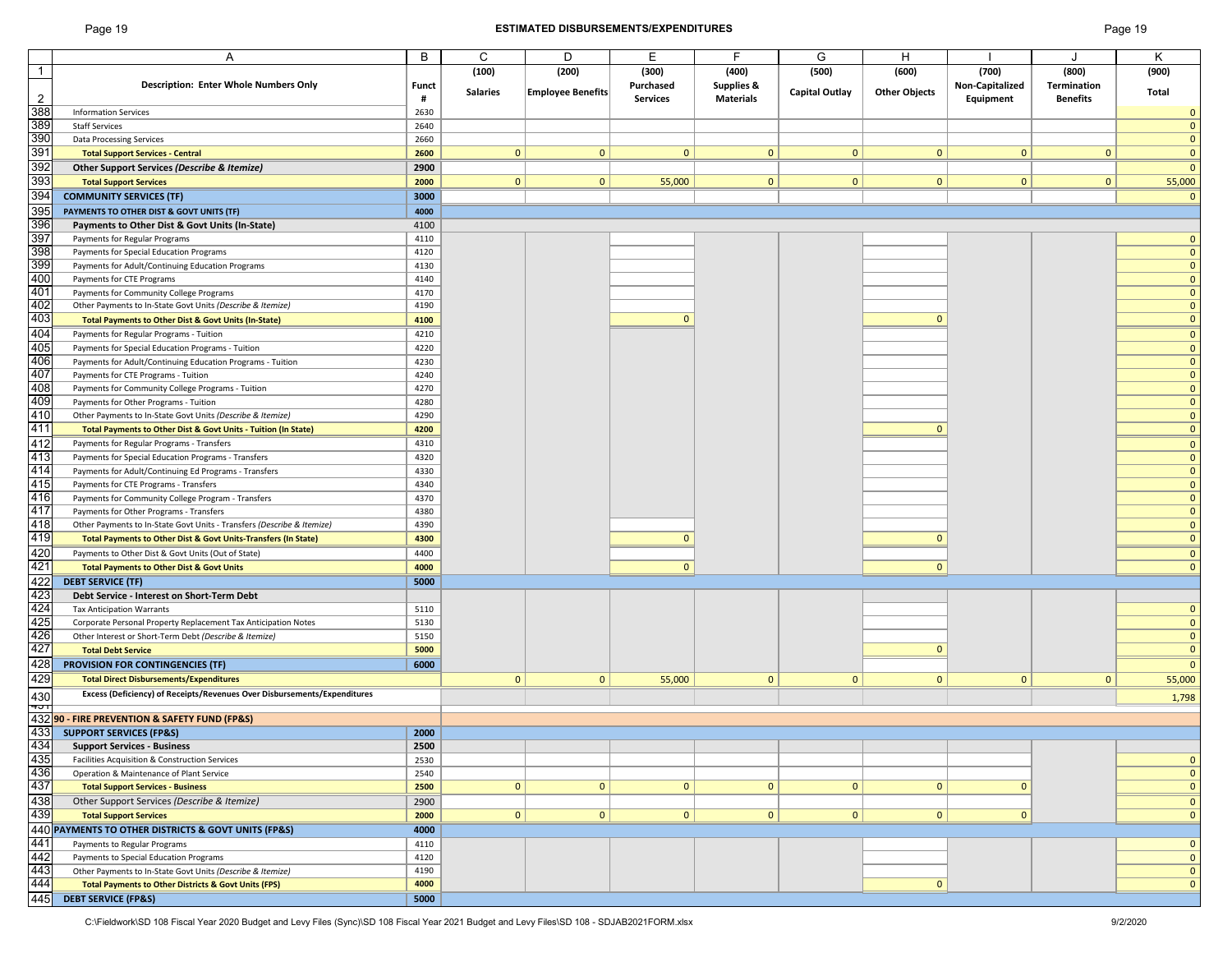г

| Page 20 | <b>ESTIMATED DISBURSEMENTS/EXPENDITURES</b> |       | Page 20 |       |       |       |      |       |              |
|---------|---------------------------------------------|-------|---------|-------|-------|-------|------|-------|--------------|
|         |                                             |       |         |       |       |       |      |       |              |
|         | (100)                                       | (200) | (300)   | (400) | (500) | (600) | (700 | (800) | 1000<br>เวบบ |

|                                                                                          |                                                                                      | в     |          |                          |           |                  | $\mathsf{L}$   | н                    |                        |             |       |
|------------------------------------------------------------------------------------------|--------------------------------------------------------------------------------------|-------|----------|--------------------------|-----------|------------------|----------------|----------------------|------------------------|-------------|-------|
|                                                                                          |                                                                                      |       | (100)    | (200)                    | (300)     | (400)            | (500)          | (600)                | (700)                  | (800)       | (900) |
|                                                                                          | <b>Description: Enter Whole Numbers Only</b>                                         | Funct | Salaries | <b>Employee Benefits</b> | Purchased | Supplies &       | Capital Outlay | <b>Other Objects</b> | <b>Non-Capitalized</b> | Termination | Total |
|                                                                                          |                                                                                      |       |          |                          | Services  | <b>Materials</b> |                |                      | Equipment              | Benefits    |       |
|                                                                                          | Debt Service - Interest on Short-Term Debt                                           | 5100  |          |                          |           |                  |                |                      |                        |             |       |
|                                                                                          | <b>Tax Anticipation Warrants</b>                                                     | 5110  |          |                          |           |                  |                |                      |                        |             |       |
|                                                                                          | Other Interest on Short-Term Debt (Describe & Itemize)                               | 5150  |          |                          |           |                  |                |                      |                        |             |       |
| $\begin{array}{r} 2 \\ \hline 446 \\ \hline 447 \\ \hline 448 \\ \hline 449 \end{array}$ | <b>Total Debt Service - Interest on Short-Term Debt</b>                              | 5100  |          |                          |           |                  |                |                      |                        |             |       |
| 450                                                                                      | Debt Service - Interest on Long-Term Debt                                            | 5200  |          |                          |           |                  |                |                      |                        |             |       |
|                                                                                          | Debt Service - Payments of Principal on Long-Term Debt <sup>15</sup> (Lease/Purchase | 5300  |          |                          |           |                  |                |                      |                        |             |       |
| 451                                                                                      | <b>Principal Retired)</b>                                                            |       |          |                          |           |                  |                |                      |                        |             |       |
| 452                                                                                      | <b>Total Debt Service</b>                                                            | 5000  |          |                          |           |                  |                |                      |                        |             |       |
| 453                                                                                      | PROVISIONS FOR CONTINGENCIES (FP&S)                                                  | 6000  |          |                          |           |                  |                |                      |                        |             |       |
| $\overline{454}$                                                                         | <b>Total Direct Disbursements/Expenditures</b>                                       |       |          |                          |           |                  |                |                      |                        |             |       |
| 455                                                                                      | Excess (Deficiency) of Receipts/Revenues Over Disbursements/Expenditures             |       |          |                          |           |                  |                |                      |                        |             |       |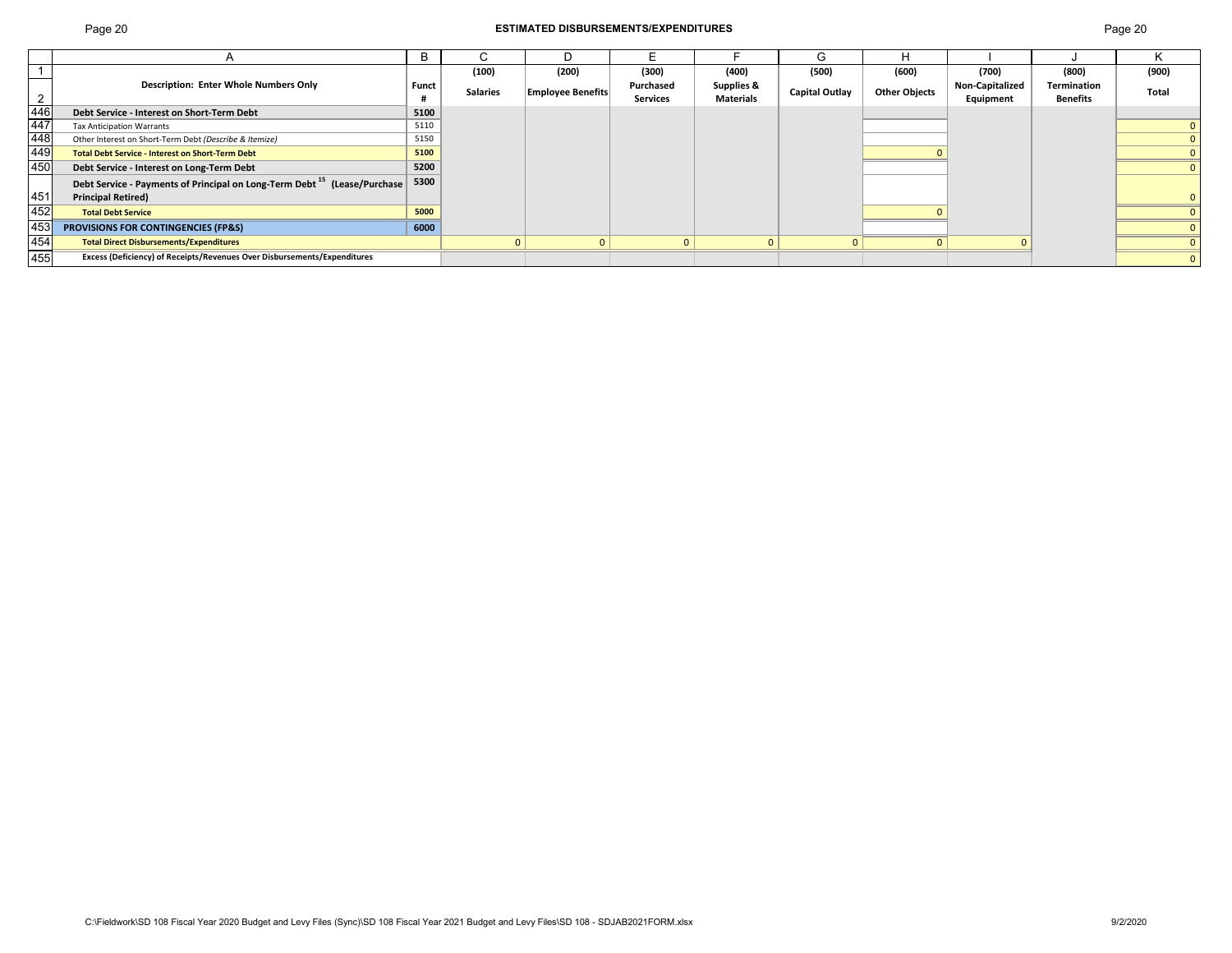### **This page is provided for detailed itemizations as requested within the body of the Report.**

1.

2.

3.

4.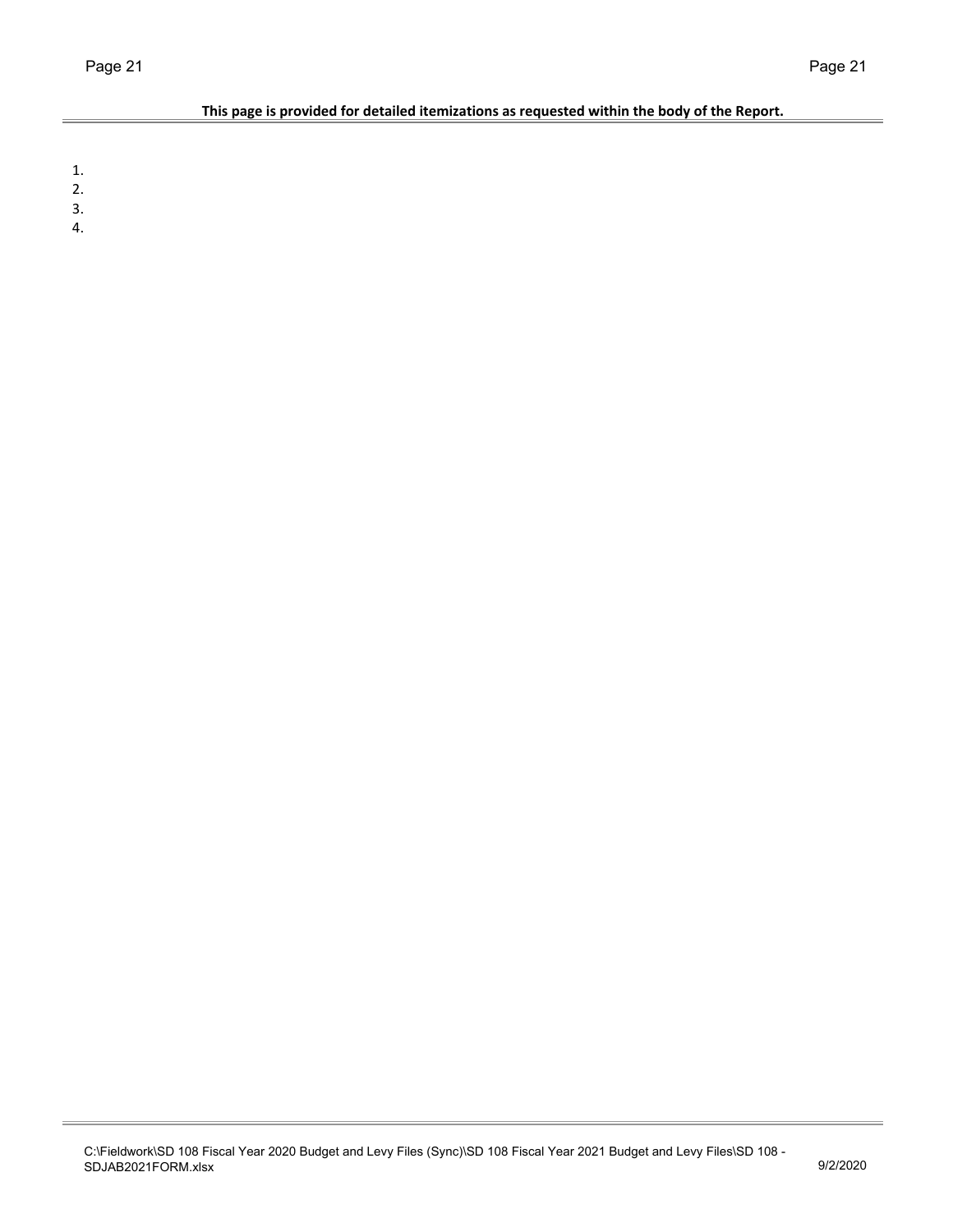|    | A                                                                                                                                                                                                                                                                                                                                                      | B                            | C                                                                                        | D                                  | E                                | F            |  |  |  |  |
|----|--------------------------------------------------------------------------------------------------------------------------------------------------------------------------------------------------------------------------------------------------------------------------------------------------------------------------------------------------------|------------------------------|------------------------------------------------------------------------------------------|------------------------------------|----------------------------------|--------------|--|--|--|--|
|    |                                                                                                                                                                                                                                                                                                                                                        |                              | <b>DEFICIT BUDGET SUMMARY INFORMATION - Operating Funds Only (School Districts Only)</b> |                                    |                                  |              |  |  |  |  |
| 2  | <b>Description</b>                                                                                                                                                                                                                                                                                                                                     | <b>EDUCATIONAL FUND (10)</b> | <b>OPERATIONS &amp;</b><br><b>MAINTENANCE FUND (20)</b>                                  | <b>TRANSPORTATION FUND</b><br>(40) | <b>WORKING CASH FUND</b><br>(70) | <b>TOTAL</b> |  |  |  |  |
| 3  | <b>Direct Revenues</b>                                                                                                                                                                                                                                                                                                                                 | 5,423,775                    | 496,266                                                                                  | 357,663                            | 5,946                            | 6,283,650    |  |  |  |  |
| 4  | <b>Direct Expenditures</b>                                                                                                                                                                                                                                                                                                                             | 5,300,913                    | 570,274                                                                                  | 405,480                            |                                  | 6,276,667    |  |  |  |  |
| 5  | <b>Difference</b>                                                                                                                                                                                                                                                                                                                                      | 122,862                      | (74,008)                                                                                 | (47, 817)                          | 5,946                            | 6,983        |  |  |  |  |
| 6  | Estimated Fund Balance - June 30, 2021                                                                                                                                                                                                                                                                                                                 | 3,784,340                    | 223,932                                                                                  | 438,388                            | 534,261                          | 4,980,921    |  |  |  |  |
| 7  | Balanced budget, no deficit reduction plan is required.                                                                                                                                                                                                                                                                                                |                              |                                                                                          |                                    |                                  |              |  |  |  |  |
| 8  | A deficit reduction plan is required if the local board of education adopts (or amends) the 2020-21 school district budget in which the "operating funds" listed above<br>result in direct revenues (line 9) being less than direct expenditures (line 19) by an amount equal to or greater than one-third (1/3) of the ending fund balance (line 81). |                              |                                                                                          |                                    |                                  |              |  |  |  |  |
| 10 | Note: The balance is determined using only the four funds listed above. That is, if the estimated ending fund balance is less than three times the deficit spending, the<br>district must adopt and file with ISBE a deficit reduction plan to balance the shortfall within three years.                                                               |                              |                                                                                          |                                    |                                  |              |  |  |  |  |
| 12 | The School Code, Section 17-1 (105 ILCS 5/17-1) - If the 2019-2020 Annual Financial Report (AFR) reflects a deficit as defined above (page 36), then the school district<br>shall adopt and submit a deficit reduction plan (found here on page 20-24) to ISBE within 30 days after acceptance of the AFR.                                             |                              |                                                                                          |                                    |                                  |              |  |  |  |  |
| 13 | The deficit reduction plan, if required, is developed using ISBE quidelines and format.                                                                                                                                                                                                                                                                |                              |                                                                                          |                                    |                                  |              |  |  |  |  |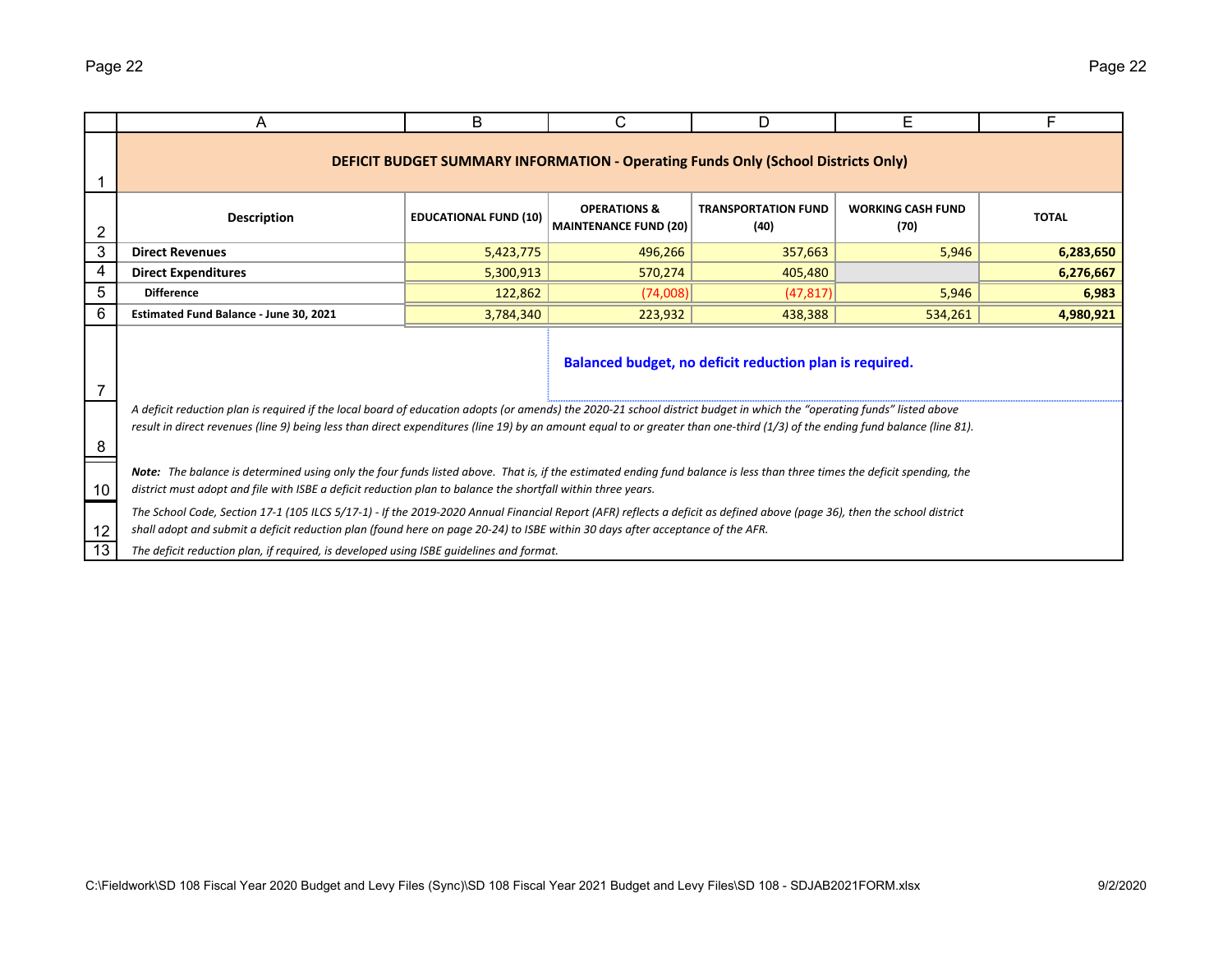### Page 23 **ILLINOIS STATE BOARD OF EDUCATION School Business Services Division**

|                 | A                                                                              | B         | C                       | D                                                  | Е                             | F                        | G            |  |  |  |  |
|-----------------|--------------------------------------------------------------------------------|-----------|-------------------------|----------------------------------------------------|-------------------------------|--------------------------|--------------|--|--|--|--|
| $\mathbf 1$     | *School Districts Only                                                         |           |                         |                                                    | <b>DEFICIT REDUCTION PLAN</b> |                          |              |  |  |  |  |
| $\overline{2}$  |                                                                                |           |                         |                                                    | <b>ESTIMATED BUDGET</b>       |                          |              |  |  |  |  |
| $\overline{3}$  | 07-016-1080-02                                                                 |           |                         | FY2020-2021                                        |                               |                          |              |  |  |  |  |
| $\overline{4}$  | <b>District Number</b>                                                         |           |                         |                                                    |                               |                          |              |  |  |  |  |
| 5               | <b>Willow Springs Elementary School District 108</b>                           |           |                         |                                                    |                               |                          |              |  |  |  |  |
| 6               | <b>District Name</b>                                                           |           | <b>Educational Fund</b> | <b>Operations &amp;</b><br><b>Maintenance Fund</b> | <b>Transportation Fund</b>    | <b>Working Cash Fund</b> | Total        |  |  |  |  |
|                 | <b>ESTIMATED BEGINNING FUND BALANCE</b>                                        |           |                         |                                                    |                               |                          |              |  |  |  |  |
| 7               | (must equal prior Ending Fund Balance)                                         |           | 3,643,478               | 302,940                                            | 489,205                       | 533,315                  | 4,968,938    |  |  |  |  |
| 8               | <b>RECEIPTS/REVENUES</b>                                                       | Acct #    |                         |                                                    |                               |                          |              |  |  |  |  |
| 9               | <b>LOCAL SOURCES</b>                                                           | 1000      | 3,550,735               | 338,216                                            | 97,663                        | 5,946                    | 3,992,560    |  |  |  |  |
| 10              | FLOW-THROUGH RECEIPTS/REVENUES FROM ONE DISTRICT TO<br><b>ANOTHER DISTRICT</b> | 2000      | 0                       | $\mathbf 0$                                        | $\mathbf{0}$                  |                          | $\mathbf{0}$ |  |  |  |  |
| 11              | <b>STATE SOURCES</b>                                                           | 3000      | 1,452,618               | 150,000                                            | 260,000                       | 0                        | 1,862,618    |  |  |  |  |
| 12              | <b>FEDERAL SOURCES</b>                                                         | 4000      | 420,422                 | 8,050                                              | 0                             | $\mathbf{0}$             | 428,472      |  |  |  |  |
| 13              | <b>Total Receipts/Revenues</b>                                                 |           | 5,423,775               | 496,266                                            | 357,663                       | 5,946                    | 6,283,650    |  |  |  |  |
| 14              | DISBURSEMENTS/EXPENDITURES                                                     | Funct #   |                         |                                                    |                               |                          |              |  |  |  |  |
| 15              | <b>INSTRUCTION</b>                                                             | 1000      | 2,778,852               |                                                    |                               |                          | 2,778,852    |  |  |  |  |
|                 | <b>16 SUPPORT SERVICES</b>                                                     | 2000      | 1,304,914               | 570,274                                            | 405,480                       |                          | 2,280,668    |  |  |  |  |
| 17              | <b>COMMUNITY SERVICES</b>                                                      | 3000      | $\mathbf{0}$            | $\mathbf{0}$                                       | $\Omega$                      |                          | $\Omega$     |  |  |  |  |
|                 | 18 PAYMENTS TO OTHER DISTRICTS & GOVT. UNITS                                   | 4000      | 1,217,147               | $\mathbf{0}$                                       | 0                             |                          | 1,217,147    |  |  |  |  |
| 19              | <b>DEBT SERVICES</b>                                                           | 5000      | 0                       | $\mathbf 0$                                        | $\overline{0}$                |                          | $\mathbf 0$  |  |  |  |  |
| 20              | <b>PROVISION FOR CONTINGENCIES</b>                                             | 6000      | 0                       | $\mathbf{0}$                                       | $\overline{0}$                |                          | $\Omega$     |  |  |  |  |
| $\overline{21}$ | <b>Total Disbursements/Expenditures</b>                                        |           | 5,300,913               | 570,274                                            | 405,480                       |                          | 6,276,667    |  |  |  |  |
| 22              | Excess of Receipts/Revenue Over/(Under) Disbursements/Expenditures             |           | 122,862                 | (74,008)                                           | (47, 817)                     | 5,946                    | 6,983        |  |  |  |  |
| 23              | <b>OTHER SOURCES/USES OF FUNDS</b>                                             |           |                         |                                                    |                               |                          |              |  |  |  |  |
| 24              | <b>OTHER SOURCES OF FUNDS (7000)</b>                                           |           | 18,000                  | $\mathbf{0}$                                       | 0                             | $\mathbf{0}$             | 18,000       |  |  |  |  |
| 25              | <b>OTHER USES OF FUNDS (8000)</b>                                              | 0         | 5,000                   | 3,000                                              | 5,000                         | 13,000                   |              |  |  |  |  |
| 26              | <b>TOTAL OTHER SOURCES/USES OF FUNDS</b>                                       | 18,000    | (5,000)                 | (3,000)                                            | (5,000)                       | 5,000                    |              |  |  |  |  |
| 27              | <b>ESTIMATED ENDING FUND BALANCE</b>                                           | 3,784,340 | 223,932                 | 438,388                                            | 534,261                       | 4,980,921                |              |  |  |  |  |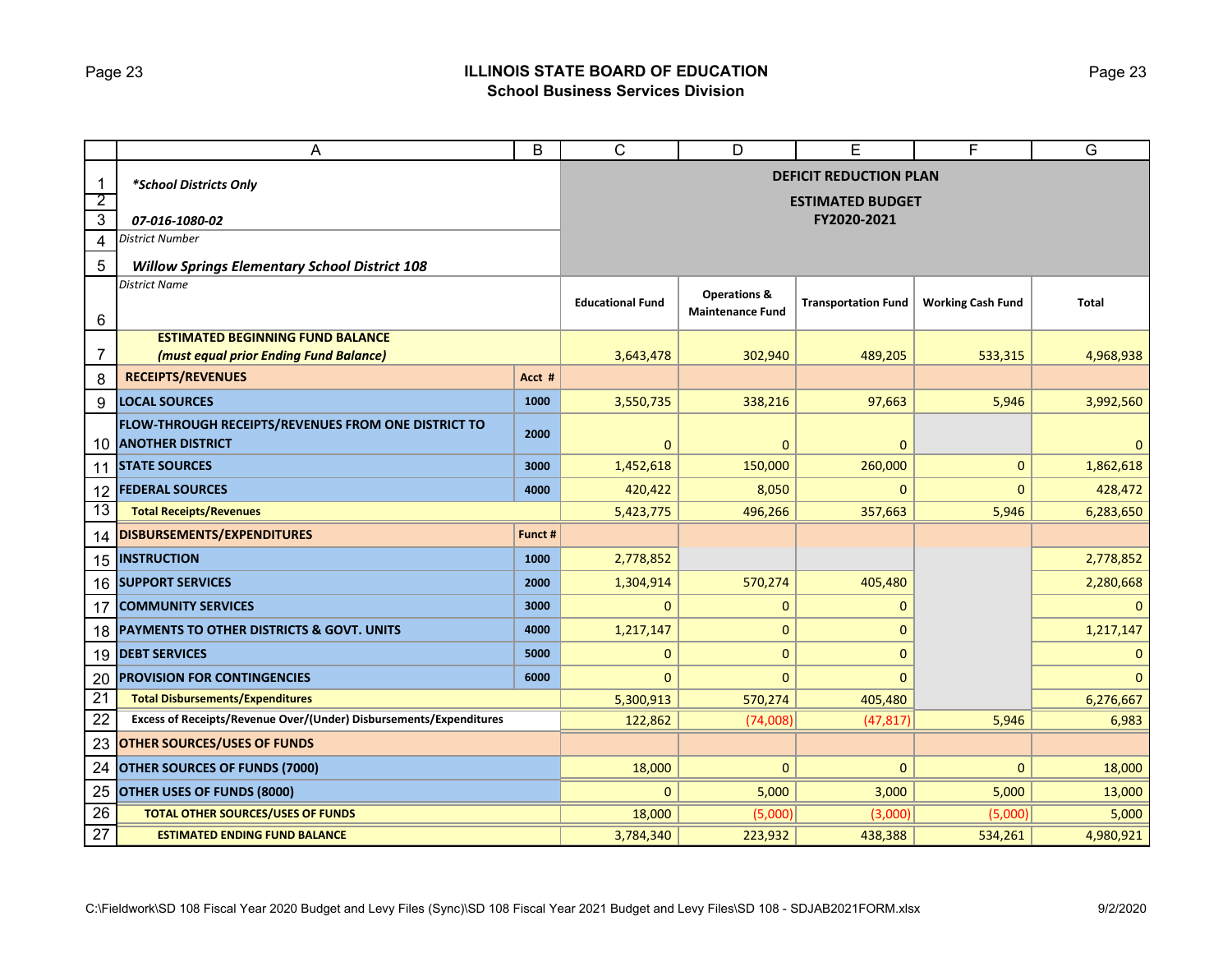### Page 24 **ILLINOIS STATE BOARD OF EDUCATION School Business Services Division**

|                         | A                                                                              | В       | Н                       |                                                    | J                          | Κ                        | L            |  |  |  |  |
|-------------------------|--------------------------------------------------------------------------------|---------|-------------------------|----------------------------------------------------|----------------------------|--------------------------|--------------|--|--|--|--|
| $\mathbf{1}$            | *School Districts Only                                                         |         |                         |                                                    |                            |                          |              |  |  |  |  |
| $\overline{2}$          |                                                                                |         | <b>ESTIMATED BUDGET</b> |                                                    |                            |                          |              |  |  |  |  |
| $\overline{3}$          | 07-016-1080-02                                                                 |         |                         | FY2021-2022                                        |                            |                          |              |  |  |  |  |
| $\overline{\mathbf{4}}$ | <b>District Number</b>                                                         |         |                         |                                                    |                            |                          |              |  |  |  |  |
| 5                       | <b>Willow Springs Elementary School District 108</b>                           |         |                         |                                                    |                            |                          |              |  |  |  |  |
| 6                       | <b>District Name</b>                                                           |         | <b>Educational Fund</b> | <b>Operations &amp;</b><br><b>Maintenance Fund</b> | <b>Transportation Fund</b> | <b>Working Cash Fund</b> | <b>Total</b> |  |  |  |  |
|                         | <b>ESTIMATED BEGINNING FUND BALANCE</b>                                        |         |                         |                                                    |                            |                          |              |  |  |  |  |
| $\overline{7}$          | (must equal prior Ending Fund Balance)                                         |         | 3,784,340               | 223,932                                            | 438,388                    | 534,261                  | 4,980,921    |  |  |  |  |
| 8                       | <b>RECEIPTS/REVENUES</b>                                                       | Acct #  |                         |                                                    |                            |                          |              |  |  |  |  |
| 9                       | <b>LOCAL SOURCES</b>                                                           | 1000    |                         |                                                    |                            |                          | $\mathbf{0}$ |  |  |  |  |
| 10                      | FLOW-THROUGH RECEIPTS/REVENUES FROM ONE DISTRICT TO<br><b>ANOTHER DISTRICT</b> | 2000    |                         |                                                    |                            |                          | $\mathbf{0}$ |  |  |  |  |
|                         | 11 STATE SOURCES                                                               | 3000    |                         |                                                    |                            |                          | $\mathbf{0}$ |  |  |  |  |
|                         | 12 <b>FEDERAL SOURCES</b>                                                      | 4000    |                         |                                                    |                            |                          | $\mathbf 0$  |  |  |  |  |
| 13                      | <b>Total Receipts/Revenues</b>                                                 |         | $\mathbf{0}$            | $\mathbf{0}$                                       | $\mathbf{0}$               | $\mathbf{0}$             | $\mathbf{0}$ |  |  |  |  |
| 14                      | DISBURSEMENTS/EXPENDITURES                                                     | Funct # |                         |                                                    |                            |                          |              |  |  |  |  |
|                         | <b>15 INSTRUCTION</b>                                                          | 1000    |                         |                                                    |                            |                          | $\mathbf{0}$ |  |  |  |  |
|                         | <b>16 SUPPORT SERVICES</b>                                                     | 2000    |                         |                                                    |                            |                          | $\mathbf 0$  |  |  |  |  |
| 17                      | <b>COMMUNITY SERVICES</b>                                                      | 3000    |                         |                                                    |                            |                          | $\mathbf 0$  |  |  |  |  |
| 18                      | PAYMENTS TO OTHER DISTRICTS & GOVT. UNITS                                      | 4000    |                         |                                                    |                            |                          | $\mathbf 0$  |  |  |  |  |
|                         | 19 DEBT SERVICES                                                               | 5000    |                         |                                                    |                            |                          | $\mathbf 0$  |  |  |  |  |
| 20                      | <b>PROVISION FOR CONTINGENCIES</b>                                             | 6000    |                         |                                                    |                            |                          | $\mathbf{0}$ |  |  |  |  |
| $\overline{21}$         | <b>Total Disbursements/Expenditures</b>                                        |         | 0                       | 0                                                  | 0                          |                          | $\mathbf 0$  |  |  |  |  |
| 22                      | Excess of Receipts/Revenue Over/(Under) Disbursements/Expenditures             |         | $\mathbf{0}$            | $\mathbf 0$                                        | $\mathbf{0}$               | $\mathbf{0}$             | $\mathbf{0}$ |  |  |  |  |
| 23                      | <b>OTHER SOURCES/USES OF FUNDS</b>                                             |         |                         |                                                    |                            |                          |              |  |  |  |  |
| 24                      | OTHER SOURCES OF FUNDS (7000)                                                  |         |                         |                                                    |                            | 0                        |              |  |  |  |  |
| 25                      | <b>OTHER USES OF FUNDS (8000)</b>                                              |         |                         |                                                    |                            | $\mathbf 0$              |              |  |  |  |  |
| 26                      | <b>TOTAL OTHER SOURCES/USES OF FUNDS</b>                                       |         | $\mathbf{0}$            | $\mathbf{0}$                                       | $\mathbf{0}$               | $\Omega$                 | $\mathbf{0}$ |  |  |  |  |
| 27                      | <b>ESTIMATED ENDING FUND BALANCE</b>                                           |         | 3,784,340               | 223,932                                            | 438,388                    | 534,261                  | 4,980,921    |  |  |  |  |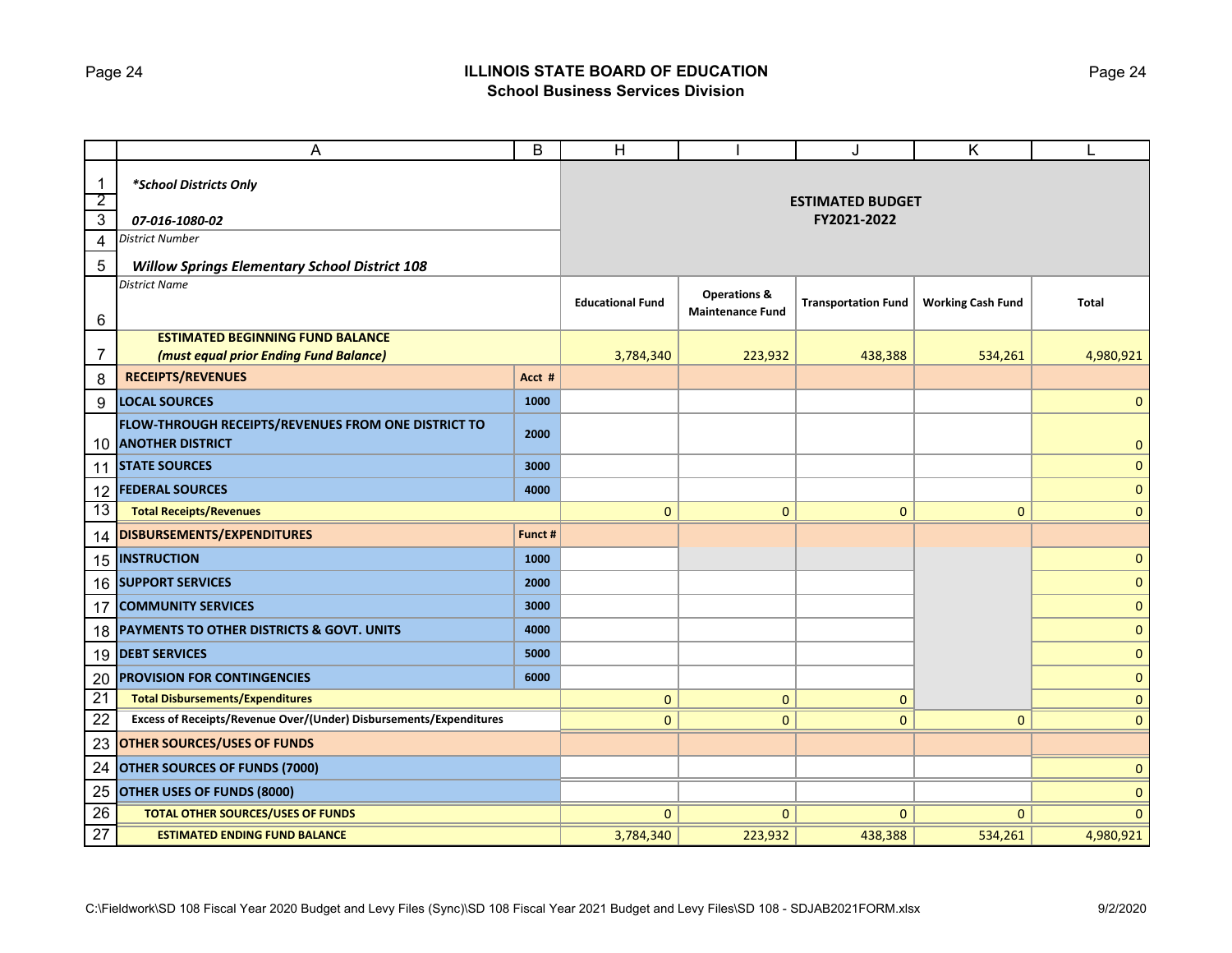### Page 25 **ILLINOIS STATE BOARD OF EDUCATION School Business Services Division**

|                                | A                                                                              | B       | M                       | ${\sf N}$                                          | $\circ$                | P                        | Q            |  |  |  |
|--------------------------------|--------------------------------------------------------------------------------|---------|-------------------------|----------------------------------------------------|------------------------|--------------------------|--------------|--|--|--|
| $\mathbf{1}$<br>$\overline{2}$ | *School Districts Only                                                         |         | <b>ESTIMATED BUDGET</b> |                                                    |                        |                          |              |  |  |  |
| $\overline{3}$                 | 07-016-1080-02                                                                 |         |                         |                                                    | FY2022-2023            |                          |              |  |  |  |
| 4                              | District Number                                                                |         |                         |                                                    |                        |                          |              |  |  |  |
| 5                              | <b>Willow Springs Elementary School District 108</b>                           |         |                         |                                                    |                        |                          |              |  |  |  |
| 6                              | <b>District Name</b>                                                           |         | <b>Educational Fund</b> | <b>Operations &amp;</b><br><b>Maintenance Fund</b> | Transportation<br>Fund | <b>Working Cash Fund</b> | <b>Total</b> |  |  |  |
|                                | <b>ESTIMATED BEGINNING FUND BALANCE</b>                                        |         |                         |                                                    |                        |                          |              |  |  |  |
| 7                              | (must equal prior Ending Fund Balance)                                         |         | 3,784,340               | 223,932                                            | 438,388                | 534,261                  | 4,980,921    |  |  |  |
| 8                              | <b>RECEIPTS/REVENUES</b>                                                       | Acct #  |                         |                                                    |                        |                          |              |  |  |  |
| 9                              | <b>LOCAL SOURCES</b>                                                           | 1000    |                         |                                                    |                        |                          | $\mathbf 0$  |  |  |  |
| 10                             | FLOW-THROUGH RECEIPTS/REVENUES FROM ONE DISTRICT TO<br><b>ANOTHER DISTRICT</b> | 2000    |                         |                                                    |                        |                          | $\mathbf{0}$ |  |  |  |
| 11                             | <b>STATE SOURCES</b>                                                           | 3000    |                         |                                                    |                        |                          | $\mathbf{0}$ |  |  |  |
| 12                             | <b>FEDERAL SOURCES</b>                                                         | 4000    |                         |                                                    |                        |                          | $\mathbf{0}$ |  |  |  |
| 13                             | <b>Total Receipts/Revenues</b>                                                 |         | $\mathbf{0}$            | $\mathbf{0}$                                       | $\mathbf 0$            | $\mathbf{0}$             | $\mathbf{0}$ |  |  |  |
| 14                             | DISBURSEMENTS/EXPENDITURES                                                     | Funct # |                         |                                                    |                        |                          |              |  |  |  |
|                                | 15 INSTRUCTION                                                                 | 1000    |                         |                                                    |                        |                          | $\mathbf 0$  |  |  |  |
|                                | 16 SUPPORT SERVICES                                                            | 2000    |                         |                                                    |                        |                          | $\mathbf{0}$ |  |  |  |
| 17                             | <b>COMMUNITY SERVICES</b>                                                      | 3000    |                         |                                                    |                        |                          | $\mathbf 0$  |  |  |  |
|                                | 18 PAYMENTS TO OTHER DISTRICTS & GOVT. UNITS                                   | 4000    |                         |                                                    |                        |                          | $\mathbf 0$  |  |  |  |
|                                | 19 DEBT SERVICES                                                               | 5000    |                         |                                                    |                        |                          | $\mathbf{0}$ |  |  |  |
| 20                             | <b>PROVISION FOR CONTINGENCIES</b>                                             | 6000    |                         |                                                    |                        |                          | $\mathbf 0$  |  |  |  |
| $\overline{21}$                | <b>Total Disbursements/Expenditures</b>                                        |         | $\mathbf{0}$            | $\mathbf{0}$                                       | 0                      |                          | $\mathbf 0$  |  |  |  |
| 22                             | Excess of Receipts/Revenue Over/(Under) Disbursements/Expenditures             |         | $\mathbf{0}$            | $\mathbf{0}$                                       | $\mathbf{0}$           | $\Omega$                 | $\mathbf{0}$ |  |  |  |
| 23                             | <b>OTHER SOURCES/USES OF FUNDS</b>                                             |         |                         |                                                    |                        |                          |              |  |  |  |
| 24                             | <b>OTHER SOURCES OF FUNDS (7000)</b>                                           |         |                         |                                                    |                        |                          | $\mathbf 0$  |  |  |  |
| 25                             | <b>OTHER USES OF FUNDS (8000)</b>                                              |         |                         |                                                    |                        |                          | $\mathbf 0$  |  |  |  |
| 26                             | <b>TOTAL OTHER SOURCES/USES OF FUNDS</b>                                       |         | $\mathbf{0}$            | $\mathbf{0}$                                       | $\mathbf{0}$           | $\Omega$                 | $\mathbf{0}$ |  |  |  |
| 27                             | <b>ESTIMATED ENDING FUND BALANCE</b>                                           |         | 3,784,340               | 223,932                                            | 438,388                | 534,261                  | 4,980,921    |  |  |  |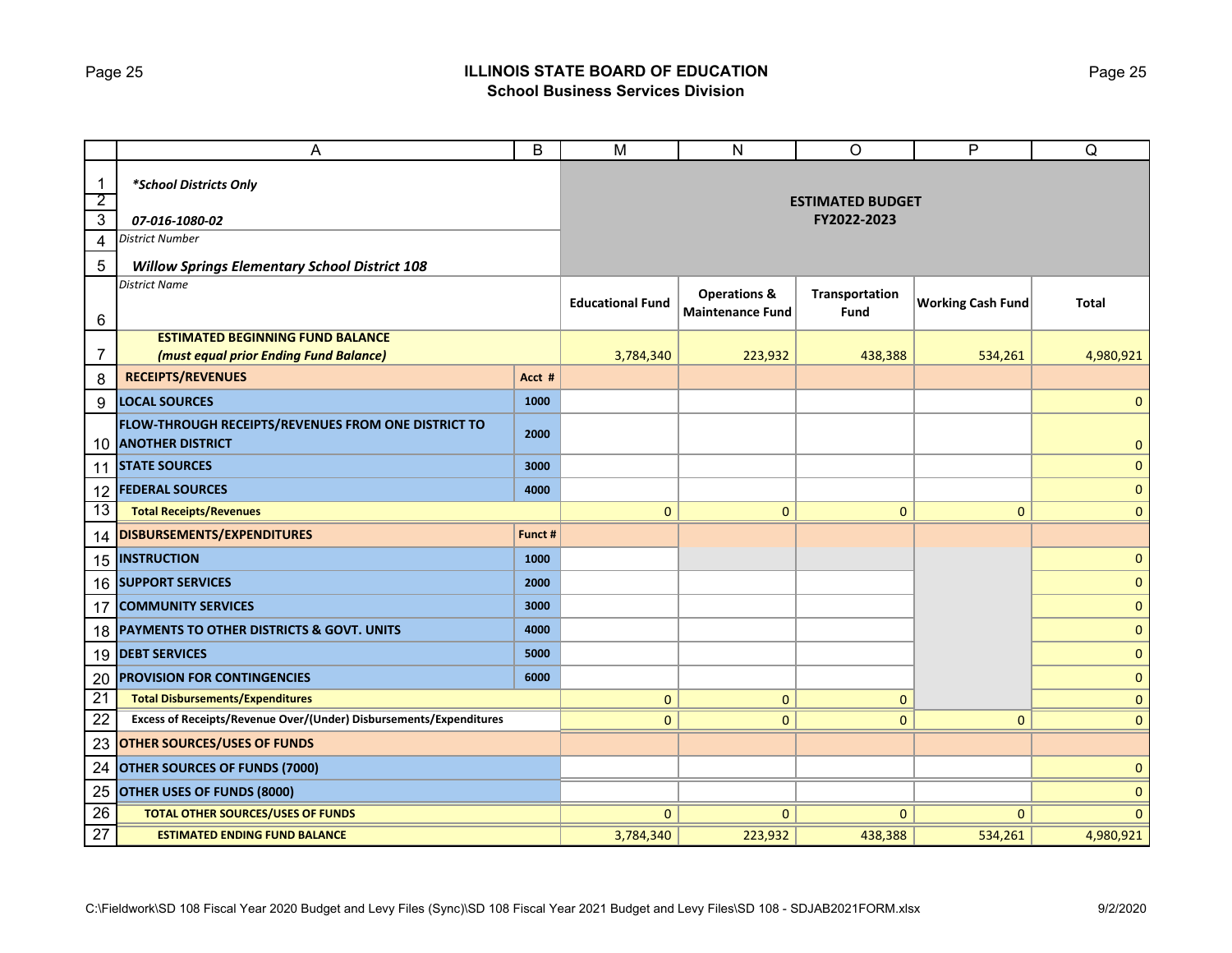### Page 26 **ILLINOIS STATE BOARD OF EDUCATION School Business Services Division**

|                                | A                                                                              | B                       | $\overline{R}$                                     | S                      | T                        | $\cup$       | $\overline{\vee}$ |  |  |  |
|--------------------------------|--------------------------------------------------------------------------------|-------------------------|----------------------------------------------------|------------------------|--------------------------|--------------|-------------------|--|--|--|
| $\mathbf{1}$<br>$\overline{2}$ | *School Districts Only                                                         |                         | <b>ESTIMATED BUDGET</b>                            |                        |                          |              |                   |  |  |  |
| $\overline{3}$                 | 07-016-1080-02                                                                 |                         |                                                    | FY2023-2024            |                          |              |                   |  |  |  |
| $\overline{4}$                 | District Number                                                                |                         |                                                    |                        |                          |              |                   |  |  |  |
| 5                              | <b>Willow Springs Elementary School District 108</b>                           |                         |                                                    |                        |                          |              |                   |  |  |  |
| 6                              | <b>District Name</b>                                                           | <b>Educational Fund</b> | <b>Operations &amp;</b><br><b>Maintenance Fund</b> | Transportation<br>Fund | <b>Working Cash Fund</b> | <b>Total</b> |                   |  |  |  |
|                                | <b>ESTIMATED BEGINNING FUND BALANCE</b>                                        |                         |                                                    |                        |                          |              |                   |  |  |  |
| 7                              | (must equal prior Ending Fund Balance)                                         |                         | 3,784,340                                          | 223,932                | 438,388                  | 534,261      | 4,980,921         |  |  |  |
| 8                              | <b>RECEIPTS/REVENUES</b>                                                       | Acct #                  |                                                    |                        |                          |              |                   |  |  |  |
| 9                              | <b>LOCAL SOURCES</b>                                                           | 1000                    |                                                    |                        |                          |              | $\mathbf 0$       |  |  |  |
| 10                             | FLOW-THROUGH RECEIPTS/REVENUES FROM ONE DISTRICT TO<br><b>ANOTHER DISTRICT</b> | 2000                    |                                                    |                        |                          |              | $\mathbf{0}$      |  |  |  |
| 11                             | <b>STATE SOURCES</b>                                                           | 3000                    |                                                    |                        |                          |              | $\mathbf 0$       |  |  |  |
|                                | 12 <b>FEDERAL SOURCES</b>                                                      | 4000                    |                                                    |                        |                          |              | $\mathbf 0$       |  |  |  |
| 13                             | <b>Total Receipts/Revenues</b>                                                 |                         | $\mathbf{0}$                                       | $\mathbf{0}$           | $\mathbf{0}$             | $\mathbf{0}$ | $\mathbf{0}$      |  |  |  |
| 14                             | DISBURSEMENTS/EXPENDITURES                                                     | Funct #                 |                                                    |                        |                          |              |                   |  |  |  |
|                                | <b>15 INSTRUCTION</b>                                                          | 1000                    |                                                    |                        |                          |              | $\mathbf{0}$      |  |  |  |
|                                | 16 SUPPORT SERVICES                                                            | 2000                    |                                                    |                        |                          |              | $\mathbf 0$       |  |  |  |
| 17                             | <b>COMMUNITY SERVICES</b>                                                      | 3000                    |                                                    |                        |                          |              | $\pmb{0}$         |  |  |  |
| 18                             | <b>PAYMENTS TO OTHER DISTRICTS &amp; GOVT. UNITS</b>                           | 4000                    |                                                    |                        |                          |              | $\mathbf 0$       |  |  |  |
|                                | 19 DEBT SERVICES                                                               | 5000                    |                                                    |                        |                          |              | $\mathbf 0$       |  |  |  |
| 20                             | <b>PROVISION FOR CONTINGENCIES</b>                                             | 6000                    |                                                    |                        |                          |              | $\mathbf 0$       |  |  |  |
| 21                             | <b>Total Disbursements/Expenditures</b>                                        |                         | $\mathbf{0}$                                       | $\mathbf 0$            | $\mathbf{0}$             |              | $\mathbf 0$       |  |  |  |
| 22                             | Excess of Receipts/Revenue Over/(Under) Disbursements/Expenditures             |                         | $\mathbf{0}$                                       | $\mathbf{0}$           | $\mathbf{0}$             | $\mathbf{0}$ | $\mathbf{0}$      |  |  |  |
| 23                             | <b>OTHER SOURCES/USES OF FUNDS</b>                                             |                         |                                                    |                        |                          |              |                   |  |  |  |
| 24                             | OTHER SOURCES OF FUNDS (7000)                                                  |                         |                                                    |                        |                          | $\mathbf{0}$ |                   |  |  |  |
| 25                             | OTHER USES OF FUNDS (8000)                                                     |                         |                                                    |                        |                          | $\mathbf 0$  |                   |  |  |  |
| 26                             | <b>TOTAL OTHER SOURCES/USES OF FUNDS</b>                                       | $\mathbf{0}$            | $\mathbf{0}$                                       | $\mathbf{0}$           | $\Omega$                 | $\mathbf{0}$ |                   |  |  |  |
| 27                             | <b>ESTIMATED ENDING FUND BALANCE</b>                                           | 3,784,340               | 223,932                                            | 438,388                | 534,261                  | 4,980,921    |                   |  |  |  |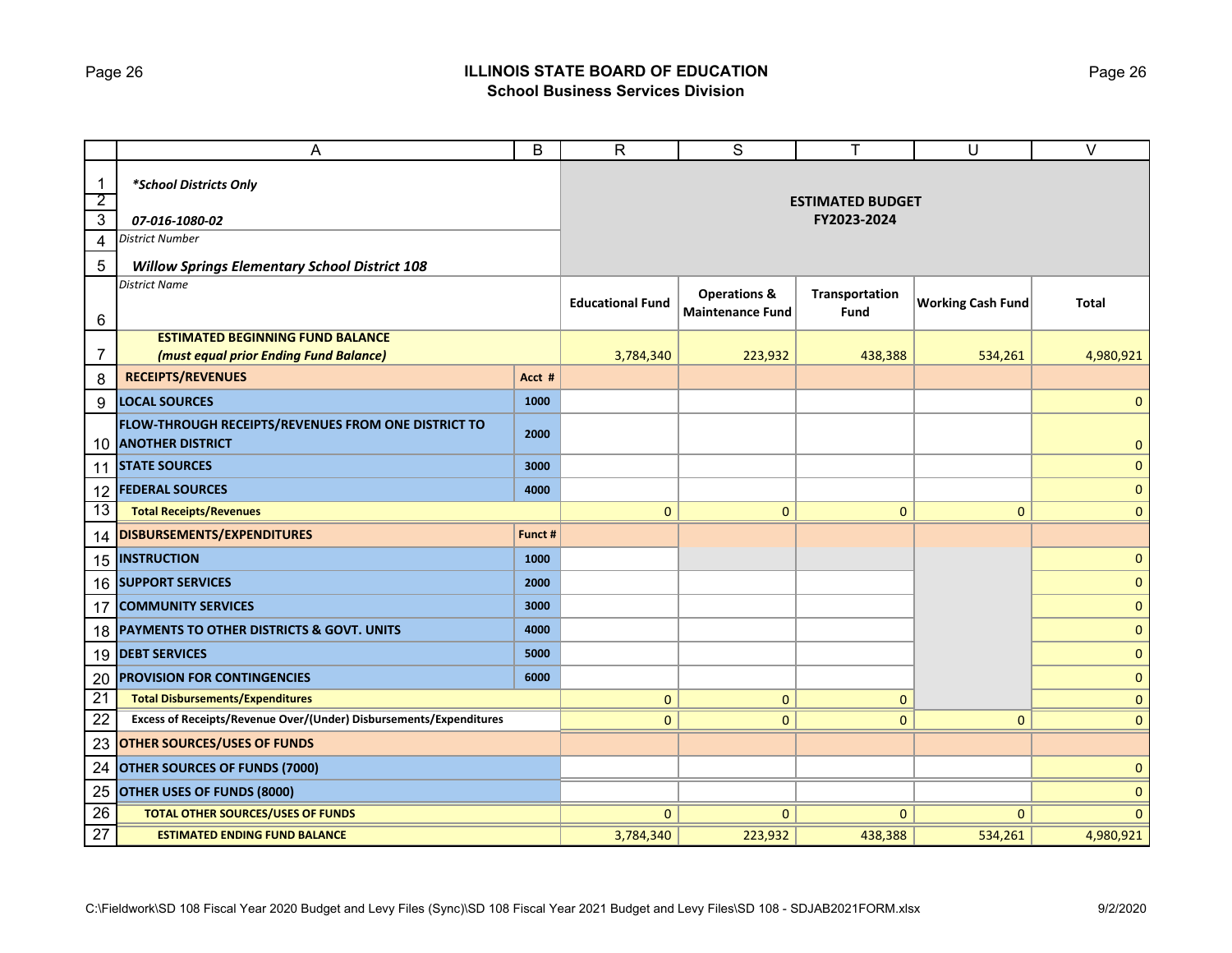### Page 27 **ILLINOIS STATE BOARD OF EDUCATION School Business Services Division**

|                 | В<br>A                                                             |           | $\overline{\mathsf{W}}$ | $\pmb{\times}$    | Y                                               | $\overline{Z}$ |  |  |  |  |
|-----------------|--------------------------------------------------------------------|-----------|-------------------------|-------------------|-------------------------------------------------|----------------|--|--|--|--|
| $\mathbf{1}$    | *School Districts Only                                             |           | <b>SUMMARY</b>          |                   |                                                 |                |  |  |  |  |
| $\overline{2}$  |                                                                    |           |                         |                   | <b>BUDGET ADDENDUM - DEFICIT REDUCTION PLAN</b> |                |  |  |  |  |
| 3               | 07-016-1080-02                                                     |           | <b>ESTIMATED BUDGET</b> |                   |                                                 |                |  |  |  |  |
| 4               | <b>District Number</b>                                             |           |                         | Date of Adoption: |                                                 |                |  |  |  |  |
| 5               | <b>Willow Springs Elementary School District 108</b>               |           | (Enter as MM/DD/YY)     |                   |                                                 |                |  |  |  |  |
|                 | District Name                                                      |           |                         |                   |                                                 |                |  |  |  |  |
| 6               |                                                                    |           | FY2020-2021             | FY2021-2022       | FY2022-2023                                     | FY2023-2024    |  |  |  |  |
|                 | <b>ESTIMATED BEGINNING FUND BALANCE</b>                            |           |                         |                   |                                                 |                |  |  |  |  |
| 7               | (must equal prior Ending Fund Balance)                             | 4,968,938 | 4,980,921               | 4,980,921         | 4,980,921                                       |                |  |  |  |  |
| 8               | <b>RECEIPTS/REVENUES</b>                                           | Acct #    |                         |                   |                                                 |                |  |  |  |  |
| 9               | <b>LOCAL SOURCES</b>                                               | 1000      | 3,992,560               | $\mathbf{0}$      | 0                                               | $\mathbf{0}$   |  |  |  |  |
|                 | FLOW-THROUGH RECEIPTS/REVENUES FROM ONE DISTRICT TO                | 2000      |                         |                   |                                                 |                |  |  |  |  |
| 10              | <b>ANOTHER DISTRICT</b>                                            |           | 0                       | $\mathbf 0$       | 0                                               | $\mathbf 0$    |  |  |  |  |
| 11              | <b>STATE SOURCES</b>                                               | 3000      | 1,862,618               | 0                 | $\mathbf 0$                                     | $\mathbf 0$    |  |  |  |  |
| 12              | <b>FEDERAL SOURCES</b>                                             | 4000      | 428,472                 | 0                 | 0                                               | $\mathbf 0$    |  |  |  |  |
| 13              | <b>Total Receipts/Revenues</b>                                     |           | 6,283,650               | $\mathbf{0}$      | $\mathbf{0}$                                    | $\mathbf 0$    |  |  |  |  |
| 14              | <b>DISBURSEMENTS/EXPENDITURES</b>                                  | Funct #   |                         |                   |                                                 |                |  |  |  |  |
| 15              | <b>INSTRUCTION</b>                                                 | 1000      | 2,778,852               | $\mathbf 0$       | 0                                               | $\mathbf{0}$   |  |  |  |  |
| 16              | <b>SUPPORT SERVICES</b>                                            | 2000      | 2,280,668               | $\mathbf{0}$      | 0                                               | $\mathbf{0}$   |  |  |  |  |
| 17              | <b>COMMUNITY SERVICES</b>                                          | 3000      | $\Omega$                | $\mathbf 0$       | $\pmb{0}$                                       | $\mathbf{0}$   |  |  |  |  |
| 18              | PAYMENTS TO OTHER DISTRICTS & GOVT. UNITS                          | 4000      | 1,217,147               | $\mathbf 0$       | 0                                               | $\mathbf{0}$   |  |  |  |  |
| 19              | <b>DEBT SERVICES</b>                                               | 5000      | $\mathbf{0}$            | $\mathbf 0$       | $\pmb{0}$                                       | $\mathbf{0}$   |  |  |  |  |
| 20              | <b>PROVISION FOR CONTINGENCIES</b>                                 | 6000      | $\Omega$                | 0                 | 0                                               | $\mathbf{0}$   |  |  |  |  |
| $\overline{21}$ | <b>Total Disbursements/Expenditures</b>                            |           | 6,276,667               | $\mathbf{0}$      | $\overline{0}$                                  | $\mathbf{0}$   |  |  |  |  |
| 22              | Excess of Receipts/Revenue Over/(Under) Disbursements/Expenditures | 6,983     | $\mathbf{0}$            | $\overline{0}$    | $\mathbf{0}$                                    |                |  |  |  |  |
| 23              | <b>OTHER SOURCES/USES OF FUNDS</b>                                 |           |                         |                   |                                                 |                |  |  |  |  |
| 24              | <b>OTHER SOURCES OF FUNDS (7000)</b>                               | 18,000    | $\mathbf{0}$            | 0                 | $\mathbf{0}$                                    |                |  |  |  |  |
| 25              | OTHER USES OF FUNDS (8000)                                         | 13,000    | $\mathbf{0}$            | 0                 | $\Omega$                                        |                |  |  |  |  |
| 26              | <b>TOTAL OTHER SOURCES/USES OF FUNDS</b>                           | 5,000     | $\mathbf{0}$            | $\mathbf{0}$      | $\Omega$                                        |                |  |  |  |  |
| 27              | <b>ESTIMATED ENDING FUND BALANCE</b>                               |           | 4,980,921               | 4,980,921         | 4,980,921                                       | 4,980,921      |  |  |  |  |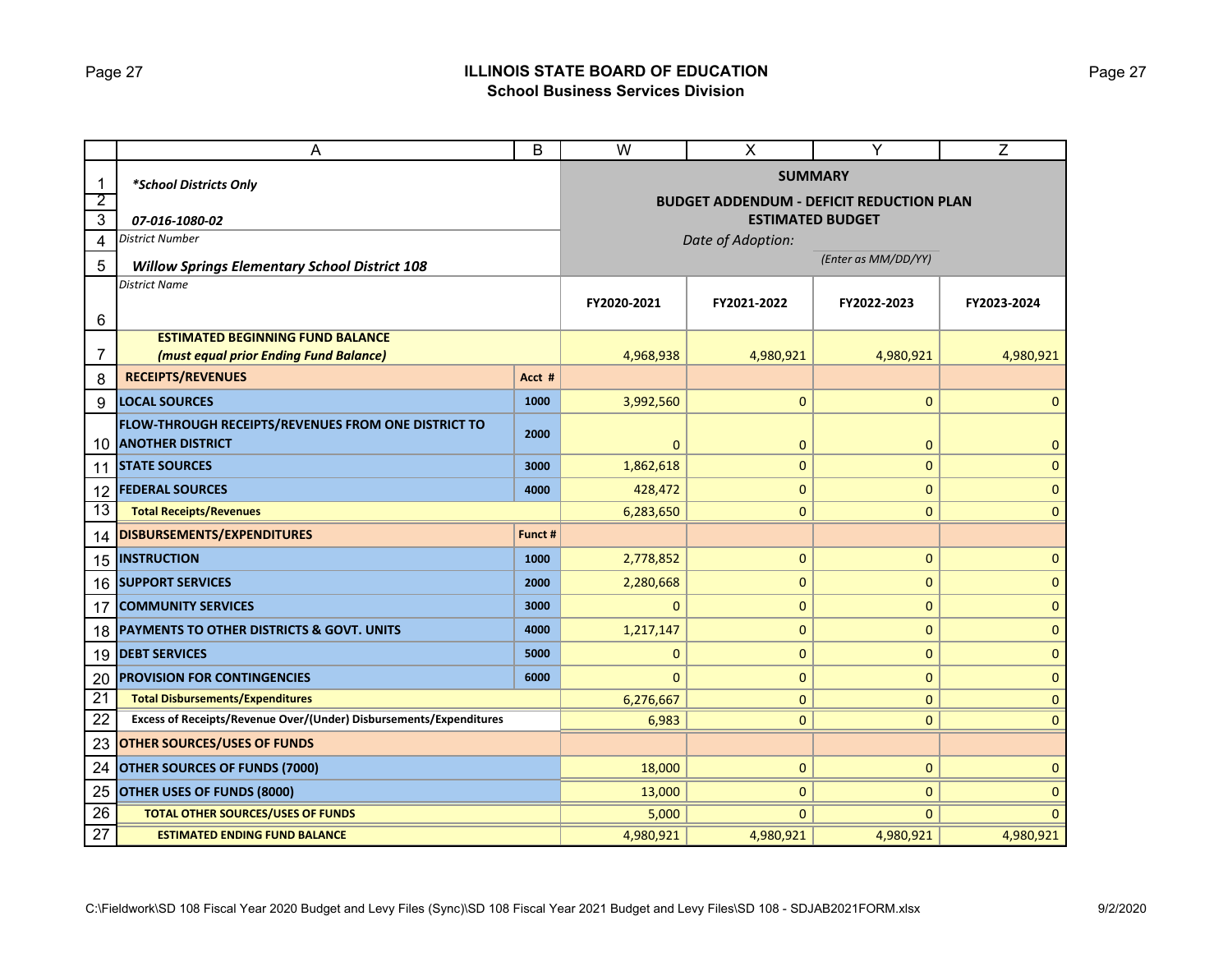## *Deficit Reduction Plan‐Background/Assumptions (School Districts Only) Fiscal Year 2020‐2021 through Fiscal Year 2023‐2024*

*Willow Springs Elementary School District 108 07‐016‐1080‐02*

Please complete the following schedule and include a brief description to identify any areas of the budget that will be impacted from one year to the next. If the *deficit reduction plan relies upon new local revenues, identify contingencies for further budget reductions which will be enacted in the event those new revenues are not available.* 

#### **1. Background and Narrative of Budget Reductions:**

**2. Assumptions Used in the Deficit Reduction Plan:**

**‐ EBF and Estimated New Tier Funding:**

**‐ Equal Assessed Valuation and Tax Rates:**

**‐ Employee Salaries and Benefits:**

**‐ Short and Long Term Borrowing:**

**‐ Educational Impact:**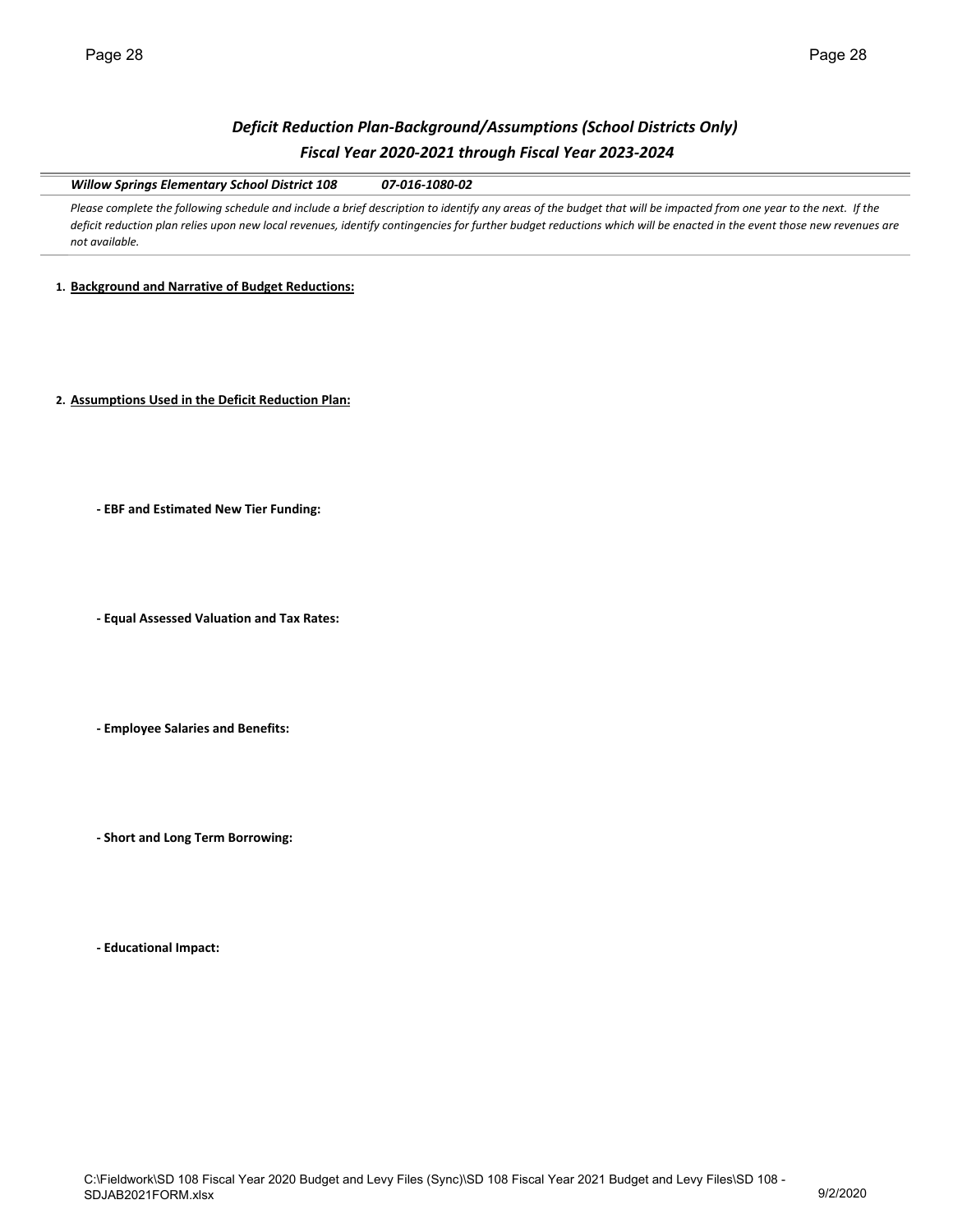**‐ Other Assumptions:**

**‐ Has the district considered shared services or outsourcing (Ex: Transportation, Insurance) If yes please explain:**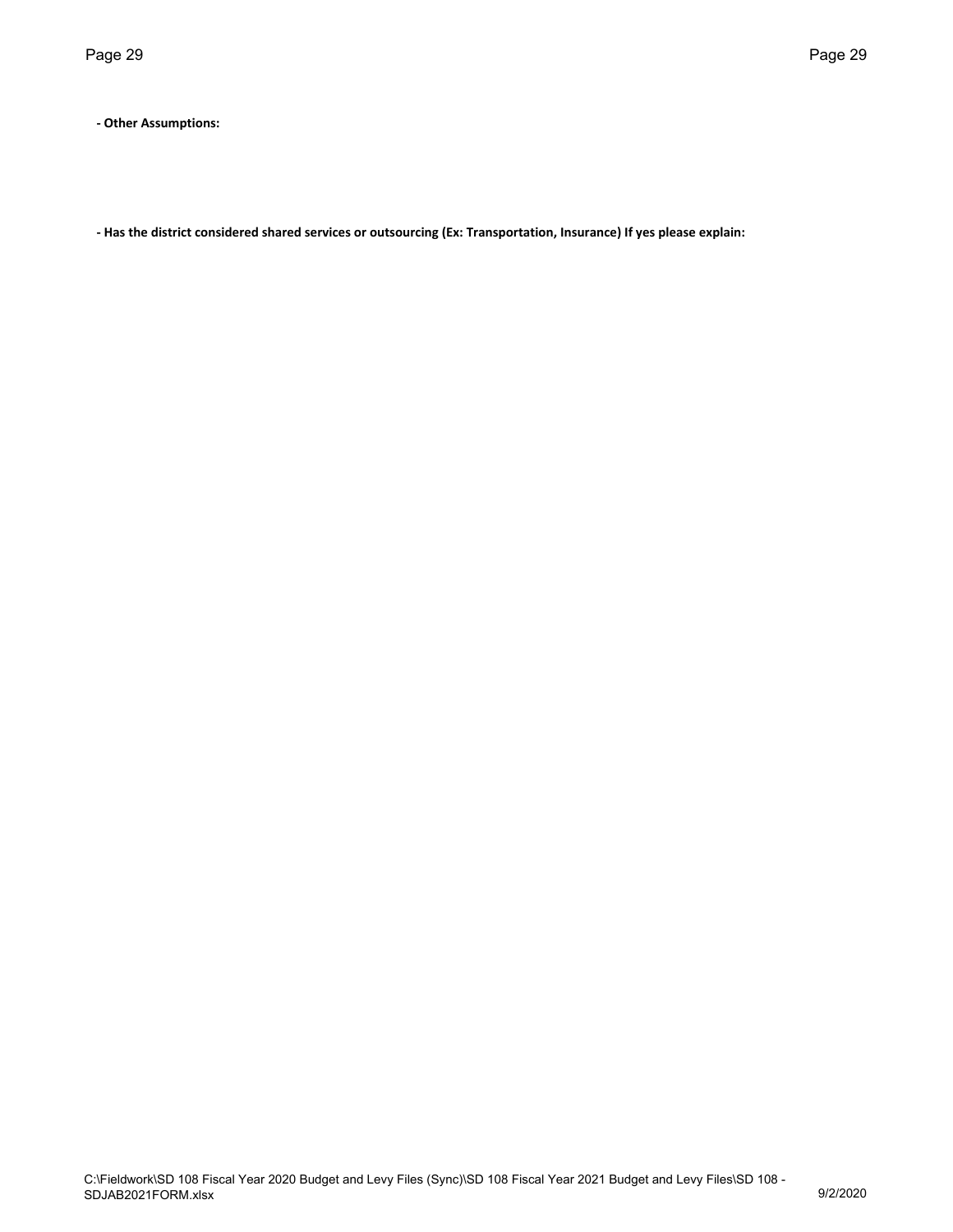### **ESTIMATED LIMITATION OF ADMINISTRATIVE COSTS (School Districts Only)**

*(For Local Use Only)*

#### *This is an estimated Limitation of Administrative Costs Worksheet only and will not be accepted for Official Submission of the Limitation of Administrative Costs Worksheet .*

*The worksheet is intended for use during the budgeting process to estimate the district's percent increase of FY2021 budgeted expenditures over FY2020 actual expenditures. Budget information is copied to this page. Insert the prior year estimated actual expenditures to compute the estimated percentage increase (decrease).*

*The official Limitation of Administrative Costs Worksheet is attached to the end of the Annual Financial Report (ISBE Form 50‐35) and may be submitted in conjunction with that report.*

Limitation of Administrative Costs *An official Limitation of Administrative Costs Worksheet can also be found on the ISBE website at:*

|  |                                                                                                      |         |                         | <b>School District Name:</b>                                                                             |                     |                         | <b>Willow Springs Elementary School District 108</b> |                  |              |
|--|------------------------------------------------------------------------------------------------------|---------|-------------------------|----------------------------------------------------------------------------------------------------------|---------------------|-------------------------|------------------------------------------------------|------------------|--------------|
|  | <b>ESTIMATED LIMITATION OF ADMINISTRATIVE COSTS WORKSHEET</b>                                        |         |                         |                                                                                                          | <b>RCDT Number:</b> |                         |                                                      | 07-016-1080-02   |              |
|  | (Section 17-1.5 of the School Code)                                                                  |         |                         |                                                                                                          |                     |                         |                                                      |                  |              |
|  |                                                                                                      |         |                         | <b>Estimated Actual Expenditures, Fiscal Year 2020</b><br><b>Budgeted Expenditures, Fiscal Year 2021</b> |                     |                         |                                                      |                  |              |
|  |                                                                                                      |         | (10)                    | (20)                                                                                                     |                     | (10)                    | (20)                                                 | (80)             |              |
|  | Description<br>(Enter Whole Numbers Only)                                                            | Funct # | <b>Educational Fund</b> | <b>Operations &amp;</b><br><b>Maintenance Fund</b>                                                       | <b>Total</b>        | <b>Educational Fund</b> | <b>Operations &amp;</b><br><b>Maintenance Fund</b>   | <b>Tort Fund</b> | Total        |
|  | 1. Executive Administration Services                                                                 | 2320    | 217,943                 |                                                                                                          | 217,943             | 221,296                 |                                                      | $\Omega$         | 221,296      |
|  | 2. Special Area Administration Services                                                              | 2330    |                         |                                                                                                          | $\Omega$            | $\mathbf{0}$            |                                                      | $\Omega$         | $\mathbf{0}$ |
|  | 3. Other Support Services - School<br>Administration                                                 | 2490    |                         |                                                                                                          |                     | $\Omega$                |                                                      | $\Omega$         | $\Omega$     |
|  | 4. Direction of Business Support Services                                                            | 2510    |                         |                                                                                                          | $\Omega$            | $\Omega$                | $\Omega$                                             | $\Omega$         | $\mathbf{0}$ |
|  | 5. Internal Services                                                                                 | 2570    |                         |                                                                                                          | $\Omega$            | $\mathbf{0}$            |                                                      | $\Omega$         | $\mathbf{0}$ |
|  | 6. Direction of Central Support Services                                                             | 2610    |                         |                                                                                                          | $\Omega$            | $\mathbf{0}$            |                                                      | $\mathbf{0}$     | $\mathbf{0}$ |
|  | 7. Deduct - Early Retirement or other pension obligations<br>required by state law and include above |         |                         |                                                                                                          |                     |                         |                                                      |                  | $\mathbf{0}$ |
|  | Totals<br>8.                                                                                         |         | 217,943                 | $\mathbf{0}$                                                                                             | 217,943             | 221,296                 | $\mathbf{0}$                                         | $\mathbf{0}$     | 221,296      |
|  | 9. Estimated Percent Increase (Decrease) for FY2021                                                  |         |                         |                                                                                                          |                     |                         |                                                      |                  | 2%           |
|  | (Budgeted) over FY2020 (Actual)                                                                      |         |                         |                                                                                                          |                     |                         |                                                      |                  |              |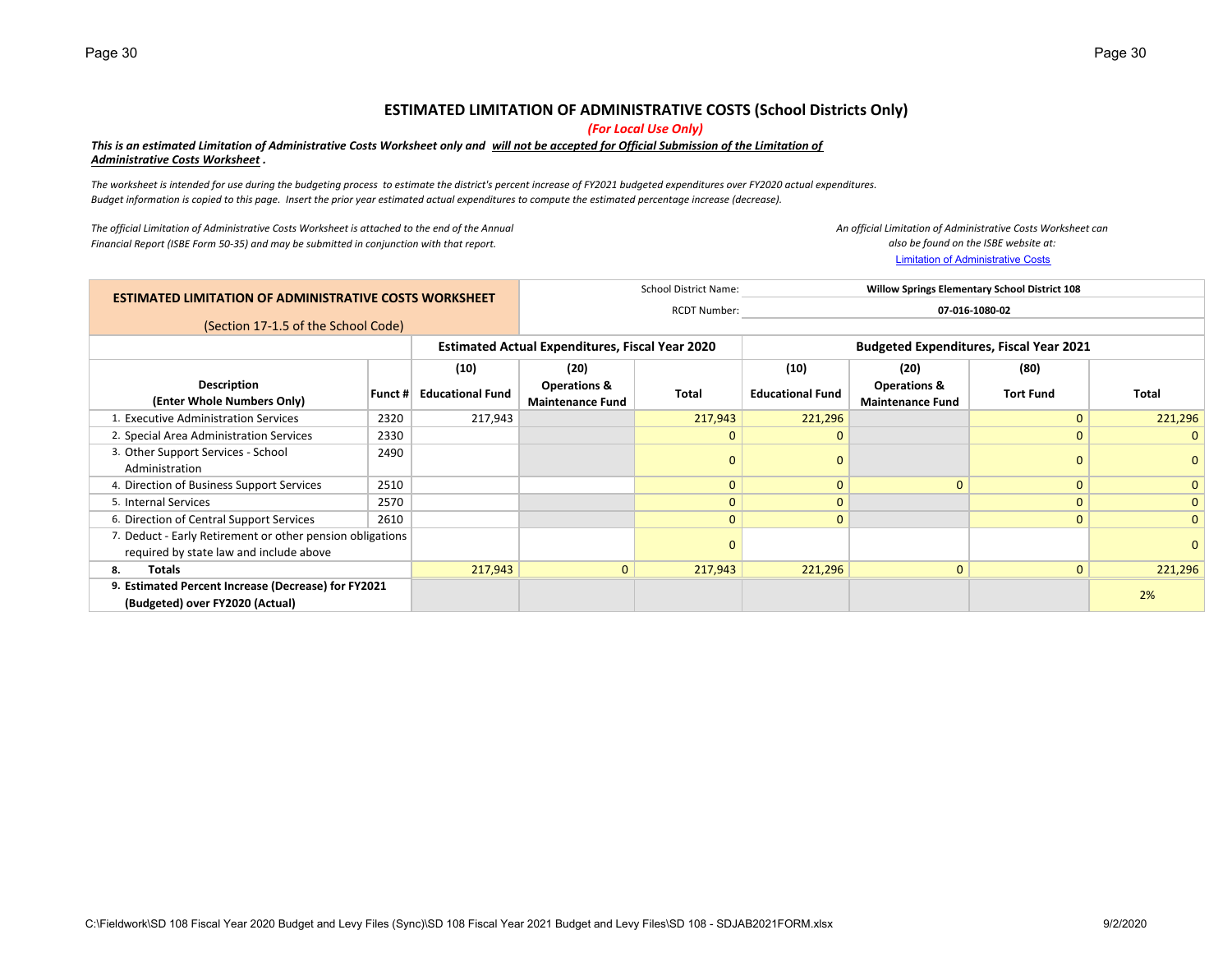### **REPORTING OF PUBLIC VENDOR CONTRACTS OF \$1,000 OR MORE (School Districts Only)**

In accordance with the School Code, Section 10-20.21, all school districts are required to file a report listing 'vendor contracts' as an attachment to their budget. In this context, the term "vendor contracts" refers to " contracts and agreements that pertain to goods and services that were intended to generate additional revenue and other remunerations for the school district in excess of \$1,000, including without limitation vending machin contracts, sports and other attire, class rings, and photographic services. The report is to list information regarding such contracts for the fiscal year immediately preceding the fiscal year of the budget. All such contr *executed on or after July 1, 2007 must be approved by the school board.*

 *See: School Code, Section 10‐20.21 ‐ Contracts*

*(Sheet is unprotected and can be re‐formatted as needed, but must be used for submission)*

| <b>Name of Vendor</b> | <b>Product or Service Provided</b> | <b>Net Revenue</b> | <b>Non-Monetary</b><br>Remuneration | <b>Purpose of Proceeds</b> | <b>Distribution Method and Recipient of Non-</b><br><b>Monetary Remunerations Distributed</b> |
|-----------------------|------------------------------------|--------------------|-------------------------------------|----------------------------|-----------------------------------------------------------------------------------------------|
|                       |                                    |                    |                                     |                            |                                                                                               |
|                       |                                    |                    |                                     |                            |                                                                                               |
|                       |                                    |                    |                                     |                            |                                                                                               |
|                       |                                    |                    |                                     |                            |                                                                                               |
|                       |                                    |                    |                                     |                            |                                                                                               |
|                       |                                    |                    |                                     |                            |                                                                                               |
|                       |                                    |                    |                                     |                            |                                                                                               |
|                       |                                    |                    |                                     |                            |                                                                                               |
|                       |                                    |                    |                                     |                            |                                                                                               |
|                       |                                    |                    |                                     |                            |                                                                                               |
|                       |                                    |                    |                                     |                            |                                                                                               |
|                       |                                    |                    |                                     |                            |                                                                                               |
|                       |                                    |                    |                                     |                            |                                                                                               |
|                       |                                    |                    |                                     |                            |                                                                                               |
|                       |                                    |                    |                                     |                            |                                                                                               |
|                       |                                    |                    |                                     |                            |                                                                                               |
|                       |                                    |                    |                                     |                            |                                                                                               |
|                       |                                    |                    |                                     |                            |                                                                                               |
|                       |                                    |                    |                                     |                            |                                                                                               |
|                       |                                    |                    |                                     |                            |                                                                                               |
|                       |                                    |                    |                                     |                            |                                                                                               |
|                       |                                    |                    |                                     |                            |                                                                                               |
|                       |                                    |                    |                                     |                            |                                                                                               |
|                       |                                    |                    |                                     |                            |                                                                                               |
|                       |                                    |                    |                                     |                            |                                                                                               |
|                       |                                    |                    |                                     |                            |                                                                                               |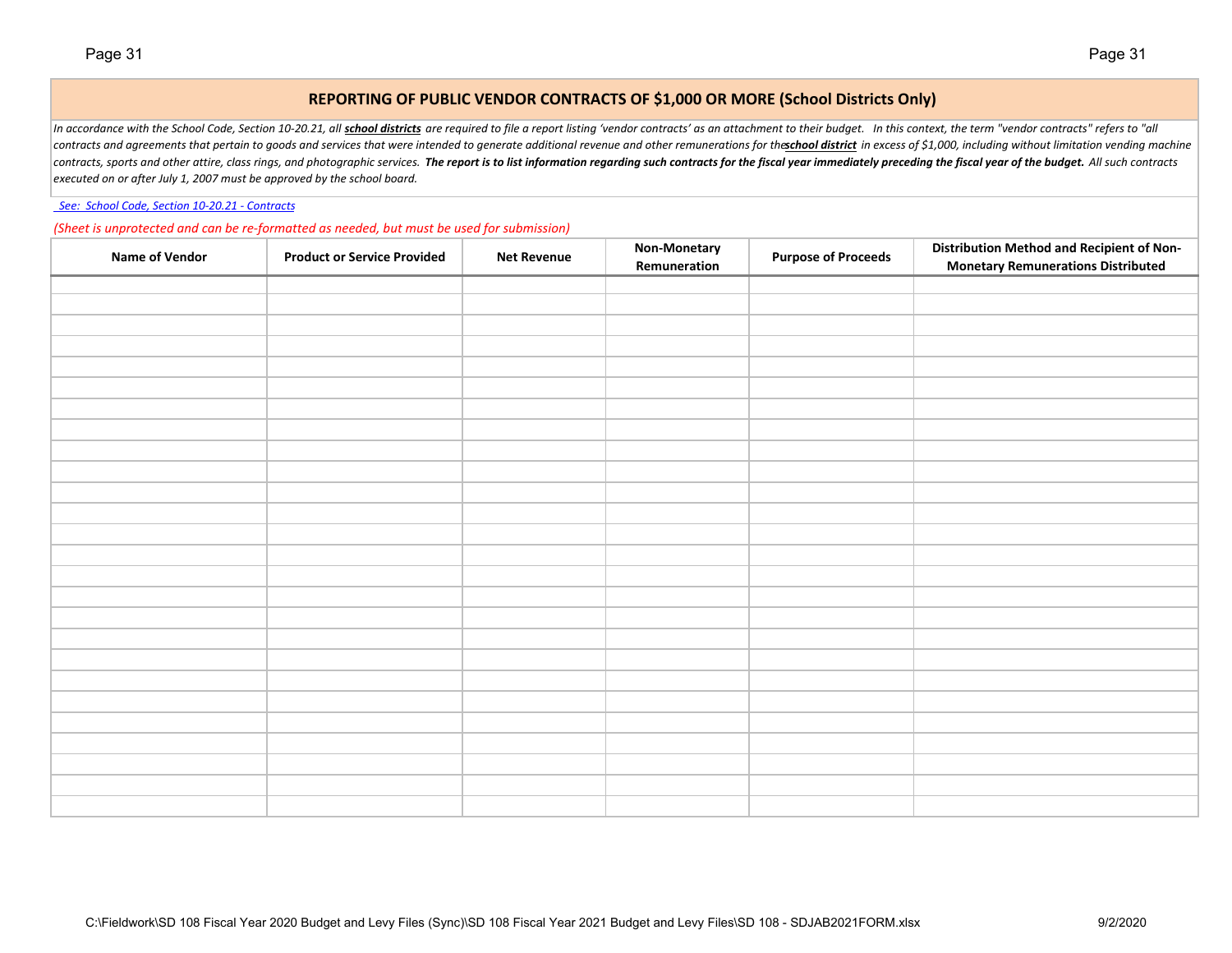#### Page 32 **Page 32** REFERENCE PAGE **PAGE** Page 32

#### **Reference Description**

- 1 Each fund balance should correspond to the fund balance reflected on the books as of June 30th ‐ Balance Sheet Accounts #720 and #730 (audit figures, i available).
- 2 Accounting and Financial Reporting for Certain Grants and Other Financial Assistance. The "On‐Behalf" Payments should only be reflected on this page (Budget Summary, Lines 10 and 20).
- 3 Requires the secretary of the school board to notify the county clerk (within 30 days of the transfer approval) to abate an equal amount of taxes to be next extended. See Sec. 10‐22.14 & 17‐2.11.
- 3a Requires notification to the county clerk to abate an equal amount from taxes next extended. See section 10-22.14

#### <sup>4</sup> Principal on Bonds Sold:

- (1) Funding Bonds are to be entered in the fund or funds in which the liability occurs.
- (2) Refunding Bonds can be entered in the Debt Services Fund only.
- (3) Building Bonds can be entered in the Capital Projects Fund only.
- (4) Fire Prevention and Safety Bonds can be entered in the Fire Prevention & Safety Fund only.
- 5

The proceeds from the sale of school sites, buildings, or other real estate shall be used first to pay the principal and interest on any outstanding bonds on the property being sold, and after all such bonds have been retired, the remaining proceeds from the sale next shall be used by the school board to meet any urgent district needs as determined under Sections 2‐3.12 and 17‐2.11 of the School Code. Once these issues have been addressed, any remaining proceeds may be used for any other authorized purpose and for deposit into any district fund.

- 6 The School Code, Section 10‐22.44 prohibits the transfer of interest earned on the investment of "any funds for purposes of Illinois Municipal Retirement under the Pension Code." This prohibition does not include funds for Social Security and Medicare-only purposes. For additional requirements on interest earnings, see 23 Illinois Administrative Code, Part 100, Section 100.50.
- **<sup>7</sup>** Cash plus investments must be greater than or equal to zero.
- For cash basis budgets, this total will equal the Budget Summary Total Direct Receipts/Revenues (Line 9) plus Total Other Sources of Funds (Line 46).
- **9** For cash basis budgets, this total will equal the Budget Summary ‐ Total Direct Disbursements/Expenditures (Line 19) plus Total Other Uses of Funds (Line 79).
- $10$  Working Cash Fund loans may be made to any district fund for which taxes are levied (Section 20-5 of the School Code).

 $11$  Include revenue accounts 1110 through 1115, 1117, 1118 & 1120.

12 The School Code Section 17‐2.2c. Tax for leasing educational facilities or computer technology or both, and for temporary relocation expense purposes.

13

Corporate personal property replacement tax revenue must be first applied to the Municipal Retirement/Social Security Fund to replace tax revenue lost due to the abolition of the corporate personal property tax (30 ILCS 115/12). This provision does not apply to taxes levied for Medicare-Only purposes.

14

Only tuition payments made to private facilities. See Functions 4200 or 4400 for estimated public facility disbursements/expenditures.

- 15 Payment towards the retirement of lease/purchase agreements or bonded/other indebtedness *brincipal only*) otherwise reported within the fund e.g.: alternate revenue bonds. (Describe & Itemize)
- 16 Only abolishment of Working Cash Fund must transfer its funds directly to the Educational Fund upon adoption of a resolution and at the close of the current school Year (see 105 ILCS 5/20‐8 for further explanation) Only abatement of working cash fund can transfer its funds to any fund in most need of money (see 105 ILCS 5/20‐10 for further explanation)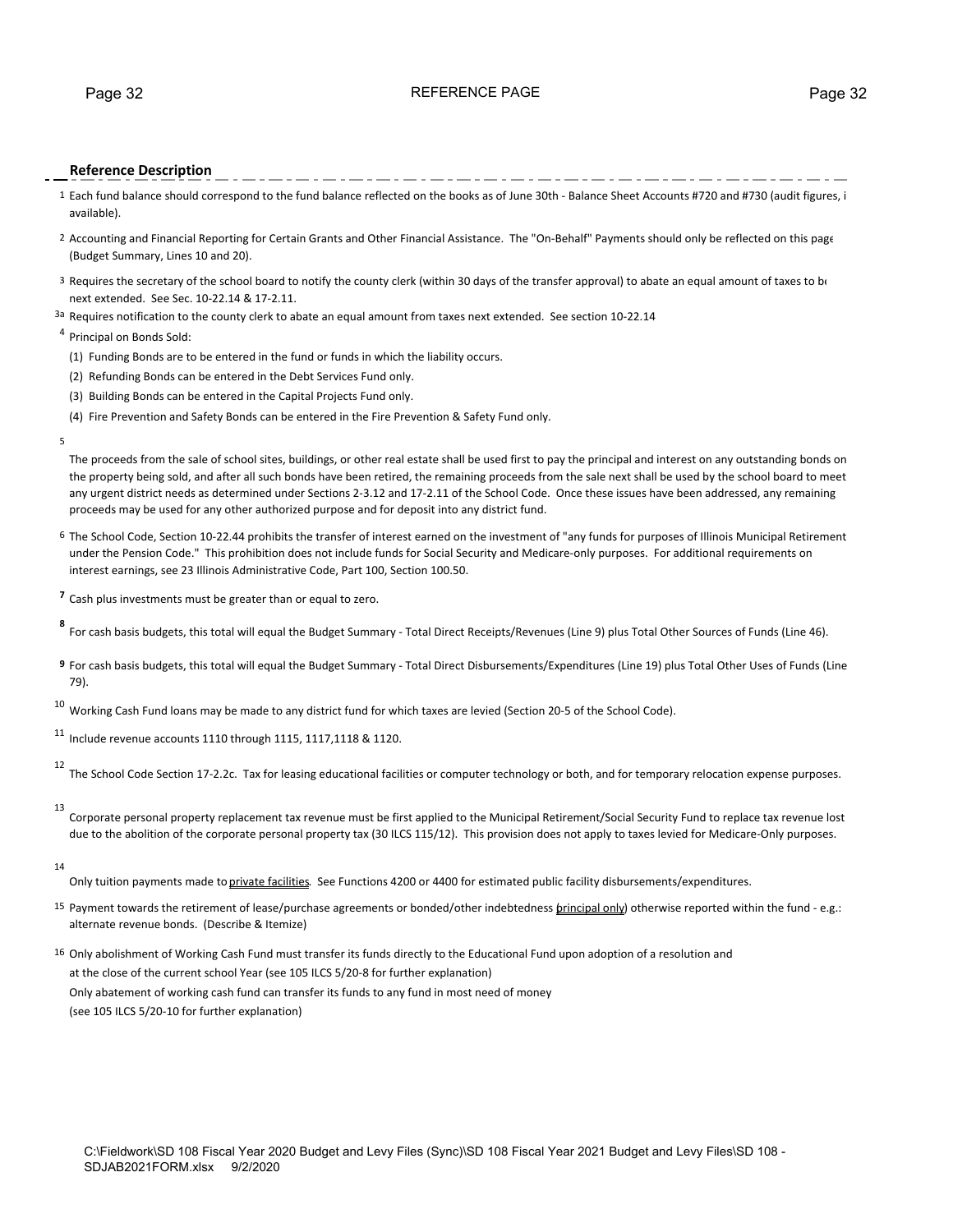| <b>CHECK FOR ERRORS</b>                                                                                                                                                               |                                              |
|---------------------------------------------------------------------------------------------------------------------------------------------------------------------------------------|----------------------------------------------|
| This worksheet checks various cells to assure that selected items are in balance.                                                                                                     |                                              |
| Out-of-balance conditions are accompanied by an error message.                                                                                                                        |                                              |
|                                                                                                                                                                                       |                                              |
| Errors must be corrected before the budget is finalized and submitted to ISBE.                                                                                                        |                                              |
| <b>Budget Item References</b>                                                                                                                                                         | <b>Message</b>                               |
| Is Deficit Reduction Plan Required? (Joint Agreements do not complete a deficit reduction plan.)                                                                                      | Congratulations! You have a balanced budget. |
| If required, is Deficit Reduction Plan Completed (Page: DefReductPlan 23-27)?                                                                                                         |                                              |
| 1. Cover Page - "School District or Joint Agreement" and "CASH or ACCRUAL"                                                                                                            |                                              |
| Check School District or Joint Agreement.                                                                                                                                             | <b>School District</b>                       |
| Check one type of Accounting Basis used on the Cover sheet.                                                                                                                           | <b>ACCRUAL</b>                               |
| 2. Budget Summary: Other Sources (Page BudgetSum 2-3 - Acct 7000), must equal Other Uses (BudgetSum 2-3 - Acct. 8000).                                                                |                                              |
| Estimated Beginning Fund Balance July, 1 2020 for all Funds (Cells C3 - K3)<br>(Line must have<br>a number or zero. Do not leave blank.)                                              | OK                                           |
| Estimated Activity Fund Beginning Fund Balance July, 1 2020 (Cell C83)<br>(Cell must have a<br>number or zero. Do not leave blank.)                                                   | OK                                           |
| Transfer Among Funds (Funds 10, 20, 40 - Acct 7130 - Cells C29, D29, F29), must equal (Funds 10, 20 & 40 -<br>Acct 8130 - Cells C52, D52, F52).                                       | OK                                           |
| Transfer of Interest (Funds 10 thru 90 - Acct 7140 - Cells C30:K30), must equal (Funds 10 thru 60, & 80 -<br>Acct 8140 - Cells C53:H53, J53).                                         | OK                                           |
| Transfer to Debt Service to Pay Principal on Capital Leases (Fund 30 - Acct 7400 - Cell E39) must equal<br>(Funds 10, 20 & 60 - Acct 8400 Cells C57:H60).                             | OK                                           |
| Transfer to Debt Service to Pay Interest on Capital Leases (Fund 30 - Acct 7500 - Cell E40) must equal (Funds                                                                         | OK                                           |
| 10, 20 & 60 - Acct 8500 - Cells C61:H64).                                                                                                                                             |                                              |
| Transfer to Debt Service Fund to Pay Principal on Revenue Bonds (Fund 30 - Acct 7600 - Cell E41) must<br>equal (Funds 10 & 20 - Acct 8600 - Cells C65:D68).                           | OK                                           |
| Transfer to Debt Service to Pay Interest on Revenue Bonds (Fund 30 - Acct 7700 - Cell E42) must equal<br>(Funds 10 & 20 - Acct 8700 - Cells C69:D72).                                 | OK                                           |
| Transfer to Capital Projects Fund (Fund 60 - Acct 7800 - Cell H43) must equal (Fund 10 & 20, Acct 8800 -<br>Cells C73:D76).                                                           | OK                                           |
| 3. Summary of Cash Transactions: Beginning Cash Balance on Hand July 1, 2020, (CashSum 4, All Funds), cannot be negative.                                                             |                                              |
| Educational (Fund 10 - Cell C3)                                                                                                                                                       | OK                                           |
| Operations & Maintenance (Fund 20 - Cell D3)                                                                                                                                          | OK                                           |
| Debt Service (Fund 30 - Cell E3)                                                                                                                                                      | OK                                           |
| Transportation (Fund 40 - Cell F3)                                                                                                                                                    | OK                                           |
| Municipal Retirement/Social Security (Fund 50 - Cell G3)                                                                                                                              | OK                                           |
| Capital Projects (Fund 60 - Cell H3)                                                                                                                                                  | OK                                           |
| Working Cash (Fund 70 - Cell I3)                                                                                                                                                      | OK                                           |
| Tort (Fund 80 - Cell J3)                                                                                                                                                              | OK                                           |
| Fire Prevention & Safety (Fund 90 - Cell K3)                                                                                                                                          | OK                                           |
| <b>Activity Funds (Cell C23)</b>                                                                                                                                                      | OK                                           |
| 4. Summary of Cash Transactions: Ending Cash Balance on Hand June 30, 2021, (Page CashSum 4 - All Funds), cannot be negative.                                                         |                                              |
| Educational (Fund 10 - Cell C21)                                                                                                                                                      | OK                                           |
| Operations & Maintenance (Fund 20 - Cell D21)                                                                                                                                         | OK                                           |
| Debt Service (Fund 30 - Cell E21)                                                                                                                                                     | OK                                           |
| Transportation (Fund 40 - F21)                                                                                                                                                        | OK                                           |
| Municipal Retirement/Social Security (Fund 50 - Cell G21)                                                                                                                             | OK                                           |
| Capital Projects (Fund 60 - H21)                                                                                                                                                      | ОК                                           |
| Working Cash (Fund 70 - Cell 121)                                                                                                                                                     | ОК                                           |
| <b>Tort (Fund 80 - Cell J21)</b>                                                                                                                                                      | OK                                           |
| Fire Prevention & Safety (Fund 90 - Cell K21)                                                                                                                                         | OK                                           |
| 5. Summary of Cash Transactions: Other Receipts, (Page CashSum 4), must equal Other Disbursements, (Page CashSum 4).                                                                  |                                              |
| Interfund Loans Payable (Funds 10:60, 80, 90 - Acct 411 - Cells C6:H6, J6:K6) must equal Interfund Loans<br>Receivable (Funds 10:20, 40, 70 - Acct 141 - Cells C15:D15, F15, I15).    | OK                                           |
| Interfund Loans Receivable (Funds 10, 20, 40 & 70 - Acct 141 - Cells C7:D7, F7, I7) must equal Interfund<br>Loans Payable (Funds 10:60, 80, 90 - Acct 411 - Cells C16:H16, J16, K16). | OK                                           |

*End of Balancing*